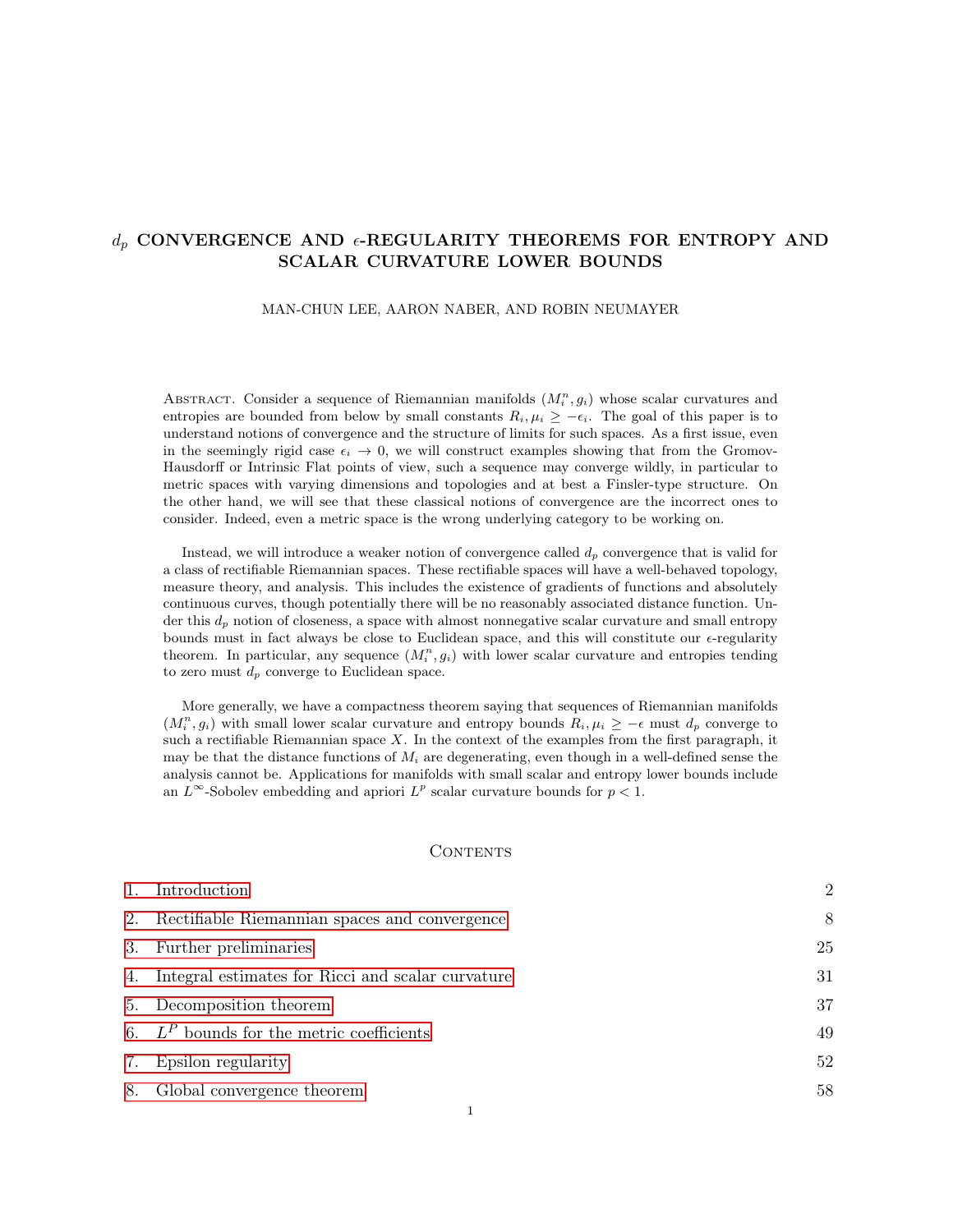- [9. Examples](#page-70-0) 71
- [References](#page-89-0) 90

#### 1. Introduction

<span id="page-1-0"></span>It is a well known theme that understanding the structure of a manifold  $(M^n, g)$  under restrictions on curvature is essentially equivalent to understanding the structure of singular limits  $M_i^n \to X$ . During the early days of studying manifolds with bounded curvature operator, it was sufficient to restrict the study to manifold limits X under  $C^{k,\alpha}$  convergence [\[Che67,](#page-89-1) [Che70\]](#page-89-2). When the analysis of spaces with lower and bounded Ricci curvature began, it became necessary to expand this point of view to general metric space limits  $X$ , and to discuss convergence in the Gromov-Hausdorff sense [\[Gro07\]](#page-90-0). This allowed for the necessary formation of singularities in possible limit spaces. It also became quite important at this stage to distinguish between *collapsed* and *noncollapsed* limits, where noncollapsing of the sequence  $M_i^n$  can be understood as the existence of a uniform lower bound on the volumes of balls. A key result in this context, and indeed the beginning point for the regularity theory, is an  $\epsilon$ -regularity theorem. This says that if the volume of a unit ball is close to that of the Euclidean ball, then that ball must be close both topologically and geometrically to a Euclidean ball.

Our goal in this paper is to study manifolds and sequences  $M_i^n$  under lower bounds on scalar curvature. The correct replacement for noncollapsing in this context is a lower bound on the entropy  $\mu$  of the manifold, or almost equivalently one could ask for bounds on the  $L^1$ -Sobolev constant, though we will see there are unnatural aspects to that assumption. Our goal is then to prove and understand the corresponding  $\epsilon$ -regularity in this context: a statement which should say that if the scalar and entropy lower bounds are small, then a ball should be close to a Euclidean ball.

It is already understood from [\[Sor17\]](#page-90-1) that there is an immediate problem when dealing with lower scalar curvature bounds, namely the notion Gromov-Hausdorff closeness cannot be the correct one. The examples in [\[Sor17\]](#page-90-1) mimic those from minimal surface theory, and show that small volume tentacles may appear when only a lower scalar curvature bound is assumed. One possible fix for issues like this is the Intrinsic Flat distance [\[SW11\]](#page-90-2). We will see in this paper that the problem is actually much worse. We will build examples, see Theorems [1.12](#page-5-0)[–1.14](#page-5-1) and Section [9,](#page-70-0) which show that even under small lower bounds on scalar curvature and entropy, the Gromov-Hausdorff and Intrinsic Flat limits may be completely wild. Wild here can include jumps in topology, dimension, and the formation of Finsler or worse types of geometries. Fundamentally, the issue at hand is that distance functions simply do not behave well under lower scalar curvature and entropy bounds, and therefore any notion of convergence which is based on the distance function must correspondingly fail. From the correct perspective, this should not be surprising as the distance function is closely related to the  $W^{1,\infty}$  behavior of functions, and it may simply be too much to ask that this remains uniformly controlled in such a sequence. Indeed, it is now well understood from the study of RCD spaces [\[AGS13,](#page-89-3) [BE84,](#page-89-4) [Stu05,](#page-90-3) [LV09\]](#page-90-4) that (said correctly)  $W^{1,\infty}$ -control on the analysis is essentially equivalent to lower bounds on Ricci curvature, and therefore one should almost expect distance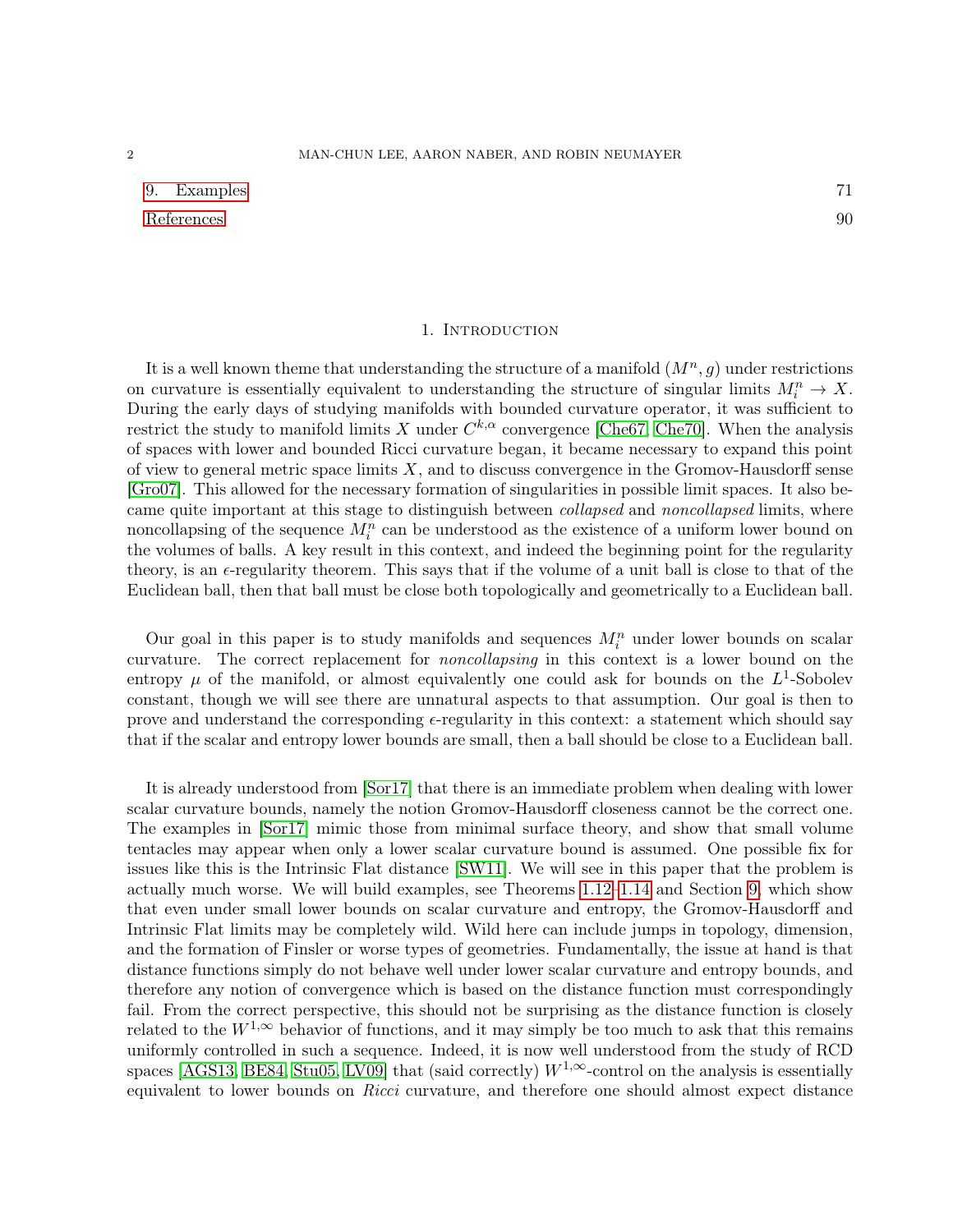functions to break down in the context of only scalar curvature bounds.

In order to solve this problem we will introduce a new notion of convergence,  $d_p$  convergence, in this paper. The effect of this will be to take the required  $W^{1,\infty}$ -control needed for convergence of distance functions, and reduce it to a required  $W^{1,p}$ -control for this weaker notion of convergence. The notion of  $d_p$  convergence is based on associating to a manifold, or more generally a rectifiable space, a natural family of distance functions  $d_p$ . As we will see,  $d_p$  understands and controls the behavior of the Sobolev space  $W^{1,p}$ , with  $d_{\infty} = d$  becoming the standard distance function. Let us begin with a definition:

**Definition 1.1** ( $d_p$  distance on manifolds). Given a Riemannian manifold  $(M^n, g)$  and a real number  $p \in (n, \infty]$ , we define the  $d_{p,q}$  distance between any  $x, y \in M$  by

$$
d_{p,g}(x,y) = d_p(x,y) = \sup \left\{ |f(x) - f(y)| \ : \ \int_M |\nabla f|^p \, d\text{vol}_g \le 1 \right\}.
$$
 (1.1)

**Remark 1.2.** It is interesting to check that this is an actual distance function, and for  $p \to \infty$  this converges to the usual geodesic distance.

We will discuss this more precisely in Section [2.2,](#page-17-0) but let us observe that  $d_p$  does not need an underlying metric structure in order to be defined. A rectifiable structure, which gives the ability to differentiate functions and integrate them, will be sufficient. In particular, the functions  $d_p$  are well-defined on rectifiable Riemannian spaces  $(X, g)$ . These are precisely defined in Definition [2.2,](#page-8-0) but roughly are topological measure spaces with a compatible rectifiable structure and Riemannian metric on the rectifiable charts.

For such a rectifiable space X, it may be that  $d_p(x, y) = 0$  for p sufficiently large, and thus  $d_p$  only defines a weak distance function. This will be possible even for limits of manifolds under small lower scalar curvature and entropy bounds  $R, \mu \geq -\epsilon$ ; see Example [9.5.](#page-73-0) We will say X is  $d_p$ -complete when it defines an honest distance function whose topology is that of  $X$ , see Section [2.2](#page-17-0) for a larger account of the subtle points which arise. A consequence of our main theorems is that for  $p \leq p(n, \epsilon)$  limits will be  $d_p$  complete, and indeed  $d_p$  is actually very well behaved. In particular, such limits X will be doubling spaces up to scale 1 with respect to the  $d_p$  distances.

Now that we have the  $d_p$  distance defined and the correct category of spaces to consider it on, namely rectifiable spaces  $X$  with a Riemannian structure, let us consider their convergence. As is usual let us begin with the compact case:

**Definition 1.3** ( $d_p$  convergence). A sequence  $\{(X_i, g_i)\}\$  of compact rectifiable Riemannian spaces, in particular a sequence of compact Riemannian manifolds, converges to a compact rectifiable Riemannian space  $(X, g)$  in the  $d_p$  sense if

$$
d_{mGH}((X_i, d_{p,g_i}, d\text{vol}_{g_i}), (X, d_{p,g}, d\text{vol}_g)) \to 0.
$$
\n
$$
(1.2)
$$

Here  $d_{mGH}$  denotes the measured Gromov Hausdorff distance between metric spaces.

Remark 1.4. One could easily replace mGH with Intrinsic Flat distance in the above and the results of this paper are the same, the main key for us is the weakening of the usual distance with  $p = \infty$  to  $p < \infty$ .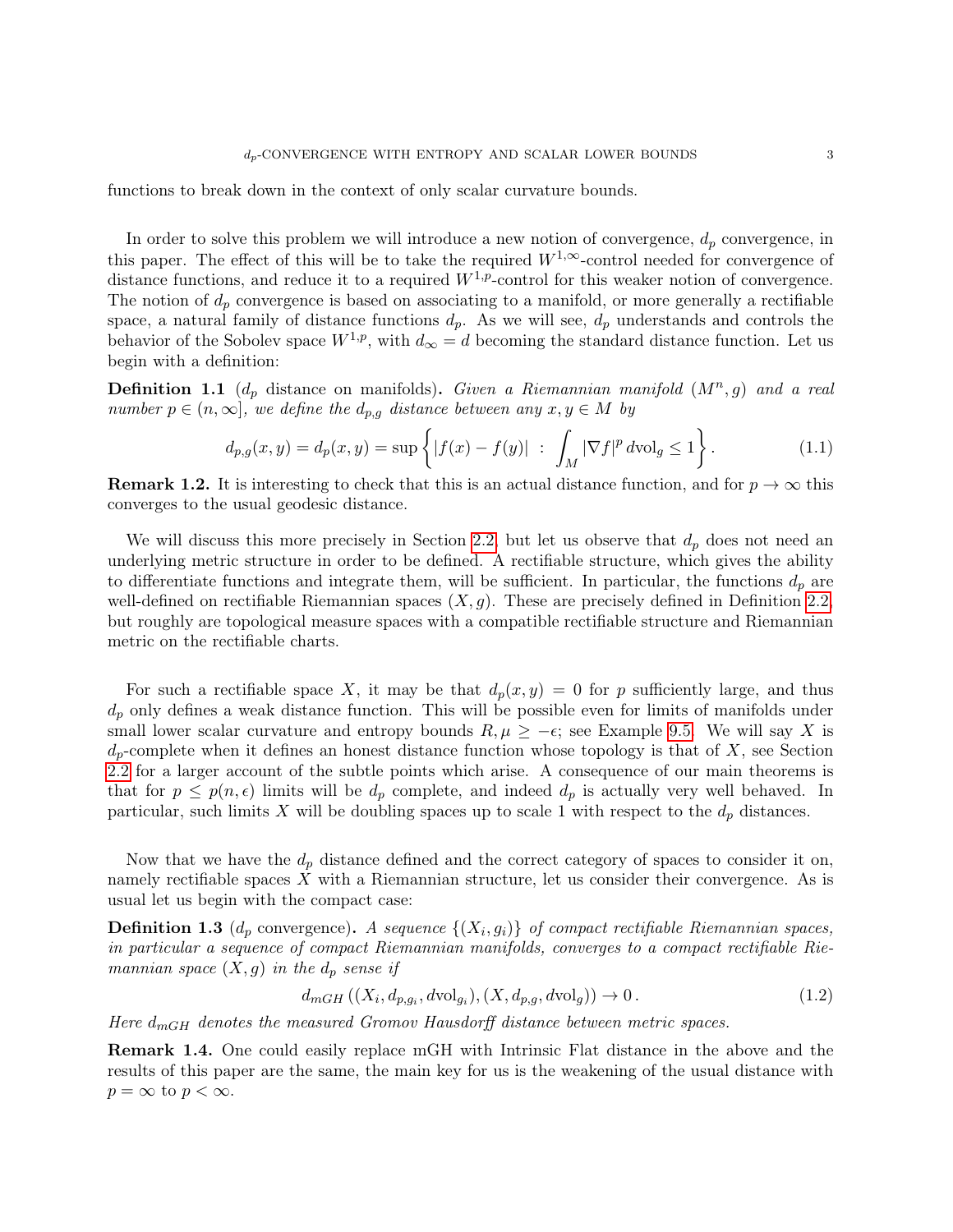**Remark 1.5.** Even if a sequence  $\{(M_i, g_i)\}\$  of Riemannian manifolds has a (geodesic) Gromov-Hausdorff limit  $(Y, d)$ , the spaces X and Y need not even be topologically equivalent.

**Remark 1.6.** Let us briefly mention that pointed convergence for noncompact spaces is defined in a similar spirit as in the Gromov-Hausdorff case, however there is a subtle point due to the behavior of  $d_p$  at large distances. See Definition [2.39](#page-21-0) for precision.

Throughout the paper we will let  $\mathcal{B}_{p,q}(x,r)$  denote the ball of radius r with respect to  $d_p$ . That is,

$$
\mathcal{B}_{p,q}(x,r) = \{ y \in M : d_p(x,y) < r \}. \tag{1.3}
$$

1.1. Main  $\epsilon$ -Regularity Theorem. Let us now move toward our first main result of the paper. We begin by recalling that the Perelman  $W$ -functional, introduced in [\[Per02\]](#page-90-5), is defined for a function  $f \in C^{\infty}(M)$  and real number  $\tau > 0$  by

<span id="page-3-2"></span>
$$
\mathcal{W}(g, f, \tau) = \frac{1}{(4\pi\tau)^{n/2}} \int_M \left\{ \tau(|\nabla f|^2 + R) + f - n \right\} e^{-f} d\text{vol}_g.
$$
 (1.4)

The Perelman entropy  $\mu(g, \tau)$ , which can be viewed as the optimal constant in a log-Sobolev inequality at scale  $\tau^{1/2}$ , is given by

<span id="page-3-3"></span>
$$
\mu(g,\tau) = \inf \left\{ \mathcal{W}(g,f,\tau) : \frac{1}{(4\pi\tau)^{n/2}} \int_M e^{-f} d\mathrm{vol}_g = 1, e^{-f/2} \in W^{1,2}(M) \right\}.
$$
 (1.5)

Finally, Perelman's  $\nu$ -functional is given by

$$
\nu(g,\tau)=\inf\{\mu(g,\tau'):\tau'\in(0,\tau)\}\,
$$

and just guarantees that we are measuring the entropy at all scales below some point. See Sec-tion [3.3](#page-26-0) for more background. The Perelman entropy  $\mu(g, \tau)$  of a complete well-behaved Riemannian manifold  $(M, g)$  is nonpositive for all  $\tau > 0$ . Moreover, if the entropy is equal to zero for some  $\tau > 0$ , then  $(M, g)$  is isometric to Euclidean space. This rigidity statement is the basis of our first main result, which is perturbative in nature.

<span id="page-3-0"></span>**Theorem 1.7** ( $\epsilon$ -Regularity Theorem). Let  $(M^n, g)$  be a complete Riemannian manifold with bounded curvature and fix  $\varepsilon > 0$  and  $p \ge n + 1$ . There exists  $\delta = \delta(n, \varepsilon, p)$  such that if

<span id="page-3-1"></span>
$$
R \ge -\delta, \qquad \nu(g, 2) \ge -\delta \,, \tag{1.6}
$$

then for all  $x \in M$ , we have

$$
d_{GH}((\mathcal{B}_{p,g}(x,1),d_{p,g}), (\mathcal{B}_{p,g_{euc}}(0,1),d_{p,g_{euc}})) \leq \varepsilon
$$
\n(1.7)

and for any  $0 < r < 1$ 

$$
(1 - \varepsilon)|\mathcal{B}_{p,g_{euc}}(0,r)| \le \text{vol}_g(\mathcal{B}_{p,g}(x_0,r)) \le (1 + \varepsilon)|\mathcal{B}_{p,g_{euc}}(0,r)|. \tag{1.8}
$$

Here  $|\cdot|$  denotes the Euclidean volume. In particular, the measure dvol<sub>g</sub> on the metric measure space  $(M, d_{p,q}, d\text{vol}_q)$  is a doubling measure for all scales  $r \leq 1$ .

**Remark 1.8.** The assumption of (nonuniformly) bounded curvature is simply to control degeneration at infinity of  $M$ , a local version of these statements would drop this condition.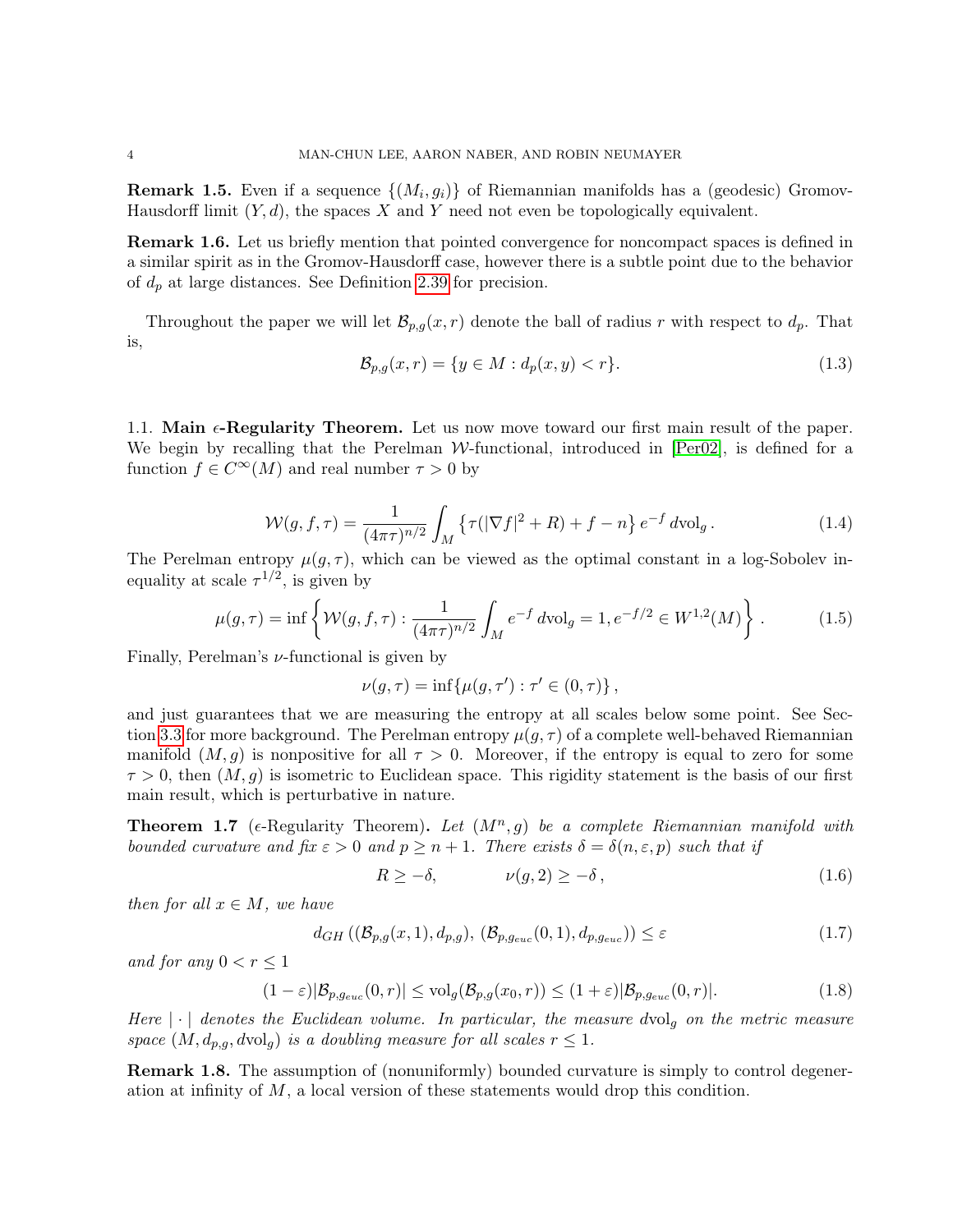**Remark 1.9** ( $L^1$  Sobolev constant). We may replace the entropy lower bound in Theorems [1.7](#page-3-0) by a rigid bound on the L<sup>1</sup>-Sobolev constant. Namely, we may replace the assumption  $\nu(g, 2) \geq -\delta$  in [\(1.6\)](#page-3-1) with the assumption that for all compactly supported  $f : B_q(x, 1) \to \mathbb{R}$  with  $x \in M$  we have

$$
\int_{M} |f|^{\frac{n}{n-1}} \le (1+\delta)c_n \int_{M} |\nabla f|,
$$
\n(1.9)

where  $c_n$  is the sharp Sobolev constant on Euclidean space. However, we avoid focusing on this because, as we will see, metric balls are badly behaved objects, and thus any condition which used a metric ball may be more restrictive than it appears. The  $\mu$ -entropy intrinsically understands the correct  $d_p$  distance, and thus  $\mu(g, 1)$  becomes a condition on the unit  $d_p$ -scale, as opposed to the  $d = d_{\infty}$  scale.

**Remark 1.10** (Scaling). For any Riemannian manifold  $(M, g)$ , the rescaled metric  $\tilde{g} = r^{-2}g$ satisfies  $\mathcal{B}_{p,\tilde{g}}(x_0,\rho) = \mathcal{B}_{g,p}(x_0,\rho r^{1-n/p}), R_{\tilde{g}} = r^{-2}R_g, \nu(g,2r^2) = \nu(\tilde{g},2).$  If  $(M,g)$  is closed or is well behaved at infinity (see [\[Zha12b\]](#page-91-0) for instance), then  $\lim_{\tau\to 0} \mu(g,\tau) = 0$ . In particular, for any such Riemannian manifold  $(M, q)$ , the hypotheses of Theorem [1.11](#page-4-0) hold at some scale.

The proof of Theorem [1.7](#page-3-0) depends on the following, which guarantees the existence of  $W^{1,p}$ charts on an  $\epsilon$ -regularity ball. Further, one is able to get that for large but finite p it is possible to control the  $W^{1,p}$  energies of limiting functions; this connects to the perspective discussed above of  $d_p$  convergence as a type of convergence of Sobolev spaces.

<span id="page-4-0"></span>**Theorem 1.11** ( $L^p$  estimates for the metric coefficients). Let  $(M^n, g)$  be a complete Riemannian manifold with bounded curvature. Fix,  $\varepsilon > 0$ ,  $\kappa > 1$  and  $p \in [\kappa, \infty)$ . There exists  $\delta = \delta(n, p, \kappa, \varepsilon) > 0$ such that if

<span id="page-4-1"></span>
$$
R \ge -\delta, \qquad \nu(g, 2) \ge -\delta \,, \tag{1.10}
$$

then for any  $x \in M$  there exist an open set  $\Omega \subset M$  containing x and a smooth diffeomorphism  $\psi : \Omega \to B(0,1) \subset \mathbb{R}^n$  with  $\psi(x) = 0$  satisfying

$$
\int_{B(0,1)} |(\psi^{-1})^* g - g_{euc}|^p dy \le \varepsilon, \qquad \int_{\Omega} |\psi^* g_{euc} - g|^p dvol_g \le \varepsilon. \tag{1.11}
$$

Furthermore, for any  $f \in W^{1,p}(B(0,1))$ , we have

$$
(1 - \varepsilon) \|\psi^* f\|_{L^{p/\kappa}(\Omega)} \le \|f\|_{L^p(B(0,1))} \le (1 + \varepsilon) \|\psi^* f\|_{L^{\kappa p}(\Omega)},\tag{1.12}
$$

$$
(1 - \varepsilon) \|\nabla \psi^* f\|_{L^{p/\kappa}(\Omega)} \le \|\nabla f\|_{L^p(B(0,1))} \le (1 + \varepsilon) \|\nabla \psi^* f\|_{L^{\kappa p}(\Omega)}.
$$
\n(1.13)

The notation  $f_{\Omega} u dvol_g$  is used to denote  $vol_g(\Omega)^{-1} \int_{\Omega} u dvol_g$ . In [\(1.11\)](#page-4-1), the notation | $\cdot$ | indicates the tensor norm with respect to  $g_{euc}$  and g respectively.

1.2. **Examples and Counter-Examples.** We have been explaining from the beginning what can fail as one converges with sequences of spaces with lower scalar curvature and entropy bounds. In particular, we have discussed how the distance function itself is almost entirely uncontrollable. Let us now make this precise, and in the process see that the  $d_p$  convergence in Theorem [1.7](#page-3-0) cannot be replaced with Gromov-Hausdorff convergence or Intrinsic Flat convergence: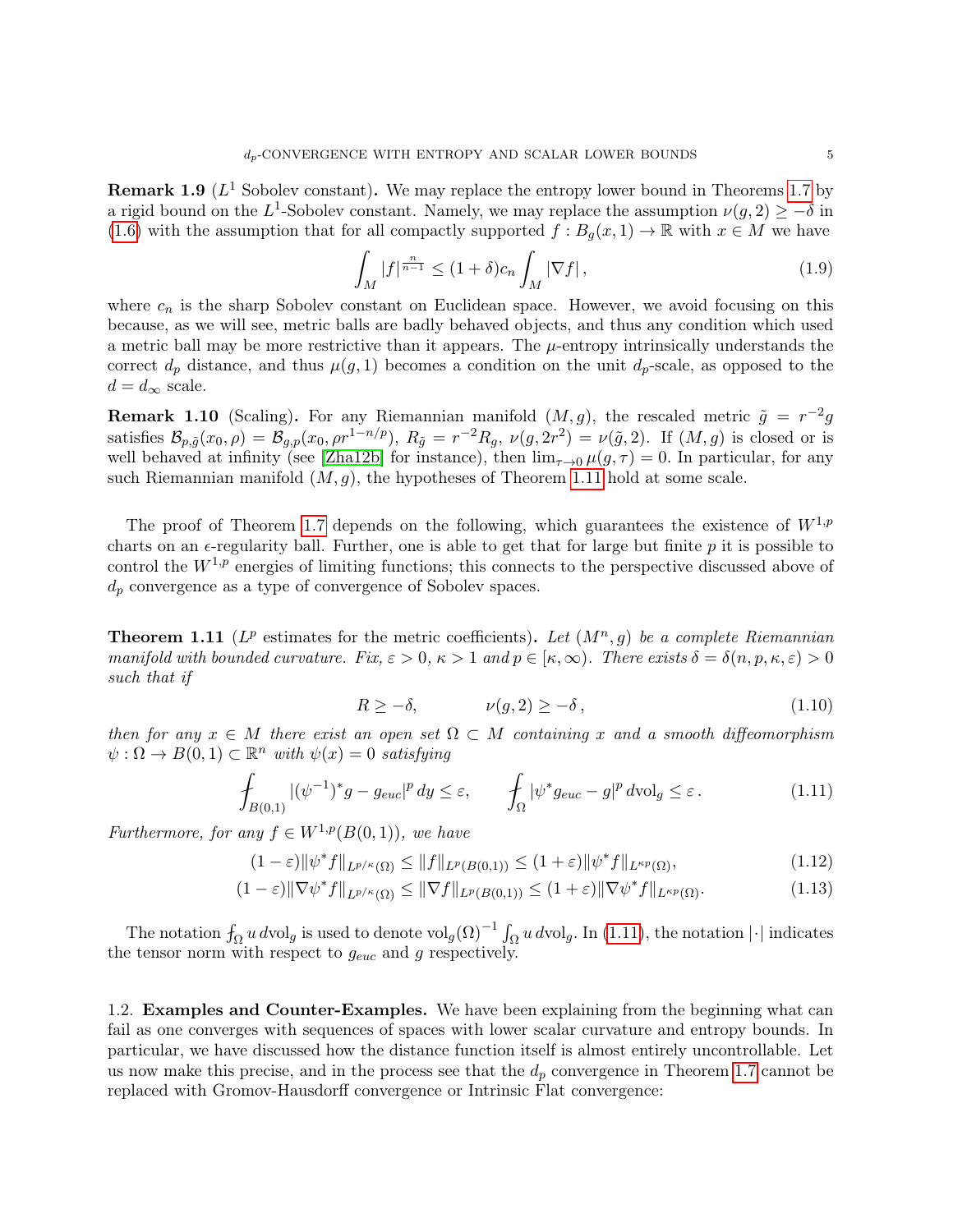<span id="page-5-0"></span>**Theorem 1.12** (Counterexample to Gromov-Hausdorff Convergence). Fix  $n \geq 4$  and  $\varepsilon > 0$ . There exists a sequence of metrics  $(\mathbb{T}^n, g_i)$  on the n-dimensional torus with  $\delta_i \to 0$  such that

<span id="page-5-2"></span>
$$
R_{g_i} \geq -\delta_i, \qquad \nu(g_i, 2) \geq -\varepsilon, \qquad (1.14)
$$

and such that  $(\mathbb{T}^n, g_i)$  converges in the Gromov-Hausdorff topology to a point and in the Intrinsic Flat topology to the zero current as  $i \to \infty$ . On the other hand, the sequence  $(\mathbb{T}^n, g_i)$  converges to a flat torus  $(\mathbb{T}^n, g_{flat})$  in the  $d_p$  sense for all finite  $p \in [n+1, \infty)$ .

The example of Theorem [1.12](#page-5-0) is given in Example [9.9.](#page-76-0) Preserving the lower scalar curvature in the above example is not too challenging, but showing that the entropies are well behaved takes quite a bit more work. Philosophically, this example is similar to situations studied very recently by Allen-Sormani [\[AS20\]](#page-89-5), without the lower scalar curvature and entropy requirements, see also [\[AS19\]](#page-89-6).

In fact, in Section [9,](#page-70-0) we construct a variety of other compact and noncompact examples of sequences satisfying [\(1.14\)](#page-5-2) such that the Gromov-Hausdorff and Intrinsic Flat limits are not locally Euclidean. For example, we have the following.

<span id="page-5-3"></span>**Theorem 1.13.** Fix  $n \geq 4$ . There exist a sequence of metrics  $(\mathbb{R}^n, g_i)$  satisfying

$$
R_{g_i} \ge -1/i, \qquad \nu(g_i, 2) \ge -1/i. \tag{1.15}
$$

that converge in the  $d_p$ -sense to flat Euclidean space for any  $p \in [n+1,\infty)$ , but whose pointed Gromov-Hausdorff limit is  $(\mathbb{R}^n, \ell^{\infty})$ , i.e. the taxicab metric on Euclidean space.

The example of Theorem [1.13](#page-5-3) is given in Example [9.6.](#page-73-1) Theorems [1.12](#page-5-0) and [1.13](#page-5-3) demonstrate that one cannot replace  $d_p$  closeness with Gromov-Hausdorff or Intrinsic Flat closeness in Theorem [1.7.](#page-3-0) Furthermore, the following theorem shows that the p for which we establish  $d_p$  convergence in Theorem [1.7](#page-3-0) cannot be taken arbitrarily large for fixed  $\delta$ .

<span id="page-5-1"></span>**Theorem 1.14.** Fix  $n \geq 4$  and  $\delta > 0$ . There exists a sequence  $(\mathbb{R}^n, g_i)$  that satisfies

$$
R_{g_i} \ge -\delta, \qquad \nu(g_i, 2) \ge -\delta \tag{1.16}
$$

and a singular metric  $g_{\infty}$  on  $\mathbb{R}^n$  such that  $(\mathbb{R}^n, g_i)$  converges in  $d_p$  to  $(\mathbb{R}^n, g_{\infty})$ , as a rectifiable Riemannian space, for all  $p \in [n+1, p_0)$  for some  $p_0 = p_0(\delta)$ , but does not  $d_p$ -converge to  $(\mathbb{R}^n, g_{\infty})$ for  $p \geq p_0$ .

The example of Theorem [1.14](#page-5-1) is given in Example [9.5.](#page-73-0)

1.3. **Structure of Limit Spaces.** The next main result of the paper is the following compactness result and structure theorem for limit spaces. We show that under almost nonnegative scalar curvature and entropy, we indeed have a rectifiable Riemannian limit  $X$ .

<span id="page-5-4"></span>**Theorem 1.15** (Structure of limit spaces). Let  $\{(M_i, g_i, x_i)\}\$  be a sequence of complete pointed Riemannian manifolds with bounded curvature and let  $p \geq n+1$ . Then there exists  $\delta = \delta(n, p) > 0$ such that if

$$
R_{g_i} \ge -\delta, \qquad \nu(g_i, 2) \ge -\delta \,, \tag{1.17}
$$

then there exists a pointed rectifiable Riemannian space  $(X, q, x)$ , with X topologically but not necessarily metrically a smooth manifold, such that the following holds.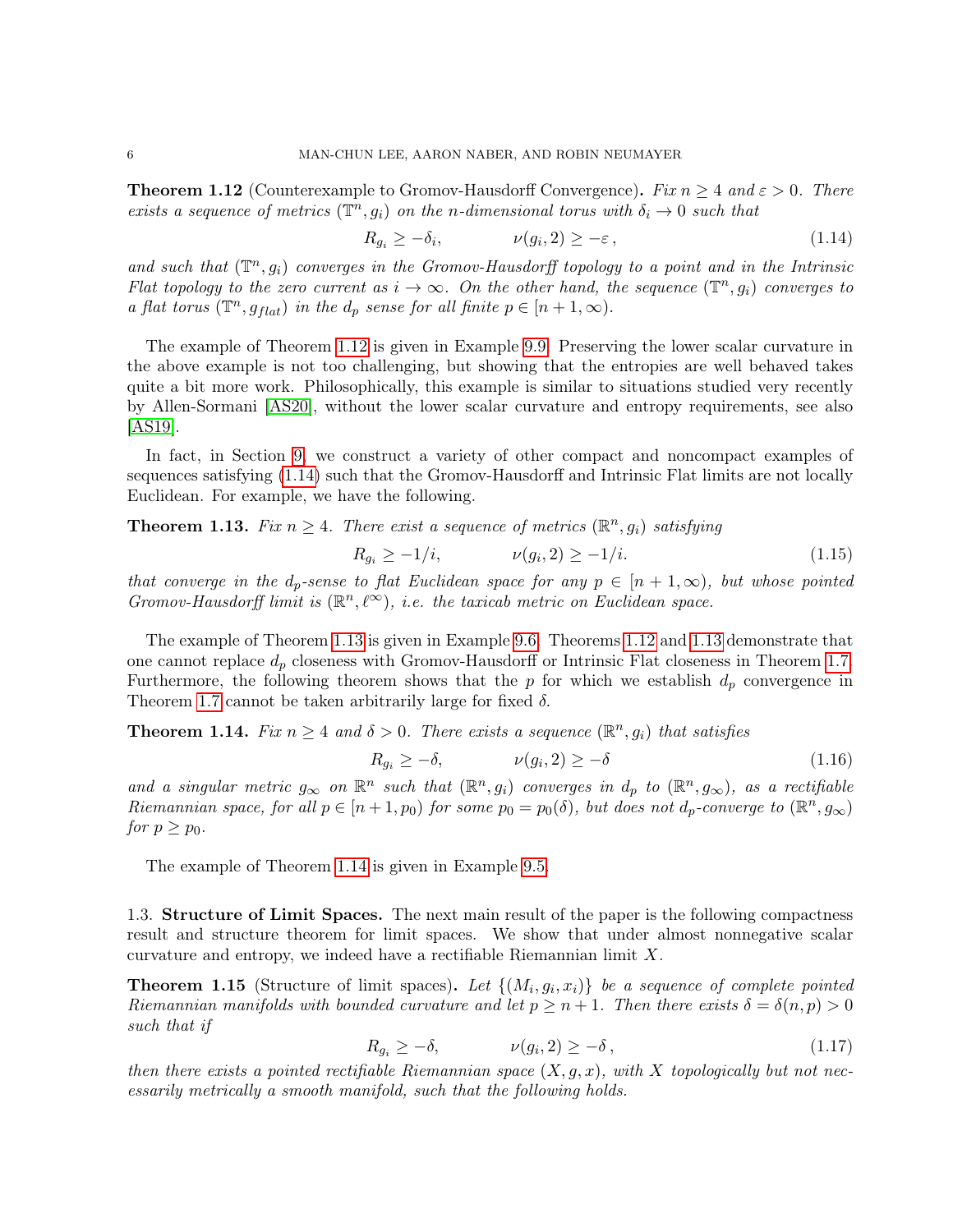- (1) We have  $d_p((M_i, g_i, x_i), (X, g, x)) \to 0$  in the pointed sense of Definition [2.39.](#page-21-0)
- (2) The space  $(X, g, x)$  is  $W^{1,p}$ -rectifiably complete and  $d_p$ -rectifiably complete, in the sense of Definitions [2.24](#page-17-1) and [2.36](#page-20-0) respectively.

The first part of the above theorem just tells us that there exists a rectifiable space  $X$  to which the  $M_i$  converge. As we have emphasized, it may be that X does not have a well behaved metric structure and this convergence may not be in the Gromov-Hausdorff or Intrinsic Flat sense. The second condition in the above theorem touches on some subtle points we have avoided in the introduction, and essentially tells us that  $X$  is a well-behaved rectifiable space which behaves the way one might feel it should in a reasonable scenario. In particular, the gradient of a function is indeed the coordinate gradient that one would compute in rectifiable charts, and the metric  $d_p$ generates the topology of X. Note for  $q \gg p$  this may fail for  $d_q$ .

1.4. Apriori Regularity under Lower Scalar curvature and Entropy. Finally, let us conclude by discussing some applications of the results to the underlying structure of spaces with lower scalar curvature and entropy bounds. To begin, we obtain on such spaces an apriori  $L^q$  bound for the scalar curvature, for  $q < 1$ :

<span id="page-6-1"></span>**Theorem 1.16** ( $L^q$  scalar curvature estimates). Let  $(M^n, g)$  be a closed Riemannian manifold and let  $\epsilon > 0$  and  $q \in (0,1)$  be fixed. There exists  $\delta = \delta(n,q,\epsilon) > 0$  such that if

$$
R \ge -\delta, \qquad \qquad \nu(g, 2) \ge -\delta \,, \tag{1.18}
$$

then we have

$$
\int_{M} |R|^{q} \, d\text{vol}_{g} \le \varepsilon \,. \tag{1.19}
$$

Motivated by the above we conjecture the following:

**Conjecture 1.1.** Let  $(M^n, g)$  be a closed Riemannian manifold with  $R, \nu(g, 2) \geq -A$ , then there exists  $B(n, A) > 0$  such that

$$
\int_{M} |R| \, d\text{vol}_g \leq B \,. \tag{1.20}
$$

In our last main result we prove that Riemannian manifolds satisfying a uniform lower bound on entropy and scalar curvature satisfy a Morrey-Sobolev embedding with a uniform constant.

**Theorem 1.17** ( $L^{\infty}$  Sobolev Embedding). Let  $(M^n, g)$  be a complete Riemannian manifold with bounded curvature and let  $p \ge n+1$  and  $q > n$ . There exists  $\delta = \delta(n, p, q) > 0$  and  $C_{n,q} > 0$  such that if

$$
R \ge -\delta, \qquad \nu(g, 2) \ge -\delta \tag{1.21}
$$

then for all  $f \in W^{1,q}(M)$ , we have

$$
||f||_{L^{\infty}(M)} \leq C_{n,q} (||\nabla f||_{L^{q}(M)} + ||f||_{L^{q}(M)}).
$$
\n(1.22)

More locally, for all  $x_0 \in M$  and  $f \in W_0^{1,q}$  $b_0^{1,q}(\mathcal{B}_{p,g}(x_0,1)),$  we have

<span id="page-6-0"></span>
$$
||f||_{L^{\infty}(\mathcal{B}_{p,g}(x_0,1))} \leq C_{n,q} ||\nabla f||_{L^q(\mathcal{B}_{p,g}(x_0,1))}.
$$
\n(1.23)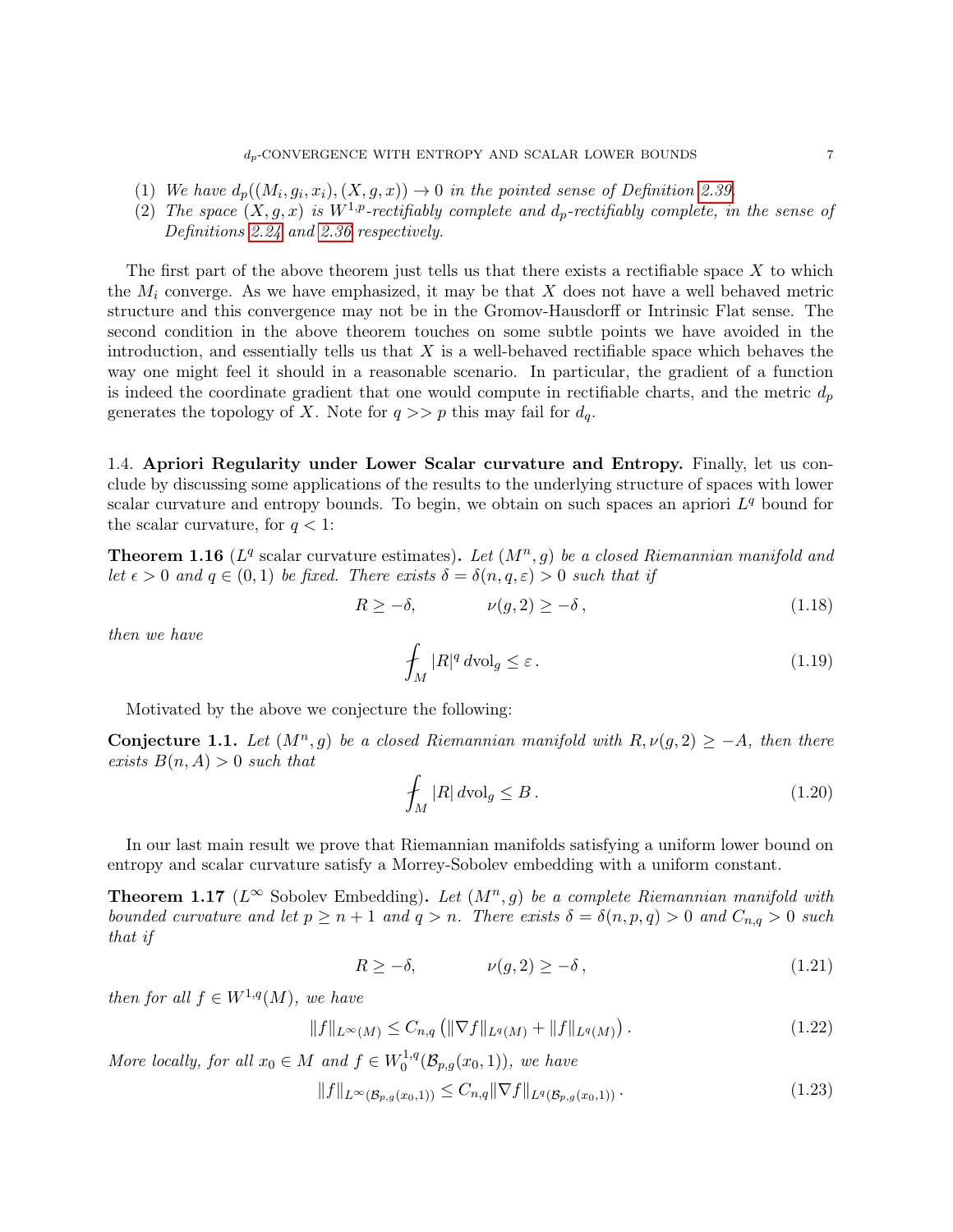In terms of the  $d_p$  distance we can upgrade this to a Hölder embedding: there exists  $\alpha = \alpha(n,q) \in$  $(0, 1)$ 

$$
|f(x) - f(y)| \le C_{n,q,p} d_p(x,y)^{\alpha} \|\nabla f\|_{L^q(\mathcal{B}_{p,g}(x_0,1))},
$$
\n(1.24)

for all  $x, y \in \mathcal{B}_{p,q}(x_0, 1)$ .

Remark 1.18. The examples of Section [9](#page-70-0) demonstrate that the Hölder embedding of [\(1.23\)](#page-6-0) cannot hold with the geodesic distance in place of the  $d_p$ -distance.

1.5. **Acknowledgements.** M.-C. Lee was partially supported by the National Science Foundation under Grant No. DMS-1709894 and EPSRC grant number EP/T019824/1. R. Neumayer was partially supported by the National Science Foundation under Grant No. DMS-1901427, as well as Grant No. DMS-1502632 "RTG: Analysis on manifolds" at Northwestern University and Grant No. DMS-1638352 at the Institute for Advanced Study. Aaron Naber was partially supported by the National Science Foundation Grant No. DMS-1809011.

## 2. Rectifiable Riemannian spaces and convergence

<span id="page-7-0"></span>2.1. Rectifiable Riemannian spaces. We introduce precisely the notion of rectifiable Riemannian spaces, which are the objects which arise as limits in the  $d_p$  sense of Riemannian manifolds with uniform lower bounds on scalar curvature and on the entropy.

Let X be a Hausdorff topological space equipped with a measure m on X. We will refer to  $(X, m)$ as a topological measure space. We first define the notion of rectifiability of a topological measure space. Since these spaces are not equipped with metrics, the rectifiable structure is provided via an atlas of charts with bi-Lipschitz transition maps.

**Definition 2.1** (Rectifiable atlas). Let  $(X, m)$  be a topological measure space, and consider a collection of charts  $\{(U_a,\phi_a)\}_{a\in\mathcal{I}}$ , where  $U_a\subseteq\mathbb{R}^n$ ,  $\phi_a:U_a\to X$  is one-to-one and continuous with continuous inverse on its image, and  $\mathcal I$  is a countable index set. For each  $a, b \in \mathcal I$  let us denote  $U_{a,b} \equiv U_a \cap \phi_a^{-1}(\phi_b(U_b)) \subseteq \mathbb{R}^n$ . We say that  $\{(U_a, \phi_a)\}_{a \in \mathcal{I}}$  is a rectifiable atlas for  $(X, m)$  if:

- (1) For each  $a, b \in \mathcal{I}$  such that  $U_{a,b}$  is nonempty, every point in  $U_{a,b}$  has Lebesgue density one.
- (2) For each  $a, b \in \mathcal{I}$  such that  $U_{a,b}$  is nonempty, the transition map

$$
\phi_{ba} \equiv \phi_b^{-1} \circ \phi_a : U_{a,b} \to U_{b,a}
$$

is bi-Lipschitz.

(3) We have

$$
m\left(X\setminus\bigcup_{a\in\mathcal{I}}\phi_a(U_a)\right)=0.
$$

(4) For each  $U_a$  we have that  $(\phi_a^{-1})_*m$  is absolutely continuous to the Lebesgue measure.

Given a topological measure space  $(X, m)$  equipped with a rectifiable atlas  $\{(U_a, \phi_a)\}\)$ , we may define a Riemannian structure on X by defining a (possibly degenerate) Riemannian metric in the charts  $U_a$ . Naturally, we must ask that this metric is suitably compatible with the rectifiable atlas and the measure. We call the resulting space a rectifiable Riemannian space.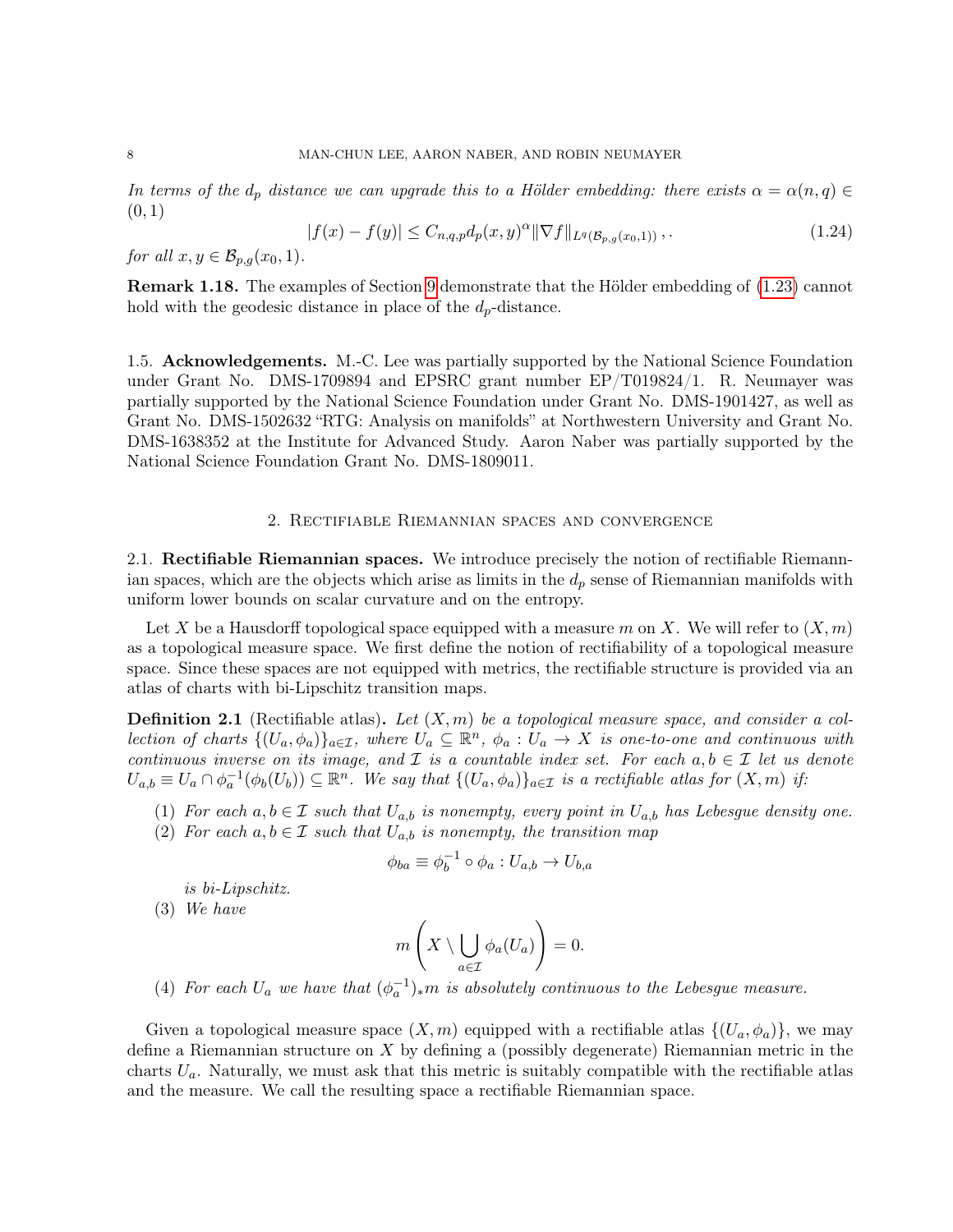<span id="page-8-0"></span>**Definition 2.2** (Rectifiable Riemannian space). Let  $(X, m)$  be a topological measure space. We say that  $(X, m)$  has a rectifiable Riemannian structure if there is a rectifiable atlas  $\{(U_a, \phi_a)\}_{a \in \mathcal{I}}$ on  $(X, m)$  and collection of matrix-valued functions  $g_a: U_a \to \mathbb{R}^{n \times n}$  satisfying

(1) For each  $x \in U_a$ ,  $g_a(x)$  a positive definite symmetric matrix such that

$$
\sup_{x \in U_a} \|g_a\| + \|g_a^{-1}\| \le C_a.
$$

and  $g_a$  is continuous on  $U_a$ .

(2) For each nonempty  $U_{ab}$ , we have

$$
g_b=\phi_{ba}^*g_a.
$$

(3) The measure  $\phi_a^*m$  on  $U_a$  is given by

$$
\phi_a^* m = \sqrt{\det g_a} \, dx.
$$

We say that  ${g_a}_{a \in \mathcal{I}}$  is the coordinate expression of a rectifiable Riemannian metric g on X and call  $(X, g)$  a rectifiable Riemannian space.

**Remark 2.3.** For the condition (1), the continuity assumption is only made for convenience. Indeed since  $U_a$  is not necessarily an open set in  $\mathbb{R}^n$ , by the Lebesgue differentiation theorem one can always remove an arbitrarily small set so that the continuity holds under the  $L^{\infty}$  condition.

2.1.1. Examples of rectifiable Riemannian spaces. One can imagine a variety of ways in which a rectifiable Riemannian space can degenerate. We will first work our way through some basic examples which explore this. This will give some first intuition on what kind of structure is needed to avoid this. Future sections will explore examples which might arise as limits, which will tell us when these degeneracies can and cannot be avoided.

<span id="page-8-1"></span>**Example 2.4.** Any smooth Riemannian manifold  $(M, g)$  is a rectifiable Riemannian space.

With regard to Example [2.4,](#page-8-1) observe that even for a smooth Riemannian manifold  $(M, g)$  a given rectifiable atlas may only cover  $M$  up to a set of measure zero:

<span id="page-8-3"></span>**Example 2.5.** Let  $X = \mathbb{R}^n$  with  $g_{euc}$  the Euclidean metric, and let  $m = dx$  be the Lebesgue measure. Consider the rectifiable atlas  $\{(U_1, \phi_1), (U_2, \phi_2)\}\$  where  $U_1 = \{(x_1, \ldots, x_n) : x_1 > 0\}\$ and  $U_2 = \{(x_1, \ldots, x_n) : x_1 < 0\}$  are complementary open half spaces and  $\phi_i$  is the identity chart restricted to  $U_i$  for  $i = 1, 2$ . Then  $(\mathbb{R}^n, g_{euc})$  is a rectifiable Riemannian space with respect to this rectifiable atlas.

<span id="page-8-2"></span>**Example 2.6.** Any stratified Riemannian manifold  $X$  is a rectifiable Riemannian space.

<span id="page-8-4"></span>**Example 2.7.** As a concrete case of Example [2.6,](#page-8-2) let  $X \subset \mathbb{R}^2$  be a countable union of lines  $\{\ell_i\}_{i\in\mathbb{N}}$  passing through the origin and let m be defined by  $m|_{\ell_i} = \mathcal{H}^1|_{\ell_i}$ . Define  $g|_{\ell_i} = g_{\mathbb{R}^2}|_{\ell_i}$  and let  $\{(\mathbb{R} \setminus \{0\}, \phi_i)\}_{i \in \mathbb{N}}$  be the rectifiable atlas with  $\phi_i : \mathbb{R} \setminus \{0\} \to \ell_i \setminus \{0\}$  defined via the obvious isometric embedding. Then  $(X, q)$  is a one dimensional rectifiable Riemannian space.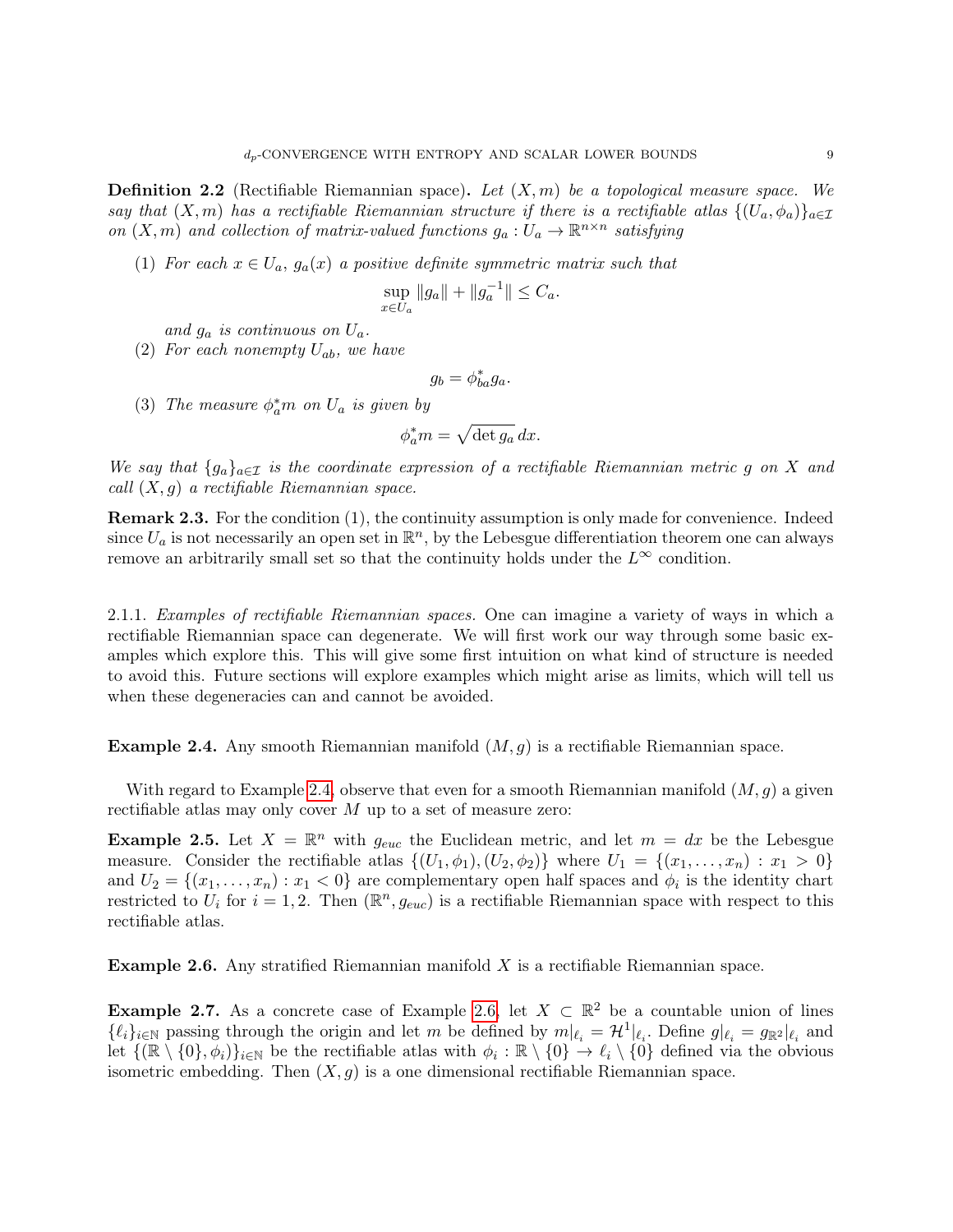**Example 2.8.** Let  $(X^n, d, m)$  be a metric measure space which is also an  $RCD(N, K)$  space, that is, a metric measure space with lower bounds on the Ricci curvature in the generalized sense. Then it follows from [\[MN19\]](#page-90-6) that  $X$  is a rectifiable space.

Due to the flexibility, we can also allow the metric tensor to be mildly singular. Let us consider some examples of this.

<span id="page-9-0"></span>**Example 2.9** (Degenerate metric on  $\mathbb{R}^n$ ). Let  $X = \mathbb{R}^n$  and consider the metric defined by  $g =$  $\sum_{i=1}^n \tilde{f}_i(x)^2 (dx^i)^2$ , where each  $f_i$  is a smooth non-negative function on  $\mathbb{R}^n$  such that the set  $\Sigma =$  $\cup_{i=1}^n \{x : f_i(x) = 0\}$  has Lebesgue measure zero. Further let  $m = \sqrt{\det g} dx$  be the induced measure. Consider the the rectifiable atlas on the topological measure space  $(\mathbb{R}^n, m)$  given by  $\{(U_a, \phi_a)\}_{a \in \mathbb{N}}$ where  $U_a = \bigcap_{i=1}^n \{x \in \mathbb{R}^n : a^{-1} \le f_i \le a\}$  and  $\phi_a$  is the identity chart on  $\mathbb{R}^n$  restricted to  $U_a$ . Then, with respect to this rectifiable atlas,  $(\mathbb{R}^n, g)$  is a rectifiable Riemannian space.

An important feature of Example [2.9](#page-9-0) is that, while the geodesic distance gives rise to a metric space structure  $(X, d)$ , the metric space may not even be topologically equivalent to  $\mathbb{R}^n$ , as seen in the following example.

<span id="page-9-1"></span>**Example 2.10.** Consider the rectifiable Riemannian space  $(\mathbb{R}^2, g)$  where  $g = dx^2 + |x|^2 dy^2$ , which is a special case of Example [2.9](#page-9-0) above. Let  $d_g$  be the distance function with respect to g, i.e.  $d_g(x, y) = \inf_{\gamma} \int_0^1 |\dot{\gamma}(t)| dt$ , where the infimum is taken among all curves  $\gamma$  with  $\gamma(0) = x, \gamma(1) = y$ . Then we see that  $d_g(p_1, p_2) = 0$  for all  $p_1, p_2 \in \ell$  where  $\ell = \{(x, y) : x = 0\}$ . In particular, the metric space  $(\mathbb{R}^2, d_g)$  collapses  $\ell$  to a point and is not topologically equivalent to  $\mathbb{R}^2$ . We will examine the  $d_p$  distance for this example in Section [2.2.](#page-17-0)

In Section [9,](#page-70-0) we will construct rectifiable Riemannian metrics that are qualitatively similar to Examples [2.9](#page-9-0) and [2.10](#page-9-1) that arise as limits of smooth Riemannian manifolds with uniform lower bounds on scalar curvature and entropy.

2.1.2.  $W^{1,p}$  spaces on rectifiable Riemannian spaces. We would like to use the rectifiable structure of a space in order to do analysis. In order to do this, we need to make sense of  $W^{1,p}$  functions in our context, which means being able to take gradients of functions and look at their norms. Ideally, we would want to use the rectifiable charts in order to do this in coordinates. Realistically, one has to be quite careful about this. A function might be perfectly differentiable in every coordinate chart, but not really be a  $W^{1,p}$  function as its gradient may have a distributional component, as we see in the following example.

<span id="page-9-2"></span>**Example 2.11.** Consider  $(\mathbb{R}^n, g_{euc})$  with the rectifiable atlas  $\{(U_1, \phi_1), (U_2, \phi_2)\}\)$  comprising two open half spaces as in Example [2.5.](#page-8-3) The function  $f : \mathbb{R}^n \to \mathbb{R}$  defined by  $f(x) = 0$  if  $x_1 < 0$ and  $f(x) = 1$  if  $x_1 \geq 0$  clearly does not have gradient in  $L^p(\mathbb{R}^n)$ , since its distributional gradient is a singular measure supported on  $\{x_1 = 0\}$ . However, letting  $f_a = \phi_a^* f$  for  $a = 1, 2$ , we have  $g^{ij}\partial_i f_a \partial_j f_a \equiv 0$  for all  $x \in U_a$  for  $a = 1, 2$ .

In order to deal with this issue, we will follow a classical approach from metric measure spaces (see for instance [\[Ha03,](#page-90-7) Sections 5-7]) to build the Sobolev space theory by considering the behavior of functions along curves. The key is that these ideas adapt themselves very well to this context, as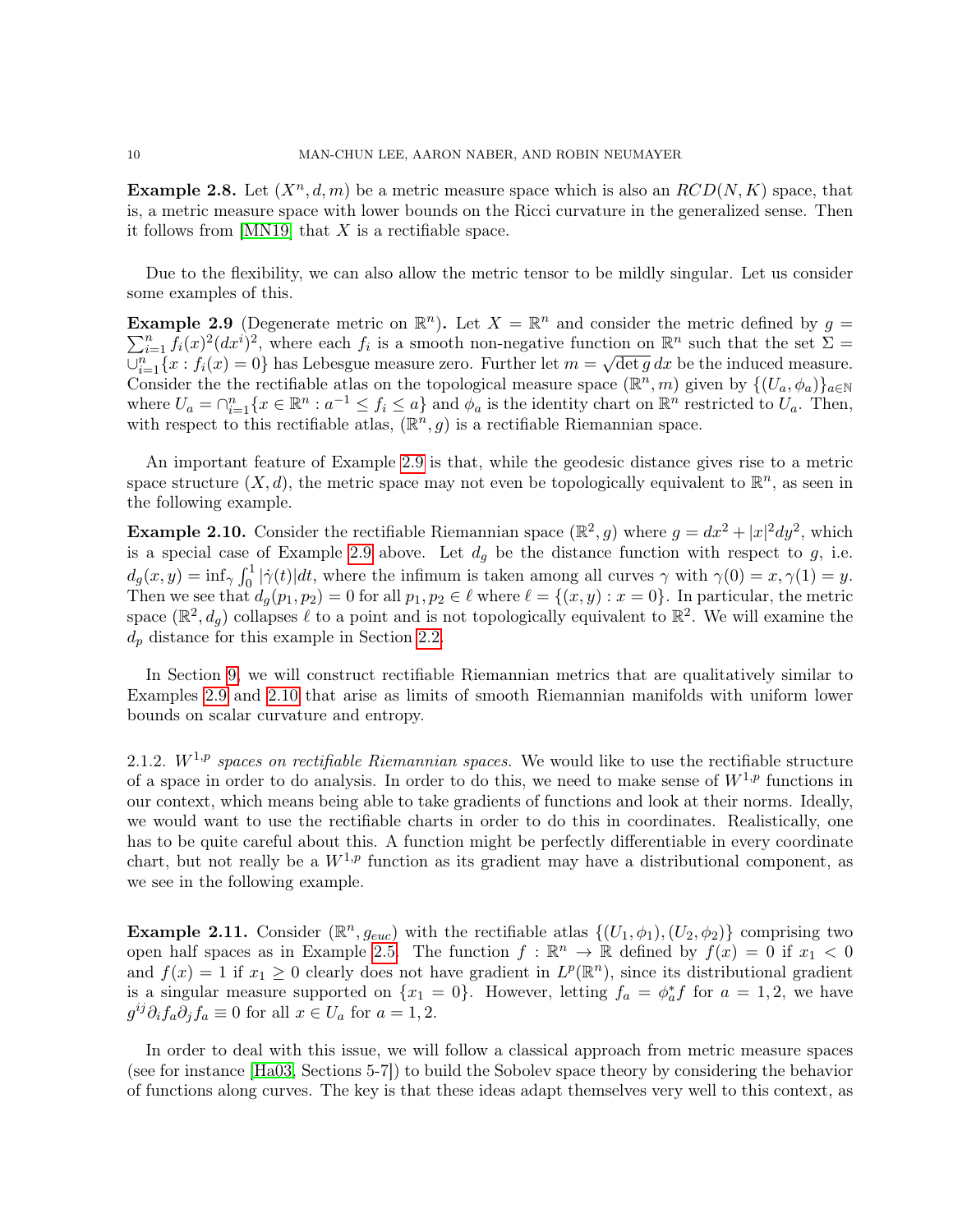in the end even when no apriori distance function is available, the notion of an absolutely continuous curve and the behavior of a function along it is available and can be studied.

Let us begin by discussing the notion of an absolutely continuous curve on a rectifiable Riemannian space. In the setting of a smooth manifold or a metric measure space, the theory of Sobolev spaces can be built up by considering the behavior of functions along rectifiable curves. In these settings, a rectifiable curve is defined as one with finite length, where length is defined via approximation by polygonal curves. This definition is independent of parametrization, and every rectifiable curve in a smooth Riemannian manifold or a metric space admits an absolutely continuous (in fact, Lipschitz) parametrization, namely the arc length parametrization. In practice, it is this absolutely continuous parametrization that is used in the Sobolev space theory.

Moving to the context of rectifiable Riemannian spaces, there are two major factors that must be taken into account when determining the appropriate class of curves along which to study the behavior of functions. First, curves must be appropriately compatible with the rectifiable atlas on the space in order to avoid the difficulty illustrated in Example [2.11.](#page-9-2) Second, the absence of a distance function prohibits us from speaking about the length of a polygonal curve, and thus of considering rectifiable curves in the sense described above. Instead, we must restrict our attention to absolutely continuous parametrizations of curves. To be more specific about these two considerations, the definition of an absolutely continuous curve in a rectifiable Riemannian space is given in Definition [2.12](#page-10-0) below.

Let  $(X, g)$  be a rectifiable Riemannian space with rectifiable atlas  $\{(U_a, \phi_a)\}_{a \in \mathcal{I}}$ , and denote the singular part of X by  $X^s = X \setminus \cup_a U_a$ . Note this may or may not correspond to topological singularities of the space.

<span id="page-10-0"></span>**Definition 2.12** (Absolutely Continuous Curves). Let  $\gamma : [\alpha, \beta] \to X$  be a continuous curve and define  $I_a = \gamma^*(\phi_a(U_a))$  for each  $a \in \mathcal{I}$ . We say that  $\gamma$  is absolutely continuous if the following properties hold.

- (a)  $\gamma^*(X^s) \subset [\alpha, \beta]$  is a countable set;
- (b) For every  $\varepsilon > 0$ , there exists  $\delta > 0$  such that if  $\{(s_i, t_i)\}_{i=1}^{\infty}$  is a collection of disjoint intervals in  $[\alpha, \beta]$  such that for each i, we have  $s_i, t_i \in I_{a_i}$  for some  $a_i \in \mathcal{I}$  and  $\sum_{i=1}^{\infty} |s_i - t_i| < \delta$ , then

<span id="page-10-1"></span>
$$
\sum_{i=1}^{\infty} |\gamma_{a_i}(s_i) - \gamma_{a_i}(t_i)|_{g_a(\gamma(s_i))} < \varepsilon.
$$
\n(2.1)

Some further discussion is in order about Definition [2.12.](#page-10-0) As we saw in Example [2.11,](#page-9-2) part (a) of the definition is necessary to guarantee that the behavior of an absolutely continuous curve  $\gamma$ can be entirely reflected in the charts of its rectifiable atlas, since the rectifiable charts may only cover  $(X, g)$  up to a set of measure zero. Together with the assumption that  $\gamma$  is continuous, part (a) ensures that there is no contribution to the singular part of the distributional derivative of  $\gamma$  on the set  $\gamma^*(X^s)$ , and in particular eliminates the issue illustrated in Example [2.11:](#page-9-2)

**Example 2.13.** Observe that in Example [2.11,](#page-9-2) the curve  $\gamma(t) = (t, 0, \ldots, 0)$  is not an absolutely continuous curve in the sense of Definition [2.12](#page-10-0) because it violates condition (a).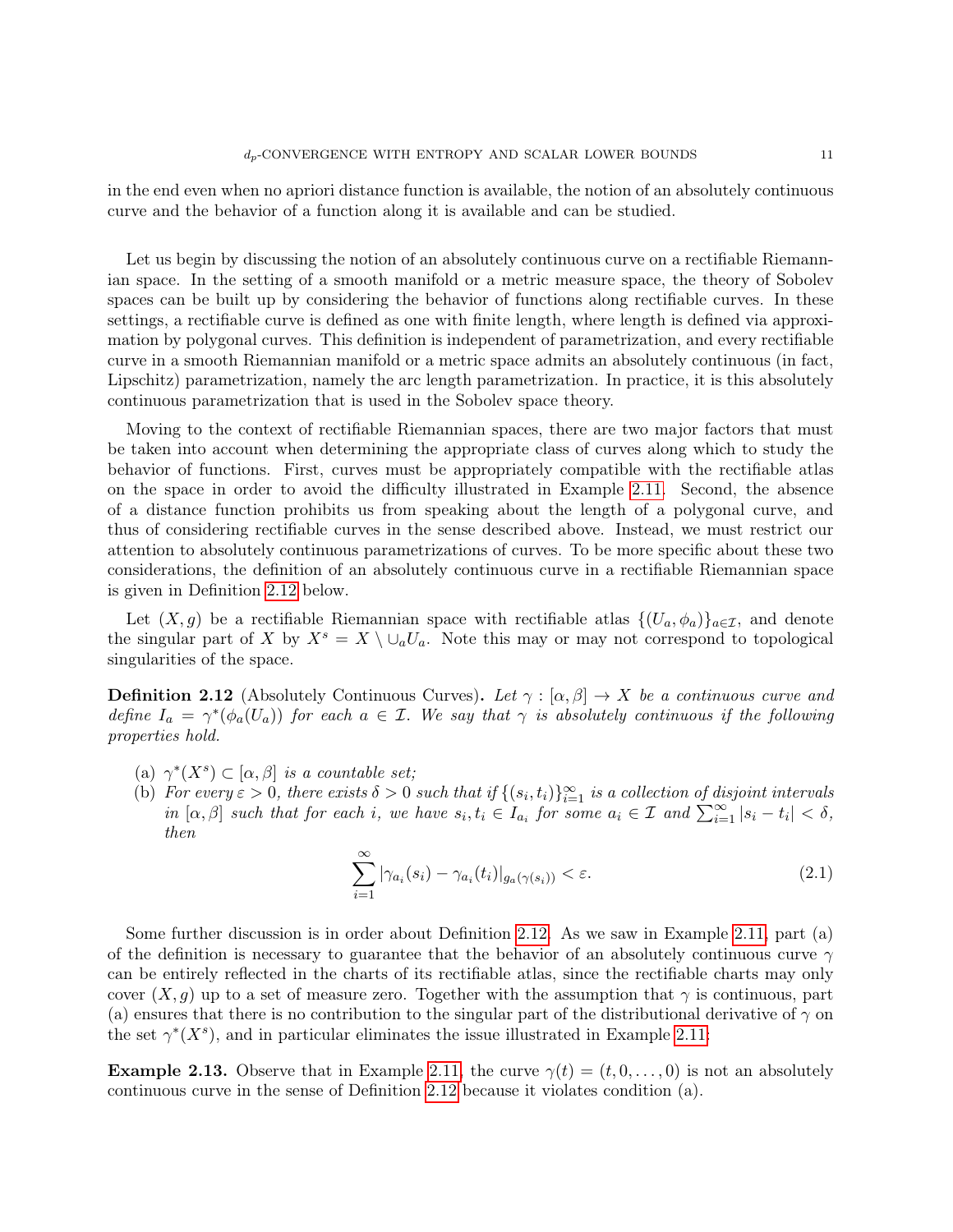Part (b) of Definition [2.12](#page-10-0) is a replacement of the classical notion of a curve with finite length, as one typically takes the supremum over lengths of polygonal approximations to the curve. As we noted above, in the context of rectifiable Riemannian spaces this notion is unsuitable as one does not have a notion of a distance function with which to measure the length. Instead, we will see that condition (b) guarantees that the curve is absolutely continuous in each chart in a suitably uniform sense.

Note that Definition [2.12](#page-10-0) is parametrization dependent, as it requires an absolutely continuous parametrization. This is not restrictive, as on a smooth Riemannian manifold with a classical atlas of charts, every rectifiable curve in the classical sense admits a reparametrization, namely its arc length parametrization, that is an absolutely continuous curve in the sense of Definition [2.12.](#page-10-0)

The following lemma provides some basic consequences of the Definition [2.12](#page-10-0) that further clarify this notion of absolutely continuous curve and how it fits into the classical notion on smooth spaces.

<span id="page-11-0"></span>**Lemma 2.14.** Let  $\gamma : [\alpha, \beta] \to X$  be an absolutely continuous curve in the sense of Definition [2.12](#page-10-0) above. Then the following properties hold.

- (1) For each  $a \in \mathcal{I}$ , the function  $\gamma_a = \phi_a^{-1} \circ \gamma : I_a \to U_a$  is differentiable for a.e.  $s \in I_a$ . Here we again let  $I_a = \gamma^*(\phi_a(U_a)) \subset [\alpha, \beta].$
- (2) For all  $\varepsilon > 0$ , there exists  $\delta > 0$  such that if  $S \subset [\alpha, \beta]$  with  $|S| < \delta$ , then  $\int_S |\dot{\gamma}|_g < \varepsilon$ .
- (3) If  $(X, g)$  is a smooth Riemannian manifold, then the length of  $\gamma$  is given by  $L(\gamma) = \int_{\alpha}^{\beta} |\dot{\gamma}|_g dt$ .

**Remark 2.15.** In Lemma [2.14](#page-11-0) (2) and (3) and in the sequel, we let  $|\dot{\gamma}|_g \equiv \sqrt{g(\dot{\gamma}, \dot{\gamma})}$ , which is well-defined for a.e.  $t \in [\alpha, \beta]$  by Lemma [2.14\(](#page-11-0)1) and via the rectifiable atlas  $\{(U_a, \phi_a)\}_{a \in \mathcal{I}}$ .

Remark 2.16. Having in mind Lemma [2.14\(](#page-11-0)3), we define the length of an absolutely continuous curve  $\gamma : [\alpha, \beta] \to X$  in a rectifiable Riemannian space by  $L(\gamma) = \int_{\alpha}^{\beta} |\dot{\gamma}|_g$ . One can check that this notion is independent of Lipschitz reparametrizations.

*Proof of Lemma [2.14.](#page-11-0)* We first prove (1). Fix  $a \in \mathcal{I}$ . Because  $\phi_a^{-1}$  is continuous, we see that  $\gamma_a: I_a \to U_a$  satisfies the absolute continuity property [\(2.1\)](#page-10-1) for endpoints  $s_i, t_i \in I_a$ , thus  $\gamma_a$  extends to a continuous function  $\bar{\gamma}_a : \bar{I}_a \to \bar{U}_a$ . Moreover, the complement  $[\alpha, \beta] \setminus \bar{I}_a$  of  $\bar{I}_a$  is relatively open in  $[\alpha, \beta]$  and therefore comprises a countable union of disjoint relatively open intervals  $(\alpha_j, \beta_j)$  in  $[\alpha, \beta]$ . We may therefore extend  $\bar{\gamma}_a$  to a continuous curve  $\bar{\gamma}_a : [\alpha, \beta] \to \mathbb{R}^n$  by letting  $\tilde{\gamma}_a$  interpolate linearly between  $\bar{\gamma}_a(\alpha_j)$  and  $\bar{\gamma}_a(\beta_j)$  for each  $j \in \mathbb{N}$ .

To prove (1), we will show that the curve  $\tilde{\gamma}_a : [\alpha, \beta] \to \mathbb{R}^n$  is a uniformly continuous curve on  $\mathbb{R}^n$ . More specifically, we claim that for any  $\varepsilon > 0$ , there exists  $\delta_0 > 0$  such that for any disjoint collection of intervals  $\{[s_i, t_i]\}_{i=1}^{\infty}$  such that  $\sum_{i=1}^{\infty} |s_i - t_i| < \delta_0$ , we have

<span id="page-11-1"></span>
$$
\sum_{i=1}^{\infty} |\tilde{\gamma}(s_i) - \tilde{\gamma}(t_i)|_{euc} \le \varepsilon.
$$
\n(2.2)

It will follow immediately from this absolute continuity of  $\tilde{\gamma}$  that  $\tilde{\gamma}$  is differentiable for a.e.  $t \in [\alpha, \beta]$ and so in particular that  $\gamma$  is differentiable for a.e.  $t \in I_a$ , proving (1).

Fix  $\varepsilon > 0$ , let  $\delta_0 > 0$  be a fixed number to be determined within the proof, and consider a disjoint collection of intervals  $\{[s_i, t_i]\}_{i=1}^{\infty}$  in  $[\alpha, \beta]$  such that  $\sum_{i=1}^{\infty} |s_i - t_i| < \delta_0$ . Up to refining the collection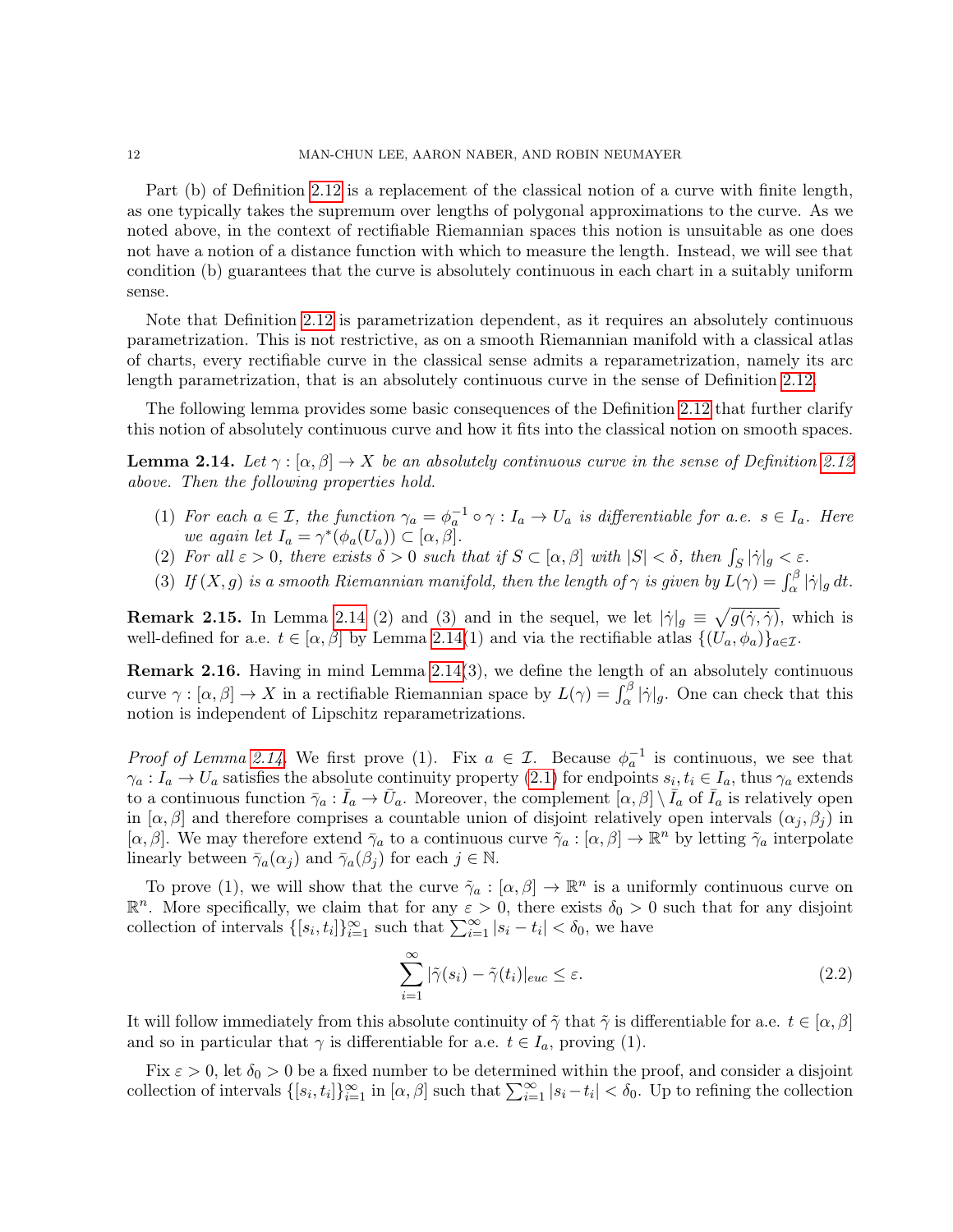of intervals (which can only increase  $(2.2)$ ), we may assume for each  $i \in \mathbb{N}$  that  $s_i, t_i$  either both lie in  $\bar{I}_a$  or both lie in  $\overline{[\alpha,\beta]\setminus\bar{I}_a} = \bigcup_{j=1}^{\infty} [\alpha_j,\beta_j]$ . So, subdividing the index set N by letting

$$
\mathcal{J}_0 = \left\{ i \in \mathbb{N} : s_i, t_i \in \bar{I}_a \right\},\
$$

$$
\mathcal{J}_1 = \left\{ i \in \mathbb{N} : s_i, t_i \in \bigcup_{j=1}^{\infty} [\alpha_j, \beta_j] \right\},\
$$
(2.3)

we will establish [\(2.2\)](#page-11-1) by showing that

$$
\sum_{i \in \mathcal{J}_0} |\tilde{\gamma}(s_i) - \tilde{\gamma}(t_i)|_{euc} \le \varepsilon/2,
$$
\n(2.4)

$$
\sum_{i \in \mathcal{J}_1} |\tilde{\gamma}(s_i) - \tilde{\gamma}(t_i)|_{euc} \le \varepsilon/2. \tag{2.5}
$$

Recall that there exists  $C_a > 0$  such that

<span id="page-12-2"></span><span id="page-12-1"></span><span id="page-12-0"></span>
$$
C_a^{-1}g_a \le g_{euc} \le C_a g_a \tag{2.6}
$$

in  $U_a$ . So, [\(2.4\)](#page-12-0) follows directly from this fact and [\(2.1\)](#page-10-1), provided we take  $\delta_0 \leq \delta_1$ , where  $\delta_1 > 0$ is a number small enough so that [\(2.1\)](#page-10-1) holds with  $\varepsilon/4C_a$  in place of  $\varepsilon$ . In order to establish [\(2.5\)](#page-12-1), we further subdivide the index set  $\mathcal{J}_1$  in the following way. Since  $\sum_{j=1}^{\infty} |\beta_j - \alpha_j| \leq |\beta - \alpha|$ , there exists  $J_0$  such that  $\sum_{j=J_0}^{\infty} |\beta_j - \alpha_j| \leq \delta_1$ . Up to further refinement of our collection of intervals, we may assume that for each  $i \in \mathcal{J}_1$ , both endpoints  $s_i, t_i$  lie in  $\bigcup_{j=1}^{J_0-1} [\alpha_j, \beta_j]$  or both endpoints lie in  $\bigcup_{j=J_0}^{\infty} [\alpha_j, \beta_j]$ . So, we let

$$
\mathcal{J}_2 = \left\{ i \in \mathbb{N} : s_i, t_i \in \bigcup_{j=1}^{J_0 - 1} [\alpha_j, \beta_j] \right\} \subset \mathcal{J}_1,
$$
  

$$
\mathcal{J}_3 = \left\{ i \in \mathbb{N} : s_i, t_i \in \bigcup_{j=J_0}^{\infty} [\alpha_j, \beta_j] \right\} \subset \mathcal{J}_1,
$$
\n(2.7)

so that  $\mathcal{J}_2 \cup \mathcal{J}_3 = \mathcal{J}_1$ . We establish [\(2.5\)](#page-12-1) by bounding the sums over  $\mathcal{J}_2$  and  $\mathcal{J}_3$  separately, starting with  $\mathcal{J}_3$ . By the triangle inequality and the piece-wise linear way that  $\tilde{\gamma}$  was defined on  $[\alpha, \beta] \setminus \overline{I_\alpha}$ , we see that

<span id="page-12-3"></span>
$$
\sum_{i \in \mathcal{J}_3} |\tilde{\gamma}(s_i) - \tilde{\gamma}(t_i)|_{euc} \le \sum_{j=J_0}^{\infty} |\tilde{\gamma}(\alpha_j) - \tilde{\gamma}(\beta_j)|_{euc}.
$$
\n(2.8)

Then, since  $\alpha_j, \beta_j \in \bar{I}_a$ , we may apply [\(2.6\)](#page-12-2) and [\(2.1\)](#page-10-1) to find that

<span id="page-12-4"></span>
$$
\sum_{j=J_0}^{\infty} |\tilde{\gamma}(\alpha_j) - \tilde{\gamma}(\beta_j)|_{euc} \le \varepsilon/4
$$
\n(2.9)

provided  $\delta_0 \leq \delta_1$ , with  $\delta_1$  as above. Together [\(2.8\)](#page-12-3) and [\(2.9\)](#page-12-4) show that

<span id="page-12-5"></span>
$$
\sum_{i \in \mathcal{J}_3} |\tilde{\gamma}(s_i) - \tilde{\gamma}(t_i)|_{euc} \le \varepsilon/4. \tag{2.10}
$$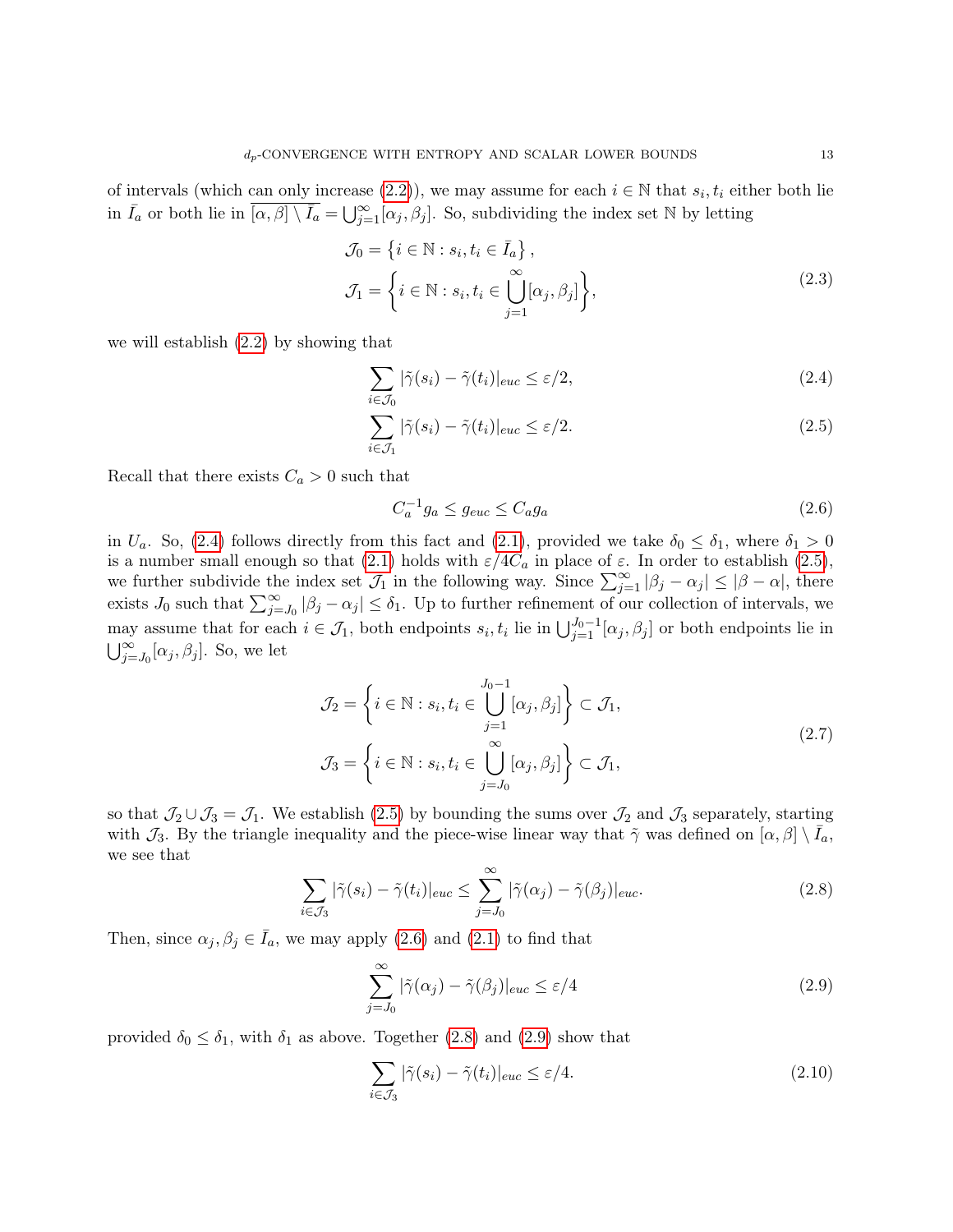Now, to bound the analogous summation over  $\mathcal{J}_2$ , notice that the linear segment of  $\tilde{\gamma}$  defined on  $[\alpha_j, \beta_j]$  is absolutely continuous for each  $j = 1, \ldots, J_0$ . Since there are finitely many such intervals, we may find  $\delta_2 > 0$  such that if  $\delta_0 \leq \delta_2$ , then

<span id="page-13-0"></span>
$$
\sum_{i \in \mathcal{J}_2} |\tilde{\gamma}(s_i) - \tilde{\gamma}(t_i)|_{euc} \le \varepsilon/4. \tag{2.11}
$$

Finally, choose  $\delta_0 \le \min{\delta_1, \delta_2}$ . Then together [\(2.11\)](#page-13-0) and [\(2.10\)](#page-12-5) prove [\(2.5\)](#page-12-1). This shows that  $\tilde{\gamma}$  is an absolutely continuous curve on  $\mathbb{R}^n$  and thereby establishes (1).

 $\sqrt{g_a(\dot{\gamma}_a, \dot{\gamma}_a)}$  for a.e.  $t \in I_a$ , and we have Before moving to the proof of (2), observe that as a consequence of (1), we may define  $|\dot{\gamma}_a|_{q_a} =$ 

<span id="page-13-1"></span>
$$
\lim_{s \to t} \frac{|\tilde{\gamma}_a(t) - \tilde{\gamma}_a(s)|_{g_a(t)}}{|s - t|} = |\dot{\gamma}_a(t)|_{g_a(t)} \tag{2.12}
$$

for each such t. It is easily checked that this definition is independent of a and thus we may define  $|\dot{\gamma}|_g$  for a.e.  $t \in [\alpha, \beta]$ .

Now we establish (2). The main idea will be to use [\(2.12\)](#page-13-1) to relate the integral of  $|\dot{\gamma}|_q$  to the absolute continuity assumption [\(2.1\)](#page-10-1). Fix  $\varepsilon > 0$  and let  $\delta > 0$  be a fixed number to be specified within the proof. Fix a measurable set  $S \subset [\alpha, \beta]$  with  $|S| < \delta$ , and let  $\{S_a\}_{a \in \mathcal{I}}$  be a collection of pairwise disjoint subsets of S with  $S_a \subset I_a$  for each  $a \in \mathcal{I}$  such that  $|S \setminus \cup_{a \in \mathcal{I}} S_a| = 0, \tilde{\gamma}_a$  is differentiable for every  $t \in S_a$ , and every point of  $S_a$  is a density point of  $I_a$ .

In order to make use of  $(2.12)$ , we must show that the limit in  $(2.12)$  is uniform on a large subset of each  $S_a$ . More specifically, we claim that for any  $\eta > 0$ , there exist  $r_\eta > 0$  and a measurable set  $S_a^{\eta} \subset S_a$  with  $|S_a^{\eta}| \ge (1 - \eta)|S_a|$  such that if  $t \in S_a^{\eta}$ , then

<span id="page-13-2"></span>
$$
|\dot{\gamma}_a(t)|_{g_a(t)} - \eta \le \frac{|\tilde{\gamma}_a(t) - \tilde{\gamma}_a(s)|_{g_a(t)}}{|t - s|} \le |\dot{\gamma}_a(t)|_{g_a(t)} + \eta
$$
\n(2.13)

for all  $s \in S_a$  with  $|t - s| < r_n$ . Indeed, let

$$
R(s,t) = \left| \frac{|\tilde{\gamma}_a(t) - \tilde{\gamma}_a(s)|_{g_a(t)}}{|t - s|} - |\dot{\gamma}_a(t)|_{g_a(t)} \right|.
$$
 (2.14)

For each fixed  $t \in S_a$ , we have  $\lim_{s \to t} R(s,t) = 0$ . So, if we define the sequence of functions  $\rho_k(t) = \sup\{|R(s,t)| : s \in S_a, |s-t| < 1/k\},\$ we see that  $\rho_k(t) \to 0$  pointwise as  $k \to \infty$ . Applying Egorov's theorem, for any  $\eta > 0$ , there exists a measurable set  $S_a^{\eta}$  such that  $|S_a \setminus S_a^{\eta}| \leq \eta |S_a|$  and  $\rho_k(t) \to 0$  uniformly on  $S_a^{\eta}$ . In particular, letting  $r_{\eta} = 1/k$  for k chosen sufficiently large, we see that  $|R(s,t)| \leq \eta$  for all  $t \in S_n^{\eta}$ . This establishes the claim.

Next, for each  $a \in \mathcal{I}$ , we aim to estimate the integral of  $|\dot{\gamma}|$  over  $S_a^{\eta}$ . Consider a collection of disjoint intervals  $\{I_{a,i} = [s_i, t_i]\}_{i=1}^{\infty}$  covering  $S_a^{\eta}$  with endpoints in  $S_a$  such that  $|I_{a,i}| < r_{\eta}$  for each i and such that  $\sum_i |I_{a,i}| \leq (1+\eta)|S_a^{\eta}|$ . For each i, let  $\hat{t}_i \in S_a^{\eta} \cap I_{a,i}$  be a point such that

$$
(1+\eta)|\dot{\gamma}_a(\hat{t}_i)|_{g_a(\hat{t}_i)} \ge \sup\{|\dot{\gamma}_a(t)|_{g_a(t)} : t \in S_a^{\eta} \cap I_{a,i}\}.
$$
\n(2.15)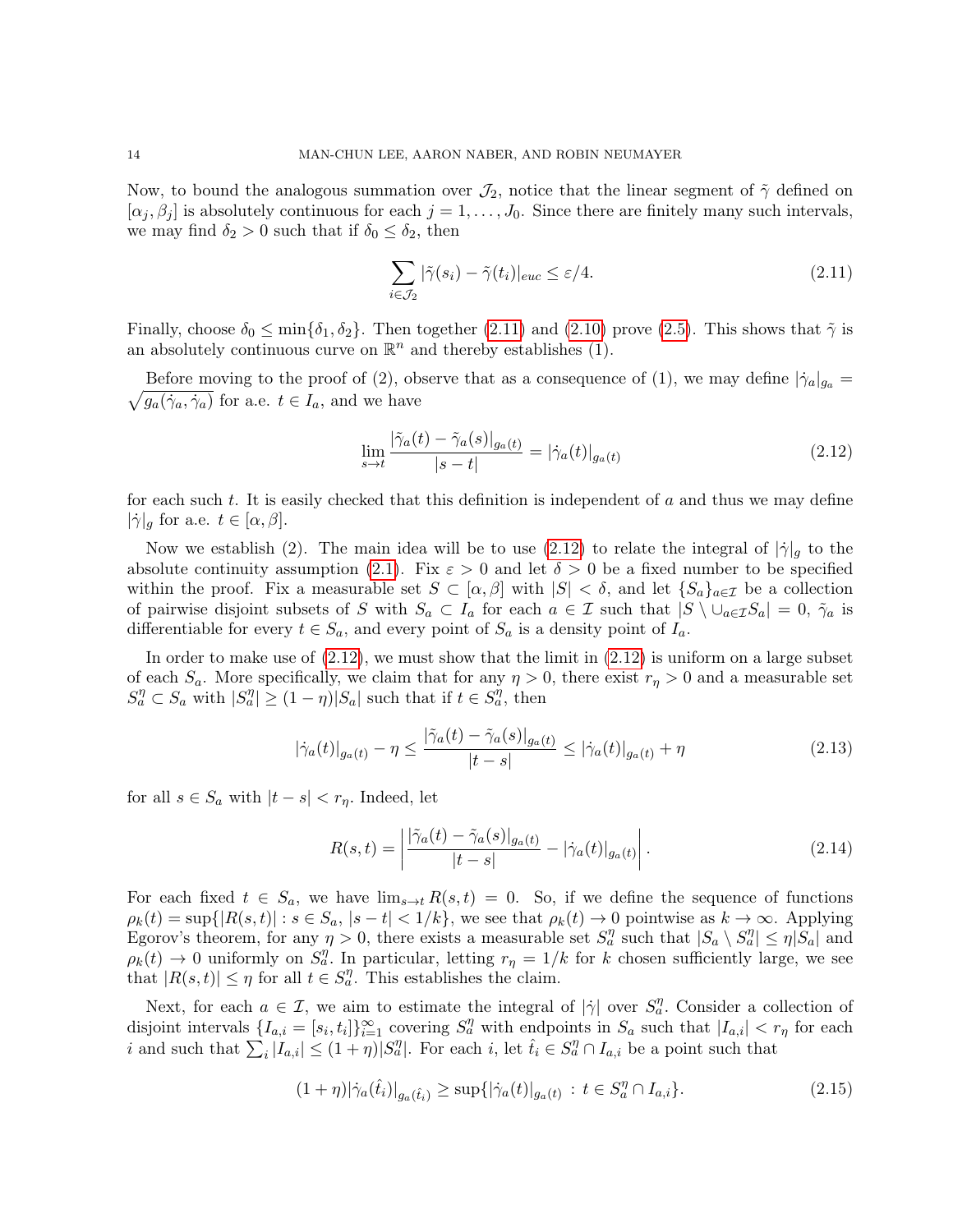At least one of the endpoints of  $I_{a,i}$  has distance at least  $|I_{a,i}|/2$  from  $\hat{t}_i$ ; without loss of generality suppose it is  $s_i$ . So, thanks to  $(2.13)$ , we find that for each i,

$$
\int_{S_a^{\eta} \cap I_{a,i}} |\dot{\gamma}_a(t)|_{g_a(t)} dt \le (1+\eta)|I_{a,i}| |\dot{\gamma}_a(\hat{t}_i)|_{g_a(\hat{t}_i)}
$$
\n
$$
\le (1+\eta)|I_{a,i}| \frac{|\tilde{\gamma}_a(\hat{t}_i) - \tilde{\gamma}_a(s_i)|_{g_a(\hat{t}_i)}}{|s_i - \hat{t}_i|} + (1+\eta)\eta|I_{a,i}|
$$
\n
$$
\le 2(1+\eta)|\tilde{\gamma}_a(\hat{t}_i) - \tilde{\gamma}_a(s_i)|_{g_a(\hat{t}_i)} + (1+\eta)\eta|I_{a,i}|
$$
\n
$$
= 2(1+\eta)|\gamma_a(\hat{t}_i) - \gamma_a(s_i)|_{g_a(\hat{t}_i)} + (1+\eta)\eta|I_{a,i}|.
$$
\n(2.16)

The final equality follows from the definition of  $\tilde{\gamma}$  and the fact that  $\hat{t}_i, s_i \in S_a \subset I_a$ . Consequently, summing up over  $a$  and  $i$ , we find that

$$
\sum_{a\in\mathcal{I}}\int_{S_a^{\eta}}|\dot{\gamma}| \leq \sum_{a\in\mathcal{I}}\sum_{i=1}^{\infty}\int_{S_a^{\eta}\cap I_{a,i}}|\dot{\gamma}|
$$
\n
$$
\leq \sum_{a\in\mathcal{I}}\sum_{i=1}^{\infty}\left(2(1+\eta)|\gamma_a(\hat{t}_i) - \gamma_a(s_i)| + (1+\eta)\eta|I_{a,i}|\right)
$$
\n
$$
\leq 2(1+\eta)\varepsilon + (1+\eta)^2\eta\delta,
$$
\n(2.17)

<span id="page-14-0"></span>where in the final inequality we have applied [\(2.1\)](#page-10-1), again using that  $\hat{t}_i, s_i \in S_a \subset I_a$ .

Finally, we send  $\eta \to 0$ . The right-hand side of [\(2.17\)](#page-14-0) tends to  $2\varepsilon$ , while, making use of the dominated convergence theorem, we see that the left-hand side converges to  $\int_S |\dot{\gamma}|$ . We therefore see that (2) holds. We omit the proof of (3) since it is standard.  $\square$ 

Following the classical approach in metric measure spaces, we next want to use our absolutely continuous curves to define the notion of a  $p$ -weak upper gradient of a function. We will see that most of the Sobolev theory is built up in an identical fashion to the metric measure space setting.

To begin, we need a notion of a collection of curves that have p-measure zero, an idea first introduced by Ahlfors and Beurling in [\[AB50\]](#page-89-7) and further developed by Fuglede in [\[Fug57\]](#page-90-8) in the Euclidean and Riemannian settings. To this end, let  $\mathfrak{M}$  denote the collection of all absolutely continuous curves on  $(X, g)$ . For  $1 \leq p < \infty$ , we say that a family of curves  $\Gamma \subset \mathfrak{M}$  has  $\text{Mod}_p(\Gamma) = 0$ if there exists a nonnegative Borel measurable function  $f \in L^p(X)$  such that  $\int_{\gamma} f = +\infty$  for every  $\gamma \in \Gamma$ . Here and in the sequel, we use the notation  $\int_{\gamma} f$  to mean

$$
\int_{\gamma} f := \int_{\alpha}^{\beta} f(\gamma(t)) |\dot{\gamma}|_{g} dt.
$$
\n(2.18)

A property is said to hold for p-a.e absolutely continuous curve if it holds for every curve in  $\mathfrak{M} \setminus \Gamma$ where  $Mod_p(\Gamma) = 0$ . For the corresponding definition of families of curves with  $Mod_p(\Gamma) = 0$  in the metric measure space context, see [\[Ha03,](#page-90-7) Definition 5.1] and the equivalent formulation of the definition given in [\[Ha03,](#page-90-7) Theorem 5.5].

It follows directly from the definition that for any nonnegative Borel measurable function  $f \in$  $L^p(X)$ , then  $\int_{\gamma} f < \infty$  for *p*-a.e. absolutely continuous curve. In a similar vein, the following lemma shows that convergent sequences in  $L^p(X)$  converge along p-a.e. curve: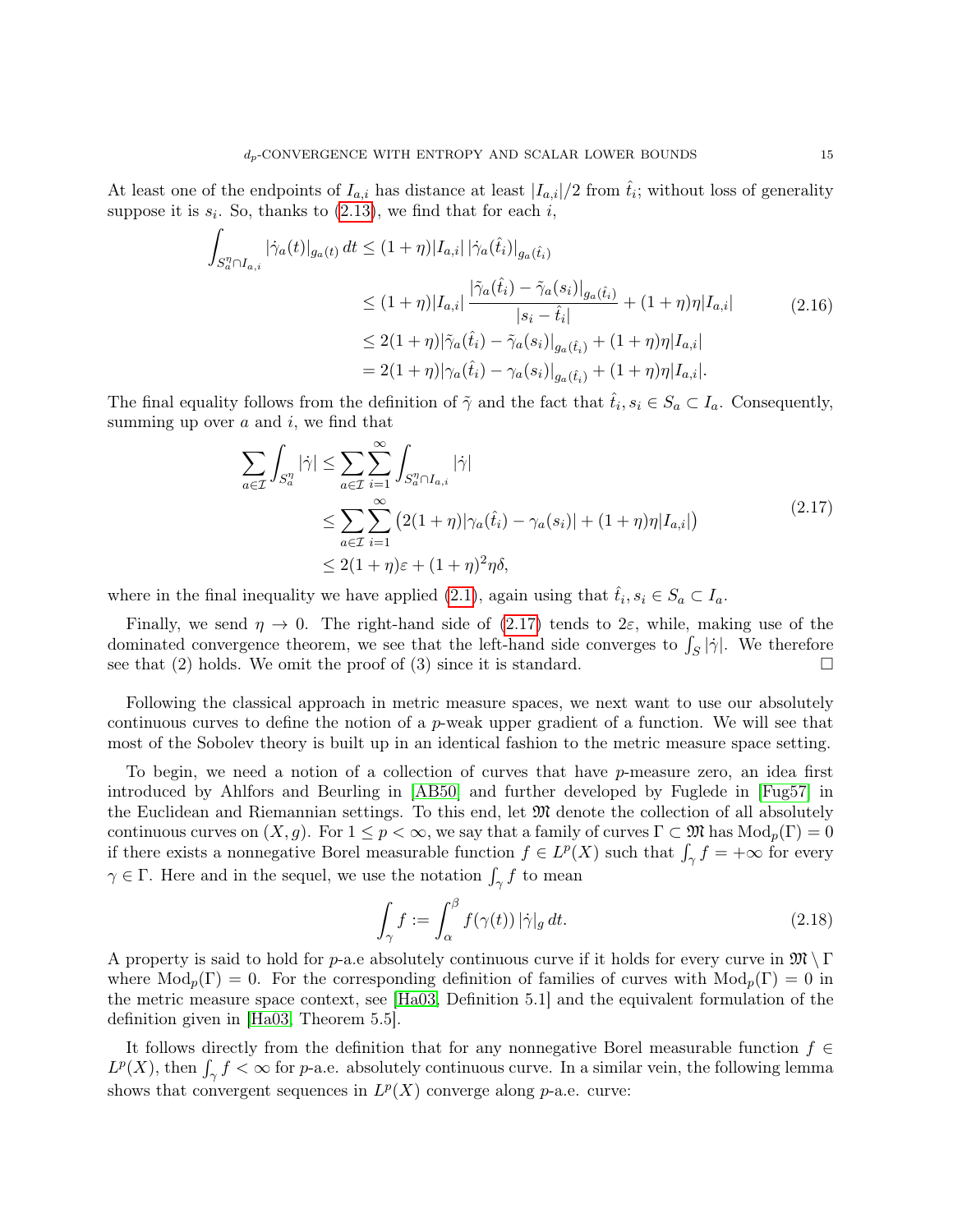<span id="page-15-0"></span>**Lemma 2.17** (c.f. Theorem 5.7 of [\[Ha03\]](#page-90-7)). Fix  $1 \leq p \leq \infty$ . Let  $u_k : X \to \mathbb{R} \cup \{\pm \infty\}$  be a sequence of Borel measurable functions converging in  $L^p(X)$  to a Borel measurable function  $u$ :  $X \to \mathbb{R} \cup \{\pm \infty\}$ . Up to a subsequence,

$$
\int_{a}^{b} |u_k - u||\dot{\gamma}|_g dt \to 0
$$
\n(2.19)

as  $k \to \infty$  for all  $\gamma \in \mathfrak{M} \setminus \Gamma$ , where  $Mod_p(\Gamma) = 0$ .

Lemma [2.17](#page-15-0) was shown in the context of metric measure spaces in [\[Ha03,](#page-90-7) Theorem 5.7]. In our setting, the proof carries over without modification.

Having in hand the notions of absolutely continuous curves and families  $\Gamma$  of absolutely continuous curves with  $Mod_p(\Gamma) = 0$ , we are now in a position to define upper gradients and p-weak upper gradients of functions  $u : X \to \mathbb{R}$ . The notion of weak upper gradient was first introduced by Heinonen and Koskela in [\[HK98\]](#page-90-9), and the definition we give here is analogous to [\[Ha03,](#page-90-7) Definition 6.1].

**Definition 2.18** (Upper gradients and p-weak upper gradients). Let  $u : X \to \mathbb{R}$  and  $G : X \to [0, \infty]$ be Borel measurable functions. We say that  $G$  is an upper gradient for  $u$  if

<span id="page-15-1"></span>
$$
|u(\gamma(a)) - u(\gamma(b))| \le \int_{\gamma} G \tag{2.20}
$$

for every absolutely continuous curve  $\gamma : [a, b] \to X$ . For  $1 \leq p < \infty$ , we say that G is a p-weak upper gradient for u if the upper gradient condition  $(2.20)$  holds for p-a.e. absolutely continuous curve  $\gamma : [a, b] \to X$ .

The following example shows that this is a natural notion of gradient.

Example 2.19. Consider Euclidean space as a rectifiable Riemannian space with the rectifiable atlas comprising only the identity chart. For a smooth function  $u : \mathbb{R}^n \to \mathbb{R}$ , the classical gradient  $|\nabla u|$  is an upper gradient for u.

Furthermore, we note that the potential issues highlighted by Example [2.11](#page-9-2) are eliminated with respect to this definition.

**Example 2.20.** Consider the rectifiable Riemannian space and the function  $f$  defined in Exam-ple [2.11.](#page-9-2) We see clearly that  $G = 0$  is not a p-weak upper gradient for f, since the upper gradient condition [2.20](#page-15-1) fails for any curve that crosses the hyperplane  ${x_1 = 0}$ . In fact, considering the family  $\Gamma$  of absolutely continuous curves of the form  $\gamma(t) = (0, x') + te_1$  for  $t \in (-\varepsilon, \varepsilon)$ , we easily see that f has no p-weak upper gradient in  $L^p(X)$ .

Now, let  $W^{1,p}(X)$  be the collection of all Borel measurable functions  $u : X \to \mathbb{R}$  such that u is  $L^p$  integrable and u has a p-weak upper gradient  $G \in L^p(X)$ . The Sobolev space  $W^{1,p}(X)$  on a rectifiable Riemannian space is defined in the following way, following the definition first introduced by Shanmugalingam in [\[Sha00\]](#page-90-10) in the context of metric measure spaces and presented in Definition 7.1 of [\[Ha03\]](#page-90-7). We note that a closely related definition of Sobolev spaces on a metric measure space was given by Cheeger in [\[Che99\]](#page-89-8).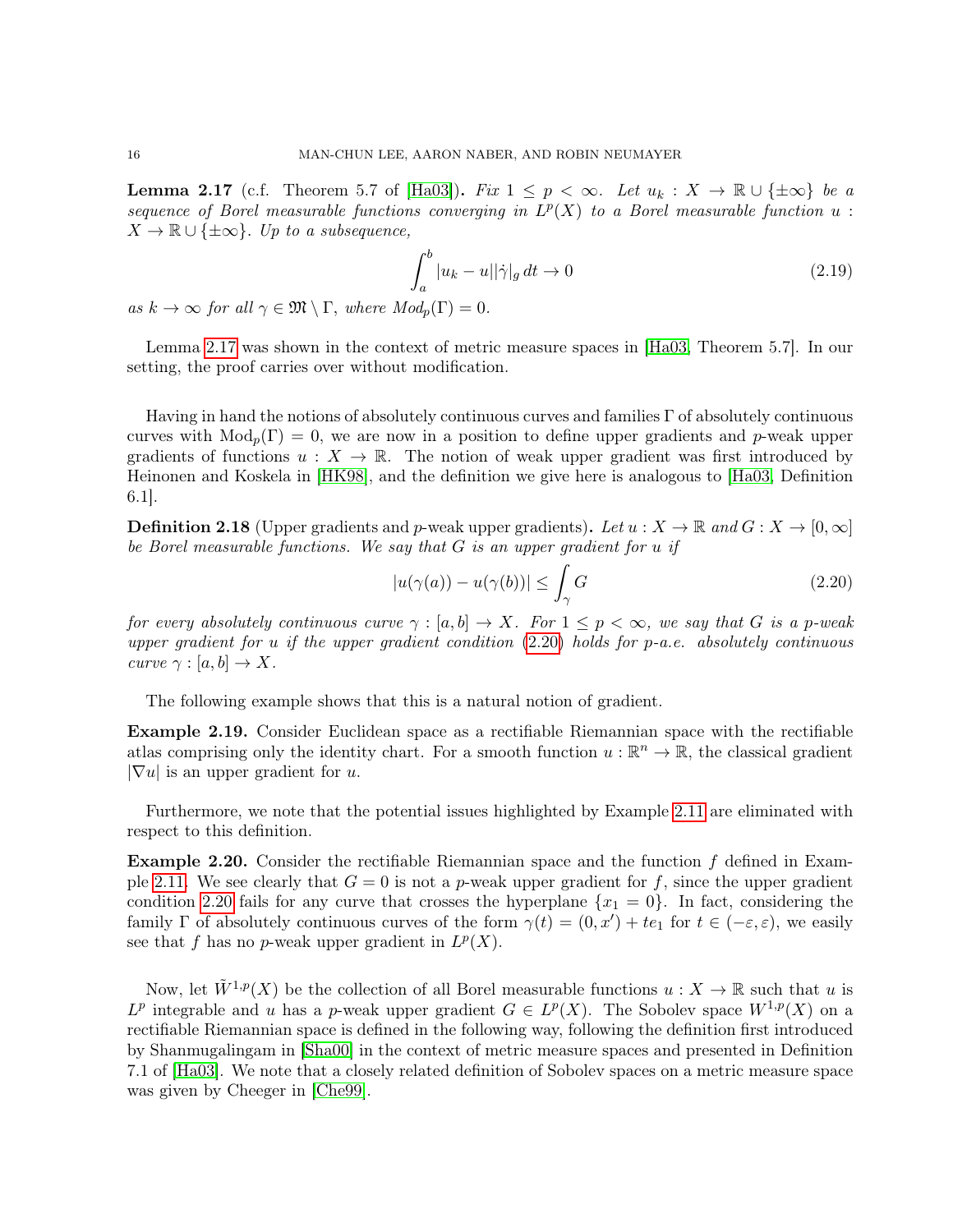<span id="page-16-0"></span>**Definition 2.21.** For any  $u \in \tilde{W}^{1,p}(X)$ , we define

$$
||u||_{W^{1,p}(X)} = ||u||_{L^p(X)} + \inf_{G} ||G||_{L^p(X)},
$$
\n(2.21)

where the infimum is taken over all p-weak upper gradients G of u. We define the space  $W^{1,p}(X) =$  $\tilde{W}^{1,p}(X)/\sim$ , where  $u\sim v$  for  $u, v \in \tilde{W}^{1,p}(X)$  if  $||u-v||_{W^{1,p}(X)}=0$ .

Remark 2.22. One subtlety of Definition [2.21,](#page-16-0) which is also present in the analogous metric measure space setting, it that it is possible to modify a function  $u \in \tilde{W}^{1,p}(X)$  on a set of m measure zero to obtain a function  $\tilde{u}$  that is not in  $\tilde{W}^{1,p}(X)$ . For instance, on Euclidean space, consider the functions  $u \equiv 0$  in  $W^{1,p}(\mathbb{R}^n)$  and  $\tilde{u} = \chi_E$ , where E is the set of all rational points in  $\mathbb{R}^n$ . Then  $\tilde{u}$  has no p-weak upper gradient in  $L^p$ . This subtlety explains why some of the statements in Proposition [2.23](#page-16-1) below require the choice of a certain representative for an  $L^p$  function. However, if  $u, \tilde{u} \in \tilde{W}^{1,p}(X)$  and  $u = \tilde{u}$  m-a.e., then u and  $\tilde{u}$  define the same element in  $W^{1,p}(X)$ .

From this point, we can establish a number of basic properties of the space  $W^{1,p}(X)$  showing that this space possesses many of the important features of Sobolev spaces in smooth settings, which we collect in the following proposition. The analogous properties are established in the metric measure space setting in [\[Ha03,](#page-90-7) Section 7]. In fact, the proofs there can be carried over almost verbatim, with only the modification being the distinction between the use of absolutely continuous curves in our setting as opposed to rectifiable curves in the setting of metric measure spaces. For this reason, we omit the proofs and instead point the reader to the corresponding statements in [\[Ha03,](#page-90-7) Section 7]. Properties (1)-(3), (5) were originally proven by Shanmugalingam [\[Sha00\]](#page-90-10), and property (4) was established by Cheeger in [\[Che99\]](#page-89-8) for  $p > 1$  and Hajłasz [\[Ha03\]](#page-90-7) for  $p = 1$ .

<span id="page-16-1"></span>**Proposition 2.23** (Basic properties of the Sobolev space  $W^{1,p}(X)$ ). Let  $(X,g)$  be a rectifiable Riemannian space and fix  $1 \leq p < \infty$ . Then the following properties hold.

- (1) (Closedness, c.f. [\[Ha03,](#page-90-7) Lemma 7.8]) Suppose  $\{u_i\}_{i=1}^{\infty}, \{G_i\}_{i=1}^{\infty}$  are sequences in  $L^p(X)$  such that  $u_i$  and  $G_i$  converge weakly to  $u \in L^p(X)$  and  $G \in L^p(X)$  respectively. If  $G_i$  is a p-weak upper gradient of  $u_i$  for each  $i \in \mathbb{N}$ , then there is a representative of u in  $L^p$  such that G is a p-weak upper gradient of u.
- (2) (Lower semi-continuity, c.f. [\[Ha03,](#page-90-7) Cor. 7.10]) Let  $p \in (1,\infty)$  and let  $u_i \in W^{1,p}$  be a bounded sequence converging weakly in  $L^p(X)$  to u. Then there is a representative of u such that  $u \in W^{1,p}(X)$  and

$$
||u||_{W^{1,p}(X)} \le \liminf_{i \to \infty} ||u_i||_{W^{1,p}(X)}.
$$
\n(2.22)

- (3) (Banach space, c.f [\[Ha03,](#page-90-7) Theorem 7.12]) The space  $W^{1,p}(X)$  is a Banach space.
- (4) (Minimal p-weak upper gradient, c.f. [\[Ha03,](#page-90-7) Theorem 7.16]) There exists a minimal p-weak upper gradient  $G_u \in L^p(X)$  in the sense that  $G_u \leq G$  m-a.e. for every p-weak upper gradient  $G \in L^p(X)$ .
- (5) (Smooth spaces, c.f. [\[Ha03,](#page-90-7) Theorem 7.13, Corollary 7.15]) Suppose  $(X, q)$  is a smooth Riemannian manifold, then  $W^{1,p}(X)$  coincides with the standard Sobolev space of X. Moreover, the norm of gradient vector  $|\nabla u|_g$  is the least p-weak upper gradient for  $u \in W^{1,p}(X)$ .

Thanks to Proposition [2.23,](#page-16-1) for any  $u \in W^{1,p}(X)$  we may write

$$
||u||_{W^{1,p}(X)} = ||u||_{L^p(X)} + ||G_u||_{L^p(X)},
$$
\n(2.23)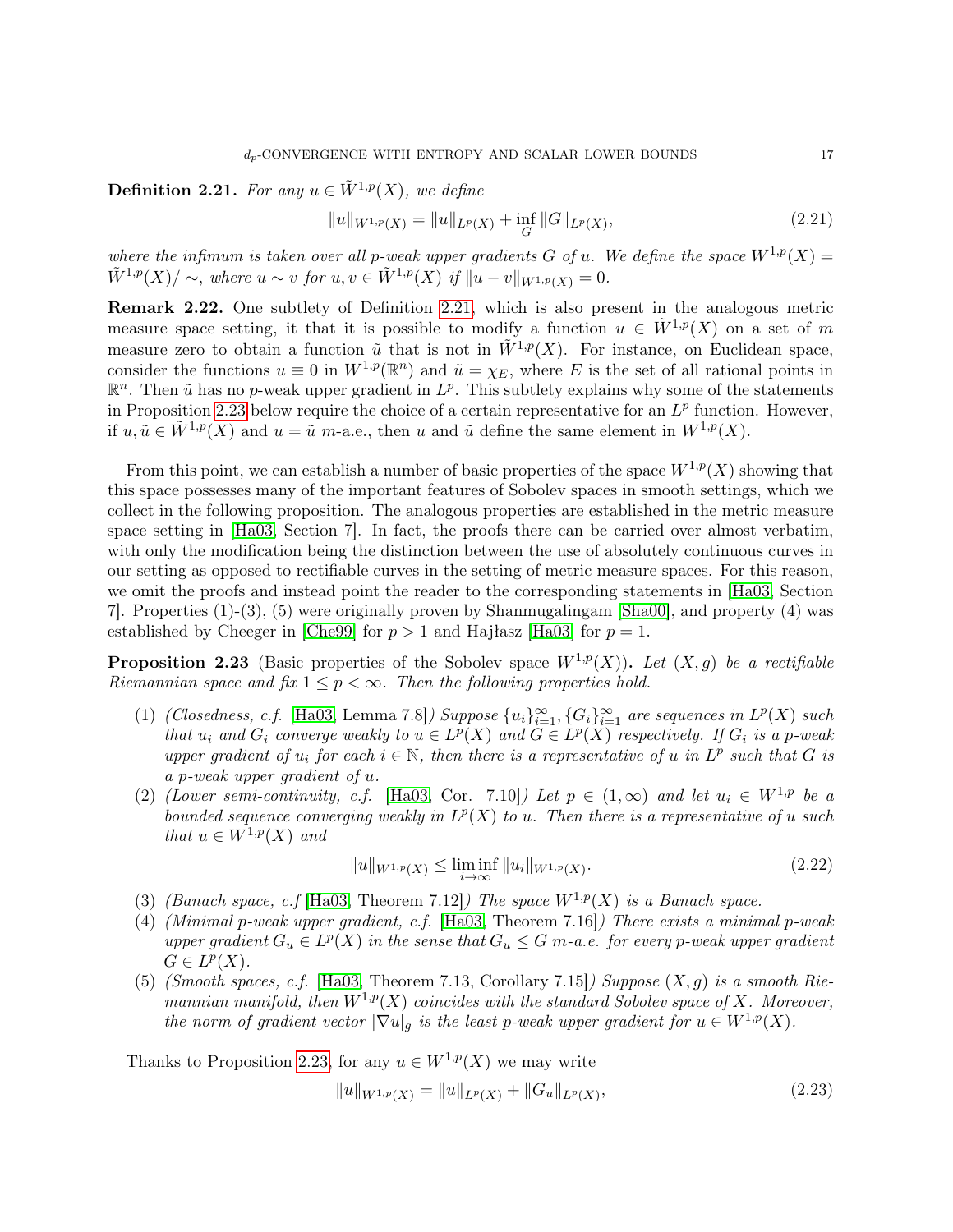where  $G_u$  is the least p-weak upper gradient of u.

Without imposing any additional structure, the space  $W^{1,p}$  on a rectifiable Riemannian space may be trivial. Moreover, as we saw in Example [2.11,](#page-9-2) the usual coordinate expression for the norm of the gradient may not be meaningful. For this reason, we introduce the notion of rectifiable Riemannian spaces that are  $W^{1,p}$ -rectifiably complete, that is, spaces for which the space  $W^{1,p}$  is sufficiently large and the minimal p-weak upper gradient coincides with the derivative in charts almost everywhere.

<span id="page-17-1"></span>**Definition 2.24** (W<sup>1,p</sup>-rectifiable completeness). Fix  $p > n$ . We say that  $(X, q)$  is  $W^{1,p}$ -rectifiably complete if the following holds:

- (a)  $W^{1,p}(X)$  is dense in  $L^p(X)$ ;
- (b) For all  $u \in W^{1,p}(X)$  and  $a \in I$ , the function  $u_a = \phi_a^* u : U_a \to \mathbb{R}$  is differentiable a.e. and

$$
G_u(\phi_a(x)) = |\nabla u|_g \equiv \sqrt{g_a^{-1}(\partial u_a(x), \partial u_a(x))}
$$

for  $\phi_a^*$ m-a.e.  $x \in U_a$ . Here,  $\partial u_a$  denotes the Euclidean gradient of  $u_a$ .

**Example 2.25.** A smooth Riemannian manifold is  $W^{1,p}$ -rectifiably complete for any  $p \in (n, \infty)$ .

**Example 2.26.** It is easy to check that the rectifiable Riemannian space of Example [2.7](#page-8-4) is  $W^{1,p}$ . rectifiably complete for any  $p \in (n, \infty)$ .

**Example 2.27.** For  $\alpha > 0$ , consider the rectifiable Riemannian space  $(\mathbb{R}^2, g_{\alpha})$ , where  $g_{\alpha} = dx^2 +$  $|x|^{2\alpha}dy^2$ . This is a generalization of Example [2.10](#page-9-1) and a special case of Example [2.9.](#page-9-0) Fix  $p > 2$ . There exists  $\alpha = \alpha(p) \in (0, 1/2p)$  such that  $(\mathbb{R}^2, g_{\alpha})$  is rectifiably complete; the proof of this fact is a special case of the proof of Proposition [8.5](#page-60-0) in Section [8.2.](#page-59-0)

**Example 2.28.** Thanks to Theorem [1.15,](#page-5-4) the  $d_p$  limits of sequences of smooth Riemannian manifolds satisfying uniform lower bounds on scalar curvature and entropy are  $W^{1,p}$ -rectifiably complete for suitably chosen p. See Section [8](#page-57-0) for further discussion and the proof of this fact.

<span id="page-17-0"></span>2.2. The  $d_p$  distance. In view of Example [2.9,](#page-9-0) we see that the geodesic distance does not reflect the underlying structure of a rectifiable Riemannian space. This is mainly due to the degeneracy of the metric. More seriously, we will see in Section [9](#page-70-0) that these types of examples can arise as limits of manifolds with lower scalar curvature and entropy bounds. At its heart, this occurs because the distance function requires  $W^{1,\infty}$ -control, which will be too much to ask for. We introduce and discuss the notion of the  $d_p$ -distance here, which depends only on  $W^{1,p}$ -control of our space. In the context of lower scalar curvature and entropy bounds, this will be obtainable for at least some  $n < p < \infty$ .

**Definition 2.29** ( $d_p$  distance). Let  $(X, g)$  be a rectifiable Riemannian space. Given  $p \in (1, \infty)$  and  $x, y \in X$ , the  $d_p$  distance  $d_{p,q,X}(x, y)$  between x and y is defined to be

$$
d_{p,g,X}(x,y) = \sup \left\{ |f(x) - f(y)| : \int_X |\nabla f|^p \, dm \le 1, \, f \in W^{1,p}_{loc}(X) \cap C^0_{loc}(X) \right\}
$$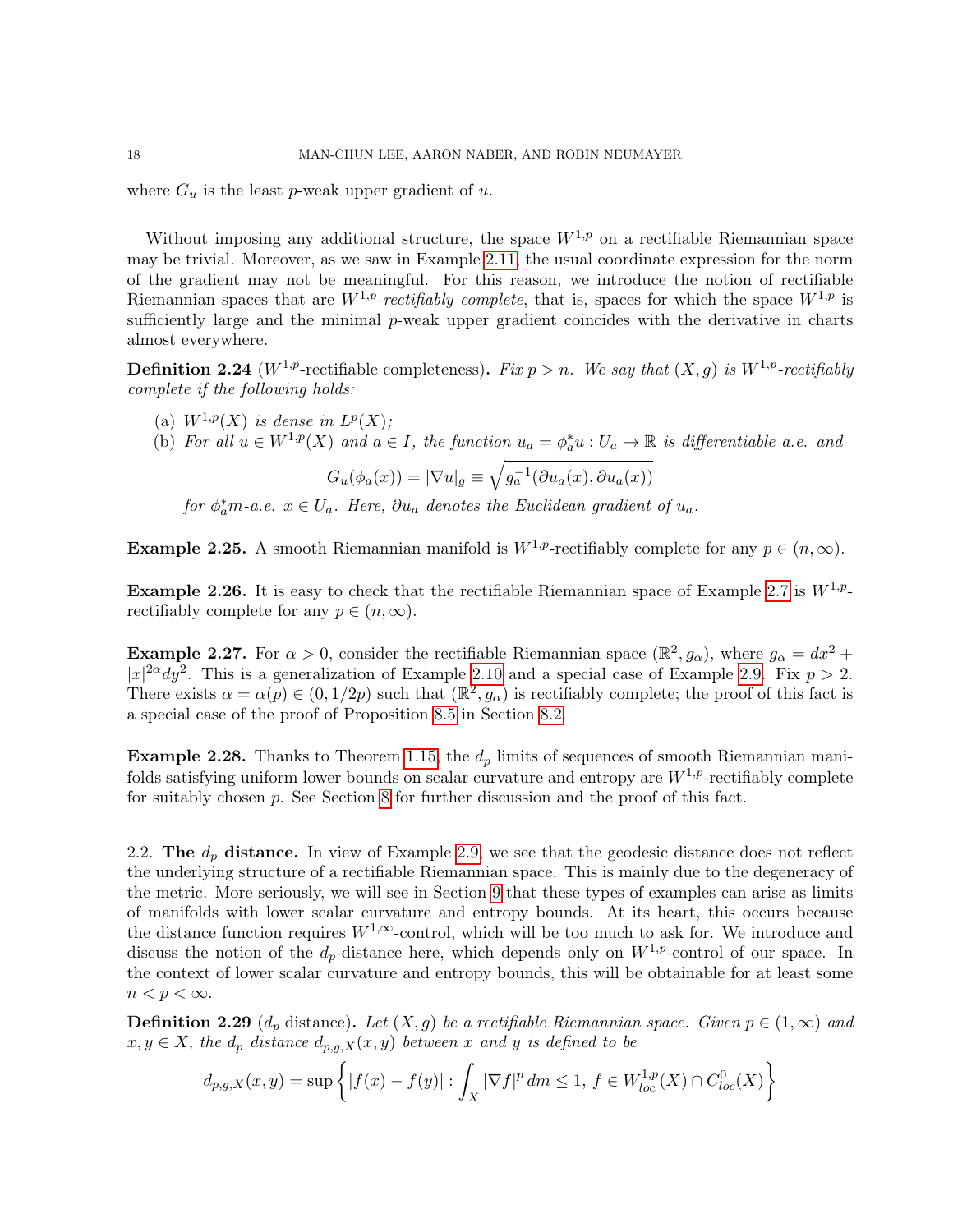When there is no ambiguity, we will frequently write  $d_p$  or  $d_{p,q}$  or  $d_{p,X}$  in place of  $d_{p,q,X}$ . On Euclidean space, we will often use the short-hand  $d_{p, euc} = d_{p, g_{euc}, \mathbb{R}^n}$ . The definition of  $d_p$  makes sense for any  $p \in (1,\infty)$ , but is only interesting for  $p > n$ . For instance, on Euclidean space,  $d_p(x, y) = +\infty$  for all  $x \neq y$  whenever  $p \leq n$ .

2.2.1. Examples. We consider to examples of the  $d_p$  distance on some rectifiable Riemannian spaces. To begin with, we study the behavior of the  $d_p$  distance on Euclidean space.

**Example 2.30** (The  $d_p$  distance on Euclidean space). On Euclidean space, for  $p > n$  we directly compute that  $d_p(x, y) = S|x - y|^{1 - n/p}$ , where

$$
S = S_{n,p} = \sup\{|f(x) - f(0)| : x \in B(0,1), \int_{\mathbb{R}^n} |\nabla f|^p dx \le 1\}
$$
 (2.24)

is a normalizing constant. Note  $S_{n,p} \to 1$  as  $p \to \infty$ . Thus,

$$
\mathcal{B}_{p, g_{euc}}(0, Sr^{1-n/p}) = B(0, r) \tag{2.25}
$$

for any  $r > 0$ . By taking the test function that is equal to  $|x|\omega_n^{-n/p}$  in  $B(0,1)$  and is the constant  $\omega_n^{-n/p}$  on  $\mathbb{R}^n \setminus B(0, 1)$ , we see that  $S = S_{n,p} \ge \omega^{-n/p}$ , and thus  $\mathcal{B}_{p, geuc}(0,r) \subseteq B(0, \omega_n^{n/(p-n)} r^{p/(p-n)})$ . In particular, if  $p > n$  then

$$
\mathcal{B}_{p,g_{euc}}(0,r) \subseteq B(0,C_n r^{p/(p-n)})
$$
\n
$$
(2.26)
$$

for all  $r > 0$ , where  $C_n$  depends only on the dimension.

<span id="page-18-1"></span>**Example 2.31** (Hyperbolic space). Given  $n \geq 2$  and  $n < p < \infty$ , hyperbolic space  $(\mathbb{H}^n, g_{hyp})$ has finite bounded diameter with respect to  $d_p$ . More specifically, there is a constant  $C = C(n, p)$ such that  $d_p(x, y) \leq C$  for all  $x, y \in \mathbb{H}^n$ . Indeed, this follows from the Morrey-Sobolev inequality on hyperbolic space established in [\[Ngu18\]](#page-90-11) (see also [\[MT98\]](#page-90-12) for the two dimensional case), which states that there exists  $C = C(n, p) > 0$  (which is, in fact, explicit and sharp) such that for any  $f \in W^{1,p}(\mathbb{H}^n)$ , we have

<span id="page-18-0"></span>
$$
\sup_{x \in \mathbb{H}^n} |f(x)| \le C \|\nabla f\|_{L^p(\mathbb{H}^n)}.
$$
\n(2.27)

In the definition of  $d_p$ , we do not require f to be globally integrable. However, the proof of  $(2.27)$  is based on the Polya-Szegö principle and the symmetric decreasing rearrangement of  $f$ , so it is easy to check that the same proof implies that, for any  $R > 0$  and  $f \in W^{1,p}(B_{g_{h\nu\nu}}(R)),$ 

$$
\sup_{x,y \in B_{g_{hyp}}(R)} |f(x) - f(y)| \le C \|\nabla f\|_{L^p(B_{g_{hyp}}(R))},\tag{2.28}
$$

where C is the same constant as in  $(2.27)$  and in particular is independent of R. Thus, passing  $R \to \infty$ , we arrive at the inequality

$$
\sup_{x,y \in \mathbb{H}^n} |f(x) - f(y)| \le C \|\nabla f\|_{L^p(\mathbb{H}^n)}.
$$
\n(2.29)

Consequently,  $d_p(x, y) \leq C$  for all  $x, y \in \mathbb{H}^n$ .

On any smooth closed Riemannian manifold  $(M, g)$ ,  $d_{p,g}$  defines a distance metric on X as long as  $p > n$ . On the other hand,  $d_p$  may only define a pseudometric if the metric is degenerate, as we see in the following example.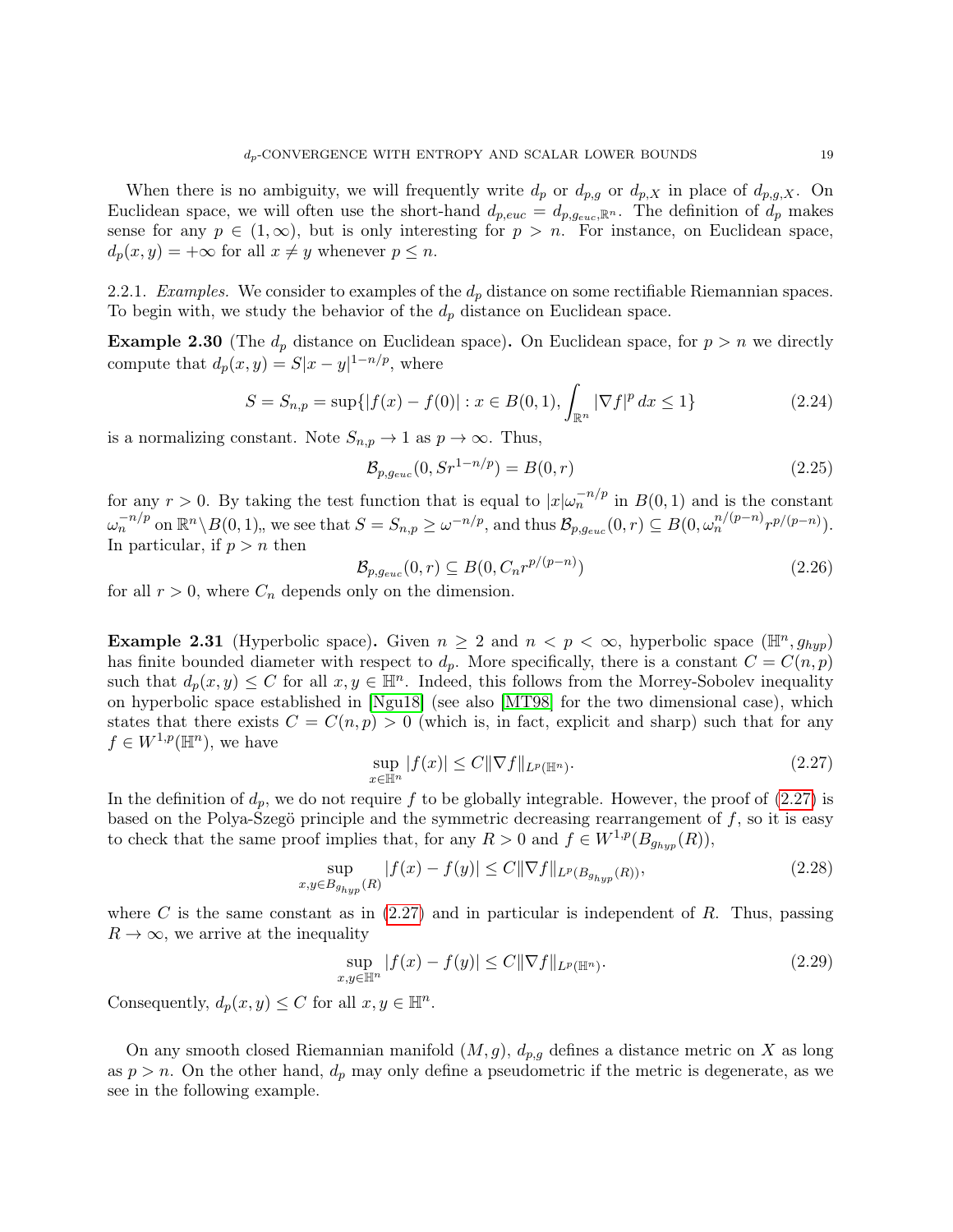<span id="page-19-2"></span>**Example 2.32.** Fix  $\alpha > 0$  and consider the rectifiable Riemannian space  $(\mathbb{R}^2, g_{\alpha})$ , where  $g_{\alpha} =$  $dx^{2} + |x|^{2\alpha} dy^{2}$ . This is a generalization of Example [2.10](#page-9-1) and a special case of Example [2.9.](#page-9-0) For p such that  $\alpha p \geq 1$ , we have  $d_{p,g_\alpha}(x,y) = 0$  for all  $x, y \in \{0\} \times \mathbb{R}$ .

**Remark 2.33.** The definition of the  $d_p$  distance makes sense more generally for any space equipped with a  $W^{1,p}$  structure. For instance, one may define the  $d_p$  distance on a metric measure space  $(X, d, m)$ . For reasonable spaces X, for instance those with lower Ricci bounds, one can show  $d_p \to d$  as  $p \to \infty$ .

## 2.2.2. Properties of the  $d_p$  distance. Let us discuss some basic facts about the  $d_p$  distance.

First, as a consistency check, the following shows that two Riemannian manifolds which are  $d_p$ -isometric must in fact isometric as Riemannian manifolds.

**Proposition 2.34.** Fix  $n \geq 2$  and  $p > n$ . Let  $(M, g)$  and  $(N, h)$  be compact Riemannian nmanifolds and suppose that  $(M, d_{p,q})$  and  $(N, d_{p,h})$  are isometric as metric spaces. Then  $(M, g)$  and  $(N, h)$  are isometric as Riemannian manifolds.

*Proof.* Since manifolds are  $d_p$ -complete this immediately tells us that we have a homeomorphism  $\phi: M \to N$  such that  $d_{p,q}(x, y) = d_{p,h}(\phi(x), \phi(y))$  for all  $x, y \in M$ . By the Myers-Steenrod theorem, it suffices to show that  $d_g$  and  $d_h$  are locally isometric. We first show that  $d_{p,g}$  is locally a function of  $d_g$ .

*Claim 1.* For any  $x \in M$ , we have

$$
\lim_{y \to x} \frac{d_{p,q}(x, y)}{d_q(x, y)^{1 - n/p}} = S.
$$
\n(2.30)

*Proof of Claim 1.* Suppose that on the contrary, we can find a sequence  $\{y_i\} \subset M$  with  $d_i =$  $d_q(x, y_i) \to 0$  and  $\varepsilon_0 > 0$  such that

<span id="page-19-0"></span>
$$
\left| \frac{d_{p,g}(x, y_i)}{d_i^{1 - n/p}} - S \right| \ge \varepsilon_0 > 0. \tag{2.31}
$$

Consider the rescaled metric  $g_i = d_i^{-2}g$  so that  $d_{g_i}(x, y_i) = 1$  for all  $i \in \mathbb{N}$  and  $d_{p,g_i}(x, y_i) =$  $d_i^{n/p-1}$  $a_i^{n/p-1}d_{p,q}(x,y_i)$ . Clearly, we have  $(M,g_i,x) \to (\mathbb{R}^n,g_{euc},0)$  in the  $C^{\infty}$ -Cheeger-Gromov sense. By the proof of Theorem [1.7,](#page-3-0) it is easy to see that  $d_{p,q_i}(x,y_i) \to S$  which contradicts [\(2.31\)](#page-19-0).

In particular, together from the claim and the  $d_p$  isometry, we conclude that for any  $x \in M$ ,

<span id="page-19-1"></span>
$$
\lim_{y \to x} \frac{d_h(\phi(x), \phi(y))}{d_g(x, y)} = 1.
$$
\n(2.32)

Now fix  $x \in M$  and  $\phi(x) \in N$ . Without loss of generality, we may assume that the injectivity radius at x and  $\phi(x)$  are at least 1 by rescaling. By symmetry, it suffices to prove the following claim.

*Claim 2.* For all  $\varepsilon > 0$ , we have  $d_h(\phi(x), \phi(y)) < (1 + \varepsilon) d_q(x, y)$  for all  $y \in B_q(x, 1)$ .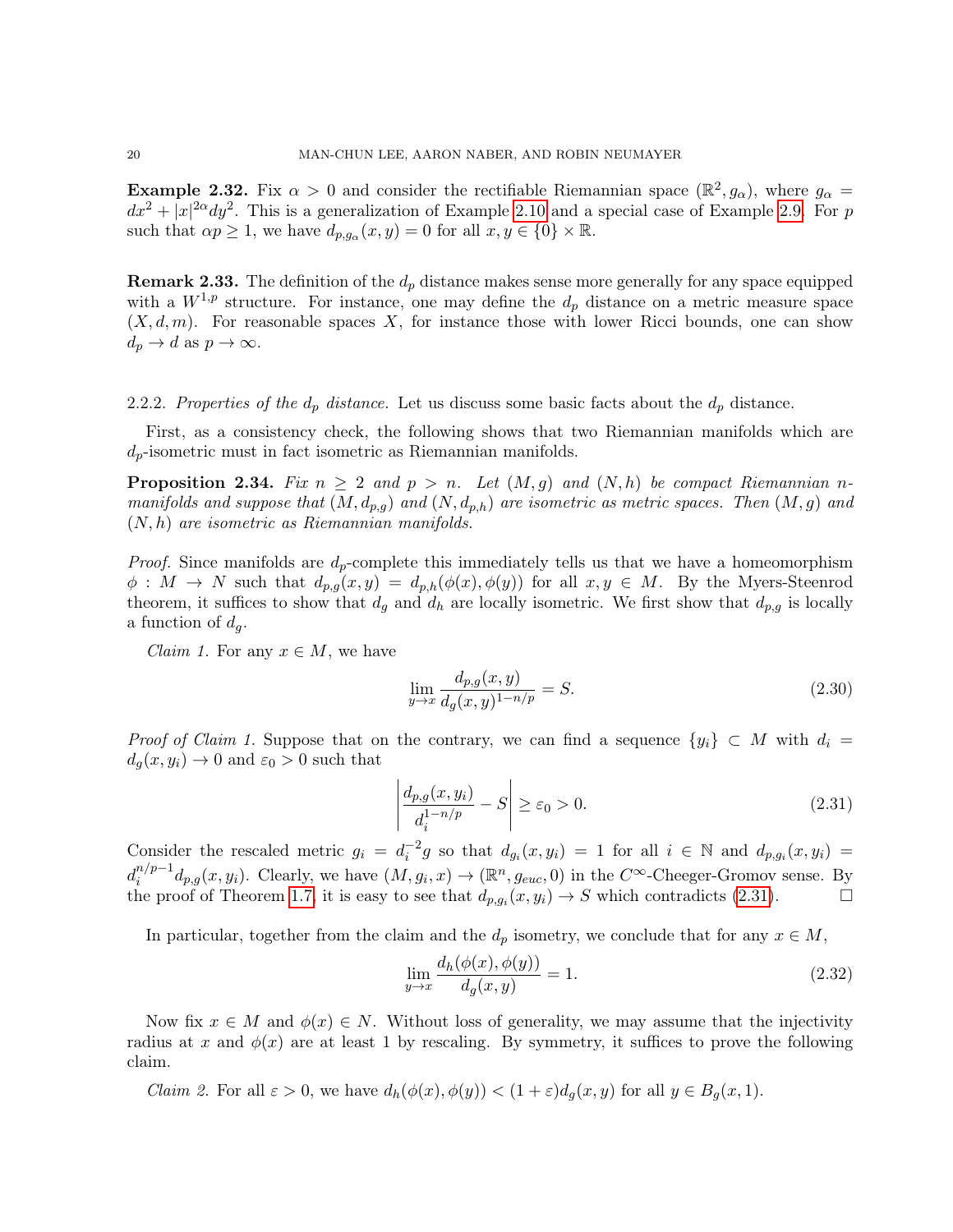*Proof of Claim 2.* Let  $s = \sup\{r > 0 : d_h(\phi(x), \phi(y)) < (1+\varepsilon)d_q(x, y) \text{ for all } y \in B_q(x, r)\}.$  Thanks to [\(2.32\)](#page-19-1), we see that  $s > 0$ . To establish Claim 2, we will show that  $s \geq 1$ .

Assume by way of contradiction that  $s < 1$ . So, by definition of s, there exists  $v \in T_xM$  with  $|v| = 1$  such that

(a)  $d_h(\tilde{\gamma}(t), \tilde{\gamma}(0)) < (1 + \varepsilon) d_g(\gamma(t), \gamma(0))$  for all  $t < s$ ; (b)  $d_h(\tilde{\gamma}(s), \tilde{\gamma}(0)) = (1 + \varepsilon) d_g(\gamma(s), \gamma(0))$ 

where  $\gamma(t) = \exp_x(tv)$  and  $\tilde{\gamma}(t) = \phi(\gamma(t))$  for  $t \in [0, 1]$ . Therefore, we have

$$
(1+\varepsilon)s = (1+\varepsilon)d_g(\gamma(s), \gamma(0))
$$
  
=  $d_h(\tilde{\gamma}(s), \tilde{\gamma}(0))$   

$$
\leq d_h(\tilde{\gamma}(s-\delta), \tilde{\gamma}(s)) + d_h(\tilde{\gamma}(s-\delta), \tilde{\gamma}(0))
$$
  

$$
\leq \delta \cdot \frac{d_h(\tilde{\gamma}(s-\delta), \tilde{\gamma}(s))}{d_g(\gamma(s-\delta), \gamma(s))} + (1+\varepsilon)(s-\delta).
$$
 (2.33)

By  $(2.32)$ , if we choose  $\delta$  sufficiently small, we have

$$
(1+\varepsilon)s \le \delta(1+\varepsilon/2) + (1+\varepsilon)(s-\delta)
$$
\n(2.34)

which is impossible.  $\Box$ 

By repeating the argument on  $\phi^{-1}$  and letting  $\varepsilon \to 0$ , we have local geodesic distance isometry around x and  $\phi(x)$ . Now, Myers-Steenrod Theorem implies that  $\phi$  is differentiable at x and satisfies  $(\phi^*h)(x) = g(x)$ . Since x is arbitrary, this completes the proof.

**Remark 2.35** (Scaling). Given a  $W^{1,p}$ -complete rectifiable Riemannian space  $(X, g)$ , let  $\tilde{g} = \rho^{-2}g$ . Then for any  $x, y \in M$ , we have

$$
d_{p,\tilde{g}}(x,y) = \rho^{n/p-1} d_{p,g}(x,y).
$$
\n(2.35)

Next, in Example [2.32,](#page-19-2) we saw an example of a degenerate metric on a rectifiable Riemannian space for which  $d_p$  only defined a pseudometric. It would therefore be sensible to formalize knowing when this does and does not happen:

<span id="page-20-0"></span>**Definition 2.36** ( $d_p$ -rectifiable completeness). Given a rectifiable Riemannian space  $(X, g)$ , we say that  $(X, g)$  is  $d_p$ -rectifiably complete if  $d_p$  defines a metric on X and the topology induced by  $d_p$ coincides with the topology of X.

<span id="page-20-1"></span>**Remark 2.37.** From the definition of  $d_p$ , we see that for all  $x \in X$ , we obtain the following local Sobolev inequality:

$$
\sup_{y \in \mathcal{B}_p(x,R)} |f(x) - f(y)| \le R \|\nabla f\|_{L^p(X)},\tag{2.36}
$$

In particular, if  $(X, g)$  is a compact rectifiable Riemannian space that is  $d_p$ -rectifiably complete, then it satisfies the Sobolev embedding  $W^{1,p}(X) \hookrightarrow L^{\infty}(X)$ .

**Remark 2.38** ( $d_p$  as the  $(W^{1,p})^*$  norm). Fix  $p > n$  and let  $(X,g)$  be a rectifiable Riemannian space satisfying the Sobolev embedding  $W^{1,p}(X) \hookrightarrow L^{\infty}(X)$ . For instance, one can consider any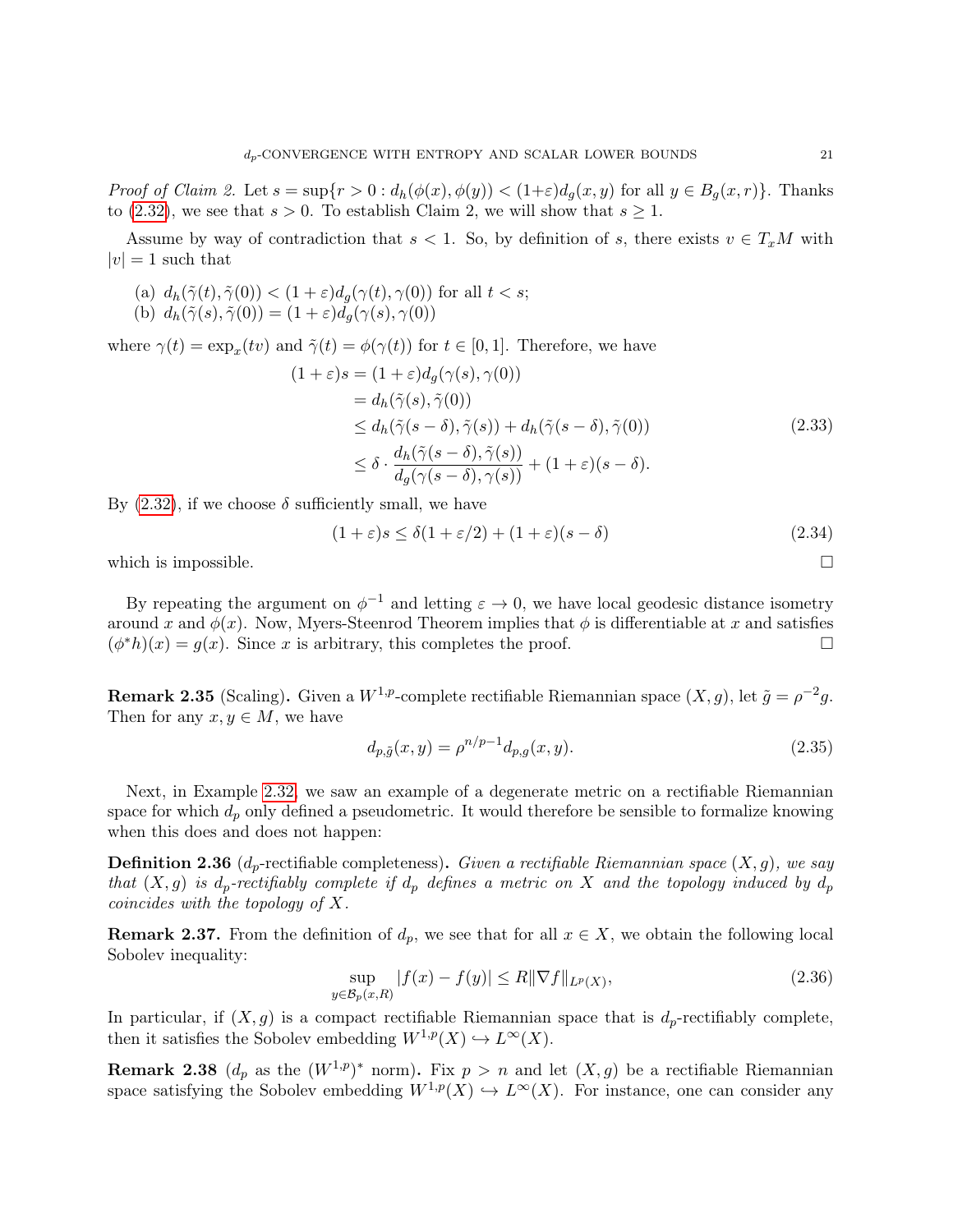compact  $d_p$ -rectifiably complete  $(X, g)$  by Remark [2.37](#page-20-1) above. Then for any  $x \in X$ , the Dirac delta  $\delta_x$  is an element of the dual space  $(W^{1,p}(X))^*$ , and

$$
d_p(x, y) \equiv \|\delta_x - \delta_y\|_{(W^{1,p}(X))^*}.
$$
\n(2.37)

In particular, if we reinterpret the usual distance function  $d(x, y) = ||\delta_x - \delta_y||_{(W^{1,\infty}(X))^*}$ , then we see the  $d_p$  distance function been obtained by weakening the function space norm we use the measure the distance between the distributions  $\delta_x, \delta_y$ .

2.2.3.  $d_p$  convergence. Our primary interest in the  $d_p$  distance is to give rise to a notion of convergence which captures some Sobolev control. We begin with  $d_p$  convergence of compact sequences.

<span id="page-21-0"></span>**Definition 2.39** ( $d_p$  convergence). Let  $(X, g)$  and  $(Y, h)$  be compact  $d_p$  complete rectifiable Riemannian spaces. Given  $\varepsilon > 0$ , we say that

$$
d_p((X, g), (Y, h)) \le \varepsilon \tag{2.38}
$$

if there exist collections of points  $\{x_i\}_{i=1}^N \subset X$  and  $\{y_i\}_{i=1}^N \subset Y$  such that each collection is  $\varepsilon$ -dense with respect to  $d_p$  and

$$
|d_{p,g,X}(x_i, x_j) - d_{p,h,Y}(y_i, y_j)| \le \varepsilon \tag{2.39}
$$

and further

<span id="page-21-1"></span>
$$
1 - \varepsilon \le \frac{\text{vol}_g(\mathcal{B}_p(x_i, r))}{\text{vol}_h(\mathcal{B}_p(y_i, r))} \le 1 + \varepsilon
$$
\n(2.40)

for all  $r \in [\varepsilon, 1]$ .

Remark 2.40. It is more standard to replace [\(2.40\)](#page-21-1) with something like

$$
1 - \varepsilon \le \frac{\int_{\mathcal{B}_p(x_i, r)} 1 - r^{-1} d_p(x_i, z)}{\int_{\mathcal{B}_p(y_i, r)} 1 - r^{-1} d_p(y_i, z)} \le 1 + \varepsilon, \tag{2.41}
$$

which is strictly weaker and does not rule out the possibility that the measures are concentrating. In our context we can work with the stronger condition, so we leave it like as in [\(2.40\)](#page-21-1).

In other words, two compact spaces are  $\varepsilon$  close in the  $d_p$  sense if their  $d_p$  metric spaces are  $\varepsilon$ Gromov-Hausdorff close and the volumes of balls above scale  $\varepsilon$  are close.

**Remark 2.41.** In [\(2.40\)](#page-21-1), we require volumes of balls to be  $\varepsilon$ -close up to scale 1. Up to scaling, we may replace 1 with any other fixed number.

Recall that a sequence of pointed proper metric spaces  $(X_i, d_i, x_i)$  is said to converge to a pointed proper metric  $(X, d, x)$  in the pointed Gromov-Hausdorff topology if  $(B_{d_i}(x_i, R), d_i) \to (B_d(x, R), d)$ in the Gromov-Hausdorff topology for every  $R > 0$ . In view of Example [2.31,](#page-18-1) we clearly cannot adopt a direct analogue of this definition when defining pointed  $d_p$  convergence. Indeed, we have seen that the hyperbolic space equipped with the  $d_p$  metric is not a proper metric space for  $p > n$ , since sufficiently large balls have noncompact closure. For this reason, we cannot define pointed  $d_p$ convergence by asking for  $d_p$  convergence on  $d_p$  balls of increasingly large radius. Instead, we make use of  $d_p$  completeness to construct an exhaustion that plays the role of balls of large radius.

More specifically, let  $(X, g, x)$  be a  $d_p$ -complete pointed rectifiable Riemannian space. By  $d_p$ completeness, for any  $y \in X$ , there is some radius  $r \leq 1$  sufficiently small such that  $\mathcal{B}_p(y, 4r) \subseteq X$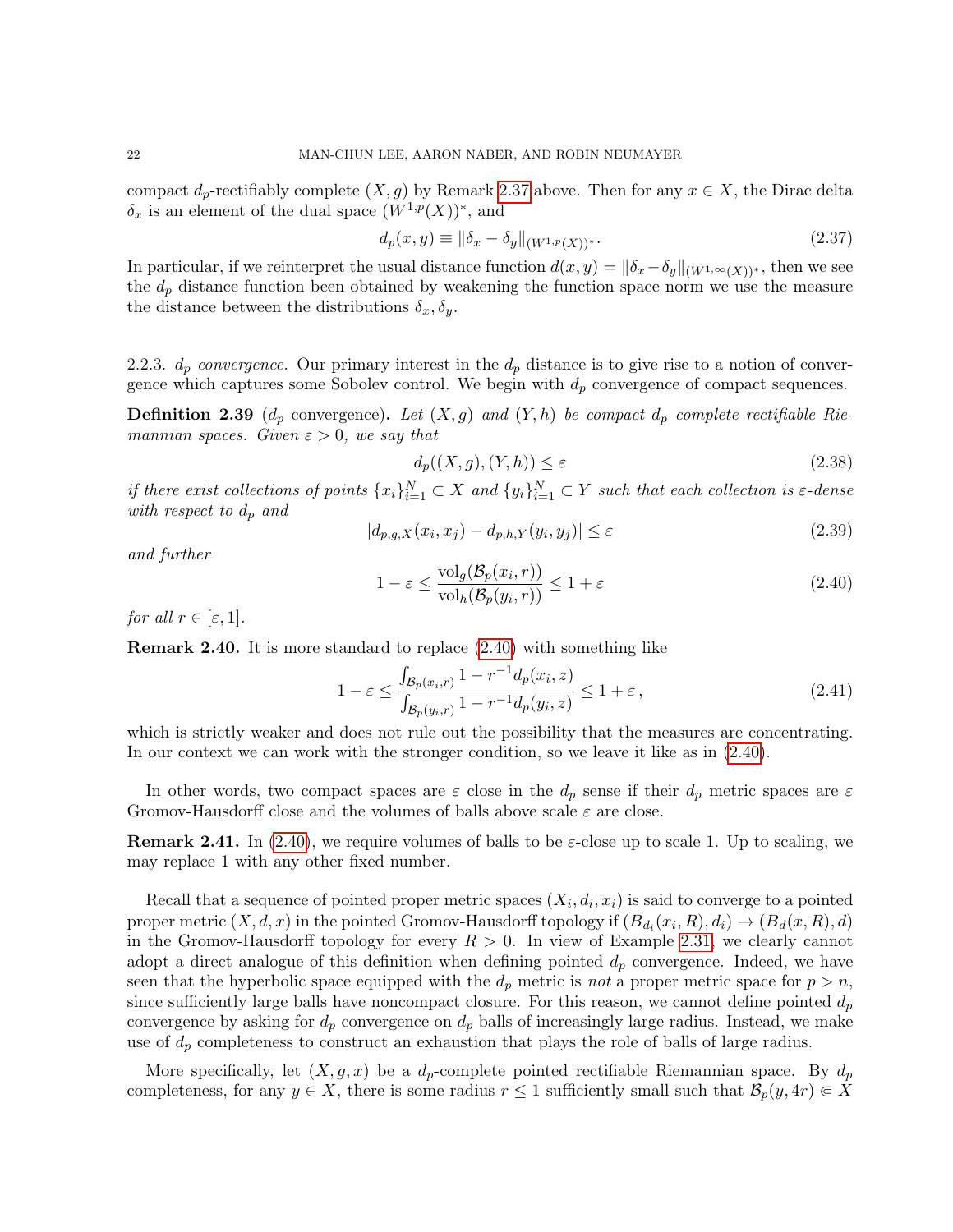has compact closure. Roughly speaking, we define  $Cov(x, N)$  to be the set of points that are linked to x by a sequence of N precompact balls of radius at most 1. More concretely, define  $Cov(x, N)$ be to the collection of points y such that there is  $\{(z_i, r_i)\}_{i=1}^N$  satisfying

(1)  $r_i \leq 1;$ (2)  $x, y \in \bigcup_{i=1}^{N} \mathcal{B}_p(z_i, r_i);$ (3)  $\mathcal{B}_p(z_i, r_i) \cap \mathcal{B}_p(z_{i+1}, r_{i+1}) \neq \emptyset$  for all  $i = 1, ..., N - 1;$ (4)  $\mathcal{B}_p(z_i, 4r_i)$  is pre-compact.

Note that  $Cov(x, N)$  is an open set, and that by the triangle inequality, we always have the containment  $Cov(x, N) \subseteq B_p(x, 2N)$ . To get an intuitive idea for how the sets  $Cov(x, N)$  behave, if we define the analogue of  $Cov(x, N)$  with respect to the geodesic distance instead of the  $d_p$  distance, then on any Riemannian manifold (or more generally, on any proper length space), this set is simply a geodesic ball of radius 2N.

The main advantage of working with the sets  $Cov(x, N)$  instead of p-balls of increasing radius is highlighted in the following two initial lemmas, which show the sense in which  $\{Cov(x, N)\}_{N\in\mathbb{N}}$ provides an exhaustion of X. The first lemma shows that any  $y \in X$  is contained in  $Cov(x, N)$  for some  $N \in \mathbb{N}$ .

**Lemma 2.42.** Let  $(X, g, x)$  be a  $d_p$ -complete rectifiable Riemannian space. For any compact connected set  $\Omega \subset X$  containing x, there exists  $N \in \mathbb{N}$  such that  $\Omega \subset Cov(x, N)$ .

*Proof.* By compactness of  $\Omega$ , we can find  $1 > r > 0$  sufficiently small such that for all  $z \in \Omega$ ,  $\mathcal{B}_p(z, 4r) \in X$ . Then by compactness of  $\Omega$ , we can find N such that  $\Omega$  is covered by  $\{\mathcal{B}_p(z_i, r)\}_{i=1}^N$ for  $z_i \in \Omega$ . And hence  $Cov(x, N)$  contains  $\Omega$ .

The second lemma is more subtle, and shows that  $Cov(x, N)$  has compact closure for any  $N \in \mathbb{N}$ .

**Lemma 2.43.** Let  $(X, g, x)$  be a  $d_p$ -complete rectifiable Riemannian space. For any  $N \in \mathbb{N}$  the set  $Cov(x, N)$  has compact closure.

*Proof.* We argue by induction. For  $N = 1$ , let  $r_0 \leq 1$  be the supremum over radii  $r \leq 1$  such that for some  $y \in X$  we have  $x \in \mathcal{B}_p(y,r)$  and  $\mathcal{B}_p(y,4r) \in X$ . So, we may find some  $y_0 \in X$  and  $r_{y_0} \in (9r_0/10, r_0)$  such that  $x \in \mathcal{B}_p(y_0, r_{y_0})$  and  $\mathcal{B}_p(y_0, 4r_{y_0}) \Subset X$ . We claim that

<span id="page-22-0"></span>
$$
Cov(x,1) \subset \mathcal{B}_p(y_0, 4r_{y_0}),\tag{2.42}
$$

the latter of which has compact closure by assumption. Indeed, for any  $z \in Cov(x, 1)$ , we have  $z \in \mathcal{B}_p(y,r)$  for some  $y \in X$  and for some  $r \leq r_0$  with  $\mathcal{B}_p(y,4r) \in X$ . Then by repeatedly applying the triangle inequality,

$$
z \in \mathcal{B}_p(y, r_0) \subset \mathcal{B}_p(x, 2r_0) \subset \mathcal{B}_p(y_0, 3r_0) \subset \mathcal{B}_p(y_0, 4r_{y_0}).\tag{2.43}
$$

This establishes [\(2.42\)](#page-22-0).

Now, suppose we have shown that  $Cov(x, N)$  is pre-compact. We claim that  $Cov(x, N+1) \in X$ . It suffices to show that for all sequences in  $Cov(x, N + 1)$ , there is a subsequence that converges with respect to the underlying topology on X.

Let  $x_i$  be a sequence in  $Cov(x, N + 1)$ . For each i, we can find  $\{(z_{i,a}, r_{i,a})\}_{a=1}^{N+1}$  such that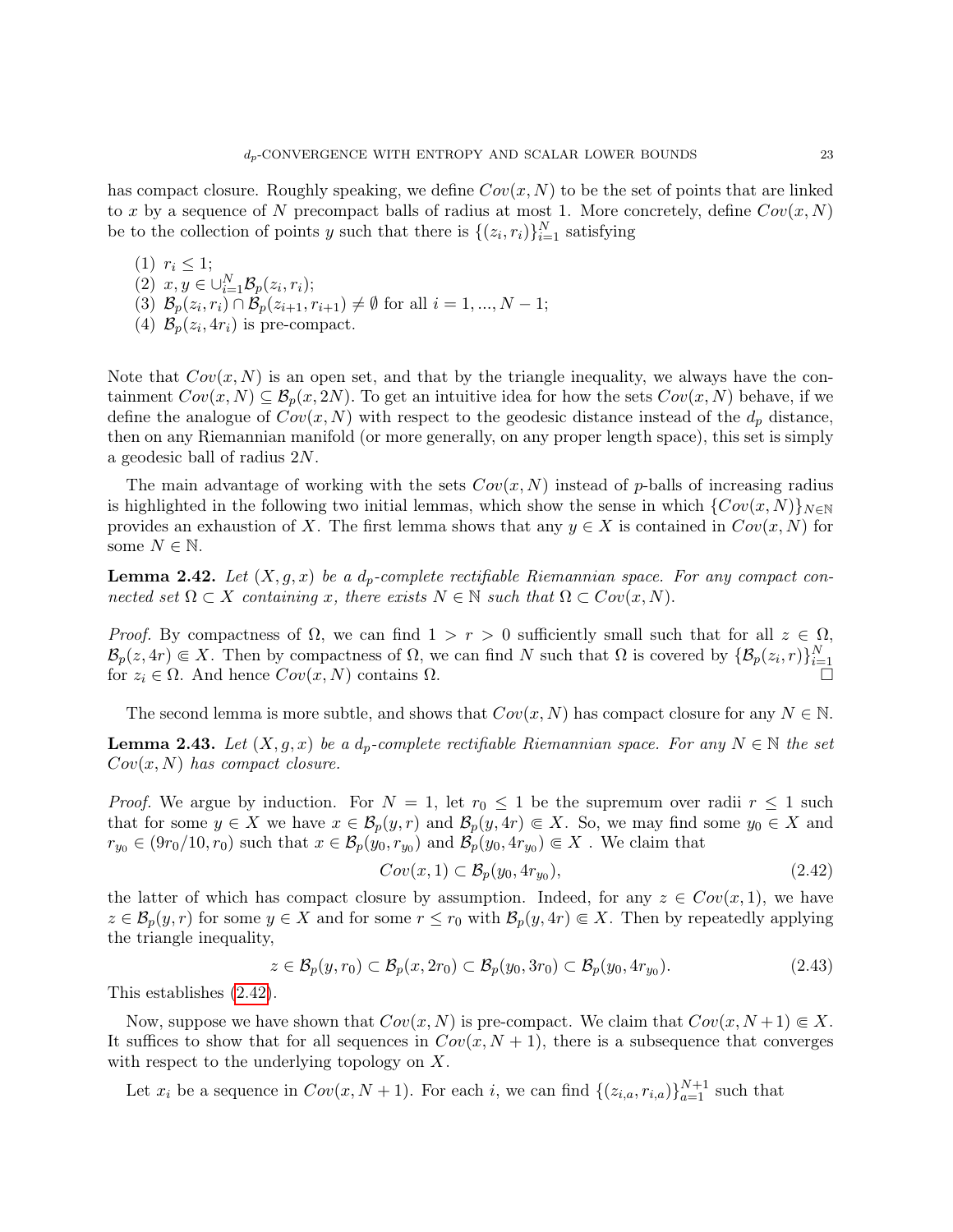(1)  $r_{i,a} \leq 1$  for all  $a \leq N+1$ ; (2)  $x, x_i \in \bigcup_{a=1}^{N+1} \mathcal{B}_p(z_{i,a}, r_{i,a});$ (3)  $\mathcal{B}_p(z_{i,a}, r_{i,a}) \cap \mathcal{B}_p(z_{i,a+1}, r_{i,a+1}) \neq \emptyset$  for  $a = 1, ..., N$ ; (4)  $\mathcal{B}_p(z_{i,a}, 4r_{i,a}) \in X$ .

We may assume  $x_i \in \mathcal{B}_p(z_{i,N+1}, r_{i,N+1})$  and  $x \in \bigcup_{a=1}^N \mathcal{B}_p(z_{i,a}, r_{i,a})$  for all i large enough. Otherwise,  $x_i \in Cov(x, N)$  which we already know to have compact closure and thus  $x_i$  has convergent subsequence with respect to the underlying topology. Let  $z_i \in \mathcal{B}_p(z_{i,N+1}, r_{i,N+1}) \cap \mathcal{B}_p(z_{i,N}, r_{i,N}) \subseteq$  $Cov(x, N)$ . By compactness, we can assume  $z_i \to z_\infty \in \overline{Cov(x, N)}$  which is compactly contained in X. Therefore for all  $i, k$ ,

$$
d_p(x_i, z_k) \le d_p(x_i, z_i) + d_p(z_i, z_k)
$$
  
\n
$$
\le 2r_{i,N+1} + d_p(z_i, z_k).
$$
\n(2.44)

By compactness, we may assume  $r_{i,N+1} \to r_\infty \in [0,1]$  as  $i \to \infty$ .

**Case 1.** If  $r_{\infty} > 0$ , then we can find K such that for all  $i \geq K$ ,

$$
d_p(z_i, z_K) < \frac{1}{2} r_{K, N+1}, \quad \text{and} \quad r_{i, N+1} < \frac{3}{2} r_{K, N+1} \,. \tag{2.45}
$$

Therefore for  $i \geq K$ ,  $x_i \in \mathcal{B}_p(z_K, 3r_{K,N+1}) \subset \mathcal{B}_p(z_{K,N+1}, 4r_{K,N+1}) \subseteq X$  which is compactly contained in X.

<span id="page-23-0"></span>**Case 2.** If  $r_{\infty} = 0$ , then

$$
d_p(x_i, z_{\infty}) \le d_p(x_i, z_i) + d_p(z_i, z_{\infty})
$$
  
\n
$$
\le 2r_{i,N+1} + d_p(z_i, z_{\infty}) \to 0.
$$
\n(2.46)

By  $d_p$  completeness, there is  $r_{z_{\infty}} > 0$  such that  $\mathcal{B}_p(z_{\infty}, r_{z_{\infty}}) \in X$ . By [\(2.46\)](#page-23-0),  $x_i \in \mathcal{B}_p(z_{\infty}, r_{z_{\infty}})$  for i sufficiently large. This completes the proof.  $\square$ 

With these two lemmas in hand, we can now define pointed  $d_p$  convergence.

<span id="page-23-1"></span>**Definition 2.44.** Let  $(X_i, g_i, x_i)$  and  $(X, g, x)$  be  $d_p$ -complete pointed rectifiable Riemannian spaces. We say that

$$
(X_i, g_i, x_i) \rightarrow (X, g, x) \tag{2.47}
$$

in the pointed  $d_p$  sense if the following holds. For all  $N \in \mathbb{N}$ , there exists  $N' \geq N$  and compact sets  $\Omega \subset X$  and  $\Omega_i \subset X_i$  such that

- (1)  $Cov(x, N) \subset \Omega \subset Cov(x, N'),$
- (2)  $Cov_i(x_i, N) \subset \Omega_i \subset Cov_i(x_i, N')$  for i sufficiently large,
- (3)  $d_p((\Omega_i, g_i), (\Omega, g)) \to 0.$

**Remark 2.45.** Observe that in part (3) of Definition [2.44](#page-23-1) above, the  $d_p$  convergence on the compact sets  $\Omega_i, \Omega$  corresponds to the relative  $d_p$  distances  $d_{p,g_i,\Omega_i}$  and  $d_{p,g_i,\Omega_i}$ . This is necessary as  $d_p$  is not a local object.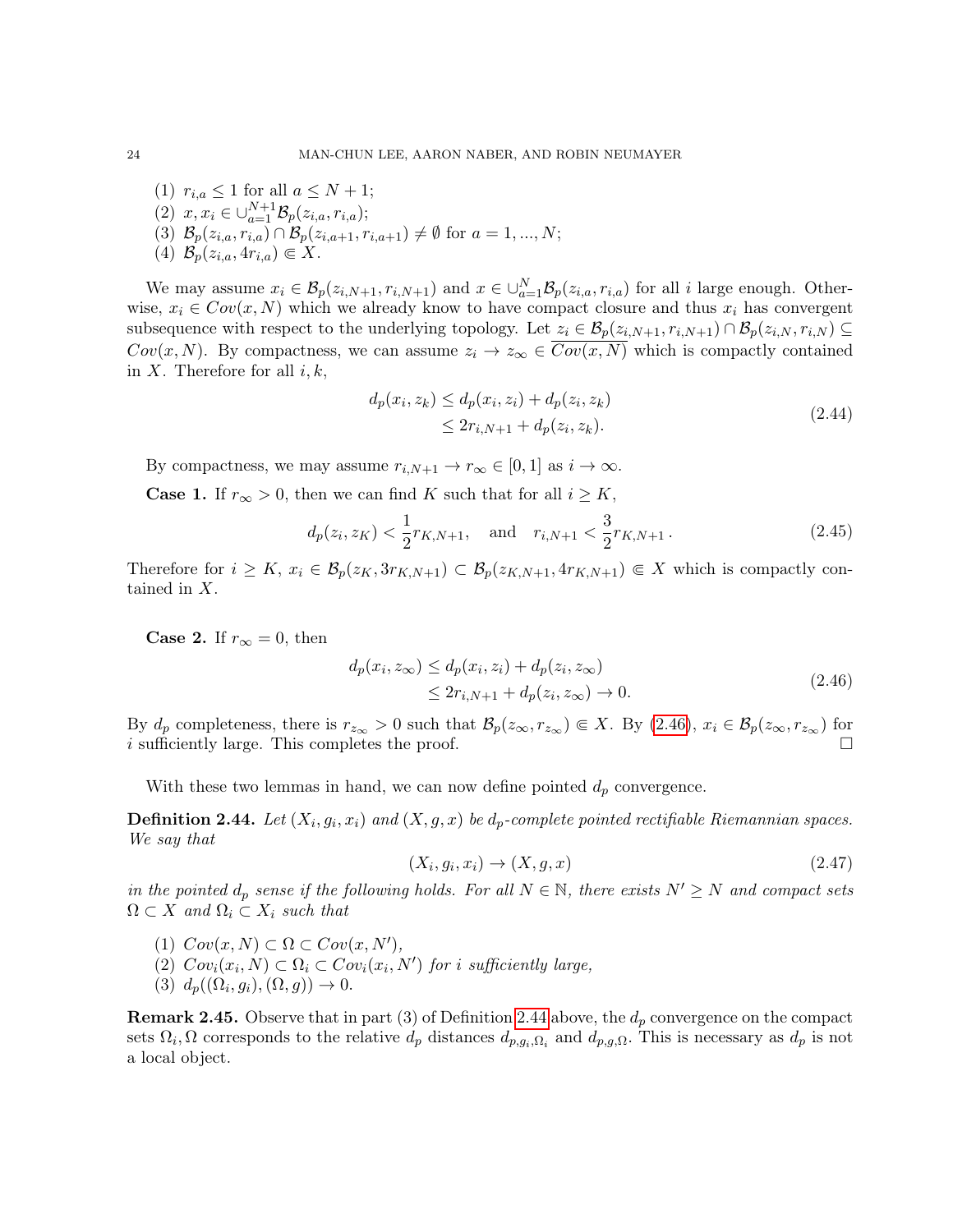### 3. Further preliminaries

<span id="page-24-0"></span>In this section, we introduce further preliminaries that will be needed in the paper.

3.1. Ricci flows. Let us cover some of the basics of the Ricci flow in this subsection. A Ricci flow  $(M, g(t))_{t \in (0,T)}$  is a family of smooth metrics  $g(t)$  on a smooth manifold  $M^n$  satisfying the evolution equation

$$
\partial_t g(t) = -2Ric_{g(t)}.\tag{3.1}
$$

If  $(M^n, g)$  is a complete Riemannian manifold with bounded curvature:

<span id="page-24-1"></span>
$$
\sup_{x \in M} |\text{Rm}_g|(x) < +\infty \,,\tag{3.2}
$$

then Shi in [\[Shi89\]](#page-90-13) established the short time existence of the Ricci flow for such a metric, following the existence theory on closed Riemannian manifolds due to Hamilton [\[Ham82\]](#page-90-14) and the trick by DeTurck [\[DeT83\]](#page-90-15).

A sequence  $\{(M_i, g_i(t), x_i)_{t \in (0,T)}\}$  of complete pointed solutions of the Ricci flow satisfying

$$
|\text{Rm}_{g(t)}| \le C/t, \qquad \text{inj}(M, g(t)) \ge c_0 t^{1/2}, \tag{3.3}
$$

is compact in the  $C^{\infty}$  Cheeger-Gromov topology. That is, up to a subsequence,  $\{(M_i, g_i(t), x_i)_{t \in (0,T)}\}$ converges smoothly to a pointed complete solution of the Ricci flow  $(M_{\infty}, g_{\infty}(t), x_{\infty})_{t \in (0,T)}$ , which also satisfies [\(3.3\)](#page-24-1). This compactness theorem was originally observed in Hamilton [\[Ham95\]](#page-90-16); see also [\[CLN06,](#page-90-17) Theorem 6.35].

Along the Ricci flow, the scalar curvature  $R = R_{g(t)}(x)$  evolves by

<span id="page-24-4"></span>
$$
\partial_t R = \Delta R + 2|\text{Ric}|^2. \tag{3.4}
$$

The equation is coupled to the Ricci flow in the sense that  $\Delta = \Delta_{g(t)}$ . Because it is a super-solution of the heat equation, lower bounds on the scalar curvature are preserved under the Ricci flow. In other words, if  $R_{g(0)} \geq -\delta$  for all  $x \in M$ , then

<span id="page-24-2"></span>
$$
R_{g(t)} \ge -\delta \,,\tag{3.5}
$$

for all  $x \in M$  and  $t \in (0,T)$ . This monotonicity provides one-sided control on the expansion of volumes under the Ricci flow, since the volume form evolves by

$$
\partial_t d\text{vol}_{g(t)} = -R_{g(t)} d\text{vol}_{g(t)}.
$$
\n(3.6)

As such, a flow satisfying [\(3.5\)](#page-24-2) has  $dvol_{g(t)} \leq exp{\{\delta(t-s)\}}dvol_{g(s)}$  for all  $s \leq t$ . So, provided  $\delta \leq 1/2$ , a Taylor expansion shows that for all  $0 \leq s \leq t \leq \min\{1, T\},$ 

<span id="page-24-3"></span>
$$
d\text{vol}_{g(t)} \le \{1 + 2\delta(t - s)\} \, d\text{vol}_{g(s)}.\tag{3.7}
$$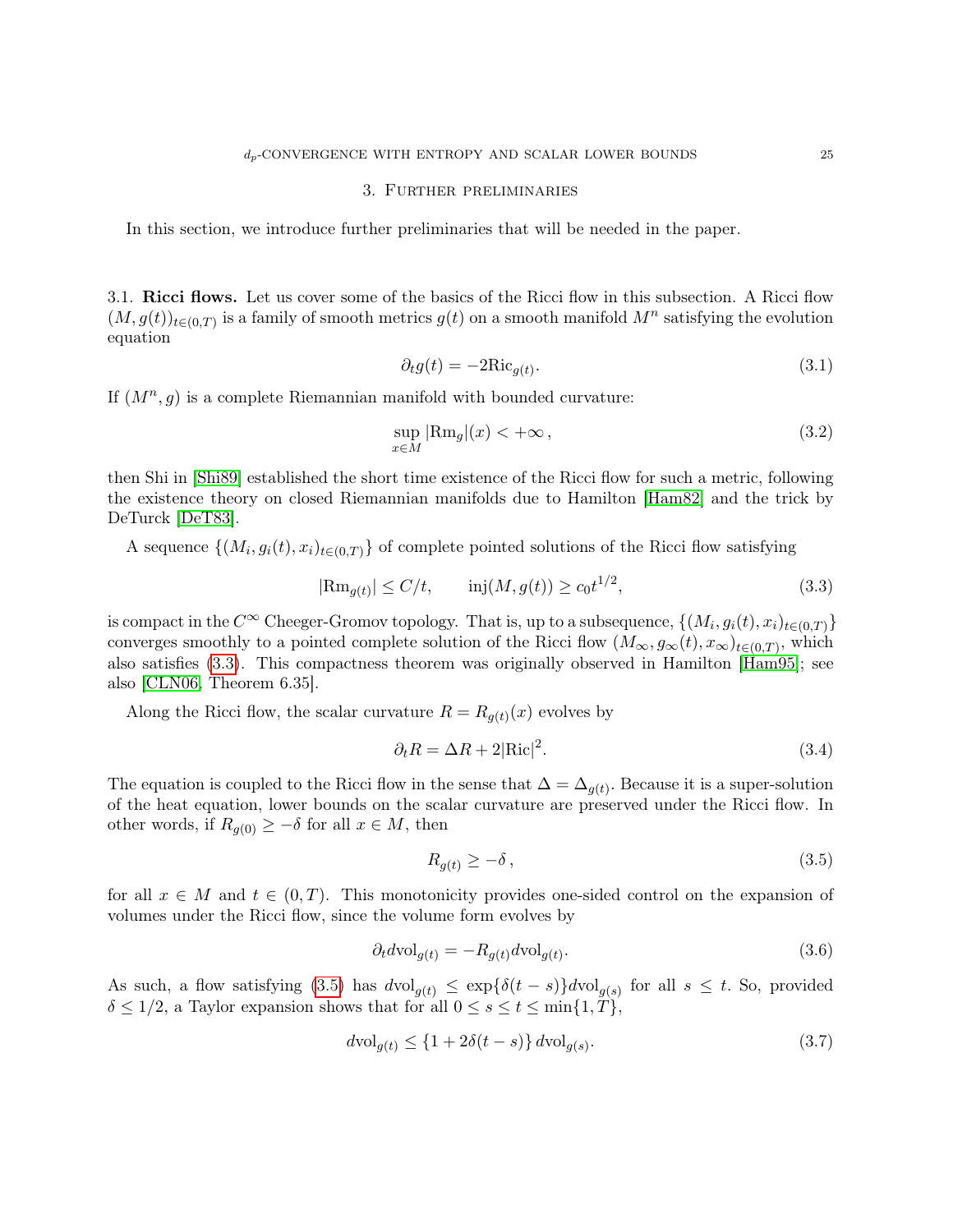3.2. Heat flows coupled to Ricci flow. Given a complete bounded curvature Ricci flow  $(M, g(t))$ ,  $t \in [0, T)$ , we consider the heat operator  $\partial_t - \Delta$  coupled to Ricci flow, along with its formal adjoint the conjugate heat operator  $-\partial_t - \Delta + R$ . The Cauchy problem for the conjugate heat equation is well-posed backward in time. The two operators are conjugate in the sense that if  $u, v$  are smooth functions, with suitable decay at infinity if  $M$  is non-compact, then

<span id="page-25-1"></span>
$$
\int_M uv \, d\text{vol}_{g(T)} - \int_M uv \, d\text{vol}_{g(0)} = \int_0^T \int_M \{v(\partial_t - \Delta)u - u(-\partial_t - \Delta + R)v\} \, d\text{vol}_{g(t)} \, dt. \tag{3.8}
$$

For  $0 \leq s < t \leq T$ , we let  $K(x, t; y, s)$  denote the heat kernel with singularity at  $(y, s)$ , i.e. the solution to

<span id="page-25-0"></span>
$$
\begin{cases} (\partial_t - \Delta_x) K(x, t; y, s) = 0 & \text{for } s \in (0, t) \\ \lim_{t \searrow s} K(\cdot, t; y, s) = \delta_y. \end{cases}
$$
 (3.9)

As a function of  $(y, s)$ ,  $K(x, t; y, s)$  is the kernel for the conjugate heat equation with singularity at  $(x, t)$ , that is,

$$
\begin{cases} (\partial_s + \Delta_y - R)K(x, t; y, s) = 0 & \text{for } s \in (0, t) \\ \lim_{s \nearrow t} K(x, t; \cdot , s) = \delta_x. \end{cases}
$$
 (3.10)

Suppose  $\varphi$  satisfies  $(\partial_t + \Delta - R)\varphi = 0$  on  $M \times [0, T]$ , then

<span id="page-25-2"></span>
$$
\int_{M} \varphi(x, t) dvol_{g(t)}(x) = \int_{M} \varphi(x, T) dvol_{g(T)}(x)
$$
\n(3.11)

for all  $t \in [0, T]$ . In particular, for any  $s \in [0, t)$  we have

$$
\int_{M} K(x, t; y, s) \, d\text{vol}_{g(s)}(y) = 1.
$$
\n(3.12)

If [\(3.5\)](#page-24-2) holds, then [\(3.7\)](#page-24-3) and [\(3.9\)](#page-25-0) imply that for  $s \le t \le \min\{1, T\}$ 

$$
\int_M K(x, t; y, s) d\text{vol}_{g(t)}(x) \le 1 + 2\delta(t - s).
$$
\n(3.13)

From the evolution [\(3.4\)](#page-24-4), we have the following representation formula for the scalar curvature in terms of the heat kernel:

$$
R_{g(t)}(x) = \int_M K(x, t; y, 0) R_{g(0)}(y) \, d\text{vol}_{g(0)}(y)
$$
  
+ 
$$
2 \int_0^t \int_M K(x, t; y, s) |\text{Ric}_{g(s)}(y)|^2 d\text{vol}_{g(s)}(y) ds.
$$
 (3.14)

We refer the reader to  $[CCG<sup>+</sup>10, Chapter 26.1]$  $[CCG<sup>+</sup>10, Chapter 26.1]$  for these basic properties on kernels for heat-type equations coupled to Ricci flow.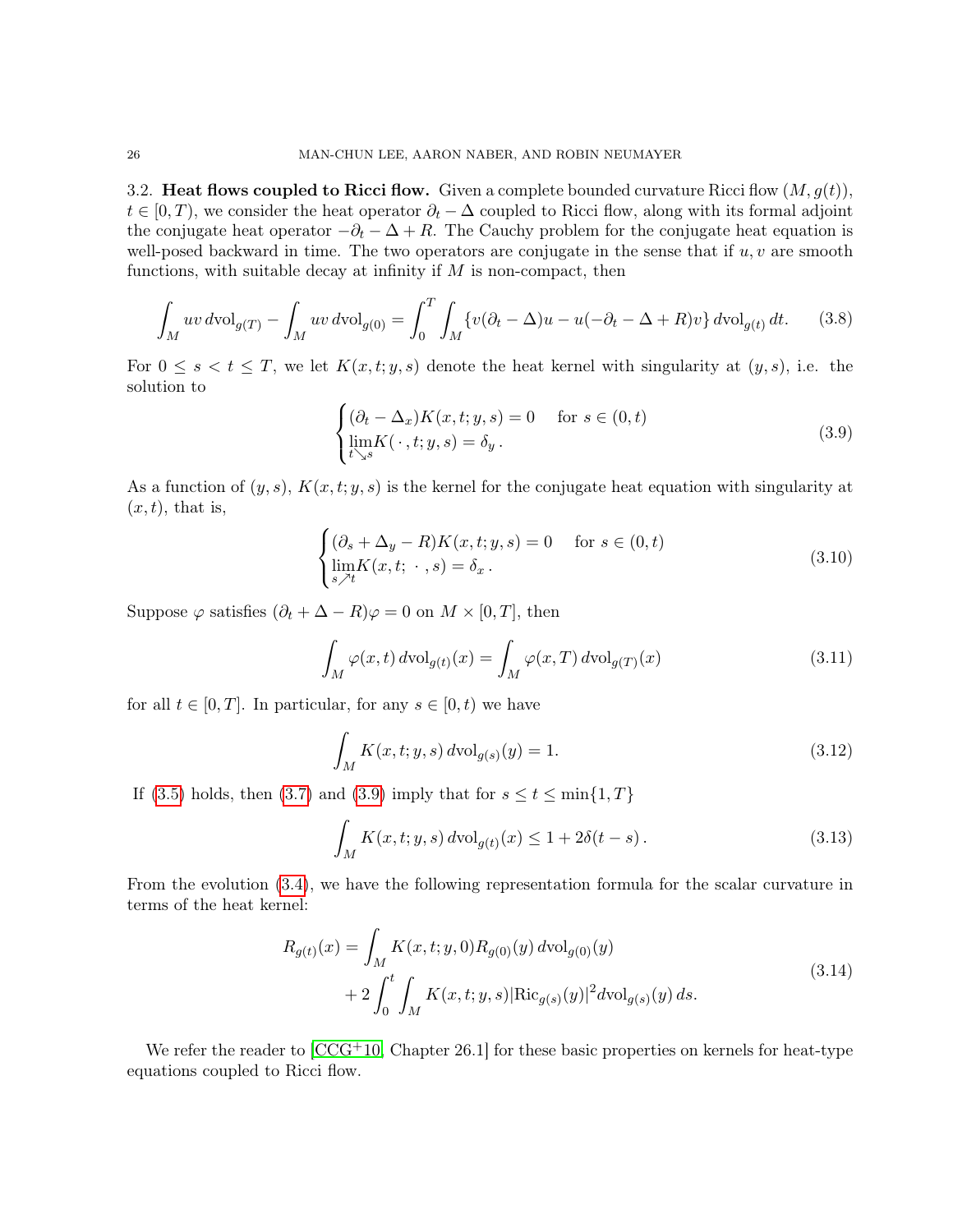<span id="page-26-0"></span>3.3. The W functional and Perelman entropy. Let  $(M, g(t))_{t\in(0,T]}$  be a complete Ricci flow with bounded curvature. The  $W$  functional defined in  $(1.4)$  is monotone along the Ricci flow in the following sense. Set  $\tau(t) = T - t$  and let

$$
u(x,t) = (4\pi\tau)^{-n/2} e^{-f(x,t)},
$$
\n(3.15)

be a solution of the conjugate heat equation along the flow on  $[0, T]$ . Provided u decays suitably at infinity (e.g. if  $u(T)$  is compactly supported) if M is non-compact, then

<span id="page-26-1"></span>
$$
\mathcal{W}(g(s), f(s), \tau(s)) \le \mathcal{W}(g(t), f(t), \tau(t))\tag{3.16}
$$

for  $s \leq t$ . This monotonicity was shown in [\[Per02\]](#page-90-5) for a closed manifolds and in [\[CTY11,](#page-90-18) Theorem  $7.1(i), (ii)$  for complete manifolds with bounded curvature. By taking a compactly supported minimizing sequence for  $\mu(g(t), T)$ , we see from [\(3.16\)](#page-26-1) that the Perelman entropy  $\mu(\tau)$  defined in [\(1.5\)](#page-3-3) is also monotone along the Ricci flow in the sense that

$$
\mu(g(s), \tau(s)) \le \mu(g(t), \tau(t)),\tag{3.17}
$$

for  $s \leq t$ . Correspondingly, if  $(M, g(t))_{t \in (0,2)}$  is a Ricci flow and if  $\nu(g(0), 2) \geq -\delta$ , then  $\nu(g(t), 1) \geq$  $-\delta$  for all  $t \in (0,1].$ 

Suppose infimum in  $\mu(g(t), \tau(t))$  is achieved. This is the case, for instance, if M is closed; see [\[Zha12b\]](#page-91-0) for necessary and sufficient conditions in the complete non-compact case with bounded geometry. Then the entropy  $\mu(g(t), \tau(t))$  is constant in t only if the Ricci flow is a gradient shrinking soliton that becomes singular at time  $T$ . This means that, if  $f$  is a function achieving the infimum in  $\mu(q(t), \tau(t))$  and  $\varphi(t)$  is the diffeomorphism generated by  $\nabla f(t)$ , then

<span id="page-26-4"></span>
$$
g(t) = (T - t)\varphi(t)^* g(0).
$$
 (3.18)

On Euclidean space  $(\mathbb{R}^n, g_{euc})$ , the entropy  $\mu(g_{euc}, \tau)$  is equal to zero for all  $\tau > 0$ , and the infimum in  $\mu(g_{euc}, \tau)$  is achieved by  $f(x) = |x|^2/4\tau$ . The following lemma asserts that Euclidean space is the only complete Riemannian manifold with bounded curvature with  $\mu(g, \tau) = 0$ ; c.f. [\[Per02,](#page-90-5) Section 3.1].

<span id="page-26-5"></span>**Lemma 3.1.** Let  $(M, g(t))_{t\in(0,T)}$  be a complete Ricci flow with bounded curvature. Then  $\mu(g(0), \tau) \leq$ 0 for all  $\tau \in (0,T)$ , with equality if and only if M is noncompact and the flow is isometric to Euclidean space. Furthermore, fix  $t \in (0,T)$  and  $x \in M$ . Set  $\tau(s) = t - s$ , and let  $f(y, s)$  be defined by

<span id="page-26-2"></span>
$$
K(x,t;y,s) = (4\pi\tau)^{-n/2} e^{-f(y,s)}.
$$
\n(3.19)

If

$$
\mathcal{W}(g(s), f(s), \tau(s)) = 0, \qquad (3.20)
$$

then the flow is isometric to the constant Euclidean flow.

*Proof.* Fix  $t \in (0,T)$  and  $x \in M$ . Set  $\tau(s) = t - s$ , and let  $f(y, s)$  be defined by [\(3.19\)](#page-26-2). Then  $\lim_{s\to t} \mathcal{W}(g(s), f(s), \tau(s)) = 0$ . Hence, by monotonicity and the definition of  $\mu(g,\bar{\tau})$  as an infimum,

<span id="page-26-3"></span>
$$
\mu(g, t) \le \mathcal{W}(g(0), f(0), t) \le 0. \tag{3.21}
$$

This concludes the proof of the first claim. Furthermore, suppose that  $\mu(q(0), t) = 0$  for some  $t \in (0,T)$ . By [\(3.21\)](#page-26-3), f achieves the infimum in  $\mu(q(0), t)$ , where again we let f be defined by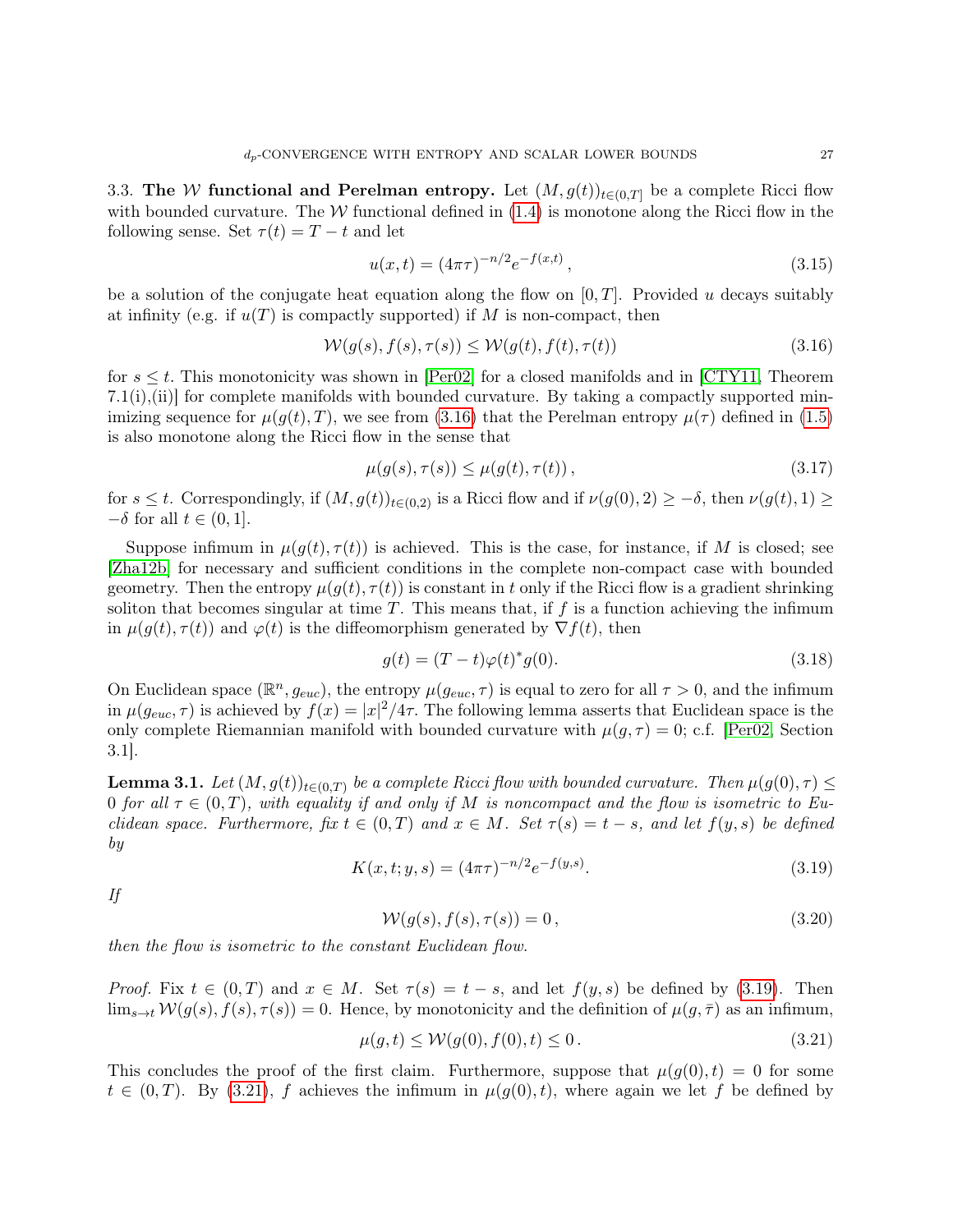$(3.19)$  So,  $g(t)$  is a gradient shrinking soliton given by  $(3.18)$ . In particular,

<span id="page-27-0"></span>
$$
|\text{Rm}_{g(s)}| = \frac{1}{t-s} |\text{Rm}_{g(0)}|.
$$
\n(3.22)

The flow exists and has bounded curvature for  $s \in (0,T)$ , with  $T > t$ . Thus [\(3.22\)](#page-27-0) implies that  $|\text{Rm}_{q(0)}| = 0$ . This (in particular, that  $|\text{Ric}_{q(0)}| = 0$ ) together with [\(3.18\)](#page-26-4) implies that  $(M, g(t))$  is a metric cone, c.f. [\[Wan18\]](#page-90-19). However, a flat manifold which is also a metric cone can only be the Euclidean space. We conclude  $(M, g) = (\mathbb{R}^n, g_{euc})$ .

Finally, let us recall Perelman's no local collapsing theorem, which ensures that small balls are non-collapsed along the flow if the entropy is bounded below. More specifically, fix  $x \in M$  and  $t \in (0,T)$ . Then for  $r \in (0,t^{1/2})$ , if  $R_{g(t)} \le r^{-2}$  on  $B_{g(t)}(x,r)$ , then

<span id="page-27-3"></span>
$$
\text{vol}_{g(t)}(B_{g(t)}(x,r)) \ge \kappa r^n,\tag{3.23}
$$

where  $\kappa$  depends only on n and  $\nu(g(0), 2T)$ .

3.4. Uniform existence time and scale invariant estimates. A crucial point throughout the paper is that, under the lower bounds on the entropy assumed in our main theorems, the Ricci flow starting from  $(M, g)$  exists for a uniform time and enjoys small scale invariant estimates on the curvature tensor. The following theorem establishes this fact, and essentially follows from an epsilon regularity theorem of Hein and Naber in [\[HN14\]](#page-90-20). For the sake of completeness, and because the assumptions made here are slightly different than the ones there, we include the proof.

<span id="page-27-2"></span>**Theorem 3.2.** Fix  $n \geq 2$  and  $\lambda > 0$ . There exists  $\delta = \delta(n, \lambda) > 0$  such that the following holds. Let  $(M, g)$  be a complete Riemannian n-manifold with bounded curvature satisfying

<span id="page-27-7"></span>
$$
\nu(g, 2) \ge -\delta. \tag{3.24}
$$

Then the Ricci flow  $(M, g(t))$  with  $g(0) = g$  exists for  $t \in (0, 1]$ . Furthermore, for all  $x \in M$  and  $t \in (0,1]$ , we have the scale-invariant estimates

<span id="page-27-1"></span>
$$
|\text{Rm}_{g(t)}| \le \lambda/t. \tag{3.25}
$$

**Remark 3.3.** Thanks to Shi's derivative estimates, [\(3.25\)](#page-27-1) implies that for all  $k \in \mathbb{N}$ , we have

$$
|\nabla^k \text{Rm}| \le C(n, k, \lambda) / t^{1 + k/2}.
$$
\n(3.26)

The key point of the proof of Theorem [3.2](#page-27-2) is the continuity property contained in the following lemma.

<span id="page-27-6"></span>**Lemma 3.4.** Fix  $n \geq 2$ ,  $C > 0$ . Let  $\{(M_i, g_i(t), x_i)_{t \in (-1,1]}\}$  be a sequence of complete Ricci flows such that each time slice has bounded curvature and

<span id="page-27-4"></span>
$$
|\text{Rm}| \le C \text{ on } M \times (-1,0]. \tag{3.27}
$$

Suppose that

<span id="page-27-5"></span>
$$
\nu(g_i(-1), 2) \ge -\delta_i \tag{3.28}
$$

where  $\delta_i \to 0$ . Then, up to a subsequence,  $\{(M_i, g_i(t), x_i)_{t \in (-1,0]}\}$  converges smoothly to the constant Euclidean flow  $(\mathbb{R}^n, g_{euc}, 0^n)_{t \in (-1,0]}.$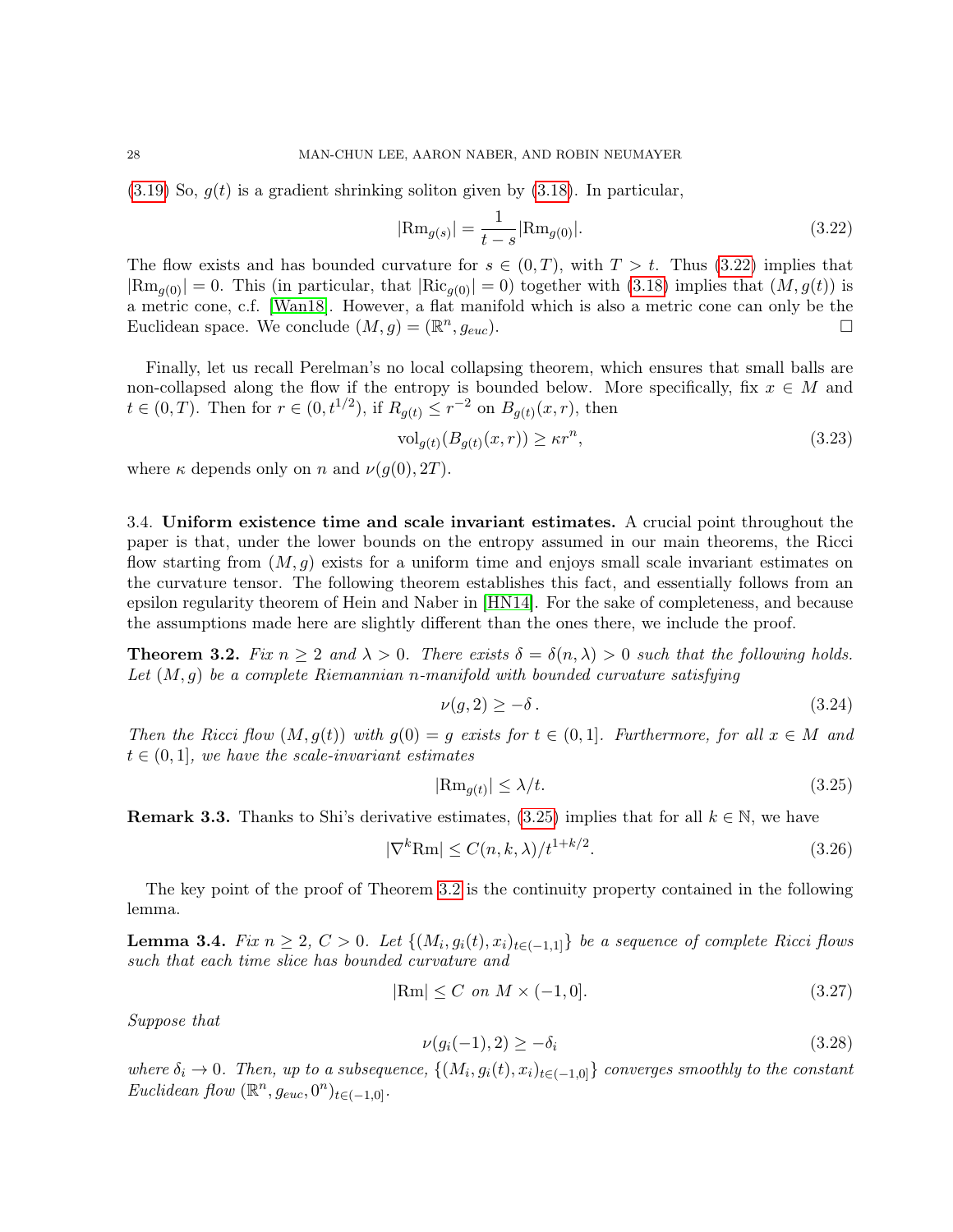Proof. Perelman's no local collapsing [\(3.23\)](#page-27-3) together with the curvature bounds [\(3.27\)](#page-27-4) provide a lower bound on the injectivity radius for each time-slice; see for instance [\[Pet98,](#page-90-21) Chapter 10, Lemma 51]. So, by Hamilton's compactness theorem, the flows converge smoothly to a smooth limiting Ricci flow  $(M_{\infty}, g_{\infty}(t), x_{\infty})_{t\in[0,1]}$  that satisfies [\(3.27\)](#page-27-4).

For each  $i \in \mathbb{N}$ , let  $f_i(y, s) = f_i(x_i, 1; y, s)$  be the function defined by

$$
K_i(x_i, 1; y, s) = (4\pi(1 - s))^{-n/2} \exp\{-f_i(y, s)/4(1 - s)\}.
$$
\n(3.29)

Here  $K_i$  is the heat kernel on  $(M_i, g_i, x_i)$  defined in [\(3.9\)](#page-25-0). From [\(3.28\)](#page-27-5), we see that

<span id="page-28-0"></span>
$$
-\delta_i \le \mathcal{W}(g_i(s), f_i(s), 1-s) \le 0. \tag{3.30}
$$

The uniform curvature bounds [\(3.27\)](#page-27-4) ensure that the heat kernels are uniformly Gaussian. That is, setting  $\tau = 1 - s$  for  $s \in [0, 1]$ , we have

$$
\frac{c}{\tau^{n/2}} \exp\left\{\frac{-d_{g_i(1)}(x_i, y)^2}{4\tau}\right\} \le K_i(x_i, 1; y, s) \le \frac{C}{\tau^{n/2}} \exp\left\{\frac{-d_{g_i(1)}(x_i, y)^2}{4\tau}\right\}.
$$
 (3.31)

Since  $K_i(x_i, 1; y, s)$  is also a solution of the conjugate heat equation [\(3.8\)](#page-25-1), we determine that for  $s \in (0,1)$ , the sequence  $\{f_i\}$  converges smoothly on compact sets to a function  $f_\infty: M \times (0,1) \to \mathbb{R}$ that satisfies the minimization constraint in the definition of  $\mu(q(0), \tau)$ . Thus from [\(3.30\)](#page-28-0), we have

$$
\mathcal{W}(g_{\infty}(s), f_{\infty}(s), \tau(s)) = 0.
$$
\n(3.32)

We conclude by applying Lemma [3.1.](#page-26-5)

Now, Theorem [3.2](#page-27-2) follows from Lemma [3.4](#page-27-6) by a standard contradiction argument, which we show below. Before giving the proof, it will be convenient to introduce the following notation. Let  $(M, g(t))_{t\in(0,T)}$  be a smooth Ricci flow such that each time-slice is complete with bounded curvature. Given  $x \in M$  and  $t \in (0, T)$ , we define the regularity scale  $r_{\mathcal{R}m}(x, t)$  to be

$$
r_{|\text{Rm}|}(x,t) = \sup\{r > 0 : \sup_{P(x,t,r)} |\text{Rm}| \le r^{-2}\}.\tag{3.33}
$$

Here  $P(x,t,r) = B_{g(t)}(x,r) \times (t - r^2, t]$  is a parabolic cylinder.

*Proof of Theorem [3.2.](#page-27-2)* In order to prove the theorem, it suffices to prove the following claim:

*Claim:* Fix  $n \in \mathbb{N}$  and  $\lambda > 0$ . There exists  $\delta = \delta(n, \lambda)$  such that if  $(M, g(t))_{t \in (0, T]}$  satisfying  $\nu(q(0), 2T) \geq -\delta$ , then

$$
r_{\rm |Rm|}(x,T)^2 \ge T/\lambda. \tag{3.34}
$$

Before proving the claim, let us see how it implies the theorem. Let  $T_{\text{max}} > 0$  be the maximal existence time for the Ricci flow with  $g(0) = g$ , and let  $T_0 = \min\{1, T_{\text{max}}\}$ . For any  $x \in M$  and  $t \in (0, T_0)$ , we apply the claim to find that  $(3.25)$  holds at  $(x, t)$ . Finally, recall that if  $T_{\text{max}} < +\infty$ , then sup<sub>M</sub>  $|\text{Rm}| \to +\infty$  as  $t \to T_{\text{max}}$ . So, we conclude that  $T_{\text{max}} > T_0$ , and thus  $T_0 = 1$ . This concludes the proof of the theorem.

Let us now prove the claim. Up to rescaling the flow and translating in time, it is equivalent to show that if  $(M, g(t))_{t \in (-1,0]}$  satisfies  $\nu(g(-1), 2) \geq -\delta$ , then  $r_{\text{Rm}}(x, 0)^2 \geq 1/\lambda$ . Suppose for the sake of contradiction that the theorem fails. Then we may find a sequence of flows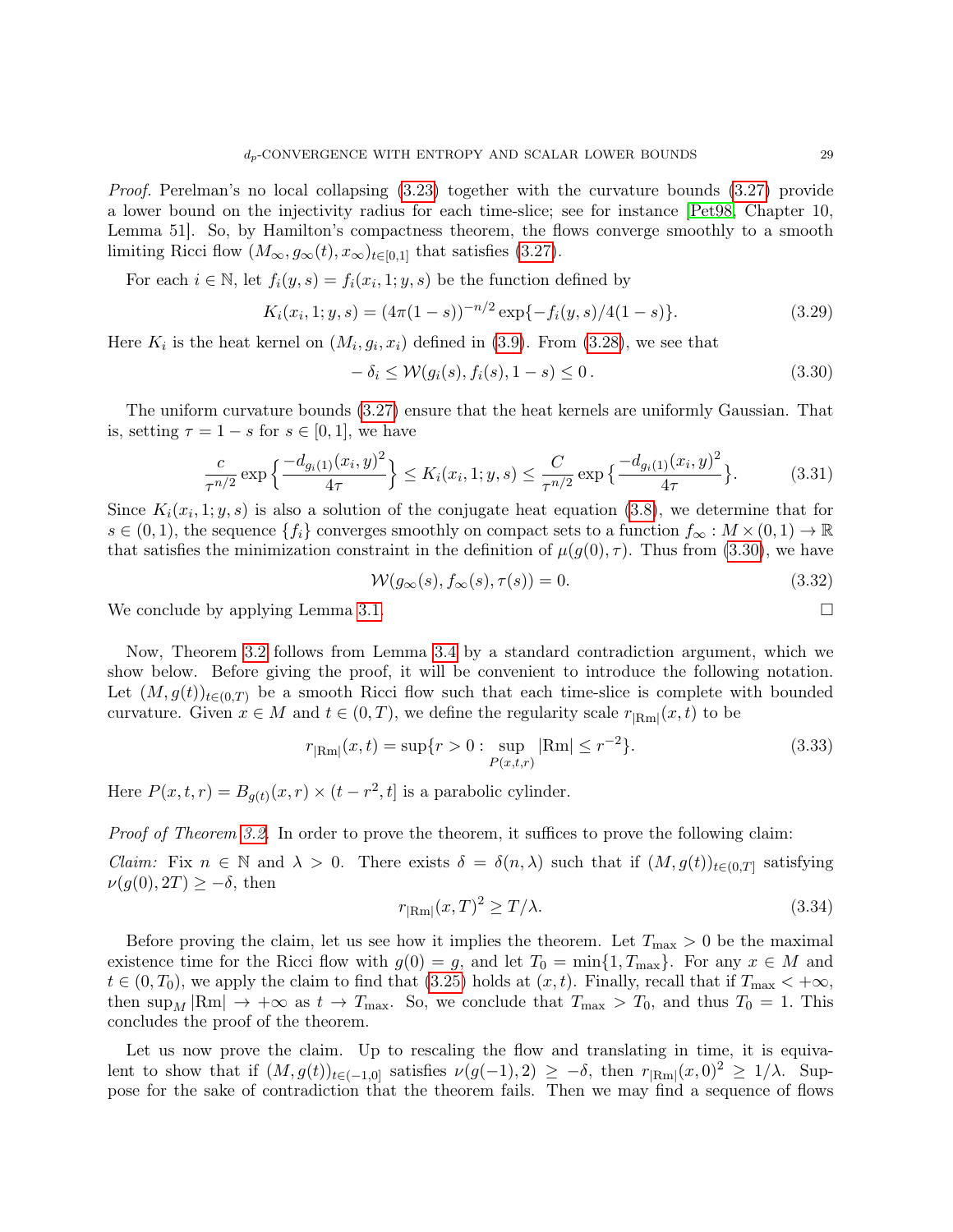$\{(M_i, g_i(t))_{t\in[-1,0]}\}\n\text{ with } \nu(g_i(-1), 2) \geq -\delta_i \text{ for a sequence } \delta_i \to 0, \text{ but } \inf\{r_{|\text{Rm}|}(x,0)^2 : x \in M_i\}$  $1/\lambda$ . Let  $x_i \in M_i$  be chosen so that

$$
r_{|\text{Rm}|}(x_i, 0)^2 \le 2\inf\{r_{|\text{Rm}|}(x, 0)^2 : x \in M_i\} \tag{3.35}
$$

and set  $\rho_i^2 = \lambda r_{\text{Rm}}(x_i, 0)^2/2 < 1$ . Then the rescaled flow  $\tilde{g}_i(t) = \rho_i^{-2} g_i(\rho_i^2 t)$  is defined on  $[-\rho_i^{-2}, 0]$ and satisfies  $\nu(\tilde{g}_i(-\rho_i^{-2}), 2\rho_i^{-2}) \geq -\delta_i$ . In particular, thanks to the monotonicity of the Perelman entropy, [\(3.28\)](#page-27-5) holds with  $\tilde{g}_i$  replacing  $g_i$ . Furthermore, with respect to the rescaled metric,

<span id="page-29-0"></span>
$$
r_{\rm |Rm|}(x_i, 0)^2 = 2/\lambda \tag{3.36}
$$

and  $r_{\text{Rm}}(y,0)^2 \ge 1/\lambda$  for all  $y \in M_i$ . This latter fact implies, in particular, that  $|\text{Rm}_{\tilde{g}_i(t)}| \le \lambda$ for all  $(y, t) \in M_i \times [-1, 0]$ . Applying Lemma [3.4,](#page-27-6) we see that the flows converge smoothly to the constant Euclidean flow. On the other hand, the regularity scale [\(3.36\)](#page-29-0) passes to the limit, and we reach a contradiction.

3.5. The finiteness theorem under almost non-negative entropy and scalar curvature. Finally, we have the following direct application on finiteness theorem using the pseudolocality of Ricci flow, which could in fact be understood without most of the structure of Theorem [1.15](#page-5-4) and is closely related to the pseudolocality finiteness in [\[KL08\]](#page-90-22) and the  $\epsilon$ -regularity of [\[HN14\]](#page-90-20):

**Theorem 3.5** (Finiteness theorem). Fix  $n \geq 2$ . There exists  $\delta_0 = \delta_0(n) > 0$  such that for any  $\delta \leq \delta_0$ , and for any positive  $C_0, \tau_0, V$ , the space  $\mathcal{M}_{\delta,C_0,\tau_0,V}$  of compact Riemannian manifolds satisfying

$$
R \ge -C_0, \qquad \nu(g, \tau_0) \ge -\delta, \qquad \text{vol}_g(M) \le V
$$

contains finitely many diffeomorphism types.

Proof. The proof is analogous to [\[KL08,](#page-90-22) Theorem 37.1] which was proved by Perelman [\[Per02,](#page-90-5) Remark 10.5] using Perelman's pseudolocality. In our case, we replace the use of Perelman's pseudolocality by Proposition [3.2](#page-27-2) under assumption on entropy and the almost-monotonicity of the volume  $(3.7)$ .

3.6. Basic Ricci flow estimates. In the final subsection of this preliminaries section, we give two further basic estimates that will be needed in the paper.

First, the following lemma is a consequence of the proof of Theorem [3.2](#page-27-2) which shows that the  $q(1)$  ball of radius 16 is smoothly close to the Euclidean ball of radius 16, provided that the entropy is chosen to be sufficiently small; see also [\[Wan20,](#page-91-1) Theorem 1.2]. This observation will allow us to compare the metrics  $g = g(0)$  and  $g_{euc}$  by way of comparing  $g(0)$  and  $g(1)$ , and will be used repeatedly throughout the paper.

<span id="page-29-1"></span>**Lemma 3.6.** Given any fixed  $\varepsilon > 0$ , we may choose  $\delta > 0$  and  $\lambda > 0$  sufficiently small such that if [\(3.24\)](#page-27-7) and [\(3.25\)](#page-27-1) hold, then for any  $x \in M$  and  $t \in (0,1]$ , we may find a diffeomorphism  $\phi: B_{g(t)}(x_0, 16t^{1/2}) \to \Omega \subset \mathbb{R}^n$ , with inverse  $\phi = \psi^{-1}$  such that  $\psi(x_0) = 0$  and

$$
(1 - \varepsilon)g_{euc} \le \phi^*g(t) \le (1 + \varepsilon)g_{euc}
$$
\n(3.37)

for all  $x \in \Omega$ . In particular,

<span id="page-29-2"></span>
$$
(1 - \varepsilon)\omega_n r^n \le \text{vol}_{g(t)}(B_{g(t)}(x, r)) \le (1 + \varepsilon)\omega_n r^n \tag{3.38}
$$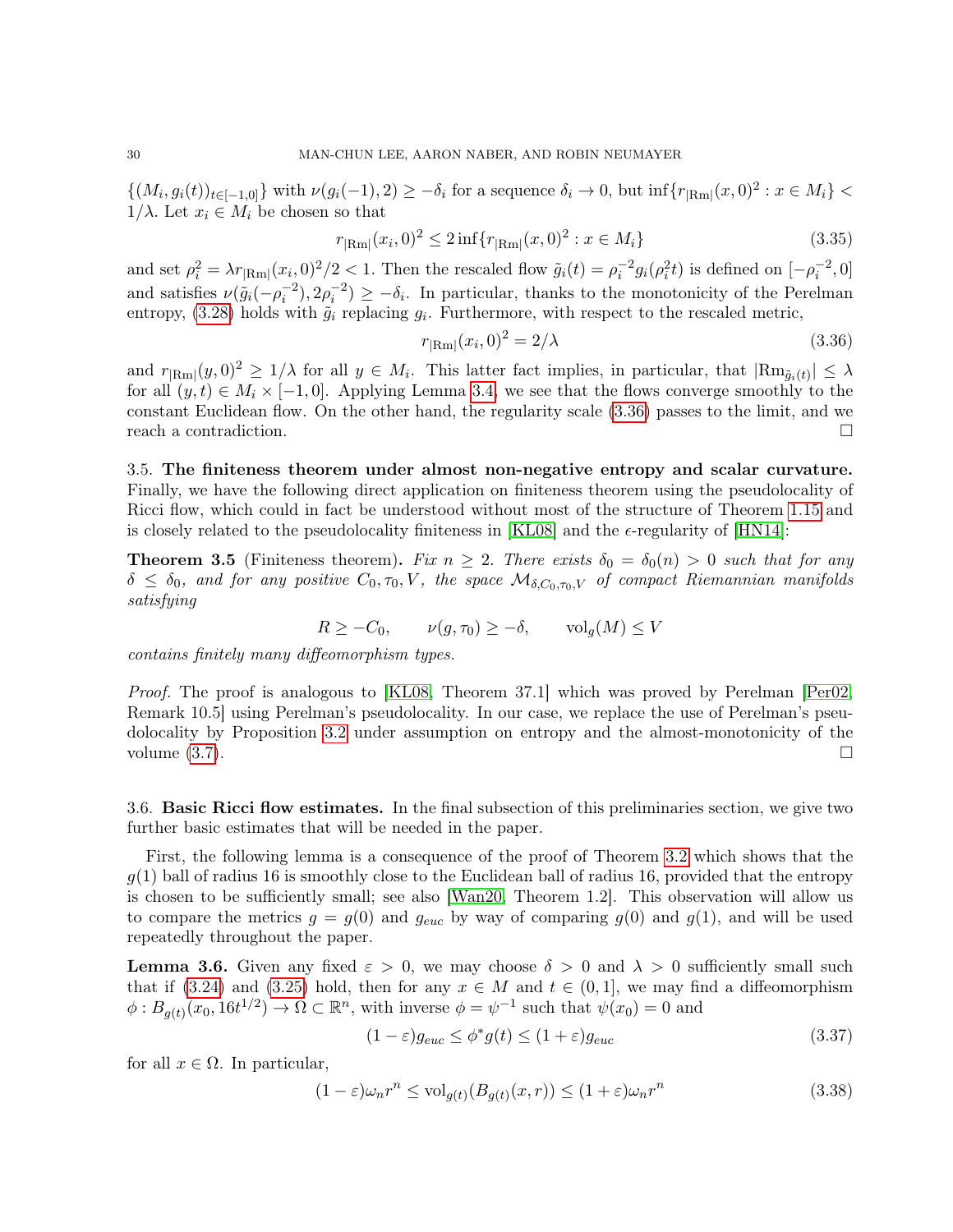for any  $r \in (0, 16t^{1/2})$ .

The second fact contained in this subsection is the following elementary lemma using the scale invariant estimates [\(3.25\)](#page-27-1) to bound the evolution of the metric from one dyadic scale to the next. We will make use of this lemma in Section [5.](#page-36-0)

**Lemma 3.7.** Fix  $n \geq 2$  and  $\beta \in (0, 1/4)$ . There exists  $\lambda = \lambda(n, \beta) > 0$  such that the following holds. Let  $(M, g(t))_{t\in(0,1]}$  be a Ricci flow satisfying [\(3.25\)](#page-27-1). For any  $x \in M$  and  $0 < s_1 \leq s_2 \leq 1$ , we have

<span id="page-30-0"></span>
$$
\left(\frac{s_1}{s_2}\right)^{\beta} g(s_1) \le g(s_2) \le \left(\frac{s_1}{s_2}\right)^{-\beta} g(s_1). \tag{3.39}
$$

Consequently, for any  $r > 0$  we have

<span id="page-30-1"></span>
$$
B_{g(s_1)}(x, rs_1^{1/2}) \subseteq B_{g(s_2)}(x, rs_2^{1/2}) \qquad \forall s_1 \le s_2. \tag{3.40}
$$

Furthermore, there is a universal constant  $\lambda_0$  such that if  $\lambda \leq \lambda_0$  then for  $x \in B_{q(1)}(p, 2)$ , we have

<span id="page-30-3"></span>
$$
B_{g(t)}(x, 4t^{1/2}) \subseteq B_{g(1)}(p, 4) \qquad \forall t \le 1/2^5. \tag{3.41}
$$

*Proof.* We first show the [\(3.39\)](#page-30-0). Fix  $v \in TM$  and consider the function  $g(t)(v, v)$ . By the scale invariant bounds [\(3.25\)](#page-27-1), we have for all  $t > 0$ ,

$$
-\frac{C_n\lambda}{t}g(v,v) \le \partial_t g(v,v) = -2Ric(v,v) \le \frac{C_n\lambda}{t}g(v,v). \tag{3.42}
$$

for some dimensional constant  $C_n$ . This can be seen by taking normal coordinate at each point such that Ric is diagonal while g is a identity matrix. Hence, by integrating the function  $\log q(v, v)$ , we see that for any  $0 < s \le t \le 1$ , we have

$$
\left(\frac{s}{t}\right)^{C_n\lambda} g(s) \le g(t) \le \left(\frac{t}{s}\right)^{C_n\lambda} g(s).
$$
\n(3.43)

This showed  $(3.39)$  by choosing  $\lambda$  sufficiently small.

From [\(3.39\)](#page-30-0) we directly deduce that for all  $r > 0$  and  $s_1 \leq s_2$  we have

<span id="page-30-2"></span>
$$
B_{g(s_1)}(x, rs_1^{1/2}) \subseteq B_{g(s_2)}(x, rs_1^{1/2}(s_2/s_1)^{\beta}). \tag{3.44}
$$

Then [\(3.40\)](#page-30-1) follows from [\(3.44\)](#page-30-2) because  $\beta$  < 1/2. To see [\(3.41\)](#page-30-3), we take  $r = 4$  and  $s_2 = 1$  in (3.44) to find

$$
B_{g(t)}(x, 4t^{1/2}) \subseteq B_{g(1)}(x, 4t^{1/2-\beta}) \subseteq B_{g(1)}(x, 2), \tag{3.45}
$$

where the second containment holds for all  $t \leq 1/2^5$  because  $\beta < 1/4$ . The triangle inequality then ensures that  $(3.41)$  holds.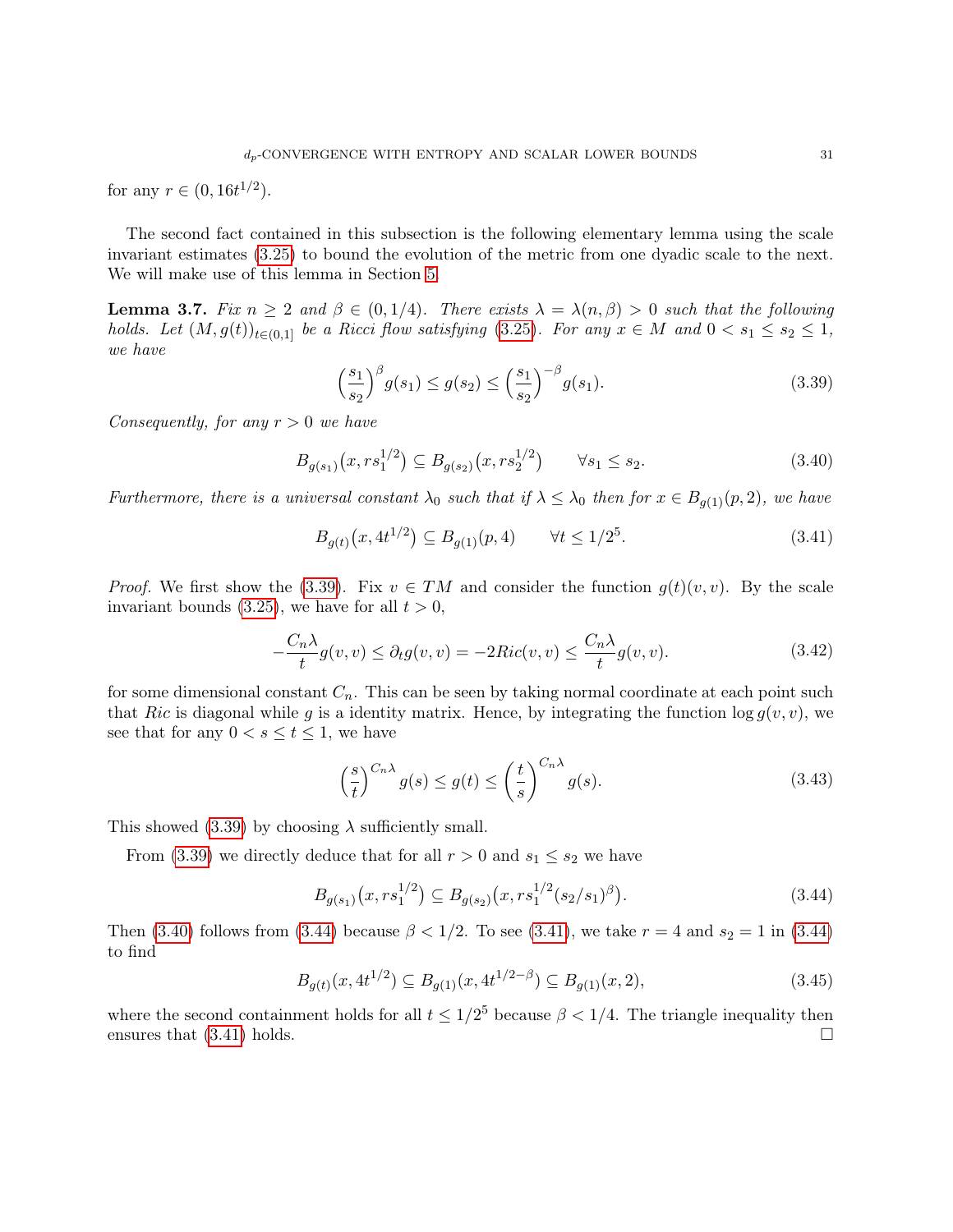## 4. Integral estimates for Ricci and scalar curvature

<span id="page-31-0"></span>This section has two main goals. The first is to prove an integral estimate for the Ricci curvature under the hypotheses of Theorem [1.7.](#page-3-0) This key estimate is used in Section [5](#page-36-0) to prove the the Decomposition Theorem [5.1.](#page-37-0) The second goal of this section is to prove the integral bounds of scalar curvature in Theorem [1.16,](#page-6-1) whose proof goes along similar lines to that of Theorem [4.1.](#page-31-1)

<span id="page-31-1"></span>**Theorem 4.1** (Integral Ricci estimate). Fix  $n \geq 2$ ,  $\varepsilon > 0$ , and  $\theta \in [0, 1/2)$ . There exists  $\delta =$  $\delta(n, \theta, \varepsilon) > 0$  such that the following holds. Suppose  $(M, g(t))_{t \in (0,1]}$  is a Ricci flow satisfying

<span id="page-31-5"></span><span id="page-31-4"></span>
$$
R_{g(0)} \ge -\delta \tag{4.1}
$$

$$
\nu(g(0),2) \ge -\delta. \tag{4.2}
$$

Then for any  $x \in M$  and any  $t \in (0,1]$ ,

$$
\int_0^t \left(\frac{s}{t}\right)^{-\theta} \int_{B_{g(t)}(x,4t^{1/2})} |\text{Ric}_{g(s)}| \, d\text{vol}_{g(s)} \, ds \le \varepsilon^2. \tag{4.3}
$$

This section is organized in the following way. In Section [4.1,](#page-31-2) we prove an almost-Gaussian lower bound for the conjugate heat kernel and for a cutoff function evolving by the conjugate heat equation. A major tool is a heat kernel estimate due to Zhang (see Proposition [4.5](#page-32-0) below). In Sections [4.2](#page-33-0) and [4.3,](#page-35-0) we establish Theorem [4.1](#page-31-1) and Theorem [1.16](#page-6-1) respectively by integrating the evolution equation for the scalar curvature [\(3.4\)](#page-24-4) against suitably chosen functions to which we apply the estimates of Section [4.1.](#page-31-2)

By Theorem [3.2,](#page-27-2) the hypotheses of Theorem [4.1](#page-31-1) imply that the scale invariant curvature bounds

<span id="page-31-6"></span>
$$
|\text{Rm}_{g(t)}| \le \lambda/t \tag{4.4}
$$

hold for all  $x \in M$  and  $t \in (0,1]$  with  $\lambda$  as small as desired by choosing  $\delta$  sufficiently small.

<span id="page-31-2"></span>4.1. Heat kernel lower bounds and evolving cutoff function. In Proposition [4.2](#page-31-3) below, we establish lower bounds on the heat kernel, and in Proposition [4.4](#page-32-1) we prove lower bounds for a cutoff function that evolves by the conjugate heat equation. Both lower bounds become degenerate for small times. Nonetheless, the degeneration occurs in a sufficiently controlled way for our application in the proofs of Theorems [4.1](#page-31-1) and [1.16.](#page-6-1)

<span id="page-31-3"></span>**Proposition 4.2.** Fix  $n \geq 2$  and  $\lambda > 0$ . There exist  $\delta = \delta(n, \lambda) > 0$  and  $C = C(n) > 0$  such that the following holds. Suppose that  $(M, g(t))_{t\in[0,1]}$  is a complete Ricci flow with bounded curvature satisfying [\(4.1\)](#page-31-4), [\(4.2\)](#page-31-5), and [\(4.4\)](#page-31-6). Then for any  $0 < s < t < 1$ , letting  $\tau = t - s$ , we have

$$
K(x,t;y,s) \ge \left(\frac{s}{t}\right)^{\lambda} C \tau^{-n/2} \exp\left\{-4d_{g(t)}(x,y)^2/\tau\right\}.
$$
 (4.5)

Remark 4.3. The hypothesis [\(4.1\)](#page-31-4) is not actually necessary in Proposition [4.2,](#page-31-3) but for convenience we assume it to allow for a simpler proof; in particular we can directly call upon Zhang's heat kernel lower bound Proposition [4.5](#page-32-0) below.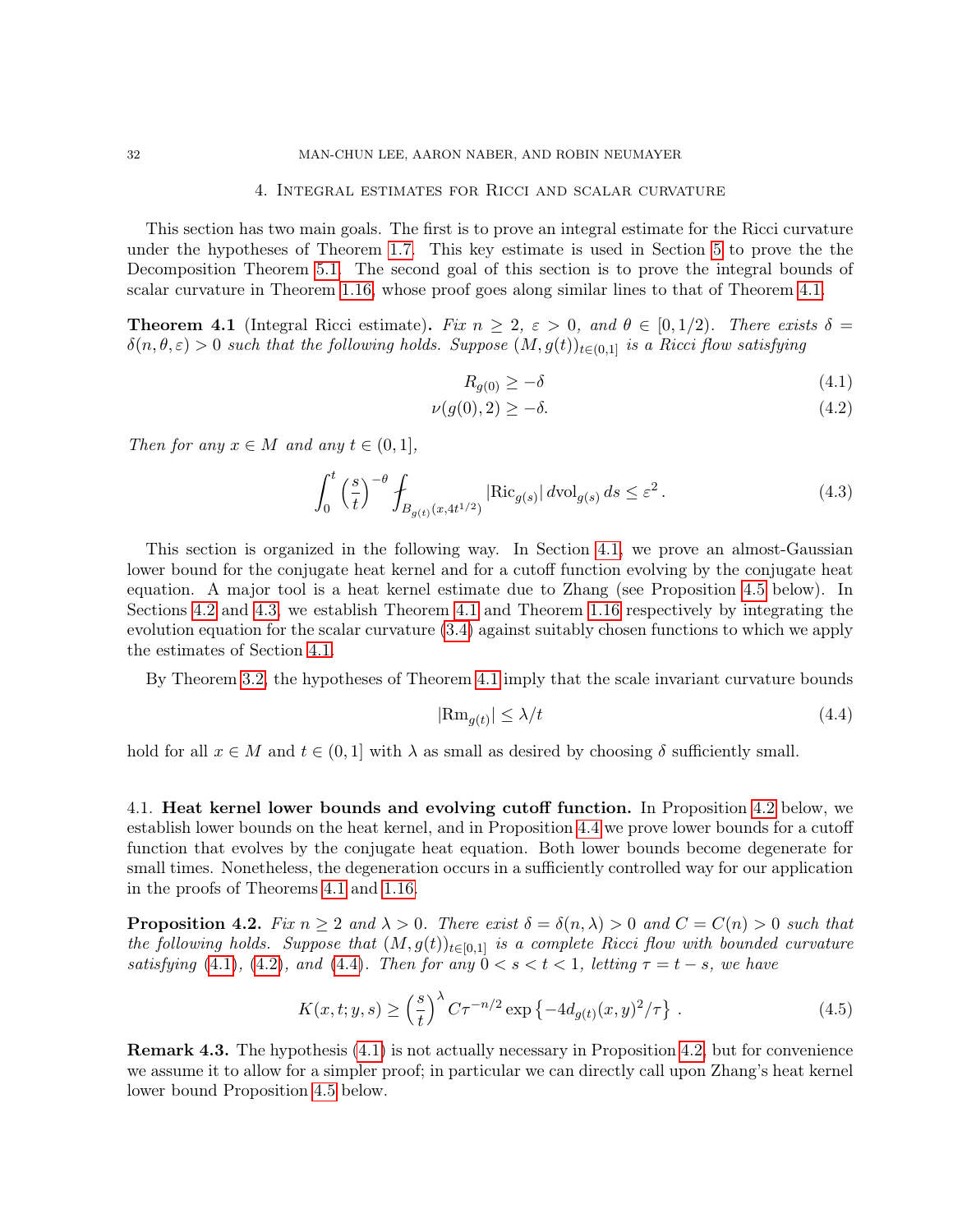Before proving Proposition [4.2,](#page-31-3) let us state its main consequence. Fix  $t \in (0,1]$  and  $r^2 \geq t$ . Consider a smooth function  $\varphi:M\times\{t\}$  such that

$$
\varphi(y) = \begin{cases} 1 & \text{in } B_{g(t)}(x_0, 8r) \\ 0 & \text{in } M \setminus B_{g(t)}(x_0, 16r) \end{cases} \tag{4.6}
$$

For  $s \in [0, t)$ , let  $\varphi(y, s)$  be the solution of the conjugate heat equation with terminal data given by  $\varphi(y,t)$ :

$$
\begin{cases} (\partial_s + \Delta - R)\varphi(y, s) = 0 & \text{in } M \times [0, t) \\ \varphi(y, t) = \varphi(y). \end{cases}
$$
\n(4.7)

Proposition [4.4](#page-32-1) below shows that  $\varphi(y, s)$  behaves sufficiently like a cutoff function for all  $s \in (0, 1]$ so that we can derive useful estimates.

<span id="page-32-1"></span>**Proposition 4.4.** Fix  $n \geq 2$ . There exist  $\delta = \delta(n) > 0$  and  $C = C(n) > 0$  such that the following holds. Suppose that  $(M, g(t))_{t\in [0,1]}$  is a Ricci flow for satisfying [\(4.1\)](#page-31-4), [\(4.2\)](#page-31-5), and [\(4.4\)](#page-31-6) for  $\lambda \leq 1$ . Then we have

$$
\varphi(y,s) \ge C \left(\frac{s}{t}\right)^{\lambda} \tag{4.8}
$$

for all  $(y, s) \in B_{g(t)}(x_0, 4r) \times (0, t)$ .

We now proceed to the proof of Proposition [4.2,](#page-31-3) which follows from the following lower heat kernel bound due to Zhang in [\[Zha12a\]](#page-91-2).

<span id="page-32-0"></span>**Proposition 4.5** (Zhang). Fix  $n \geq 3$  and let  $(M, g(t))_{t \in [0,1]}$  be a Ricci flow for satisfying [\(4.1\)](#page-31-4) and [\(4.2\)](#page-31-5). Then for any  $0 \leq s < t \leq 1$ , we have

$$
K(x,t;y,s) \ge \frac{c}{\tau^{n/2}} \exp\left\{ \frac{-4}{\tau} d_{g(t)}(x,y)^2 - \frac{1}{\sqrt{\tau}} \int_0^\tau \sqrt{s'} R(y,t-s') ds' - 2\delta \right\}.
$$
 (4.9)

<span id="page-32-2"></span>Here  $c = c(n)$  and we let  $\tau = t - s$ .

*Proof of Proposition [4.2.](#page-31-3)* Provided we choose  $\delta \leq 1$ , the estimate [\(4.9\)](#page-32-2) implies that

$$
K(x, t; y, s) \ge c\tau^{-n/2} \exp\left\{-4d_{g(t)}(x, y)^2/\tau\right\} \times F(y, s)
$$
\n(4.10)

where c is a universal constant and

$$
F(y,s) = \exp\left\{-\frac{1}{\sqrt{\tau}} \int_0^\tau \sqrt{s'} R(y, t - s') ds'\right\}.
$$
 (4.11)

We claim that

<span id="page-32-3"></span>
$$
\log F(s, y) \ge \log \left(\frac{s}{t}\right)^{\lambda}.\tag{4.12}
$$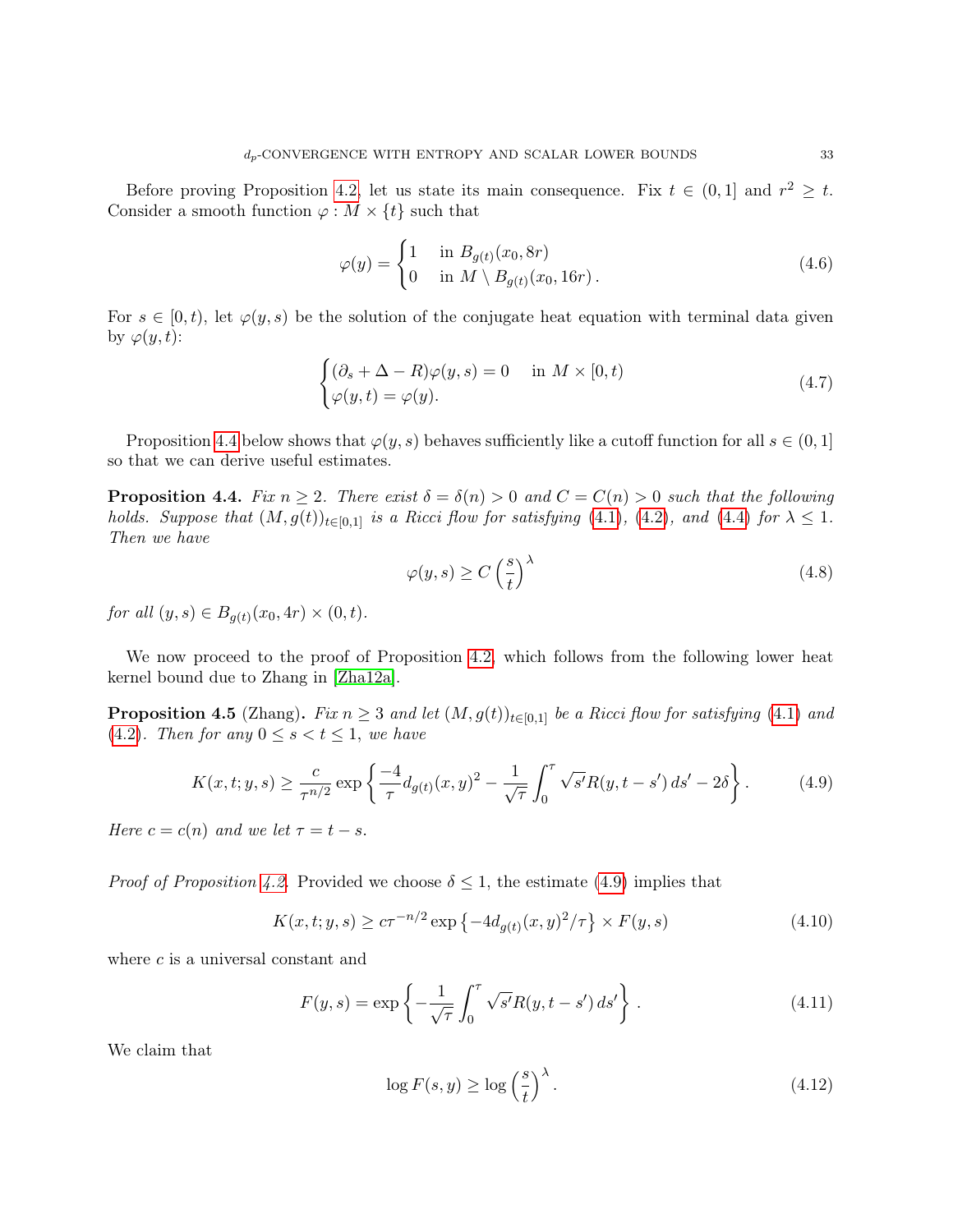Exponentiating [\(4.12\)](#page-32-3) will conclude the proof of the proposition. To this end, we change variables and then bound the scalar curvature using the scale invariant curvature bound [\(4.4\)](#page-31-6), finding that

$$
-\log F(s, y) = \frac{1}{\tau^{1/2}} \int_0^{\tau} \sqrt{s'} R(y, t - s') ds'
$$
  
\n
$$
\leq \frac{\lambda}{\tau^{1/2}} \int_0^{\tau} \sqrt{s'} (t - s')^{-1} ds'
$$
  
\n
$$
\leq \lambda \int_0^{\tau} (t - s')^{-1} ds' = \lambda \int_s^t \rho^{-1} d\rho = \lambda \log \frac{t}{s}.
$$
\n(4.13)

Negating this expression establishes  $(4.12)$  and thus concludes the proof.

We now prove Proposition [4.4.](#page-32-1)

Proof of Proposition [4.4.](#page-32-1) Expressing the solution with respect to the conjugate heat kernel, we have

$$
\varphi(y,s) = \int_M \varphi(x) K(x,t;y,s) \, d\text{vol}_{g(t)}(x). \tag{4.14}
$$

Fix any  $y \in B_{g(t)}(p, 4r)$ . Having chosen  $r^2 \ge t$ , we note that  $B_{g(t)}(y, t^{1/2}) \subset B_{g(t)}(p, 8r)$ , and in particular  $\varphi(x,t) = 1$  in this set. Using this observation, followed by Proposition [4.2,](#page-31-3) we find that

$$
\left(\frac{s}{t}\right)^{-\lambda} \varphi(y,s) \ge \left(\frac{s}{t}\right)^{-\lambda} \int_{B_{g(t)}(y,t^{1/2})} K(x,t;y,s) \, d\text{vol}_{g(t)}(x) \tag{4.15}
$$

$$
\geq \int_{B_{g(t)}(y,t^{1/2})} \frac{C}{\tau^{n/2}} \exp\left\{-\frac{4}{\tau} d_{g(t)}(x,y)^2\right\} d\text{vol}_{g(t)}(x). \tag{4.16}
$$

Since  $\tau = t-s \leq t$ , we see from Lemma [3.6](#page-29-1) that the right-hand side is bounded below by a universal constant, namely, by

$$
\int_{B(0,\tau^{1/2})} \tau^{-n/2} \exp\{-4|x|^2/\tau\} dx = \int_{B(0,1)} \exp\{-4|x|^2\} dx,
$$
\n(4.17)

so long as  $\lambda \leq \lambda_0$ . This completes the proof.

<span id="page-33-0"></span>4.2. **Proof of Theorem [4.1.](#page-31-1)** Before proving Theorem [4.1,](#page-31-1) let us make the following observation.

<span id="page-33-1"></span>**Lemma 4.6.** Fix  $n \geq 2$ ,  $\delta > 0$ , and  $\lambda > 0$ . Let  $(M, g(t))_{t \in [0,1]}$  be a Ricci flow satisfying [\(4.1\)](#page-31-4) and [\(4.4\)](#page-31-6). For any  $t \in (0,1]$ , let  $\varphi : M \times \{t\} \to \mathbb{R}$  be a nonnegative smooth function, and if M is non-compact then assume  $\varphi$  has compact support. Let  $\varphi(y, s)$  be the evolution of  $\varphi$  by the conjugate heat equation for  $s \in (0, t)$ . Then

$$
2\int_0^t \int_M |\text{Ric}_{g(s)}(y)|^2 \varphi(y,s) d\text{vol}_{g(s)}(y) ds \le \left(\frac{\lambda}{t} + \delta\right) \int_M \varphi(y,t) d\text{vol}_{g(t)}(y). \tag{4.18}
$$

*Proof.* We multiply  $\varphi(y, s)$  by the evolution equation for the scalar curvature [\(3.4\)](#page-24-4) and integrate in space and time to obtain the following. After an integration by parts, we find that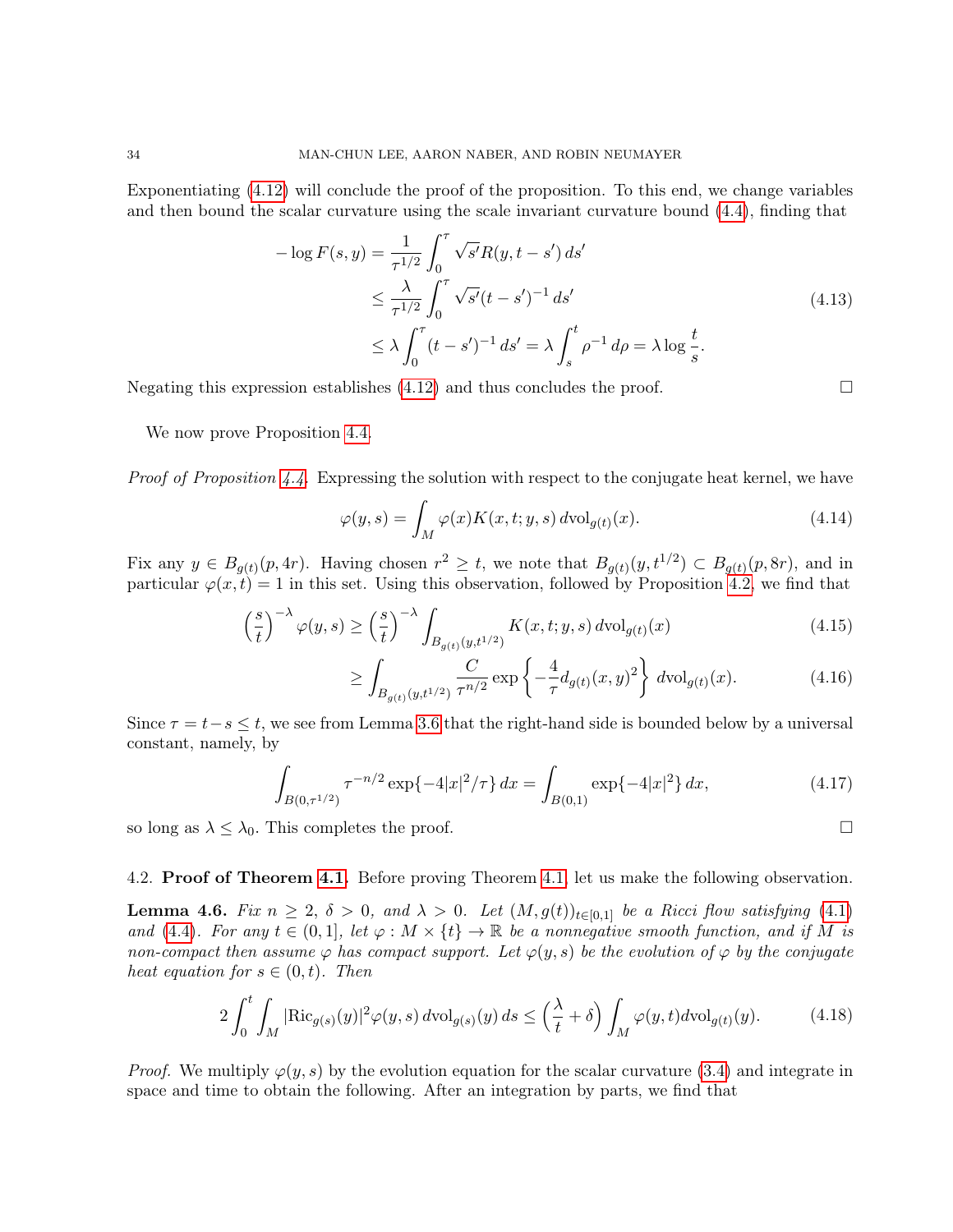$$
2\int_{0}^{t} \int_{M} |\text{Ric}_{g(s)}(y)|^{2} \varphi(y, s) d\text{vol}_{g(s)}(y) ds
$$
  
\n
$$
= \int_{0}^{t} \int_{M} (\partial_{s} - \Delta) R_{g(s)}(y) \varphi(y, s) d\text{vol}_{g(s)}(y) ds
$$
  
\n
$$
= \int_{0}^{t} \int_{M} R_{g(s)}(y) (\partial_{s} + \Delta - R_{g(s)}) \varphi(y, s) d\text{vol}_{g(s)}(y) ds
$$
  
\n
$$
+ \int_{M} R_{g(t)} \varphi(y, t) d\text{vol}_{g(t)}(y) - \int_{M} R_{g(0)} \varphi(y, 0) \text{vol}_{g(0)}(y)
$$
  
\n
$$
= \int_{M} R_{g(t)} \varphi(y, t) d\text{vol}_{g(t)}(y) - \int_{M} R_{g(0)} \varphi(y, 0) \text{vol}_{g(0)}(y).
$$
\n(4.19)

<span id="page-34-0"></span>Note that this integration by parts is justified because, for each fixed time-slice,  $\varphi$  and  $|\nabla \varphi|$  decay exponentially with respect to  $d_{g(t)}(x, \cdot)$ ; see [\[CCG](#page-89-9)<sup>+</sup>10, Chapter 26.1]. We wish to bound the right-hand side of the last equation on [\(4.19\)](#page-34-0) from above. By the maximum principle the function  $\varphi(y, s)$ is nonnegative for all  $y, s$ . Hence, making use first of the lower bound on scalar curvature  $(4.1)$  and then of the conservation of the  $L^1$  norm under the conjugate heat equation [\(3.11\)](#page-25-2), we have

$$
-\int_{M} R\varphi \text{vol}_{g(0)} \le \delta \int_{M} \varphi \text{vol}_{g(0)} = \delta \int_{M} \varphi \text{vol}_{g(t)}.
$$
\n(4.20)

Pairing this with [\(4.19\)](#page-34-0) and applying the scale-invariant curvature estimates [\(4.4\)](#page-31-6) to bound the scalar curvature in the t-time slice, we find that

$$
2\int_0^t \int_M |\text{Ric}_{g(s)}(y)|^2 \varphi(y,s) d\text{vol}_{g(s)}(y) ds \le \int_M (R_{g(t)}(y) + \delta) \varphi(y,t) d\text{vol}_{g(t)}(y)
$$
  

$$
\le \left(\frac{\lambda}{t} + \delta\right) \int_M \varphi(y,t) d\text{vol}_{g(t)}(y).
$$
 (4.21)

This concludes the proof of the lemma.

Finally, we prove Theorem [4.1.](#page-31-1)

*Proof of Theorem [4.1.](#page-31-1)* Up to rescaling the flow, we may assume that  $t = 1$ . Together Lemma [4.6](#page-33-1) and Proposition [4.4](#page-32-1) (with  $r = t^{1/2} = 1$ ) imply that

$$
\int_0^1 s^{\lambda} \int_{B_{g(1)}(x,4)} |\text{Ric}_{g(s)}|^2 \, d\text{vol}_{g(s)} \, ds \le C(\lambda + \delta) \text{vol}_{g(1)}(B_{g(1)}(x, 16)) \le C(\lambda + \delta), \tag{4.22}
$$

where the second inequality comes from  $(3.38)$ . Noting further that by  $(3.7)$  and  $(3.38)$ , we have

$$
\inf_{0 < s < 1} \text{vol}_{g(s)}(B_{g(1)}(x, 4r)) \ge (1 - 2\delta) \text{vol}_{g(1)}(B_{g(1)}(x, 4r)) \ge c. \tag{4.23}
$$

<span id="page-34-1"></span>Hence,

$$
\int_0^1 s^{\lambda} \int_{B_{g(1)}(x,4)} |\text{Ric}_{g(s)}|^2 d\text{vol}_{g(s)} ds \le C(\lambda + \delta)
$$
\n(4.24)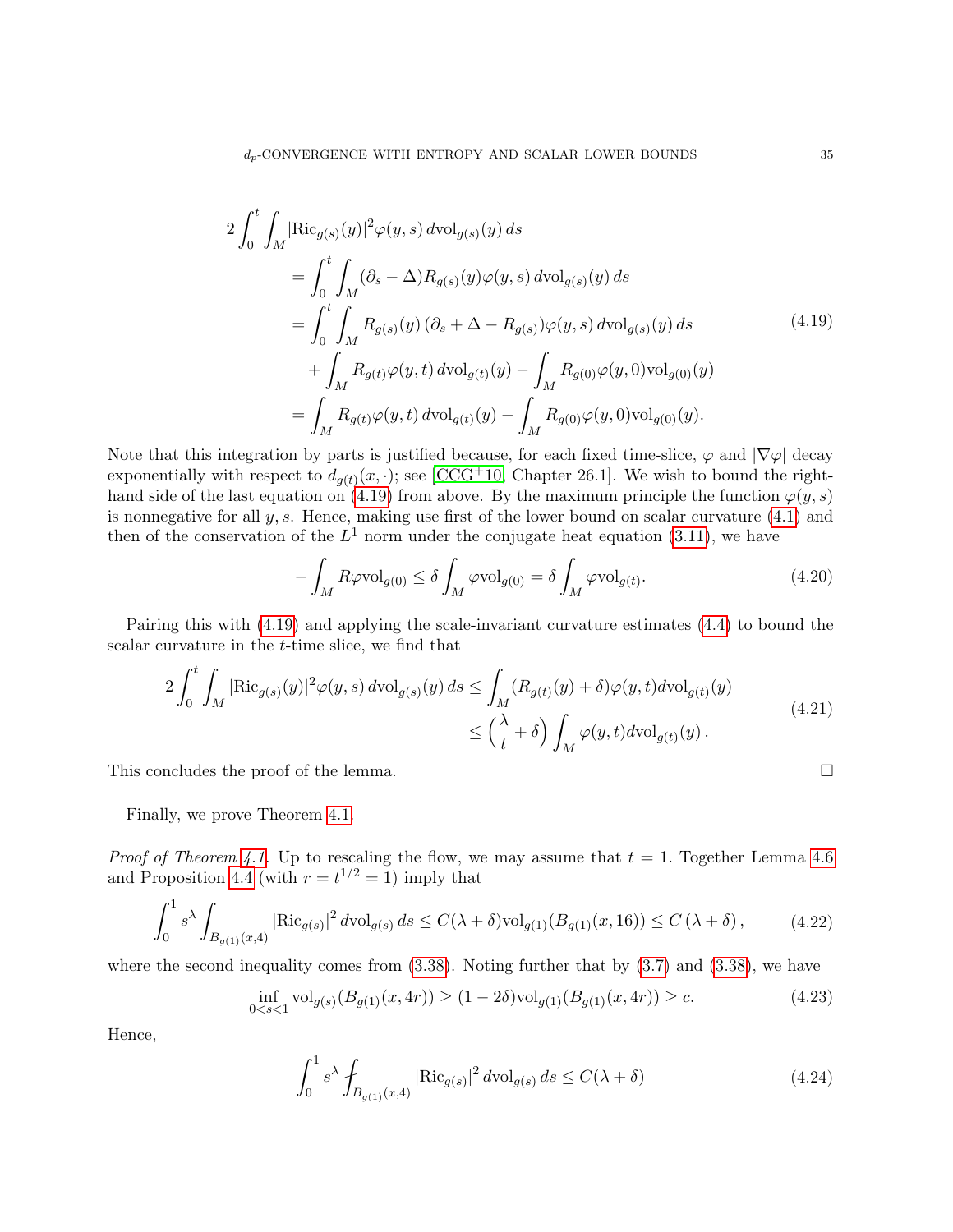Now, fix  $\lambda > 0$  sufficiently small so that  $\lambda \leq 1/2 - \theta$ . In this way, if we set  $\theta_0 := \theta + \lambda/2$ , we ensure that

<span id="page-35-1"></span>
$$
1 - 2\theta_0 \ge 1/2 - \theta. \tag{4.25}
$$

Choose  $\delta$  sufficiently small so that [\(4.4\)](#page-31-6) holds for this choice of  $\lambda$ . Then by Hölder's inequality, for any  $\Omega \subseteq M$ , we have

<span id="page-35-2"></span>
$$
\int_0^1 s^{-\theta} \int_{\Omega} |\text{Ric}_{g(s)}| \, d\text{vol}_{g(s)} \, ds \le \left( \int_0^1 s^{-2\theta_0} \, ds \right)^{1/2} \left( \int_0^1 s^{\lambda} \int_{\Omega} |\text{Ric}|^2 \, d\text{vol}_{g(s)} \, ds \right)^{1/2} = (1 - 2\theta_0)^{-1/2} \left( \int_0^1 s^{\lambda} \int_{\Omega} |\text{Ric}|^2 \, d\text{vol}_{g(s)} \, ds \right)^{1/2}.
$$
\n(4.26)

The constant  $(1-2\theta_0)^{-1/2}$  is bounded above by  $(1/2-\theta)^{-1/2}$  thanks to [\(4.25\)](#page-35-1). By choosing  $\lambda$  and δ such that  $C(λ + δ)^{1/2} ≤ ε^2$ , together with [\(4.26\)](#page-35-2) and [\(4.24\)](#page-34-1) conclude the proof. □

<span id="page-35-0"></span>4.3. Integral bounds for the scalar curvature. We now prove Theorem [1.16,](#page-6-1) which we restate below as Theorem [4.7](#page-35-3) below. The proof is similar to that of Theorem [4.1.](#page-31-1)

<span id="page-35-3"></span>**Theorem 4.7** ( $L^q$  scalar curvature estimates). Fix  $n \geq 2$ ,  $q \in (0,1)$ , and  $\varepsilon > 0$ . There exists  $\delta = \delta(n, q, \varepsilon) > 0$  such that the following holds. Let  $(M, q)$  be a closed Riemannian n-manifold such that

$$
R \ge -\delta, \qquad \qquad \nu(g, 2) \ge -\delta \,. \tag{4.27}
$$

Then we have

$$
\oint_{M} |R|^{q} \, d\text{vol}_{g} \le \varepsilon. \tag{4.28}
$$

*Proof of Theorem [1.16.](#page-6-1)* Let  $R_+$  and  $R_-$  denote the positive and negative parts of R respectively. Since  $\int R^q_+ \, dvol_g \leq \delta^q$ , we choose  $\delta^q \leq \varepsilon/2$  and it suffices to show that  $\int R^q_+ \, dvol_g \leq \varepsilon/2$ . By Theorem [3.2,](#page-27-2) for any fixed  $\lambda > 0$ , we may choose  $\delta$  small enough so that the Ricci flow  $(M, g(t))$ with  $g(0) = 0$  exists for  $t \in (0, 1]$  and enjoys the scale invariant curvature bounds [\(4.4\)](#page-31-6) for all  $x \in M$ and  $t \in (0, 1]$ . Consider the nonnegative function

$$
f(x,t) = R_{g(t)}(x) + 2\delta.
$$
\n(4.29)

Note that  $f \ge R_+$ , so it suffices to show that  $f_M f^q dvol_{g(0)} \le \varepsilon/2$ . For any  $q \in (0,1]$ , we see that  $f<sup>q</sup>$  is a super-solution of the heat equation coupled to Ricci flow. Indeed, noting that  $q(q-1) < 1$ and recalling [\(3.4\)](#page-24-4), we compute that

$$
(\partial_t - \Delta) f^q = q f^{q-1} (\partial_t - \Delta) f - q (q-1) f^{q-2} |\nabla f|^2
$$
  
 
$$
\geq q f^{q-1} (\partial_t - \Delta) R \geq 0.
$$
 (4.30)

So, applying [\(3.8\)](#page-25-1) with  $u = f<sup>q</sup>$  and  $v = 1$ , we find

$$
\int_{M} f^{q} d\text{vol}_{g(0)} = \int_{M} f^{q} d\text{vol}_{g(1)} - \int_{0}^{1} \int_{M} \{ (\partial_{t} - \Delta) f^{q} - R f^{q} \} d\text{vol}_{g(t)} dt
$$
\n
$$
\leq \int_{M} f^{q} d\text{vol}_{g(1)} + \int_{0}^{1} \int_{M} R f^{q} d\text{vol}_{g(t)} dt.
$$
\n(4.31)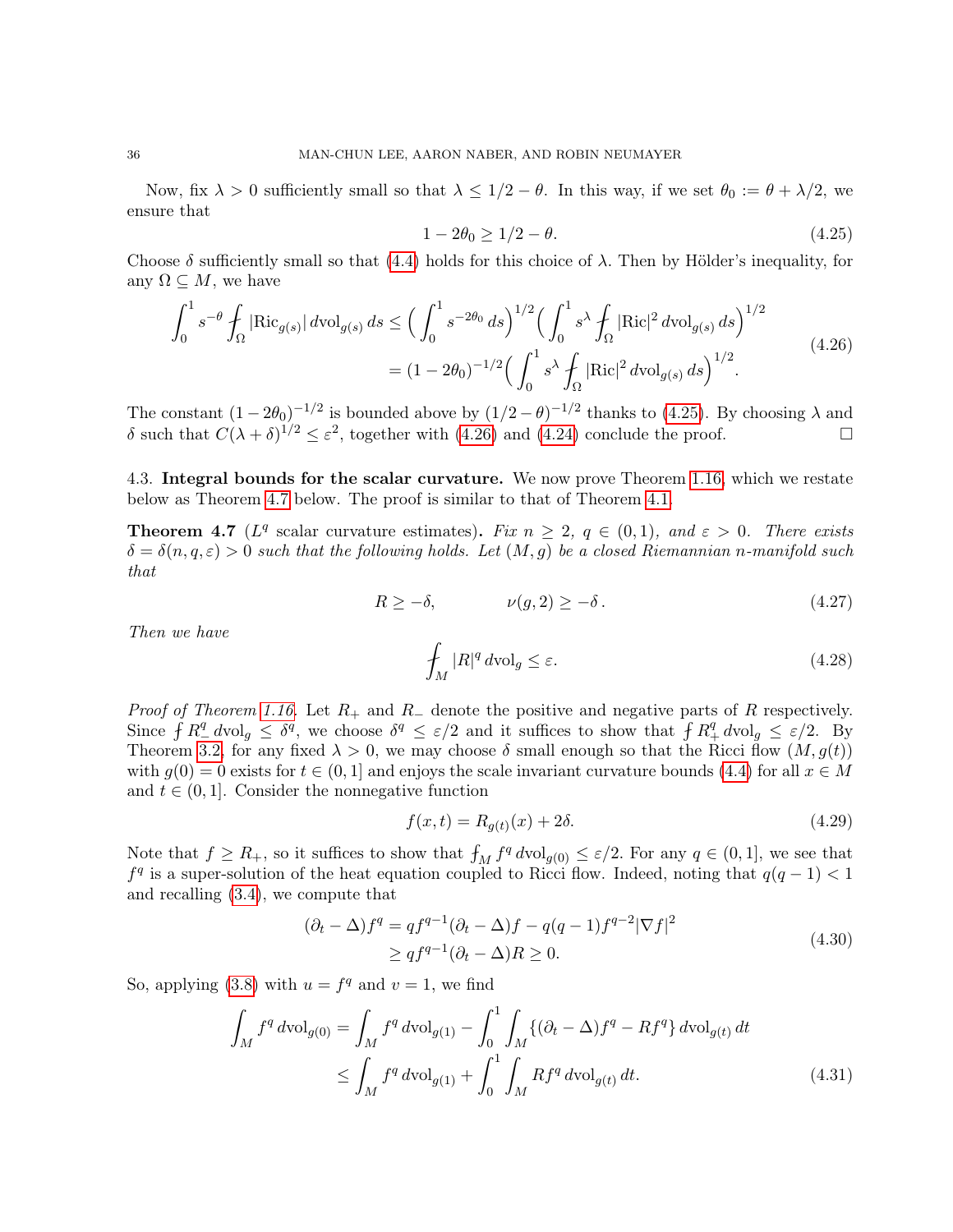We bound each of the terms on the right-hand side of  $(4.31)$  separately. For the first term, using the scale-invariant curvature bounds  $(4.4)$  and  $(3.7)$ , we see that

$$
\int_M f^q \, d\text{vol}_{g(1)} \le (\lambda + 2\delta)^q \text{vol}_{g(1)}(M)
$$
\n
$$
\le 2(\lambda + 2\delta)^q \text{vol}_{g(0)}(M).
$$
\n(4.32)

<span id="page-36-2"></span>As for the second term on the right-hand side of [\(4.31\)](#page-35-0), we note that  $Rf^q \n\t\leq f^{q+1} \leq 2^{q+1}(|R|^{q+1} +$  $(2\delta)^{q+1}$ ). So, again making use of [\(3.7\)](#page-24-0), we find

<span id="page-36-0"></span>
$$
\int_0^1 \int_M Rf^q \, d\text{vol}_{g(t)} \, dt \le C\delta^q \text{vol}_{g(0)}(M) + C \int_0^1 \int_M |R|^{q+1} \, d\text{vol}_{g(t)} \, dt,\tag{4.33}
$$

where C is a constant depending on q. We bound second term on the right-hand side of  $(4.33)$ using the same argument as in the proof of Theorem [4.1.](#page-31-1) More specifically, let  $\varphi : M \times (0,1) \to \mathbb{R}$ be the solution to the conjugate heat equation with terminal data  $\varphi(x, 1) = 1$  on  $M \times \{1\}$ . By (the proof of) Proposition [4.4,](#page-32-0) we see that  $\varphi(y, s) \geq c s^{\lambda}$  for all  $y \in M$  and  $s \in (0, 1]$ , where  $c = c(n)$ . Thus, applying Lemma [4.6](#page-33-0) to this choice of  $\varphi$ , we find that

<span id="page-36-1"></span>
$$
\int_0^1 t^{\lambda} \int_M |R|^2 d\mathrm{vol}_{g(t)} dt \le C \int_0^1 \int_M |R|^2 \varphi(y, t) d\mathrm{vol}_{g(t)} dt \le C(\lambda + \delta) \mathrm{vol}_{g(1)}(M) \tag{4.34}
$$
  

$$
\le C(\lambda + \delta) \mathrm{vol}_{g(0)}(M).
$$

We choose  $\delta$  sufficiently small so that  $\lambda < (1 - q)/(1 + q)$ , and set  $\theta = \lambda(1 + q)/(1 - q) < 1$ . So, Hölder's inequality (with  $p = 2/(1+q)$  and  $p' = 2/(1-q)$ ) together with [\(4.34\)](#page-36-1) allows us to deduce that

$$
\int_0^1 \int_M |R|^{q+1} d\mathrm{vol}_{g(t)} dt \le \left(2\mathrm{vol}_{g(0)}(M) \int_0^1 s^{-\theta} ds\right)^{(1-q)/2} \left(\int_0^1 s^{\lambda} \int_M |R|^2 d\mathrm{vol}_{g(s)} ds\right)^{(1+q)/2}
$$
  
 
$$
\le C(q)(\lambda + \delta)^{(1+q)/2} \mathrm{vol}_{g(0)}(M).
$$
 (4.35)

So, pairing this estimate with [\(4.31\)](#page-35-0), [\(4.32\)](#page-36-2) and [\(4.33\)](#page-36-0) we find that

$$
\int_M f^q \, d\text{vol}_{g(0)} \le C(\delta + \lambda)^q + C\delta^q + C(\lambda + \delta)^{(1+q)/2},\tag{4.36}
$$

where C depends on q and n. Choose  $\delta$  sufficently small so that the right-hand side of [\(4.36\)](#page-36-3) is bounded above by  $\varepsilon/2$ . Recalling that  $f \geq R_+$ , this concludes the proof.

#### <span id="page-36-3"></span>5. Decomposition theorem

<span id="page-36-4"></span>The main goal of this section is to establish the Decomposition Theorem [5.1](#page-37-0) below. The end purpose of this decomposition is to allow us to gain  $W^{1,p}$ -control on our initial manifold for large but finite  $p < \infty$ . Thus, Theorem [5.1](#page-37-0) will be an essential tool used to prove Theorem [1.11.](#page-4-0) The integral estimate for Ricci curvature established in Theorem [4.1](#page-31-1) is the key estimate in the proof.

Before stating the Decomposition Theorem precisely, let us give an informal description of its contents. Given a complete Ricci flow satisfying  $-\delta$  lower bounds on the scalar curvature and the entropy, each ball  $B_{g(1)}(x_0, 2)$  can be decomposed as a countable union of "good sets"  $\mathcal{G}^k$  and a "bad set" A. The bad set has measure zero and on the kth good set, the metrics  $g(0)$  and  $g(1)$  are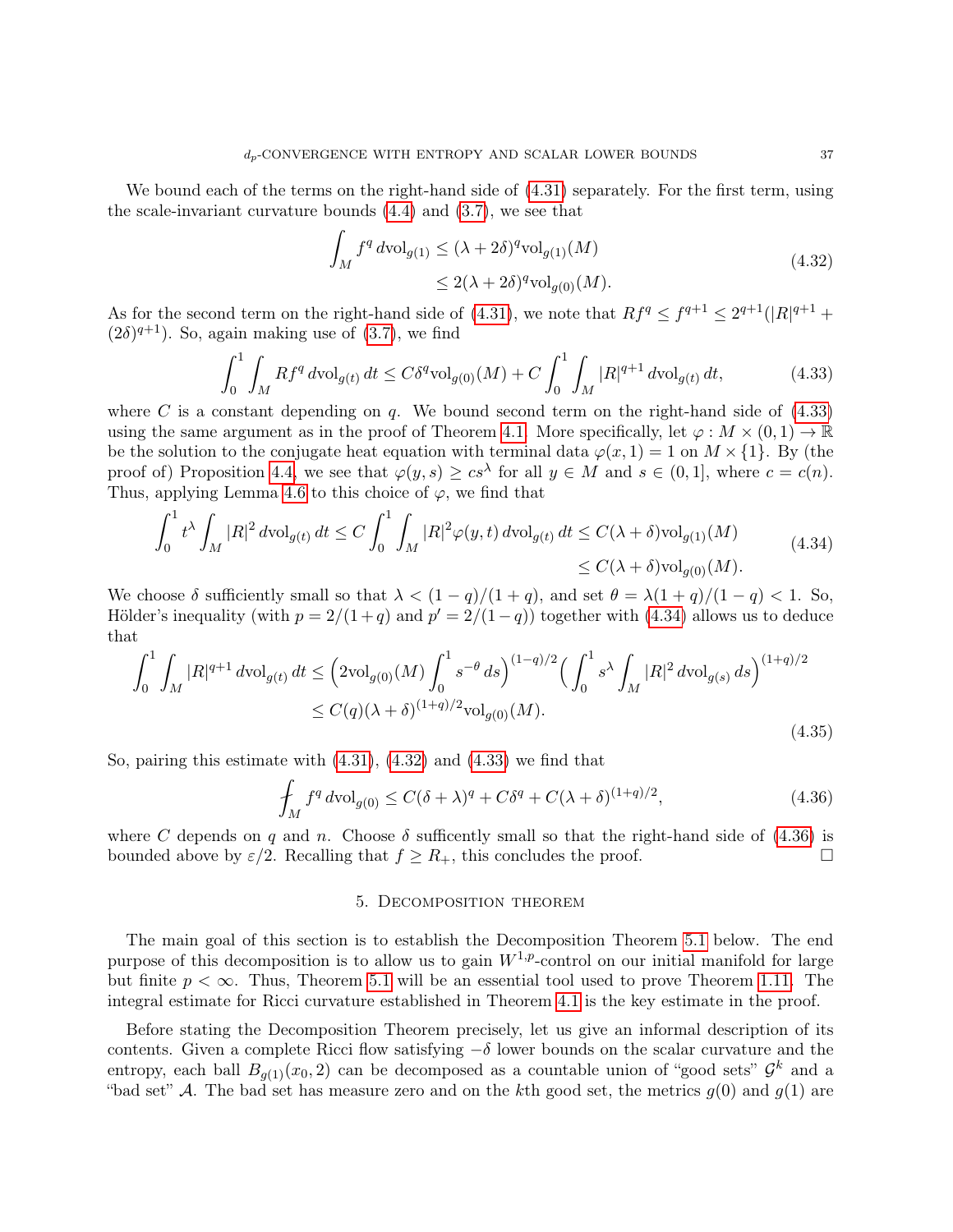equivalent up to an error of size  $(1+\varepsilon)^k$ . Furthermore, the volumes of the  $\mathcal{G}^k$  decay geometrically, and the complement of the first  $k$  good sets satisfies a geometrically decaying content bound.

In fact, if we restrict the time to compare  $g(0)$  and  $g(t)$  for t small, then we can obtain the same kind of decomposition with smaller error.

<span id="page-37-0"></span>**Theorem 5.1** (Decomposition Theorem). For each  $\varepsilon > 0$  there exists  $\delta = \delta(n, \varepsilon) > 0$ , such that the following holds. Let  $(M, g(t))_{t\in(0,1]}$  be a complete Ricci flow with bounded curvature satisfying

<span id="page-37-2"></span><span id="page-37-1"></span>
$$
R_{g(0)} \ge -\delta \tag{5.1}
$$

$$
\nu(g(0),2) \ge -\delta. \tag{5.2}
$$

Fix  $x_0 \in M$  and  $\eta \leq \varepsilon$ . There exists  $\hat{t} = \hat{t}(n, \eta) \in (0, 1]$  such that every ball  $B_{g(1)}(x_0, 2)$  can be decomposed into good sets  $\mathcal{G}^k$  and a bad set A in the following way:

$$
B_{g(1)}(x_0,2) = \bigcup_{k=1}^{\infty} \mathcal{G}^k \cup \mathcal{A}
$$
 (5.3)

<span id="page-37-7"></span>where

- (1)  $\text{vol}_{a(0)}(\mathcal{A}) = 0.$
- <span id="page-37-4"></span>(2) For all  $x \in \mathcal{G}^k$  and for all  $s, t \in (0, \hat{t})$ , the metrics satisfy

$$
(1 - \eta)(1 - \varepsilon)^{k-1} g(s) \le g(t) \le (1 - \eta)(1 + \varepsilon)^{k-1} g(s)
$$
\n(5.4)

- <span id="page-37-6"></span>(3) For each  $k \geq 2$ , we have  $\operatorname{vol}_{g(0)}(\mathcal{G}^k) \leq (1+\varepsilon)^k \eta \varepsilon^{k-2}$ .
- <span id="page-37-5"></span>(4) For each  $k \in \mathbb{N}$ , let  $\mathcal{A}^k = B_{g(1)}(x_0, 2) \setminus \bigcup_{\ell=1}^k \mathcal{G}^{\ell}$  be the complement of the first k good sets. There is a countable collection  $\mathcal{C}^k$  and a mapping  $y \mapsto t_y$  for  $y \in \mathcal{C}^k$  such that

$$
\mathcal{A}^k \subseteq \bigcup_{y \in \mathcal{C}^k} B_{g(t_y)}(y, 12t_y^{1/2}),\tag{5.5}
$$

with  $\sum_{y \in \mathcal{C}^k} t_y^{n/2} \leq \eta \varepsilon^{k-1}$ .

When  $\eta = \varepsilon$ , then we may take  $\hat{t} = 1$ .

**Remark 5.2.** The effect of  $\eta > 0$  in the above theorem is that for small t, one can force the bad sets comparing  $q(0)$  to  $q(t)$  to have decreasingly small volume. In this way one gets that  $q(t)$  is converging to  $g(0)$  in various norms.

Throughout this section we use the notation

<span id="page-37-8"></span>
$$
\underline{B}_t(x) := B_{g(t)}(x, 4t^{1/2})\tag{5.6}
$$

to denote the scale invariant balls of radius 4 and we let

<span id="page-37-3"></span>
$$
\underline{B} := \underline{B}_1(x_0). \tag{5.7}
$$

In this notation, Theorem [4.1](#page-31-1) states that for any  $\theta \in (0, 1/2)$  and  $\varepsilon > 0$ , we may find  $\delta = \delta(n, \theta, \varepsilon)$ 0 such that, under the hypotheses of Theorem [5.1,](#page-37-0) we have

$$
\int_0^t \left(\frac{s}{t}\right)^{-\theta} \int_{\underline{B}_t(x)} |\text{Ric}_{g(s)}| \, d\text{vol}_{g(s)} \, ds \le \varepsilon^2. \tag{5.8}
$$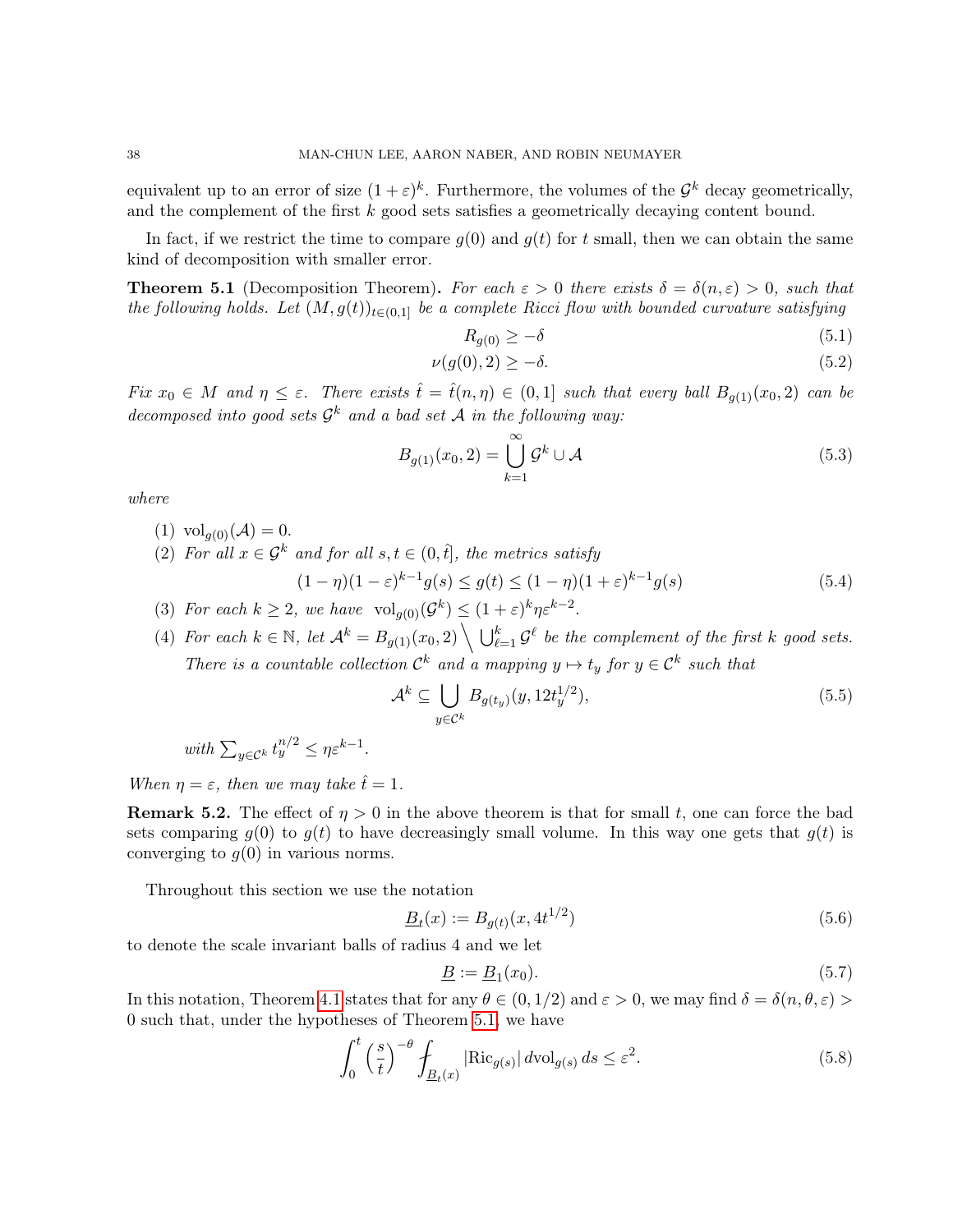5.1. Preliminary results. As in the previous sections we have by Theorem [3.2](#page-27-0) that for any  $\lambda > 0$ , we may choose  $\delta$  sufficiently small in Theorem [5.1](#page-37-0) so that

<span id="page-38-0"></span>
$$
|\text{Rm}_{g(t)}| \le \lambda / t \,, \tag{5.9}
$$

holds for all  $x \in M$  and  $t \in (0,1]$ . The norm of the Ricci curvature  $|\text{Ric}_{g(t)}|$  evolves along the Ricci flow by

<span id="page-38-1"></span>
$$
(\partial_t - \Delta)|\text{Ric}_{g(t)}| \le c_n |\text{Rm}_{g(t)}||\text{Ric}_{g(t)}| \tag{5.10}
$$

see  $[CK04, Lemma 6.38]$  $[CK04, Lemma 6.38]$ . For a Ricci flow satisfying  $(5.9)$ , the evolution  $(5.10)$  becomes

$$
\left(\partial_t - \Delta - \frac{c_n \lambda}{t}\right) |\text{Ric}_{g(t)}| \le 0.
$$
\n(5.11)

That is to say, when t is uniformly bounded away from zero, the norm of the Ricci curvature evolves as a sub-solution of a heat-type equation with smooth bounded potential. Note that [\(5.9\)](#page-38-0) provides uniform lower bounds for the Ricci tensor when t is bounded away from zero, a necessary ingredient for establishing parabolic regularity estimates. So, after rescaling the metric, a standard Moser iteration argument (along with a trick of Li and Schoen [\[LS84\]](#page-90-1) to pass from the  $L^2$  norm to the  $L^1$ norm) leads to the following pointwise estimates for the norm of the Ricci curvature; see  $[CCG^+10,$  $[CCG^+10,$ Theorem 25.2] for a proof.

<span id="page-38-7"></span>**Proposition 5.3.** Fix  $n \geq 2$ . There exist constants  $C = C(n)$  and  $\lambda_0(n)$  such that if  $(M, g(t))_{t \in (0,1]}$ is a Ricci flow satisfying [\(5.9\)](#page-38-0) with  $\lambda \leq \lambda_0(n)$ , then for any  $t \in (0,1]$  we have

$$
|\text{Ric}_{g(s)}(y)| \le C \int_{t/4}^{t} \int_{\underline{B}_t(x)} |\text{Ric}_{g(s)}| \, d\text{vol}_s(y) \, ds \tag{5.12}
$$

for all  $(y, s) \in B_{g(t)}(x, 3t^{1/2}) \times (t/2, t)$ .

In the proof of Theorem [5.1,](#page-37-0) we will need the following Vitali-type lemma. The difference from a usual Vitali cover is that the balls are not taken with respect to a fixed metric, but rather the covering comprises geodesic balls with respect different time slices  $q(t)$  along a Ricci flow. At various points in the proof, we will call upon the elementary containments of balls established in Lemma [3.7.](#page-30-0)

<span id="page-38-4"></span>**Lemma 5.4** (Vitali-type lemma). Given  $n \geq 2$ , there exists  $\lambda_0(n)$  such that the following holds. Let  $(M, g(t))_{t\in(0,1]}$  be a Ricci flow satisfying [\(5.9\)](#page-38-0) with  $\lambda \leq \lambda_0(n)$ . For any  $x_0 \in M$  and  $t_0 \in (0,1],$ consider a set  $\mathcal{A} \subseteq B_{g(t_0)}(x_0, 2t_0^{1/2})$  $\binom{1}{0}$  and a mapping  $y \mapsto t_y \in (0, t_0/200]$  defined for all  $y \in A$ . There exists a countable collection  $\mathcal{C} \subseteq \mathcal{A}$  such that

- <span id="page-38-2"></span>(1) The balls  $\underline{B}_{t_y}(y)$  are pairwise disjoint for all  $y \in C$ .
- <span id="page-38-5"></span>(2) The collection  $\{B_{g(36t_y)}(x, 12t_y^{1/2})\}_{y \in \mathcal{C}}$  is a covering of A.
- <span id="page-38-3"></span>(3) For each  $y \in \mathcal{C}$ ,  $\underline{B}_{36t_y}(y) \subseteq \underline{B}_{t_0}(x_0)$  and  $\underline{B}_{t_y}(y) \subseteq \underline{B}_{t_0}(x_0)$ .

<span id="page-38-6"></span>**Definition 5.5.** We call a pair  $(C, y \mapsto t_y)$  satisfying [\(1\)](#page-38-2)-[\(3\)](#page-38-3) a covering pair of A in  $\underline{B}_{t_0}(x_0)$ .

*Proof of Lemma [5.4.](#page-38-4)* Up to rescaling the flow, we may assume that  $t_0 = 1$ . The inductive construction of the cover is similar to a standard Vitali covering argument. For each  $k \in \mathbb{N}$ , let

$$
F_k = \left\{ \underline{B}_{t_y}(y) : y \in \mathcal{A}, t_y \in (2^{-k-1}, 2^{-k}] \right\}.
$$
 (5.13)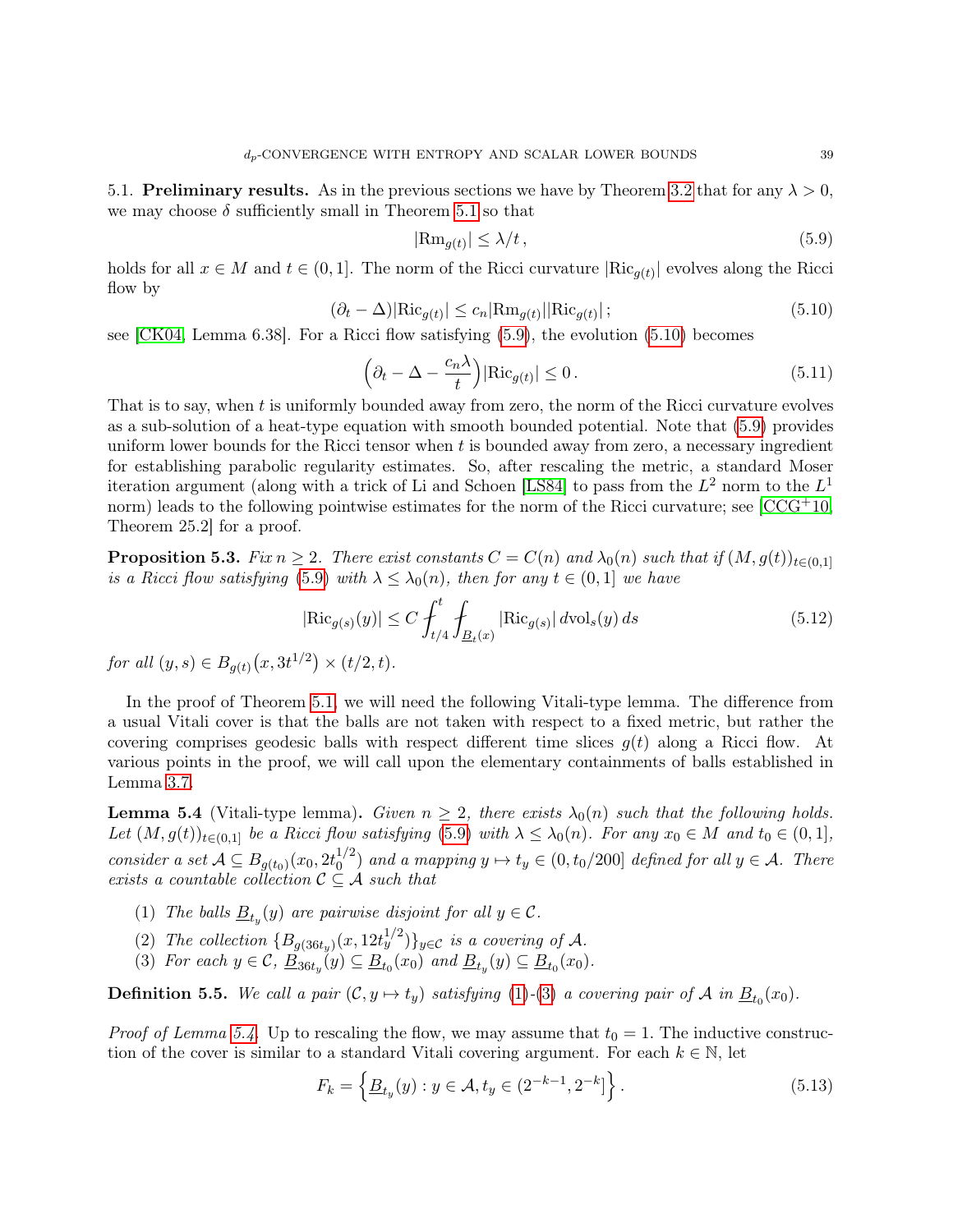Set  $H_0 = F_0$  and let  $G_0$  be a maximal disjoint subcollection of  $H_0$ . Now, suppose we have defined  $G_0, \ldots G_{k-1}$ . Then let

$$
H_k = \left\{ B \in F_k : B \cap B' = \emptyset, \ \forall B' \in G_0 \cup \dots \cup G_{k-1} \right\},\tag{5.14}
$$

and take  $G_k$  to be a maximal disjoint subcollection of  $H_k$ . Note that  $G_k$  contains finitely many balls. We define the countable set  $\mathcal{C} \subseteq \mathcal{A}$  by

$$
\mathcal{C} = \bigcup_{k=1}^{\infty} \left\{ y \in \mathcal{A} : \underline{B}_{t_y}(y) \in G_k \right\}.
$$
 (5.15)

Let us verify that the three properties claimed in the lemma are valid. Lemma [5.4\(](#page-38-4)[1\)](#page-38-2) holds by construction, and both parts of Lemma [5.4\(](#page-38-4)[3\)](#page-38-3) follow directly from [\(3.41\)](#page-30-1) in Lemma [3.7](#page-30-0) thanks to the assumption that  $t_y \leq 1/200$ .

To establish Lemma [5.4\(](#page-38-4)[2\)](#page-38-5), fix any  $x \in A$  and let  $k \in \mathbb{N}$  be chosen so that  $t_x \in (2^{-k-1}, 2^{-k}]$ . Then either  $\underline{B}_{t_x}(x) \in H_k$  or not. In the first case, since  $G_k$  is a maximal set, we know that  $\underline{B}_{t_x}(x)$ intersects some  $\underline{B}_{t_y}(y) \in G_k$  (where possibly  $x = y$ ). In this case  $t_y/2 \le t_x \le 2t_y$ . So, if we take  $z \in \underline{B}_{t_x}(x) \cap \underline{B}_{t_y}(y)$ , the triangle inequality and [\(3.39\)](#page-30-2) imply that

$$
d_{g(t_y)}(x, y) \le d_{g(t_y)}(y, z) + d_{g(t_y)}(x, z)
$$
  
\n
$$
\le 4t_y^{1/2} + 4^{\lambda + 1}t_x^{1/2}
$$
  
\n
$$
\le 10t_y^{1/2}.
$$
\n(5.16)

The final inequality holds provided we have taken  $\lambda$  sufficiently small. In the second case, when  $\underline{B}_{t_x}(x) \notin H_k$ , we see that  $\underline{B}_{t_x}(x)$  must intersect some  $\underline{B}_{t_y}(y) \in H_\ell$  with  $\ell \in \{1, \ldots, k-1\}$ . Then, since  $t_x \leq t_y$ , we find by [\(3.40\)](#page-30-3) that  $\underline{B}_{t_x}(x) \subseteq B_{g(t_y)}(x, 5t_y^{1/2})$ . In particular,  $B_{g(t_y)}(x, 5t_y^{1/2})$  and  $\underline{B}_{t_y}(y)$  intersect nontrivially, and thus by the triangle inequality  $x \in B_{g(t_y)}(y, 10t_y^{1/2})$ .

So, in both the first and second cases, we have  $x \in B_{g(t_y)}(y, 10t_y^{1/2})$  for some  $y \in C$ . In order to complete the proof of  $(2)$ , we apply  $(3.39)$  to find that

$$
B_{g(t_y)}(y, 10t_y^{1/2}) \subseteq B_{g(36t_y)}(y, 2(36t_y)^{1/2}), \tag{5.17}
$$

where the final containment holds provided we choose  $\lambda$  small enough. This completes the proof of the lemma.  $\square$ 

<span id="page-39-1"></span>5.2. Good and bad sets on an arbitrary ball. Throughout this section, we fix  $\varepsilon \in (0,1)$  and  $\theta \in (0, 1/2)$  we assume that  $(M, g(t))_{t \in [0,1]}$  is a Ricci flow satisfying  $(5.1)$  and  $(5.2)$  with  $\delta$  chosen according to Theorem [4.1.](#page-31-1)

For a ball <u>B</u>, we define the *stopping time*  $t(x)$  for each  $x \in B_{g(1)}(x_0, 2)$  by

<span id="page-39-0"></span>
$$
t(x) = \inf \left\{ t' \le 1/200 \, : \, \int_{t/4}^t \int_{\underline{B}_t(x)} |\text{Ric}_{g(s)}| \, d\text{vol}_{g(s)} \, ds \le t^{\theta/2 - 1} \varepsilon \quad \forall t \in [t', 1/200] \right\}.
$$
 (5.18)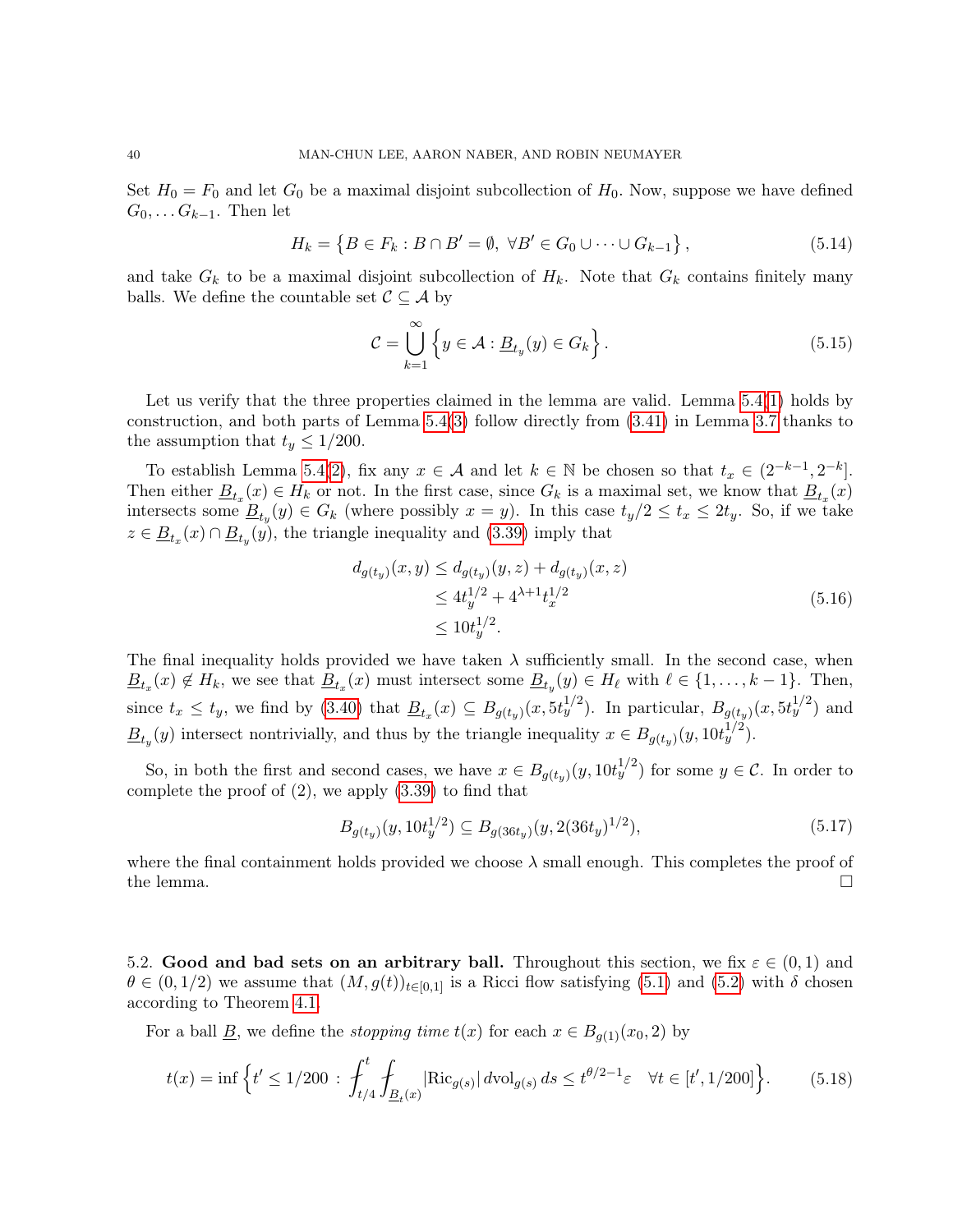Observe that, provided we take  $\varepsilon < 200^{-2}$ , applying [\(5.8\)](#page-37-3) with  $t = 200^{-1}$  ensures that

$$
\int_{1/800}^{1/200} \int_{\underline{B}_{1/200}(x)} |\text{Ric}_{g(t)}| \, d\text{vol}_{g(t)} \, dt \le 200^{\theta/2 - 1} \varepsilon,\tag{5.19}
$$

so the stopping condition holds at  $t' = 1/200$ .

For a ball  $\underline{B}_{t_0}(x_0)$  with  $t_0 < 1$ , we define the stopping time  $t(x)$  by

$$
t(x) = t_0 \tilde{t}(x) \tag{5.20}
$$

for each  $x \in B_{g(t_0)}(x_0, 2t_0^{1/2})$  $\binom{1/2}{0}$ , where  $\tilde{t}(x)$  is the stopping time defined in [\(5.18\)](#page-39-0) applied to the rescaled flow  $\tilde{g}(t) = t_0^{-1} g(t_0 t)$ .

<span id="page-40-7"></span>The good and bad sets on  $\underline{B}_{t_0}(x_0)$ , respectively, are defined by

$$
\mathcal{G}(\underline{B}_{t_0}(x_0)) = \left\{ x \in B_{g(t_0)}(x_0, 2t_0^{1/2}) : t(x) = 0 \right\},\
$$
  

$$
\mathcal{A}(\underline{B}_{t_0}(x_0)) = \left\{ x \in B_{g(t_0)}(x_0, 2t_0^{1/2}) : t(x) > 0 \right\}.
$$
 (5.21)

In the following proposition, we establish estimates on the good and bad sets that will be itera-tively applied to establish Theorem [5.1.](#page-37-0) When convenient, we adopt the shorthand  $t_x = t(x)$ .

<span id="page-40-6"></span>**Proposition 5.6.** Fix  $n \geq 2$ ,  $\varepsilon \in (0,1)$ , and  $\theta \in (0,1/2)$ . There exists  $\delta = \delta(n,\varepsilon,\theta) > 0$  such that the following holds. Let  $(M, g(t))_{t \in [0,1]}$  be a Ricci flow satisfying [\(5.1\)](#page-37-1) and [\(5.2\)](#page-37-2). Fix  $\underline{B}_{t_0}(x_0)$ .

<span id="page-40-0"></span>(1) For any  $x \in \mathcal{G}(\underline{B}_{t_0}(x_0))$  and for any  $s, s' \in [0, t_0]$ , the metrics  $g(s)$  and  $g(s')$  at x satisfy

<span id="page-40-2"></span>
$$
(1 - \varepsilon)g(s) \le g(s') \le (1 + \varepsilon)g(s). \tag{5.22}
$$

<span id="page-40-1"></span>(2) Suppose  $x \in \mathcal{A}(\underline{B}_{t_0}(x_0))$  and fix  $s_0 \in [t_x, t_0]$ . Then for all  $s, s' \in [s_0, t_0]$  and  $y \in B_{g(s_0)}(x, 2s_0^{1/2})$  $\binom{1}{2},$ the metrics  $g(s)$  and  $g(s')$  at y satisfy

<span id="page-40-3"></span>
$$
(1 - \varepsilon)g(s) \le g(s') \le (1 + \varepsilon)g(s). \tag{5.23}
$$

(3) There is a countable collection  $C = C(\underline{B}_{t_0}(x_0)) \subseteq A(\underline{B}_{t_0}(x_0))$  such that  $(C, t_y)$  is a covering pair for  $\mathcal{A}(\underline{B}_{t_0}(x_0))$  in the sense of Definition [5.5,](#page-38-6) where  $t_y = t(y)$  is the stopping time, and

<span id="page-40-5"></span><span id="page-40-4"></span>
$$
\sum_{y \in \mathcal{C}} t_y^{(n-\theta)/2} \le \varepsilon \, t_0^{(n-\theta)/2} \,. \tag{5.24}
$$

*Proof.* Up to rescaling the flow, we may assume without loss of generality that  $t_0 = 1$ . We choose  $\delta$  sufficiently small that [\(5.8\)](#page-37-3) holds.

Observe that  $(1)$  follows immediately from  $(2)$ , since the estimate  $(5.22)$  is a particular case of  $(5.23)$  with  $s_0 = 0$ . Let us prove  $(2)$ . Thanks to  $(3.39)$ , it suffices to establish  $(5.23)$  for  $s, s' \in [s_0, 1/200]$ . Together the pointwise estimates of Proposition [5.3](#page-38-7) and the definition of the stopping time imply that

$$
|\text{Ric}_{g(t)}| \le C\varepsilon t^{\theta/2 - 1} \quad \text{on } B_{g(t)}(x, 3t^{1/2}) \times \{t\}
$$
\n
$$
(5.25)
$$

for all  $t \in [s_0, 1/200]$ . So, calling upon [\(3.40\)](#page-30-3), we find that

$$
|\text{Ric}_{g(t)}| \le C\varepsilon t^{\theta/2 - 1} \quad \text{ on } B_{g(s_0)}(x, 2s_0^{1/2}) \times [s_0, 1/200]. \tag{5.26}
$$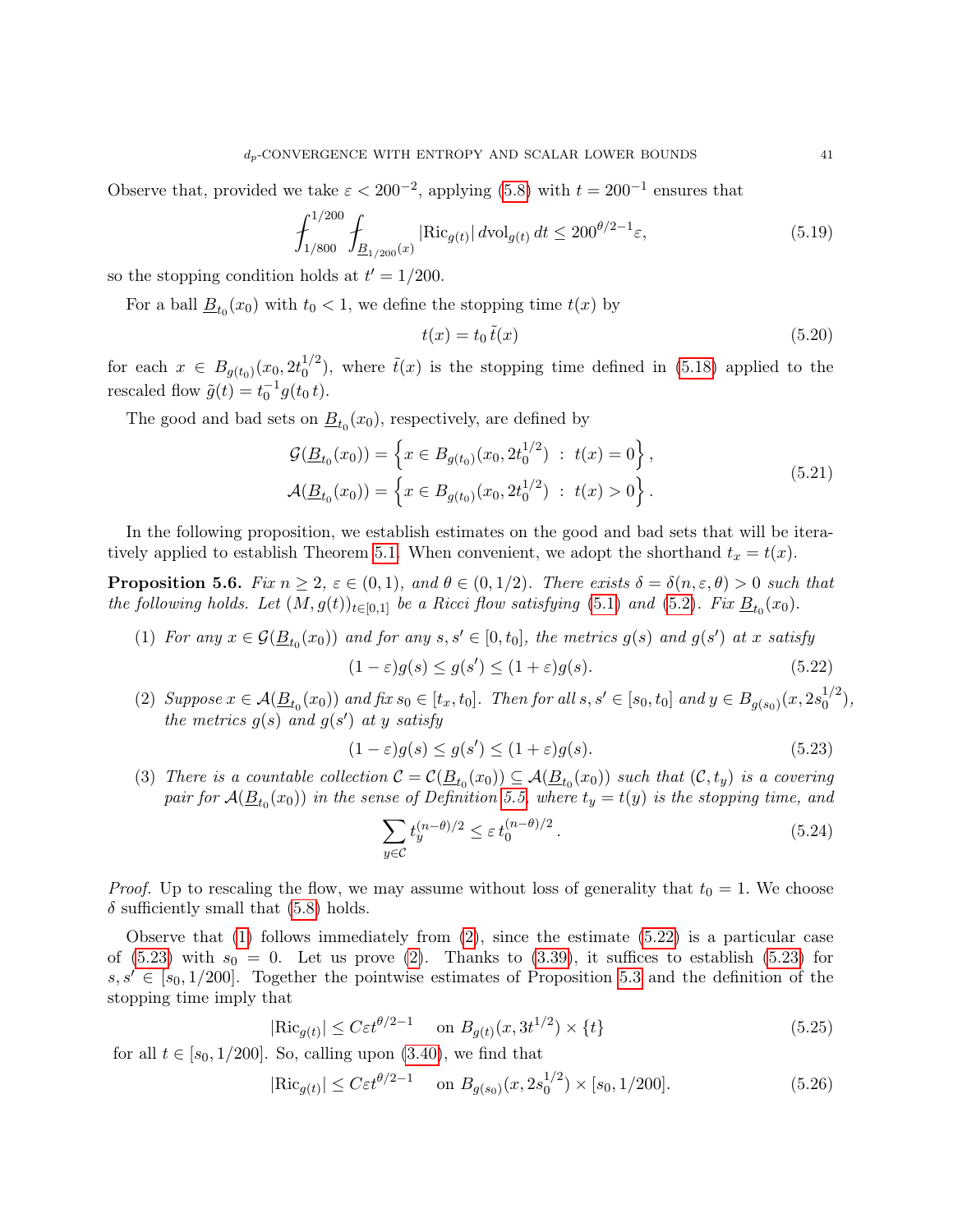Now, for any  $y \in B_{g(s_0)}(x, s_0^{1/2})$  $\binom{1/2}{0}$ , we integrate [\(5.26\)](#page-40-4) from s to s' precisely as in the proof of Lemma [3.7](#page-30-0) to find

<span id="page-41-0"></span>
$$
(1 - C\varepsilon)g(s) \le g(s') \le (1 + C\varepsilon)g(s')
$$
\n(5.27)

where  $C = C(n)$ . Up to further decreasing  $\delta$  so that [\(5.27\)](#page-41-0) holds with  $\varepsilon' = \varepsilon / C$  in place of  $\varepsilon$ , this establishes  $(5.23)$  and hence  $(1)$  and  $(2)$ .

We now prove [\(3\)](#page-47-0). We apply the Vitali-type Lemma [5.4,](#page-38-4) taking  $\mathcal{A} = \mathcal{A}(B)$  with the mapping  $y \mapsto t_y$  given by the stopping time  $t_y = t(y)$ . Lemma [5.4](#page-38-4) ensures the existence of a covering pair  $(C, t_y)$  for  $\mathcal{A}(\underline{B})$  in  $\underline{B}$  with  $C \subseteq \mathcal{A}(\underline{B})$ . We prove the content bound [\(5.24\)](#page-40-5) in the following way. For any  $y \in \mathcal{C}$ , the definition of the stopping time  $t_y$  guarantees that

<span id="page-41-1"></span>
$$
\int_{t_y/4}^{t_y} \int_{\underline{B}_{t_y}(y)} |\text{Ric}_{g(s)}| \, d\text{vol}_{g(s)} \, ds = \varepsilon t_y^{\theta/2}.
$$
 (5.28)

<span id="page-41-2"></span>By rearranging terms in [\(5.28\)](#page-41-1) and calling upon the volume lower bound in [\(3.38\)](#page-29-0), we find that

$$
t_{y}^{(n-\theta)/2} \leq \frac{Ct_{y}^{-\theta}}{\varepsilon} \int_{t_{y}/4}^{t_{y}} \int_{\underline{B}_{t_{y}}(y)} |\text{Ric}_{g(s)}| \, d\text{vol}_{g(s)} \, ds
$$
  

$$
\leq \frac{C}{\varepsilon} \int_{t_{y}/4}^{t_{y}} s^{-\theta} \int_{\underline{B}_{t_{y}}(y)} |\text{Ric}_{g(s)}| \, d\text{vol}_{g(s)} \, ds.
$$
 (5.29)

Now, by Lemma [5.4](#page-38-4)[\(1\)](#page-38-2) and [\(3\)](#page-38-3) respectively, the balls  $\{B_{t_y}(y)\}_{y\in\mathcal{C}}$  are pairwise disjoint and contained in  $\underline{B}$ . So, we sum [\(5.29\)](#page-41-2) over all  $y \in \mathcal{C}$  and apply [\(5.8\)](#page-37-3) to discover that

<span id="page-41-3"></span>
$$
\sum_{y \in \mathcal{C}} t_y^{(n-\theta)/2} \le \frac{C}{\varepsilon} \int_0^1 s^{-\theta} \int_{\underline{B}} |\text{Ric}_{g(s)}| \, d\text{vol}_{g(s)} \, ds \le C\varepsilon. \tag{5.30}
$$

Again, up to further decreasing  $\delta$  so that [\(5.30\)](#page-41-3) holds for  $\varepsilon' = \varepsilon / C$ , this concludes the proof of [\(3\)](#page-47-0) and thus the proposition.

5.3. The kth good and bad sets and the proof of Theorem [5.1](#page-37-0) with  $\eta = \varepsilon$ . In this section, we apply Proposition [5.6](#page-40-6) inductively in order to define kth good and bad sets and establish Theorem [5.1](#page-37-0) in the case when  $\eta = \varepsilon$ , and thus  $\hat{t} = 1$ . Separating the proofs when  $\eta < \varepsilon$  and  $\eta = \varepsilon$ is convenient as it allows us to apply Corollary [5.7](#page-43-0) below to establish estimates needed for the case  $\eta < \varepsilon$ .

*Proof of Theorem [5.1](#page-37-0) when*  $\eta = \varepsilon$ . Let  $\delta$  be chosen according to Proposition [5.6.](#page-40-6)

Step 1: We inductively define sets  $\mathcal{G}^k \subseteq \tilde{\mathcal{A}}^{k-1}$ ,  $\tilde{\mathcal{A}}^k \subseteq \tilde{\mathcal{A}}^{k-1}$  and  $\mathcal{C}^k \subseteq \tilde{\mathcal{A}}^k$  for each  $k \in \mathbb{N}$  satisfying the following properties:

<span id="page-41-4"></span>(1) For all  $x \in \mathcal{G}^k$  and  $s, s' \in [0, 1]$ , we have

<span id="page-41-5"></span>
$$
(1 - \varepsilon)^k g(s') \le g(s) \le (1 + \varepsilon)^k g(s'). \tag{5.31}
$$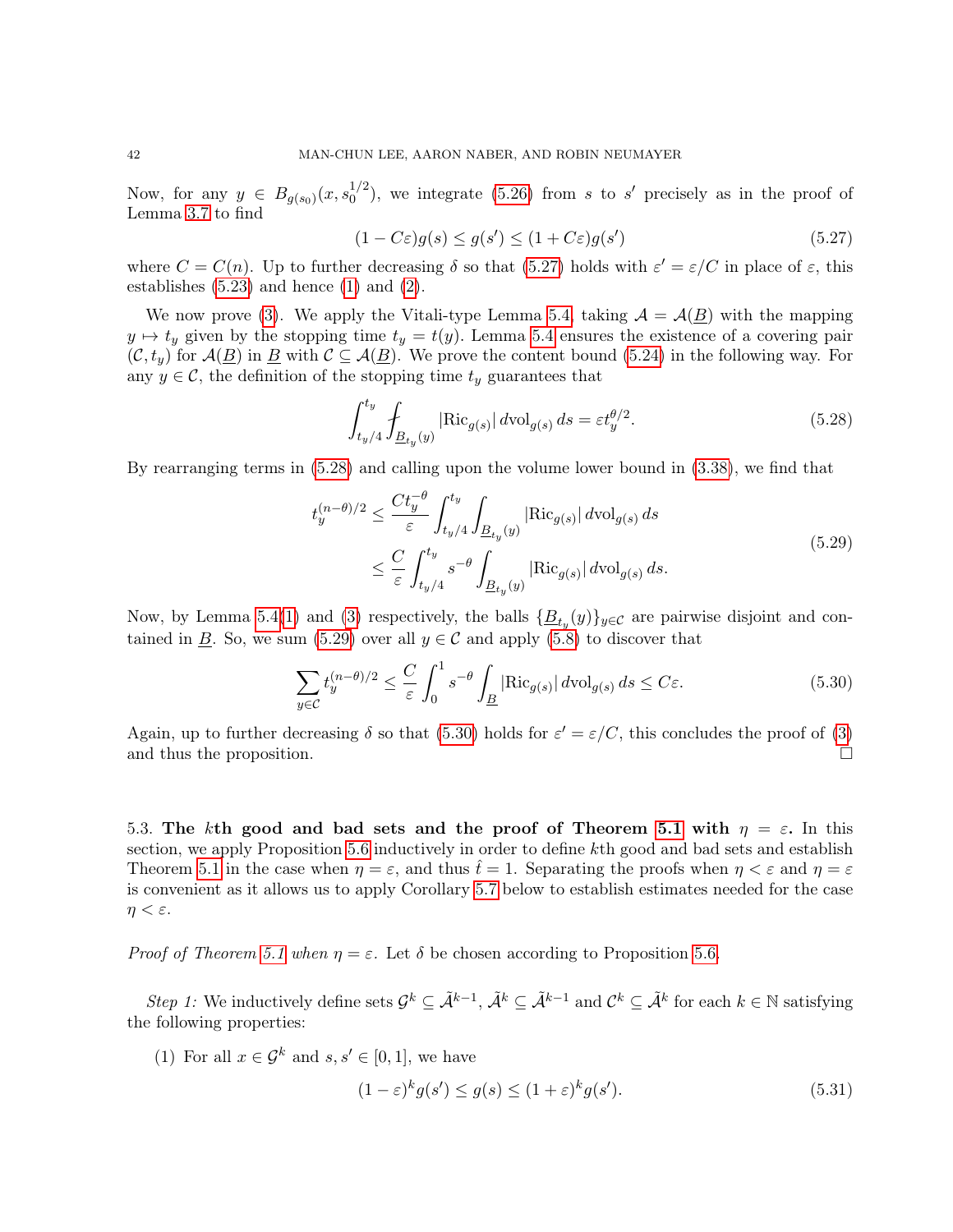<span id="page-42-3"></span>(2) For each  $x \in \mathcal{C}^k$  we have a mapping  $y \mapsto t_y \in (0, 200^{-k})$  such that  $(\mathcal{C}^k, t_y)$  is a covering pair for  $\tilde{\mathcal{A}}^k$  in  $\underline{B}$  as in Definition [5.5](#page-38-6) and such that

<span id="page-42-4"></span>
$$
\sum_{y \in \mathcal{C}^k} t_y^{n/2} \le \varepsilon^k. \tag{5.32}
$$

<span id="page-42-0"></span>(3) Furthermore, if  $y \in \mathcal{C}^k$ , then

<span id="page-42-1"></span>
$$
(1 - \varepsilon)^k g(s') \le g(s) \le (1 + \varepsilon)^k g(s')
$$
\n(5.33)

for all  $x \in B_{g(t_y)}(y, 2t_y^{1/2})$  and for all  $s, s' \in [t_y, 1]$ 

In the claim above and in its proof, we suppress in the notation the dependence of  $t<sub>y</sub>$  on k for  $y \in \mathcal{C}^k$ . Let  $\tilde{\mathcal{A}}^0 = \underline{B}$ , and for  $k = 1$ , we set

$$
\mathcal{G}^1 = \mathcal{G}(\underline{B}),
$$
  
\n
$$
\tilde{\mathcal{A}}^1 = \mathcal{A}(\underline{B}),
$$
\n(5.34)

as defined in [\(5.21\)](#page-40-7). Let  $(\mathcal{C}^1, t_y)$  be the covering pair provided by Proposition [5.6.](#page-40-6) Then properties  $(1)$ – $(3)$  above for  $k = 1$  follow directly from Proposition [5.6.](#page-40-6)

Now, suppose that we have defined the sets  $\mathcal{G}^k \subseteq \tilde{\mathcal{A}}^{k-1}, \tilde{\mathcal{A}}^k \subseteq \tilde{\mathcal{A}}^{k-1}$ , and  $\mathcal{C}^k \subseteq \tilde{\mathcal{A}}^k$  satisfying properties [\(1\)](#page-41-4)–[\(3\)](#page-42-0). We define  $\mathcal{G}^{k+1}$  by

$$
\mathcal{G}^{k+1} = \tilde{\mathcal{A}}^k \cap \bigcup_{y \in \mathcal{C}^k} \mathcal{G}(\underline{B}_{t_y}(y)).
$$
\n(5.35)

If  $x \in \mathcal{G}^{k+1}$ , then  $x \in \mathcal{G}(\underline{B}_{t_y}(y))$  for some  $y \in \mathcal{C}^k$ . So, Proposition [5.6\(](#page-40-6)[1\)](#page-40-0) applied to  $\mathcal{G}(\underline{B}_{t_y}(y))$ implies that for all  $s, s' \in [0, t_u]$ , we have

<span id="page-42-2"></span>
$$
(1 - \varepsilon)g(s') \le g(s) \le (1 + \varepsilon)g(s')
$$
\n(5.36)

at x. The inductive hypothesis ensures that  $(5.33)$  holds at x. Together,  $(5.36)$  and  $(5.33)$  imply that

$$
(1 - \varepsilon)^k g(s') \le g(s) \le (1 + \varepsilon)^k g(s')
$$
\n(5.37)

for all  $s, s' \in [0, 1]$ . Therefore, [\(5.31\)](#page-41-5) holds with  $k + 1$  replacing k for each  $x \in \mathcal{G}^{k+1}$ .

Similarly, define

$$
\tilde{\mathcal{A}}^{k+1} = \tilde{\mathcal{A}}^k \cap \bigcup_{y \in \mathcal{C}^k} \mathcal{A}(\underline{B}_{t_y}(y)).\tag{5.38}
$$

For each  $y \in \mathcal{C}^k$ , Proposition [5.6\(](#page-40-6)[3\)](#page-47-0) ensures the existence of a covering pair  $(\mathcal{C}_y, z \mapsto t_z)$  for  $\mathcal{A}(\underline{B}_{t_y}(y))$  in  $\underline{B}_{t_y}(y)$  with  $t_z \in (0, t_y/200) \subseteq (0, 200^{-(k+1)})$ . We set

$$
\mathcal{C}^{k+1} = \bigcup_{y \in \mathcal{C}^k} \mathcal{C}_y \,. \tag{5.39}
$$

Together Proposition [5.6\(](#page-40-6)[3\)](#page-47-0) and the inductive hypothesis [\(2\)](#page-42-3) ensure that  $(\mathcal{C}^{k+1}, z \mapsto t_z)$  is a covering pair for  $\tilde{\mathcal{A}}^{k+1}$  in B. Furthermore, Proposition [5.6\(](#page-40-6)[3\)](#page-47-0) and [\(5.32\)](#page-42-4) show that

$$
\sum_{z \in \mathcal{C}^{k+1}} t_z^{n/2} \le \varepsilon^{k+1},\tag{5.40}
$$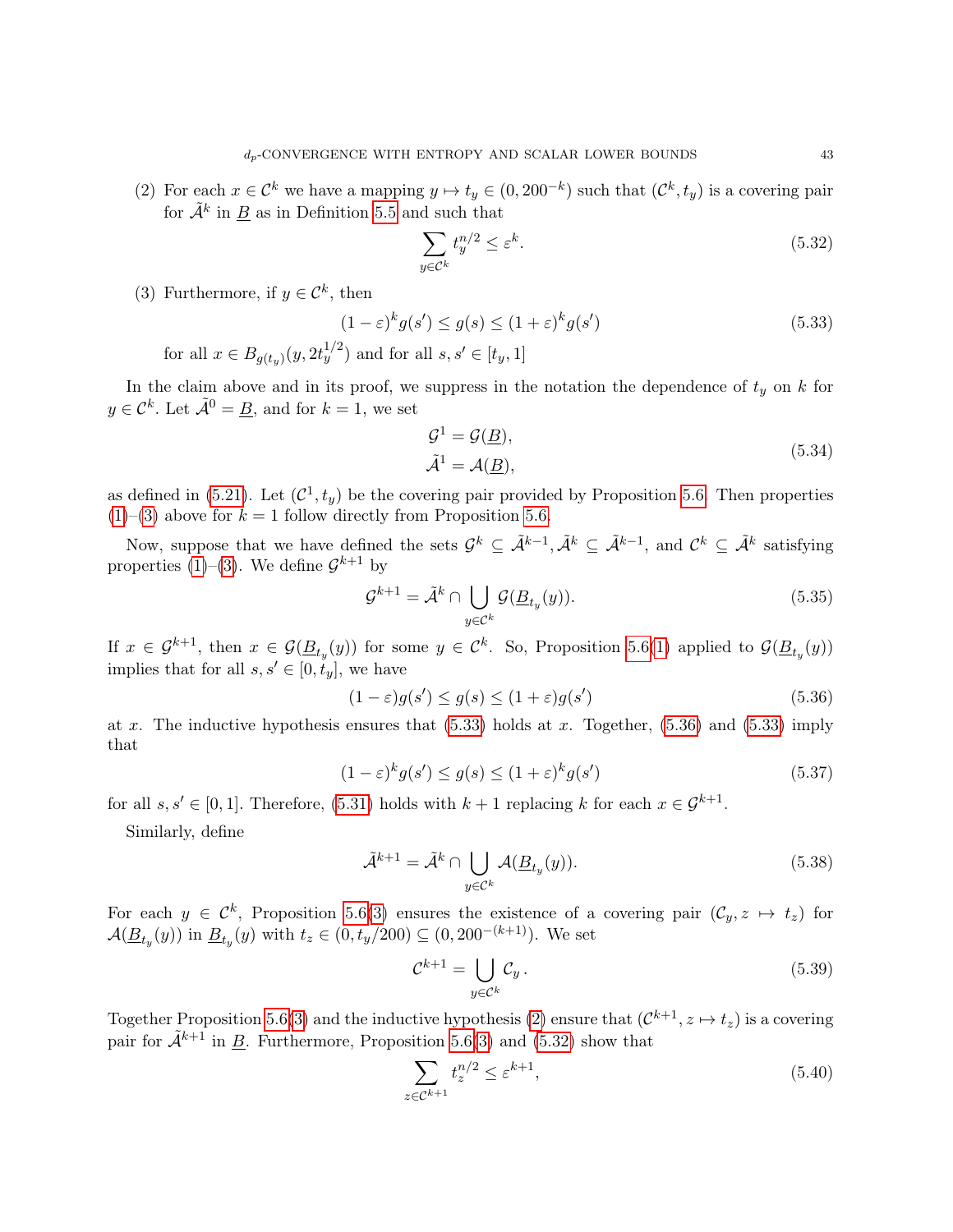so [\(5.32\)](#page-42-4) holds for  $\mathcal{C}^{k+1}$  with  $k+1$  replacing k. Thus property [\(2\)](#page-42-3) holds for  $k+1$ . Finally, Proposition  $5.6(2)$  $5.6(2)$  along with  $(5.33)$  ensures that

$$
(1 - \varepsilon)^{k+1} g(s') \le g(s) \le (1 + \varepsilon)^{k+1} g(s')
$$
\n(5.41)

for all  $x \in B_{g(t_z)}(z, 2t_z^{1/2})$  and for all  $s, s' \in [t_z, 1]$ . Thus property [\(3\)](#page-42-0) holds for  $k+1$ . This concludes the proof of the claim.

Step 2: We now finish the proof of Theorem [5.1.](#page-37-0) Theorem [5.1\(](#page-37-0)[2\)](#page-37-4) follows directly from  $(5.31)$  and the definition of the sets  $\mathcal{G}^k$ . Noting that

$$
\mathcal{A}^k := B_{g(1)}(x_0, 2) \setminus \bigcup_{\ell=1}^k \mathcal{G}^\ell \subset \tilde{\mathcal{A}}^k,\tag{5.42}
$$

<span id="page-43-1"></span>Theorem [5.1\(](#page-37-0)[4\)](#page-37-5) follows from property [\(2\)](#page-42-3) above. Next, since  $\mathcal{G}^k \subseteq \tilde{\mathcal{A}}^{k-1}$  by construction, we have

$$
\text{vol}_{g(1)}(\mathcal{G}^k) \le \text{vol}_{g(1)}(\tilde{\mathcal{A}}^{k-1}) \le \sum_{y \in \mathcal{C}^{k-1}} \text{vol}_{g(1)}(B_{g(36t_y)}(y, 2(36t_y)^{1/2}).\tag{5.43}
$$

<span id="page-43-2"></span>We apply [\(3.7\)](#page-24-0) followed by [\(3.38\)](#page-29-0) to find that

$$
\text{vol}_{g(1)}(B_{g(36t_y)}(x, 2(36t_y)^{1/2}) \le (1+2\delta)\text{vol}_{g(36t_y)}(B_{g(36t_y)}(x, 2(36t_y)^{1/2}) \le Ct_y^{n/2},\tag{5.44}
$$

where C is a dimensional constant. Therefore, by  $(5.43)$ ,  $(5.44)$ , and  $(5.32)$ , we see that

$$
\text{vol}_{g(1)}(\mathcal{G}^k) \le C \sum_{y \in \mathcal{C}^{k-1}} t_y^{1/2} \le C \varepsilon^{k-1}.
$$
\n(5.45)

Pairing this estimate with Theorem  $5.1(2)$  $5.1(2)$ , this establishes Theorem  $5.1(3)$  $5.1(3)$ . Finally, observe that the same argument shows that  $vol_{g(200^{-k})}(\tilde{\mathcal{A}}^k) \leq C\varepsilon^k$ . So, defining  $\mathcal{A} = \cap_{k=1}^{\infty} \tilde{\mathcal{A}}^k$ , we see that

$$
\text{vol}_{g(0)}(\mathcal{A}) = \lim_{k \to \infty} \text{vol}_{g(200^{-k})}(\mathcal{A}) \le \lim_{k \to \infty} \text{vol}_{g(200^{-k})}(\tilde{\mathcal{A}}^k) = 0.
$$
 (5.46)

This proves Theorem [5.1\(](#page-37-0)[1\)](#page-37-7) and thus concludes the proof of the theorem.  $\Box$ 

An immediate consequence of Theorem [5.1](#page-37-0) with  $\hat{t} = 1$  is the following comparison of volumes of balls.

<span id="page-43-0"></span>Corollary 5.7. Fix  $n \geq 2$  and  $\varepsilon > 0$ . There exists  $\delta = \delta(n, \varepsilon) > 0$ , such that the following holds. Let  $(M, g(t))_{t\in(0,1]}$  be a Ricci flow satisfying [\(5.1\)](#page-37-1) and [\(5.2\)](#page-37-2). Fix  $x_0 \in M$ ,  $t_0 \in (0,1]$ . For all  $s, t \in (0, t_0]$ , we have

$$
(1 - \varepsilon) \le \frac{\text{vol}_{g(t)}(B_{g(t_0)}(x_0, 2t_0^{1/2}))}{\text{vol}_{g(s)}(B_{g(t_0)}(x_0, 2t_0^{1/2}))} \le (1 + \varepsilon) \tag{5.47}
$$

*Proof.* Up to parabolic rescaling, we may assume that  $t_0 = 1$ . Thanks to [\(3.7\)](#page-24-0), it suffices to show that  $\mathrm{vol}_{g(0)}(B_{g(1)}(x_0, 2)) \leq (1+\varepsilon) \mathrm{vol}_{g(1)}(B_{g(1)}(x_0, 2))$  provided  $\delta$  is taken to be sufficiently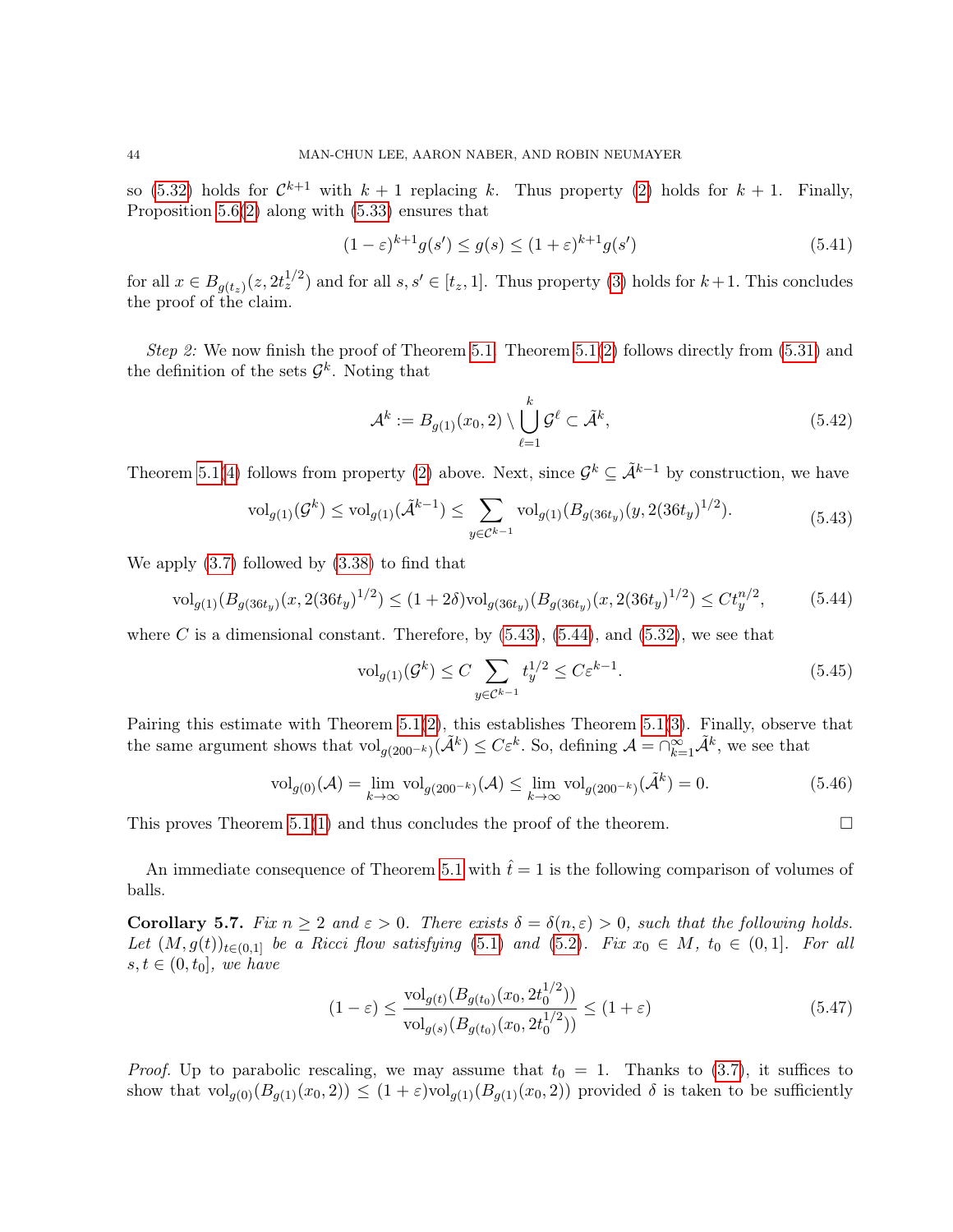small depending on  $\varepsilon$ . Let  $\delta$  also be taken sufficiently small according to Theorem [5.1.](#page-37-0) Applying Theorem [5.1](#page-37-0) with  $\eta = \varepsilon$  and thus  $t = 1$ , we find that

$$
\text{vol}_{g(0)}(B_{g(1)}(x_0, 2)) = \sum_{k=1}^{\infty} \text{vol}_{g(0)}(\mathcal{G}^k) \le \text{vol}_{g(0)}(\mathcal{G}^k) + \sum_{k=2}^{\infty} (1 + \varepsilon)^k \varepsilon^{k-1} \\
\le (1 + \varepsilon) \text{vol}_{g(1)}(x_0, 2) + C\varepsilon \\
\le (1 + C\varepsilon) \text{vol}_{g(1)}(x_0, 2).
$$
\n(5.48)

The final inequality follows from Lemma [3.6.](#page-29-1) By further decreasing  $\delta$ , we may replace  $\varepsilon$  by  $\varepsilon/C$  to complete the proof.  $\Box$ 

5.4. Improved Ricci estimate and good and bad sets on the initial ball. When  $\eta < \varepsilon$ , we will need to apply a refined form of Proposition [5.6.](#page-40-6) To this end, we first show that an improved integral estimate for the Ricci curvature holds outside a set of small content. As usual, we use the notation  $\underline{B}_t(x) = B_{g(t)}(x, 4t^{1/2})$  as defined in [\(5.6\)](#page-37-8).

<span id="page-44-3"></span>**Lemma 5.8** (Improved Ricci integral estimate). Fix  $n \geq 2$ ,  $\varepsilon > 0$  and  $\theta \in (0, 1/2)$ . There exists  $\delta = \delta(n, \varepsilon, \theta) > 0$  such that the following holds. Let  $(M, g(t))_{t \in [0,1]}$  be a Ricci flow satisfying [\(5.1\)](#page-37-1) and [\(5.2\)](#page-37-2). Then for any  $x_0 \in M$  and  $\eta \leq \varepsilon$ , there exist  $\hat{t} = \hat{t}(n, \varepsilon, \theta, \eta) \in (0, 1]$  and an exceptional set  $E \subset B_{q(1)}(x_0, 2)$  such that the following holds.

(1) For all  $x \in B_{g(1)}(x_0, 2) \setminus E$ , we have the improved integral Ricci curvature estimate

<span id="page-44-1"></span>
$$
\int_0^{\hat{t}} \left(\frac{s}{\hat{t}}\right)^{-\theta/2} \int_{\underline{B}_{\hat{t}}(x)} |\text{Ric}_{g(s)}(y)| \, d\text{vol}_{g(s)}(y) \, ds \le \eta^2. \tag{5.49}
$$

(2) There is a finite set  $\{y_\ell\}_{\ell=1}^N \subset B_{g(1)}(x_0, 2)$  such that

<span id="page-44-2"></span>
$$
E \subset \bigcup_{\ell=1}^{N} B_{g(\hat{t})}(y_{\ell}, 2\hat{t}^{1/2}), \qquad N \le \eta \hat{t}^{-n/2}.
$$
 (5.50)

*Proof.* Fix any  $\varepsilon \in (0, 1/2)$ . Let  $\delta = \delta(n, \varepsilon, \theta)$  be chosen sufficiently small so that we may apply Theorem [4.1](#page-31-1) with  $t = \varepsilon = 1$  and Lemma [3.7](#page-30-0) and Lemma [3.6](#page-29-1) with  $\lambda$  to be determined in the course of the proof. Throughout the proof, we use the shorthand  $B = B_{g(1)}(x_0, 2)$ .

Step 1: We first claim that

<span id="page-44-0"></span>
$$
\int_{B} \int_{0}^{t} \left(\frac{s}{t}\right)^{-\theta/2} \int_{\underline{B}_{t}(x)} |\text{Ric}_{g(s)}(y)| d\text{vol}_{g(s)}(y) ds d\text{vol}_{g(0)}(x) \le 2t^{\theta} \tag{5.51}
$$

for any  $t \leq \hat{t}$ , provided  $\hat{t}$  is taken small enough.

Step 1a: Recall from Corollary [5.7](#page-43-0) and Lemma [3.6](#page-29-1) that

$$
\text{vol}_{g(s)}(B_{g(1)}(x_0, 4)) \le (1+\varepsilon)\text{vol}_{g(1)}(B_{g(1)}(x_0, 4)) \le (1+\varepsilon)4^n \omega_n. \tag{5.52}
$$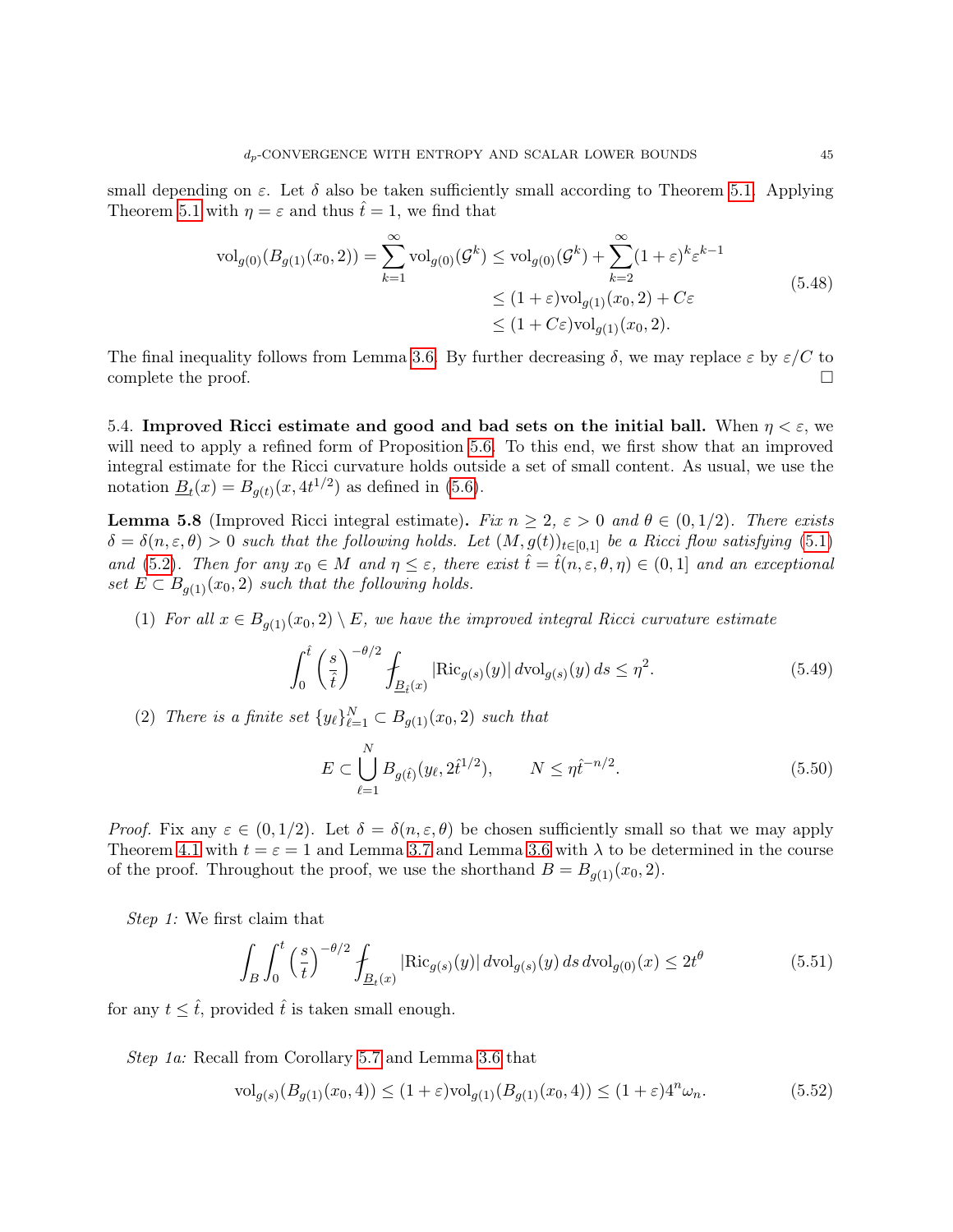<span id="page-45-1"></span>This together with Theorem [4.1](#page-31-1) (taking  $t = \varepsilon = 1$ ) implies that for any  $t \leq 1$ , we have

$$
\int_0^t s^{-\theta/2} \int_{\underline{B}_1(x_0)} |\text{Ric}_{g(s)}(y)| \, d\text{vol}_{g(s)}(y) \n\le t^{\theta/2} \int_0^t s^{-\theta} \int_{\underline{B}_1(x_0)} |\text{Ric}_{g(s)}(y)| \, d\text{vol}_{g(s)}(y) \le (1+\varepsilon) 4^n \omega_n t^{\theta/2}.
$$
\n(5.53)

Step 1b: A basic maximal function argument shows that

<span id="page-45-0"></span>
$$
\int_{B} \int_{\underline{B}_{t}(x)} |\text{Ric}_{g(s)}| \, d\text{vol}_{g(s)}(y) \, d\text{vol}_{g(0)}(x) \le (1+2\varepsilon) \int_{B_{g(1)}(x,4)} |\text{Ric}_{g(s)}(y)| \, d\text{vol}_{g(t)}(y). \tag{5.54}
$$

To see this, take  $\hat{t}$  small enough such that  $4\hat{t}^{1/2} \leq 1$ . By the proof of Corollary [5.7](#page-43-0) and Lemma [3.6,](#page-29-1) we have

$$
(1 - \varepsilon)\omega_n(4t)^{n/2} \le \text{vol}_{g(s)}(\underline{B}_t(x)) \le (1 + \varepsilon)\omega_n(4t)^{n/2} \tag{5.55}
$$

for any  $s \in [0, t]$ . Furthermore, by Lemma [3.7,](#page-30-0) for any  $x \in B$ , we have  $\underline{B}_t(x) \subset \underline{B}_1(x_0)$ . With these observations in hand, we see that for fixed  $s \in (0, t)$ ,

$$
\int_{B} \int_{\underline{B}_{t}(x)} \left| \text{Ric}_{g(s)} \right| d\text{vol}_{g(s)}(y) d\text{vol}_{g(0)}(x)
$$
\n
$$
\leq \frac{1+\varepsilon}{\omega_{n}t^{n/2}} \int_{B} \int_{\underline{B}_{1}(x_{0})} \chi_{\underline{B}_{t}(x)}(y) \left| \text{Ric}_{g(s)}(y) \right| d\text{vol}_{g(s)}(y) d\text{vol}_{g(0)}(x)
$$
\n
$$
\leq \frac{1+\varepsilon}{\omega_{n}t^{n/2}} \int_{B_{g(1)}(x,2)} \left( \int_{B} \chi_{\underline{B}_{t}(y)}(x) d\text{vol}_{g(0)}(x) \right) \left| \text{Ric}_{g(s)} \right| (y) d\text{vol}_{g(s)}(y)
$$
\n
$$
\leq (1+2\varepsilon) \int_{B_{g(1)}(x,2)} \left| \text{Ric}_{g(s)}(y) \right| d\text{vol}_{g(t)}(y).
$$
\n(5.56)

Here  $\chi_{\underline{B}_t(x)}$  is the indicator function of  $\underline{B}_t(x)$ . This establishes [\(5.54\)](#page-45-0).

Step 1c: Multiplying [\(5.54\)](#page-45-0) by  $s^{-\theta/2}$  and integrating with respect to s and then combining the subsequent estimate with [\(5.53\)](#page-45-1), we establish that

<span id="page-45-2"></span>
$$
\int_0^t s^{-\theta/2} \int_{\underline{B}(t_\eta)} |\text{Ric}_{g(s)}(y)| \, d\text{vol}_{g(s)}(y) \, ds \le t^{\theta/2} \tag{5.57}
$$

holds for  $t \leq \hat{t}$ . Multiplying both sides of [\(5.57\)](#page-45-2) by  $t^{\theta/2}$ , we obtain [\(5.51\)](#page-44-0).

Step 2: Now, let

$$
E = \left\{ x \in B : \int_0^{\hat{t}} \left( \frac{s}{\hat{t}} \right)^{-\theta/2} \int_{\underline{B}_t(x)} |\text{Ric}_{g(s)}(y)| \, d\text{vol}_{g(s)}(y) \, ds \ge \hat{t}^{\theta/2} \right\}.
$$
 (5.58)

By definition, [\(5.49\)](#page-44-1) holds on  $B \setminus E$ , so it remains to show the content bound [\(5.50\)](#page-44-2). Let

$$
B_{g(\hat{t})}(E, \hat{t}^{1/2}) = \bigcup_{x \in E} B_{g(\hat{t})}(x, \hat{t}^{1/2}).
$$
\n(5.59)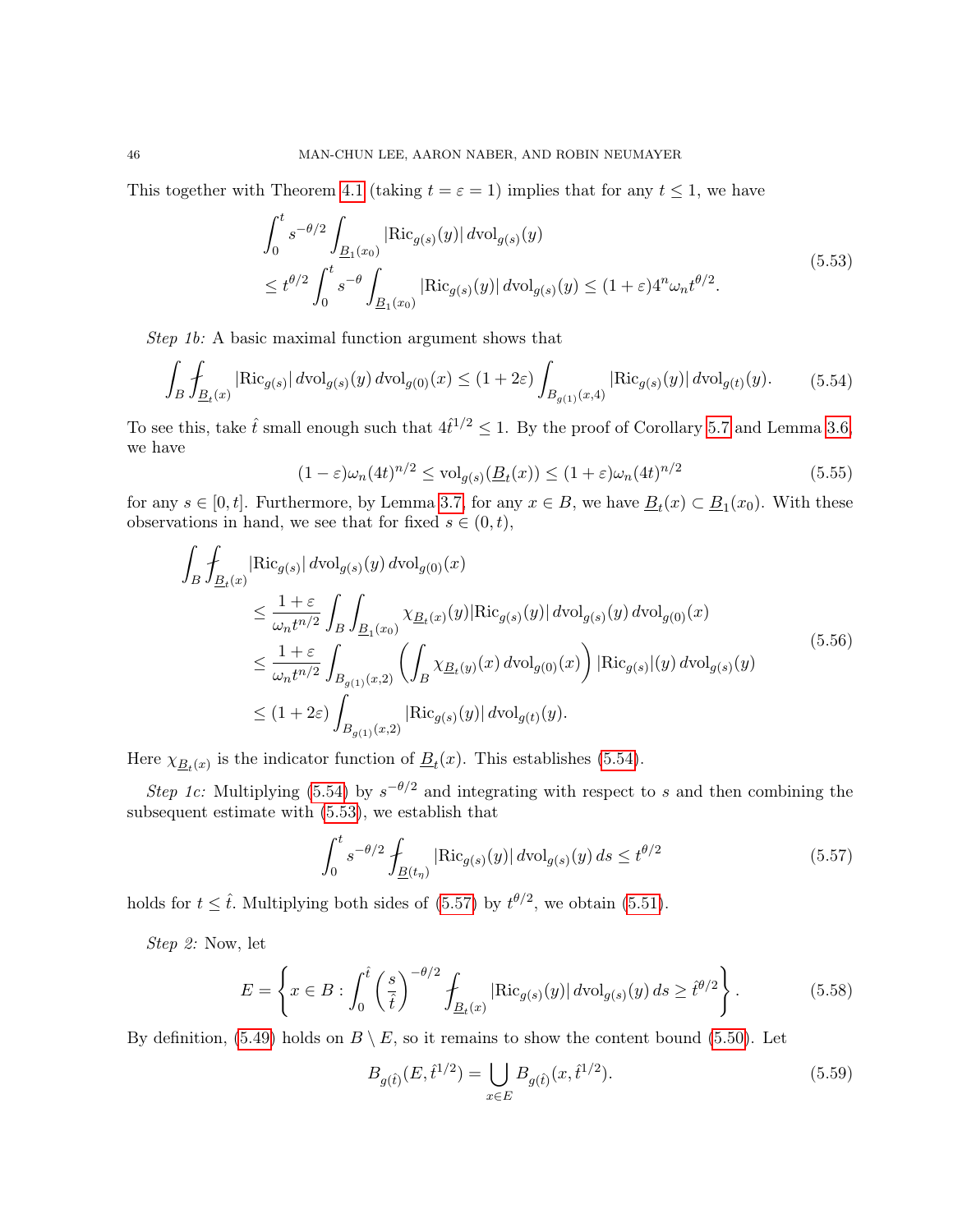We see that every  $x \in B_{g(\hat{t})}(E, t^{1/2})$  satisfies

$$
\int_0^{\hat{t}} \left(\frac{s}{\hat{t}}\right)^{-\theta/2} \int_{B_{g(\hat{t})}(x,8\hat{t}^{1/2})} |\text{Ric}_{g(s)}(y)| \, d\text{vol}_{g(s)}(y) \, ds \ge c_n \hat{t}^{\theta/2} \tag{5.60}
$$

Thus, by applying Chebyshev's inequality to [\(5.51\)](#page-44-0), we find that

$$
\text{vol}_{g(0)}(B_{g(\hat{t})}(E, \hat{t}^{1/2})) \le C_n \hat{t}^{\theta/2}.
$$
\n(5.61)

Take  $\{y_\ell\}_{\ell=1}^N$  to be a maximal  $\hat{t}^{1/2}/4$ -dense subset of E with respect to  $g(\hat{t})$ . We conclude that [\(5.50\)](#page-44-2) holds by taking  $\hat{t}$  sufficiently small depending on  $\eta$ .

We now proceed as in Section [5.2](#page-39-1) to decompose a ball  $\underline{B}_t$  satisfying the improved Ricci integral estimate [\(5.49\)](#page-44-1). For a ball <u>B</u>, we define the refined stopping time  $t(x)$  for each  $x \in B_{g(1)}(x_0, 2)$  by

<span id="page-46-0"></span>
$$
t(x) = \inf \left\{ t' \le 1/200 \, : \, \int_{t/4}^t \int_{\underline{B}_t(x)} |\text{Ric}_{g(s)}| \, d\text{vol}_{g(s)} \, ds \le t^{\theta/4 - 1} \, \hat{t}^{\theta/4} \quad \forall t \in [t', 1/200] \right\}. \tag{5.62}
$$

As in Section [5.2,](#page-39-1) provided we take  $t_0 < 200^{-2}$ , if a ball  $\underline{B}$  satisfies [\(5.49\)](#page-44-1), then

$$
\int_{1/800}^{1/200} \int_{\underline{B}_{1/200}(x)} |\text{Ric}_{g(t)}| \, d\text{vol}_{g(t)} \, dt \le 200^{\theta/4 - 1} \,\hat{t}^{\theta/4},\tag{5.63}
$$

so the stopping condition holds at  $t' = 1/200$ .

For a ball  $\underline{B}_t(x_0)$  with  $t < 1$ , we define the stopping time  $t(x)$  by

$$
t(x) = t \tilde{t}(x) \tag{5.64}
$$

for each  $x \in B_{g(t)}(x_0, 2t^{1/2})$ , where  $\tilde{t}(x)$  is the stopping time defined in [\(5.62\)](#page-46-0) applied to the rescaled flow  $\tilde{g}(s) = t^{-1}g(t|s)$ . The refined good and bad sets on  $\underline{B}_t(x_0)$ , respectively, are defined by

$$
\hat{\mathcal{G}}(\underline{B}_t(x_0)) = \left\{ x \in B_{g(t)}(x_0, 2t^{1/2}) : t(x) = 0 \right\},\
$$
\n
$$
\hat{\mathcal{A}}(\underline{B}_t(x_0)) = \left\{ x \in B_{g(t)}(x_0, 2t^{1/2}) : t(x) > 0 \right\}.
$$
\n(5.65)

<span id="page-46-2"></span>In the following proposition, we establish estimates on the good and bad sets. This is exactly Proposition [5.6](#page-40-6) from Section [5](#page-36-4) with  $t_0^{\theta/4}$  $\int_0^{\theta/4}$  in place of  $\varepsilon$  and  $\theta/2$  in place of  $\theta$ ; the proof is identical and thus omitted. Again, when convenient, we adopt the shorthand  $t_x = t(x)$ .

<span id="page-46-1"></span>**Proposition 5.9.** Fix  $n \geq 2$ ,  $\theta \in (0, 1/2)$ ,  $\eta > 0$ ,  $\hat{t} \in (0, 1]$ , and  $x_0 \in M$ . Suppose that the improved Ricci estimate [\(5.49\)](#page-44-1) holds on  $\underline{B}_{\hat{t}}(x_0)$ . Then the following holds.

- (1) For any  $x \in \mathcal{G}(\underline{B}_{\hat{t}}(x_0))$  and for any  $s, s' \in [0, \hat{t}],$  the metrics  $g(s)$  and  $g(s')$  at x satisfy  $(1 - \eta)g(s) \le g(s') \le (1 + \eta)g(s).$  (5.66)
- (2) Suppose  $x \in \mathcal{A}(\underline{B}_{\hat{t}}(x_0))$  and fix  $s_0 \in [t_x, \hat{t}]$ . Then for all  $s, s' \in [s_0, \hat{t}]$  and  $y \in B_{g(s_0)}(x, 2s_0^{1/2})$  $\binom{1}{0}$ , the metrics  $g(s)$  and  $g(s')$  at y satisfy

$$
(1 - \eta)g(s) \le g(s') \le (1 + \eta)g(s). \tag{5.67}
$$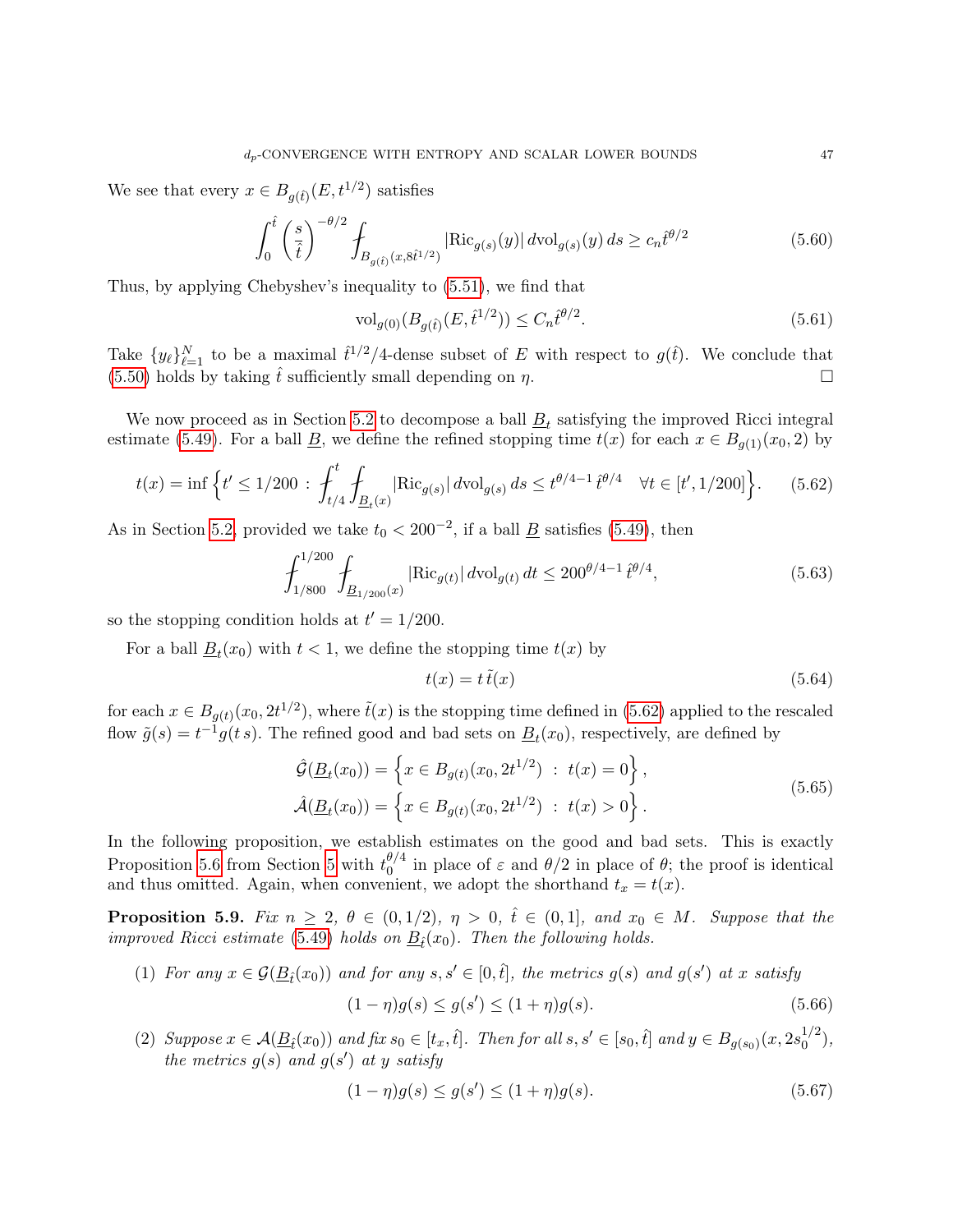<span id="page-47-0"></span>(3) There is a countable collection  $C = C(\underline{B}_{\hat{t}}(x_0)) \subseteq A(\underline{B}_{\hat{t}}(x_0))$  such that  $(C, t_y)$  is a covering pair for  $\mathcal{A}(\underline{B}_{\hat{t}}(x_0))$  in the sense of Definition [5.5,](#page-38-6) where  $t_y = t(y)$  is the stopping time and

$$
\sum_{y \in \mathcal{C}} t_y^{(n/2 - \theta/4)} \le \hat{t}^{n/2} \,. \tag{5.68}
$$

In particular,

$$
\sum_{y \in \mathcal{C}} t_y^{n/2} \le \eta \hat{t}^{n/2} \,. \tag{5.69}
$$

Now, we prove Theorem [5.1](#page-37-0) in the case when  $\eta < \varepsilon$ . The proof by induction is completely analogous to the proof when  $\eta < \varepsilon$ , with the only modification coming from the first step of the iteration.

*Proof of Theorem [5.1](#page-37-0) when*  $\eta < \varepsilon$ . Let  $\delta$  be chosen according to Lemma [5.8.](#page-44-3) We inductively define sets  $\mathcal{G}^k \subseteq \tilde{\mathcal{A}}^{k-1}$ ,  $\tilde{\mathcal{A}}^k \subseteq \tilde{\mathcal{A}}^{k-1}$  and  $\mathcal{C}^k \subseteq \tilde{\mathcal{A}}^k$  for each  $k \in \mathbb{N}$  satisfying the following properties:

<span id="page-47-1"></span>(1) For all  $x \in \mathcal{G}^k$ , we have

$$
(1 - \eta)(1 - \varepsilon)^{k-1} g(s') \le g(s) \le (1 + \eta)(1 + \varepsilon)^{k-1} g(s')
$$
\n(5.70)

for all  $s, s' \in [0, \hat{t}].$ 

(2) For each  $x \in C^k$  we have a mapping  $y \mapsto t_y \in (0, 200^{-k})$  such that  $(C^k, t_y)$  is a covering pair for  $\tilde{\mathcal{A}}^k$  in  $\underline{B}$  as in Definition [5.5](#page-38-6) and such that

$$
\sum_{y \in \mathcal{C}^k} t_y^{n/2} \le \hat{t}^{n/2} \eta \varepsilon^{k-2}.
$$
\n(5.71)

<span id="page-47-2"></span>(3) Furthermore, if  $y \in \mathcal{C}^k$ , then

$$
(1 - \eta)(1 - \varepsilon)^{k-1}g(s') \le g(s) \le (1 + \eta)(1 + \varepsilon)^{k-1}g(s')
$$
(5.72)  
for all  $x \in B_{g(t_y)}(y, 2t_y^{1/2})$  and for all  $s, s' \in [t_y, \hat{t}].$ 

As before, we suppress in the notation the dependence of  $t_y$  on k for  $y \in \mathcal{C}^k$ . The proof of the inductive step is identical to the that in the case when  $\hat{t}=1$ , so we need only to establish the base case. Let  $\tilde{\mathcal{A}}^0 = \underline{B}$ .

Let E be chosen according to Lemma [5.8;](#page-44-3) by Lemma [5.8\(](#page-44-3)2) we see that

<span id="page-47-3"></span>
$$
E \subset \bigcup_{\ell=1}^{N} \underline{B}_{\ell}(x_{\ell}), \qquad N \leq \eta \hat{t}^{-n/2}.
$$
\n
$$
(5.73)
$$

Next, consider a maximal  $\hat{t}^{1/2}/4$ -dense set  $\{x_i\}_{i=1}^{N'}$  in  $\underline{B} \setminus E$  with respect to  $g(\hat{t})$ . In this way,

$$
\underline{B} \setminus E \subseteq \bigcup_{i=1}^{N'} B_{g(\hat{t})}(x_i, \hat{t}^{1/2}), \tag{5.74}
$$

and thanks to Corollary [5.7,](#page-43-0) we have that

<span id="page-47-4"></span>
$$
N' \le C_n \hat{t}^{-n/2} \,. \tag{5.75}
$$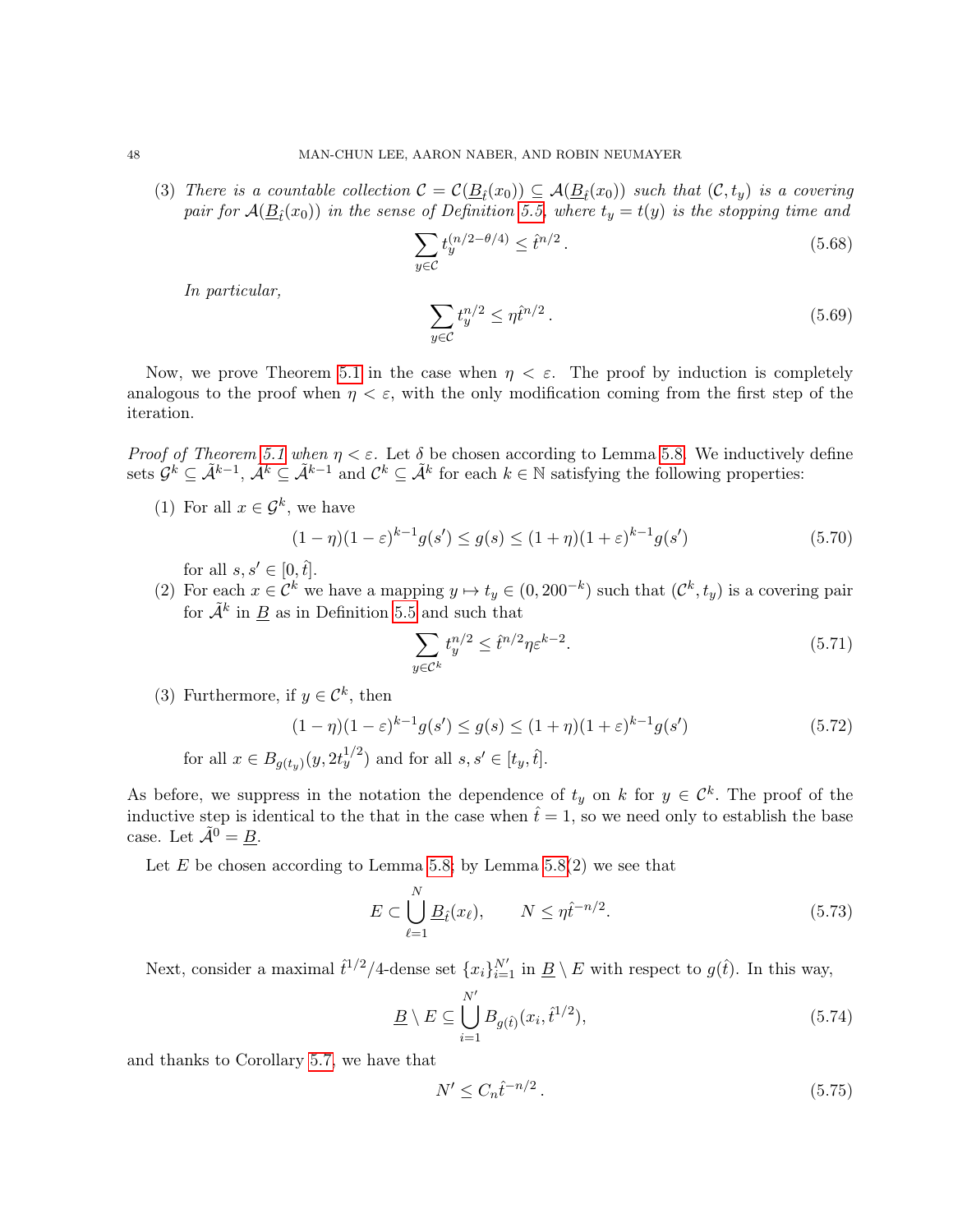Since [\(5.49\)](#page-44-1) holds for each  $i = 1, ..., N'$ , we apply Proposition [5.9](#page-46-1) to decompose  $B_{g(\hat{t})}(x_i, 4\hat{t}^{1/2})$  for each  $i = 1, \ldots, N'$ . Now, we set

$$
\mathcal{G}^{1} = \bigcup_{i=1}^{N'} \hat{\mathcal{G}}(\underline{B}_{\hat{t}(x_i)}), \qquad \tilde{\mathcal{A}}^{1} = E \cup \bigcup_{\ell=1}^{N'} \hat{\mathcal{A}}(\underline{B}_{\hat{t}(x_\ell)})
$$
(5.76)

as defined in [\(5.65\)](#page-46-2). For each  $x_{\ell}$  for  $\ell = 1, ..., N$ , we define  $t_{x_{\ell}} = \hat{t}^{1/2}$ , and set

$$
\mathcal{C}^1 = \bigcup_{\ell=1}^N \{x_\ell\} \cup \bigcup_{\ell=1}^{N'} \hat{\mathcal{C}}(\underline{B}_{\hat{t}(x_\ell)})\,. \tag{5.77}
$$

Then properties  $(1)$ –[\(3\)](#page-47-2) follow directly from Proposition [5.6](#page-40-6) along with [\(5.73\)](#page-47-3) and [\(5.75\)](#page-47-4), since

$$
\sum_{\mathcal{C}^1} t_y^{n/2} = N \hat{t}^{n/2} + \eta N' \hat{t}^{n/2} \le C_n \eta \,. \tag{5.78}
$$

We have thus inductively defined the sets  $\mathcal{G}^k$ ,  $\tilde{\mathcal{A}}^k$ , and  $\mathcal{C}^k$ . The remainder of the proof is identical to the proof in the case when  $\eta = \varepsilon$  shown in the previous subsection. This completes the proof of Theorem [5.1.](#page-37-0)  $\Box$ 

# 6.  $L^P$  bounds for the metric coefficients

In this section, we prove Theorem [1.11,](#page-4-0) which we restate below as Theorem [6.1](#page-48-0) for the convenience of the reader.

<span id="page-48-0"></span>**Theorem 6.1** (Theorem [1.11](#page-4-0) restated). Fix  $n \geq 2$ ,  $P \in [1,\infty)$ , and  $\varepsilon > 0$ . There exists  $\delta =$  $\delta(n, P, \varepsilon) > 0$  such that the following holds. Let  $(M, g)$  be a complete Riemannian n-manifold with bounded curvature satisfying

<span id="page-48-3"></span><span id="page-48-2"></span><span id="page-48-1"></span>
$$
R \ge -\delta, \qquad \nu(g, 2) \ge -\delta. \tag{6.1}
$$

Then for any  $x_0 \in M$ , there is an open set  $\Omega \subset M$  containing  $x_0$  and a smooth diffeomorphism  $\psi : \Omega \to B(0,1) \subset \mathbb{R}^n$  with  $\psi(x_0) = 0$  satisfying

$$
\oint_{B(0,1)} |(\psi^{-1})^* g - g_{euc}|^P dy \le \varepsilon, \qquad \int_{\Omega} |\psi^* g_{euc} - g|^P dvol_g \le \varepsilon \tag{6.2}
$$

Furthermore, for any  $\kappa > 1$  and  $q_0 \in [\kappa, \infty)$ , we may choose  $\delta$  additionally small depending on  $q_0, \kappa$ such that for any  $f \in W^{1,q}(B(0, 1))$  with  $q \in [\kappa, q_0]$ , we have

$$
(1 - \varepsilon) \|\psi^* f\|_{L^{q/\kappa}(\Omega)} \le \|f\|_{L^q(B(0,1))} \le (1 + \varepsilon) \|\psi^* f\|_{L^{\kappa q}(\Omega)},\tag{6.3}
$$

$$
(1 - \varepsilon) \|\nabla \psi^* f\|_{L^{q/\kappa}(\Omega)} \le \|\nabla f\|_{L^q(B(0,1))} \le (1 + \varepsilon) \|\nabla \psi^* f\|_{L^{\kappa_q}(\Omega)}.
$$
\n(6.4)

**Remark 6.2.** The estimates in  $(6.2)$  are equivalent to

$$
\int_{\Omega} \|d\psi\|_{\infty}^{P} \, d\text{vol}_{g} \le 1 + \varepsilon, \qquad \int_{B(0,1)} \|d\psi^{-1}\|_{\infty}^{P} \, dy \le 1 + \varepsilon. \tag{6.5}
$$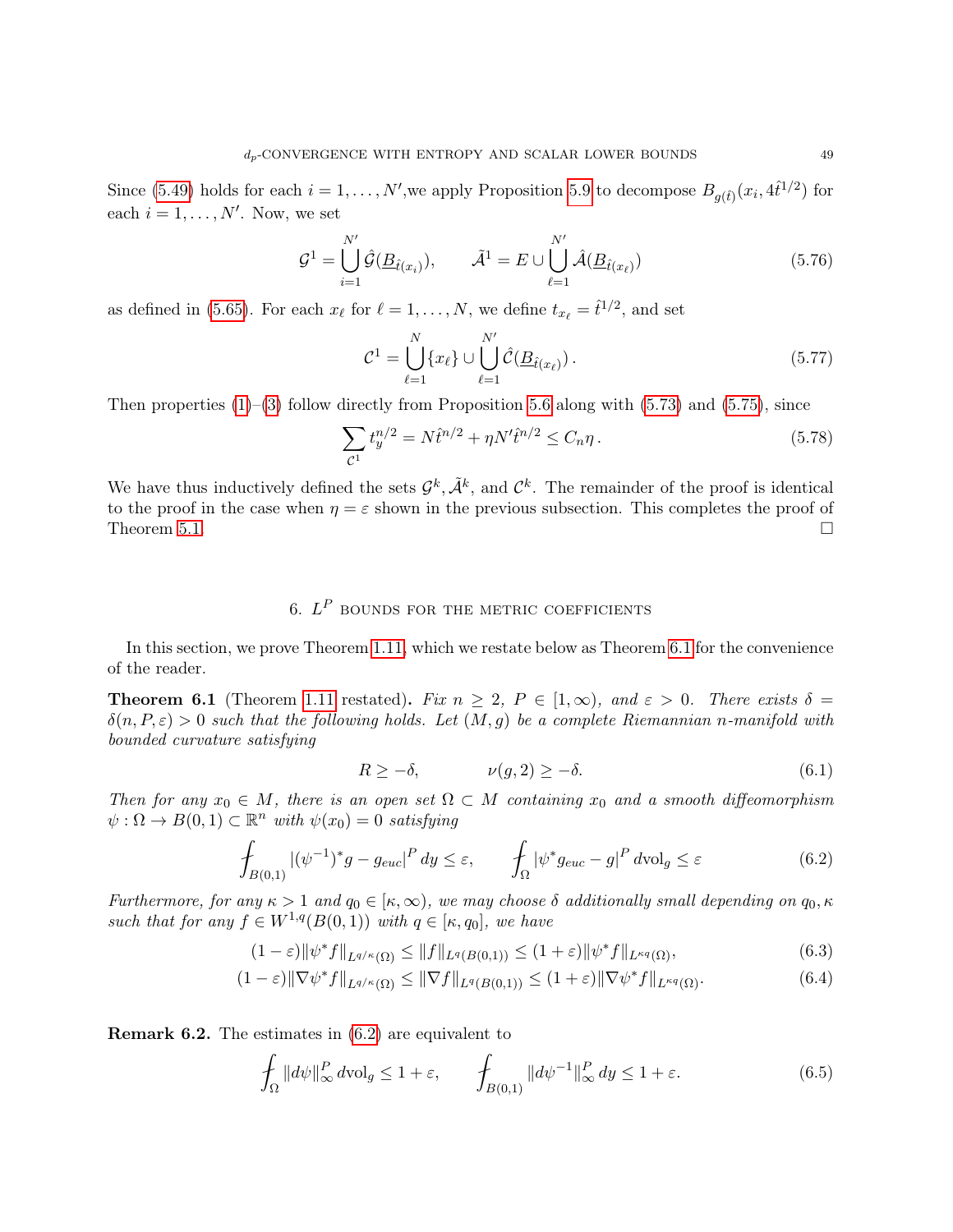Here, given a map  $u : (M, g) \to (N, h)$ , the notation  $||du||_{\infty}(x)$  indicates the operator norm of the linear map  $du_x: (T_xM, g) \to (T_{u(x)}M, h)$ . Given a bilinear form  $B: TM \times TM \to \mathbb{R}$ , we let  $||B||_{\infty} = \sup ||B(v, \cdot)||_{\infty}/||v||_{q}.$ 

<span id="page-49-4"></span>**Remark 6.3.** It will be apparent in the proof that, given any number  $R \ge 1$ , by choosing  $\delta > 0$ to additionally small depending on R, we may obtain the conclusion of Theorem [6.1](#page-48-0) with  $B(0, R)$ replacing  $B(0, 1)$ .

Proof. Let us begin with some initial observations. Without loss of generality we may assume that  $\varepsilon \leq \varepsilon(n, P)$ , where  $\varepsilon(n, P)$  will be determined in the proof. By Theorem [3.2,](#page-27-0) the Ricci flow  $g(t)$ with  $g(0) = g$  exists for  $t \in [0,1]$  and  $|\text{Rm}_{g(t)}| \leq \lambda/t$  for all  $x \in M$  and  $t \in (0,1]$ . Here  $\lambda$  may be taken as small as needed by choosing  $\delta$  sufficiently small. We let

$$
\Omega = B_{g(1)}(x_0, 1). \tag{6.6}
$$

By Lemma [3.6,](#page-29-1) we obtain a smooth diffeomorphism  $\psi : B_{g(1)}(x_0, 2) \to U \subset \mathbb{R}^n$ , with inverse  $\phi = \psi^{-1}$  such that  $\psi(x_0) = 0, \psi(\Omega) = B(0, 1)$ , and

<span id="page-49-0"></span>
$$
(1 - \varepsilon/2)g_{euc} \le \phi^* g(1) \le (1 + \varepsilon/2)g_{euc},\tag{6.7}
$$

for all  $x \in U$ . This holds as long as  $\lambda$  (and hence  $\delta$ ) has been chosen to be sufficiently small depending on  $\varepsilon$  and n.

Now, let

$$
B_{g(1)}(x_0,2) = \bigcup_{k=1}^{\infty} \mathcal{G}^k \cup \mathcal{A},\qquad(6.8)
$$

be the decomposition provided by the Decomposition Theorem [5.1](#page-37-0) with  $\varepsilon = \eta$ . From [\(6.7\)](#page-49-0) and Theorem [5.1\(](#page-37-0)[2\)](#page-37-4), for every  $x \in \phi^* \mathcal{G}^k$ , we have

$$
(1 - \varepsilon)^{k+1} g_{euc} \le \phi^* g \le (1 + \varepsilon)^{k+1} g_{euc}.
$$
\n(6.9)

Therefore, we have

<span id="page-49-1"></span>
$$
|\phi^*g - g_{euc}|_{g_{euc}} \le (1 + \varepsilon)^{k+1} - 1 \le \varepsilon (k+1)(1 + \varepsilon)^k ,\tag{6.10}
$$

for all  $x \in \phi^* \mathcal{G}^k$ , and likewise

$$
|g - \psi^* g_{euc}|_g \le \varepsilon (k+1)(1+\varepsilon)^k, \tag{6.11}
$$

for all  $x \in \mathcal{G}^k$ . Furthermore,  $\text{vol}_g(\mathcal{A}) = \text{vol}_{euc}(\phi^* \mathcal{A}) = 0$  and for all  $k \geq 2$ , we have

<span id="page-49-3"></span><span id="page-49-2"></span>
$$
\text{vol}_g(\mathcal{G}^k) \le (1+\varepsilon)^k \varepsilon^{k-1},\tag{6.12}
$$

$$
\text{vol}_{euc}(\phi^* \mathcal{G}^k) \le (1+\varepsilon)^k \varepsilon^{k-1}.\tag{6.13}
$$

We begin by proving the first estimate in [\(6.2\)](#page-48-1). Set

$$
\mu(r) = \text{vol}_{euc}(\{y \in B(0,1) \ : \ |\phi^*g - g_{euc}|_{g_{euc}} \ge r\})
$$
\n(6.14)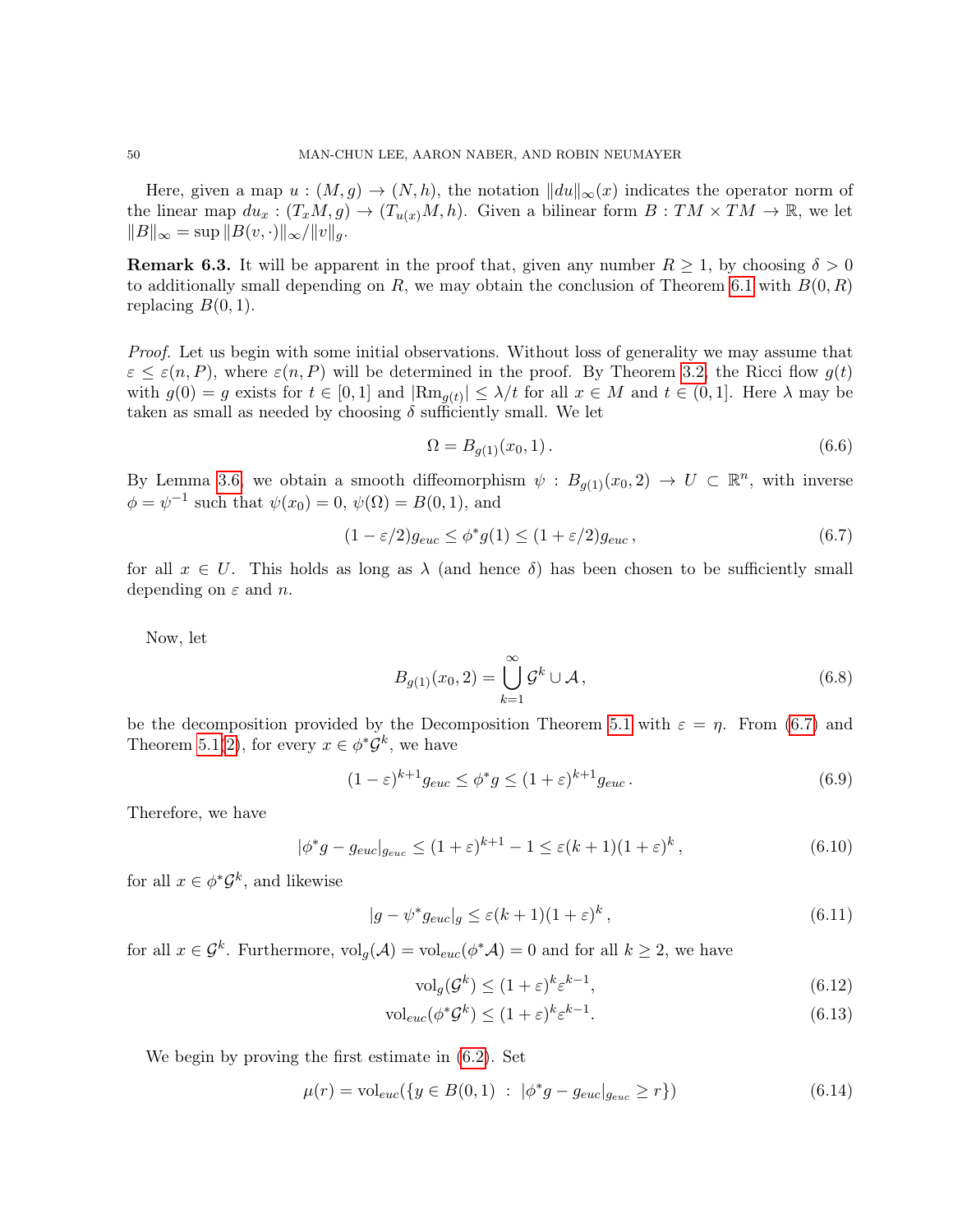and  $r_k = \varepsilon (k+1)(1+\varepsilon)^k$ . Note that  $\mu(0) \leq \omega_n$ , while [\(6.10\)](#page-49-1) and [\(6.13\)](#page-49-2) ensure that

$$
\mu(r_k) \le \text{vol}_{euc}(B(0,1) \setminus \bigcup_{\ell=1}^k \phi^* \mathcal{G}^{\ell}) \le \sum_{\ell=k+1}^{\infty} \text{vol}_{euc}(\phi^* \mathcal{G}^{\ell})
$$
  

$$
\le \sum_{\ell=k+1}^{\infty} (1+\varepsilon)^{\ell} \varepsilon^{\ell-1} \le C\varepsilon^k,
$$
 (6.15)

where  $C$  is a universal constant. We apply the layer cake formula to find that

$$
\int_{B(0,1)} |\phi^* g - g_{euc}|^P dy = P \int_0^\infty r^{P-1} \mu(r) dr
$$
\n
$$
\leq \mu(0) P \int_0^{r_0} r^{P-1} dr + P \sum_{k=0}^\infty \mu(r_k) \int_{r_k}^{r_{k+1}} r^{P-1} dr
$$
\n
$$
\leq \varepsilon \mu(0) + \sum_{k=0}^\infty \mu(r_k) r_{k+1}^P
$$
\n
$$
\leq \varepsilon \omega_n + C \varepsilon^P \sum_{k=0}^\infty \varepsilon^k (k+2)^P (1+\varepsilon)^{P(k+1)}
$$
\n
$$
\leq C \varepsilon \omega_n,
$$
\n(6.16)

for some  $C = C(n, P)$  provided that  $\varepsilon$  is small enough depending on P. Further decreasing  $\delta$ , we may replace  $\varepsilon$  by  $\varepsilon/C$ . Dividing through by  $\omega_n$ , we establish the first estimate in [\(6.2\)](#page-48-1). The second estimate is entirely analogous, with the only additional point to note being that  $\text{vol}_g(\Omega) \leq (1+\varepsilon)\omega_n$ thanks to  $(6.10)$  and  $(6.12)$ .

We now show [\(6.3\)](#page-48-2). Let  $\sigma = \sigma(\varepsilon, \kappa, q)$  be chosen later in the proof and let  $\delta = \delta(n, \sigma)$  be sufficiently small to apply the Decomposition Theorem [5.1](#page-37-0) with  $\sigma$  in place of  $\varepsilon$ . Fix any  $f \in$  $W^{1,q}(B(0,1))$ . From [\(6.10\)](#page-49-1) and vol<sub>euc</sub>( $\phi^* A$ ) = 0, we find that

$$
||f||_{L^{q}(B(0,1))}^{q} \leq \sum_{k=1}^{\infty} \int_{\phi^{*}\mathcal{G}^{k}\cap B(0,1)} |f|^{q} dx
$$
  
 
$$
\leq \sum_{k=1}^{\infty} (1+\sigma)^{nk/2+1} \int_{\mathcal{G}^{k}\cap\Omega} |\psi^{*} f|^{q} d\mathrm{vol}_{g}.
$$
 (6.17)

Next, for each k, we apply Hölder's inequality with  $\kappa$  and  $\kappa' = \kappa/(\kappa - 1)$  and apply [\(6.12\)](#page-49-3) to find that

$$
||f||_{L^{q}(B(0,1))}^{q} \leq \sum_{k=1}^{\infty} (1+\sigma)^{nk/2+1} \text{vol}_{g}(\mathcal{G}^{k})^{1/\kappa'} \left( \int_{\mathcal{G}^{k}} |\psi^{*} f|^{kq} d\text{vol}_{g} \right)^{1/\kappa} \leq ||\psi^{*} f||_{L^{kq}(\Omega)}^{q} \sum_{k=1}^{\infty} (1+\sigma)^{(n+1/\kappa')k} \sigma^{k/\kappa'}.
$$
\n(6.18)

Now, by choosing  $\sigma = \sigma(\varepsilon, \kappa)$  sufficiently small, the sum on the right-hand side is bounded above by  $1+\varepsilon$ , and thus by  $(1+\varepsilon)^q$  for any  $q \geq 1$ ; after taking the  $1/q$  power of both sides, we have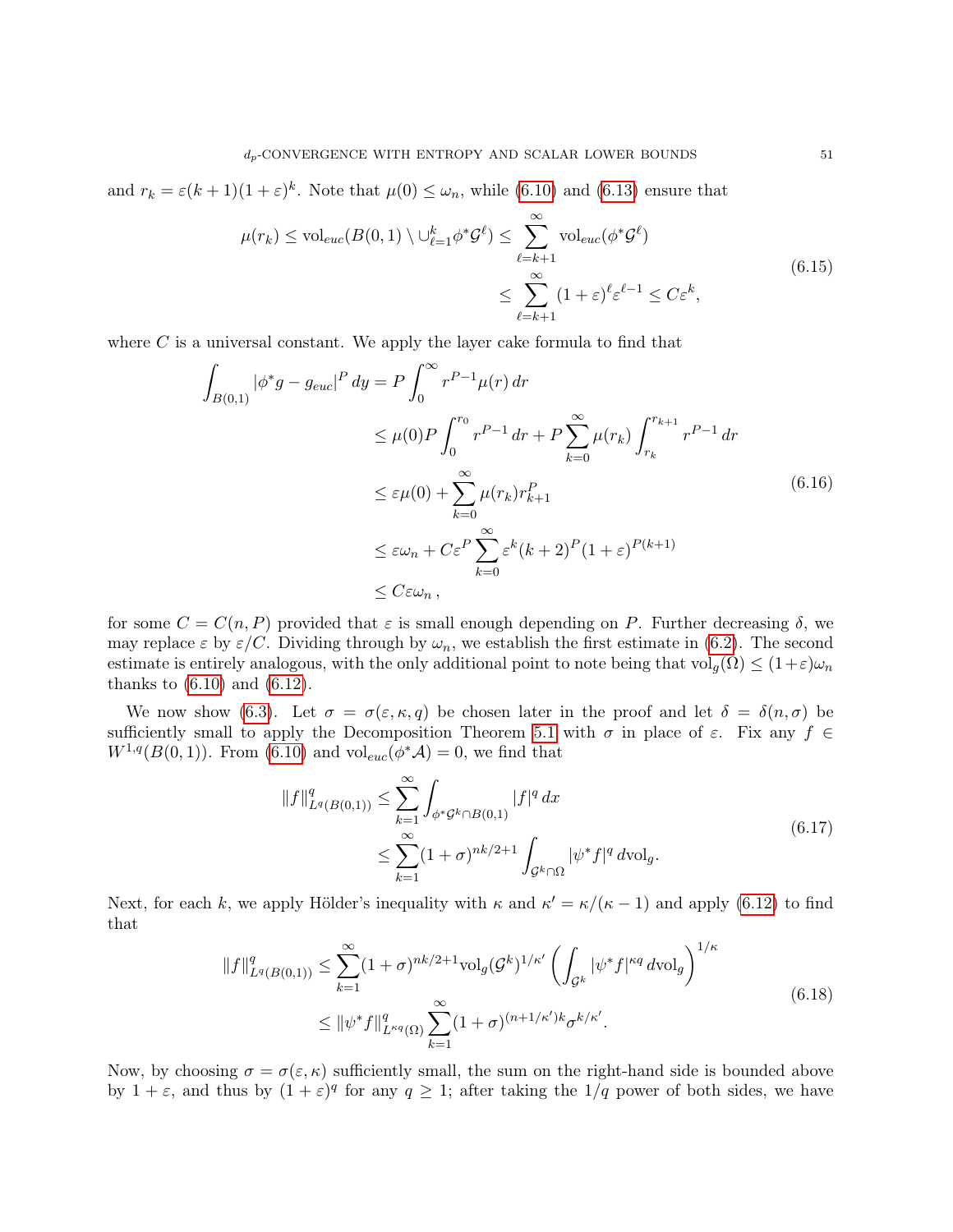shown that

$$
||f||_{L^{q}(B(0,1))} \le (1+\varepsilon) ||\psi^* f||_{L^{\kappa q}(\Omega)}.
$$
\n(6.19)

The proof of the other inequality in [\(6.3\)](#page-48-2) is completely analogous.

The proof of [\(6.4\)](#page-48-3) is similar. From [\(6.10\)](#page-49-1), we have

$$
\int_{B(0,1)} |\nabla_{euc} f|_{euc}^{q} dx \leq \sum_{k=1}^{\infty} \int_{\phi^{*} \mathcal{G}^{k} \cap B(0,1)} |\nabla_{euc} f|_{euc}^{q} dx
$$
\n
$$
\leq \sum_{k=1}^{\infty} (1+\sigma)^{(q+n/2)k+1} \int_{\mathcal{G}^{k}} |\nabla_{g} \psi^{*} f|^{q} d\mathrm{vol}_{g}
$$
\n
$$
\leq \left( \int_{\Omega} |\nabla_{g} \psi^{*} f|^{kq} d\mathrm{vol}_{g} \right)^{1/\kappa} \sum_{k=1}^{\infty} (1+\sigma)^{(q+n/2)k+1} \mathrm{vol}_{g} (\mathcal{G}^{k})^{1/\kappa'} \qquad (6.20)
$$
\n
$$
\leq \left( \int_{\Omega} |\nabla_{g} \psi^{*} f|^{kq} d\mathrm{vol}_{g} \right)^{1/\kappa} \sum_{k=1}^{\infty} (1+\sigma)^{(q+n)k} \sigma^{k/\kappa'}
$$
\n
$$
\leq (1+\varepsilon) ||\nabla_{g} \psi^{*} f||_{L^{kq}(\Omega)}^{q}.
$$

where again the final inequality holds provided that  $\sigma$  is sufficiently small depending on  $q_0, \varepsilon$  and  $\kappa$ . The other inequality in [\(6.4\)](#page-48-3) is analogous. This completes the proof.

As a consequence of the proof of Theorem [6.1,](#page-48-0) we obtain the following estimate for the Ricci flow. In short, it tells us that at in least in  $L^P$  the metrics  $g(t)$  converge as  $t \to 0$ .

<span id="page-51-2"></span>Corollary 6.4. Fix  $n \geq 2$ ,  $P \in [1,\infty)$ , and  $\varepsilon > 0$ . There exists  $\delta = \delta(n, P, \varepsilon) > 0$  such that the following holds. Let  $(M, g)$  be a complete Riemannian n-manifold with bounded curvature satisfying

<span id="page-51-0"></span>
$$
R \ge -\delta, \qquad \qquad \nu(g, 2) \ge -\delta. \tag{6.21}
$$

For all  $\eta \in (0, \varepsilon)$ , there exists  $\hat{t}_{\eta} = \hat{t}_{\eta}(n, P, \varepsilon, \eta)$  such that for any  $x_0 \in M$ ,  $s, t \in [0, \hat{t}_{\eta}]$ .

$$
\int_{B_{g(1)}(x_0,1)} |g(s) - g(t)|_{g(t_\eta)}^P d\text{vol}_{g(t_\eta)} \le \eta
$$
\n(6.22)

Moreover, for any  $\kappa > 1$ , we may choose  $\delta$  additionally depending on  $\kappa$  such that for all  $s, t \in [0, \hat{t}_n]$ 

<span id="page-51-1"></span>
$$
\int_{B_{g(1)}(x_0,1)} |g(s) - g(t)|_{g(1)}^{P/\kappa} d\text{vol}_{g(1)} \le \eta.
$$
\n(6.23)

**Remark 6.5.** Upgrading this  $L^P$  coefficient convergence to  $d_p$  convergence is morally, though not explicitly stated, in Section [8.](#page-57-0) This is in fact significantly harder, as one needs to understand how the analysis on  $g(s)$  varies, not just the metric coefficients.

*Proof.* The proof of  $(6.22)$  is identical to the proof of  $(6.2)$ , but now we apply the Decomposition Theorem [5.1](#page-37-0) with  $\eta$  in place of  $\varepsilon$ . Then, the proof of [\(6.23\)](#page-51-1) follows precisely be repeating the proof of  $(6.4)$ .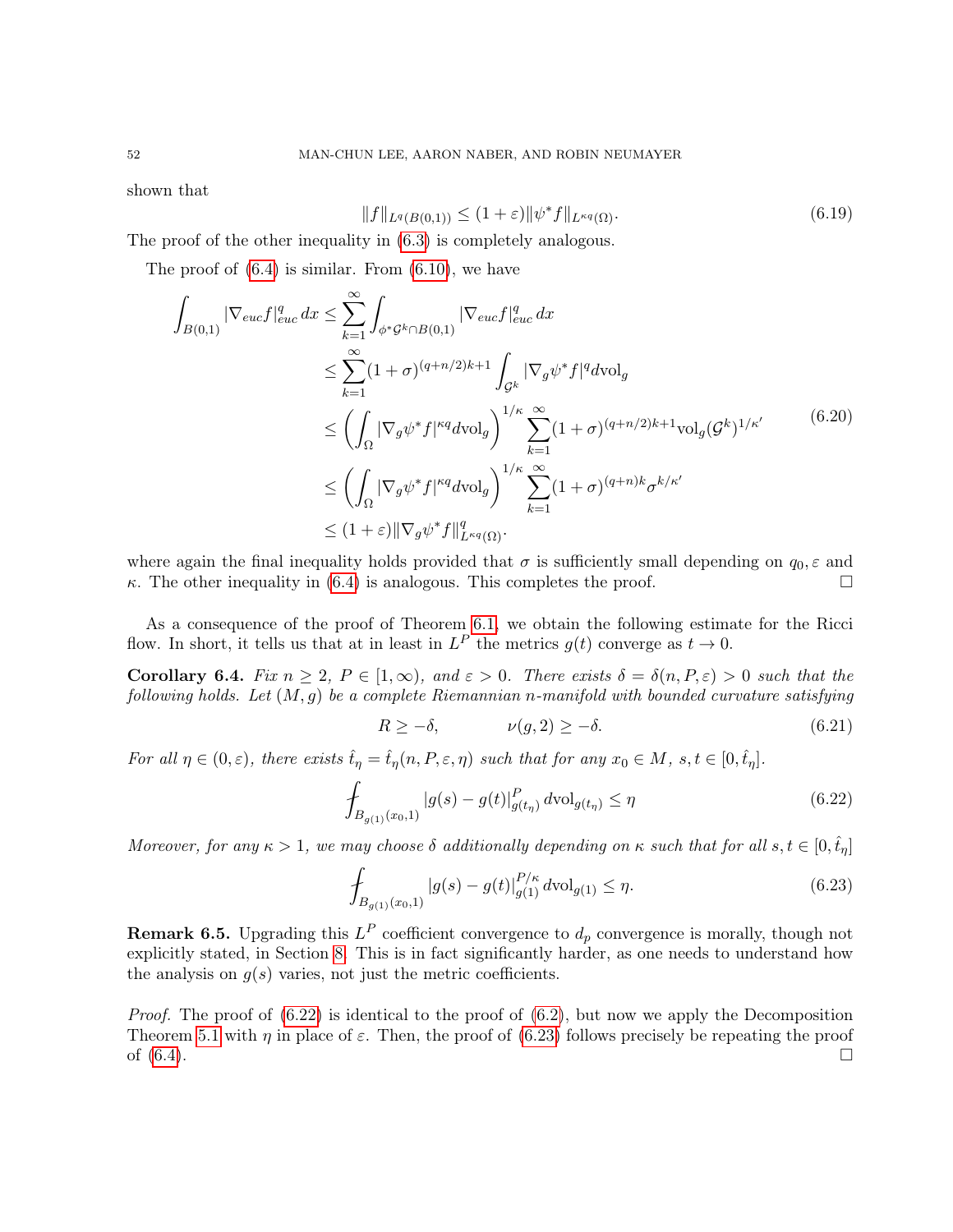#### 7. Epsilon regularity

In this section, we prove the epsilon regularity theorem, Theorem [1.7,](#page-3-0) and the uniform  $L^{\infty}$ Sobolev embedding, Theorem [1.17.](#page-6-0) The main tool is Theorem [6.1,](#page-48-0) established in the previous section.

7.1. Preliminary lemmas. Let us first establish two preliminary lemmas that will be needed in the proof of Theorem [1.7.](#page-3-0) The first lemma allows us to localize the  $d_p$  distance in Euclidean space. We use the notation  $d_{q,B(0,R)}$  to denote  $d_{q,geuc,B(0,R)}$ , that is,

$$
d_{q,B(0,R)}(x,y) = \sup\left\{ |f(x) - f(y)| \ : \ \int_{B(0,R)} |\nabla f|^q \, dx \le 1 \right\}.
$$
 (7.1)

Our first lemma tells us that on Euclidean space we may localize the  $d_p$  distance:

<span id="page-52-4"></span>**Lemma 7.1.** For all  $\varepsilon > 0$  and  $p \ge n + 1$  there exists  $R = R(n, \varepsilon, p)$  such that for all  $q \ge p - 1/2$ and for all  $x \in \mathcal{B}_{q, gewc}(0,1)$ , we have

<span id="page-52-0"></span>
$$
|d_{q,B(0,R)}(x,0) - d_{q,g_{euc}}(x,0)| \le \varepsilon. \tag{7.2}
$$

*Proof.* One inequality in [\(7.2\)](#page-52-0) follows immediately from the definition: for any  $x \in B(0, R)$ , we have

<span id="page-52-2"></span>
$$
d_{q, geuc}(x,0) \le d_{q,B(0,R)}(x,0). \tag{7.3}
$$

Next, we show that for any x such that  $d_{q,B(0,R)}(x,0) \leq 1+\varepsilon$ , we have

<span id="page-52-1"></span>
$$
d_{q,B(0,R)}(x,0) \le d_{q,g_{euc}}(x,0) + \varepsilon. \tag{7.4}
$$

Note that this immediately implies that [\(7.4\)](#page-52-1) holds for any  $x \in \mathcal{B}_{q, g_{euc}}(0, 1)$  and thus together with  $(7.3)$  will complete the proof. Let f be a function such that

<span id="page-52-3"></span>
$$
\int_{B(0,R)} |\nabla f|^q \, dx \le 1, \qquad f(0) = 0, \qquad d_{q,B(0,R)}(x,0) < f(x) + \varepsilon. \tag{7.5}
$$

We will modify f to produce an admissible test function for  $d_{p,geuc}(x,0)$ . Without loss of generality, we may replace f with min $\{[f], 2\}$ , which also satisfies [\(7.5\)](#page-52-3). Now, consider a cutoff function  $\psi$ such that  $0 \leq \psi \leq 1$  and

$$
\psi = \begin{cases} 1 & \text{in } B(0,2) \\ 0 & \text{in } \mathbb{R}^n \setminus B(0,R) \end{cases}, \qquad |\nabla \psi| \leq C R^{-1} \tag{7.6}
$$

for a dimensional constant C. By choosing R sufficiently large depending on  $n, \varepsilon$  and p, we have  $\|\nabla \psi\|_{L^q(\mathbb{R}^n)} \leq CR^{n/q-1} \leq \varepsilon/2$  for any  $q \geq p-1/2$ . So, letting  $\hat{f} = (1-\varepsilon)f\psi$ , we have

$$
\hat{f}(0) = 0, \qquad \hat{f}(x) \ge (1 - 2\varepsilon) d_{q, B(0, R)}(x, 0), \tag{7.7}
$$

and

$$
\begin{split} \|\nabla \hat{f}\|_{L^{q}(\mathbb{R}^{n})} &\leq (1-\varepsilon) \|\psi \nabla f\|_{L^{q}(\mathbb{R}^{n})} + (1-\varepsilon) \|f \nabla \psi\|_{L^{q}(\mathbb{R}^{n})} \\ &\leq (1-\varepsilon) \|\nabla f\|_{L^{q}(B(0,R))} + 2(1-\varepsilon) \|\nabla \psi\|_{L^{q}(\mathbb{R}^{n})} \\ &\leq 1-\varepsilon + \varepsilon = 1. \end{split} \tag{7.8}
$$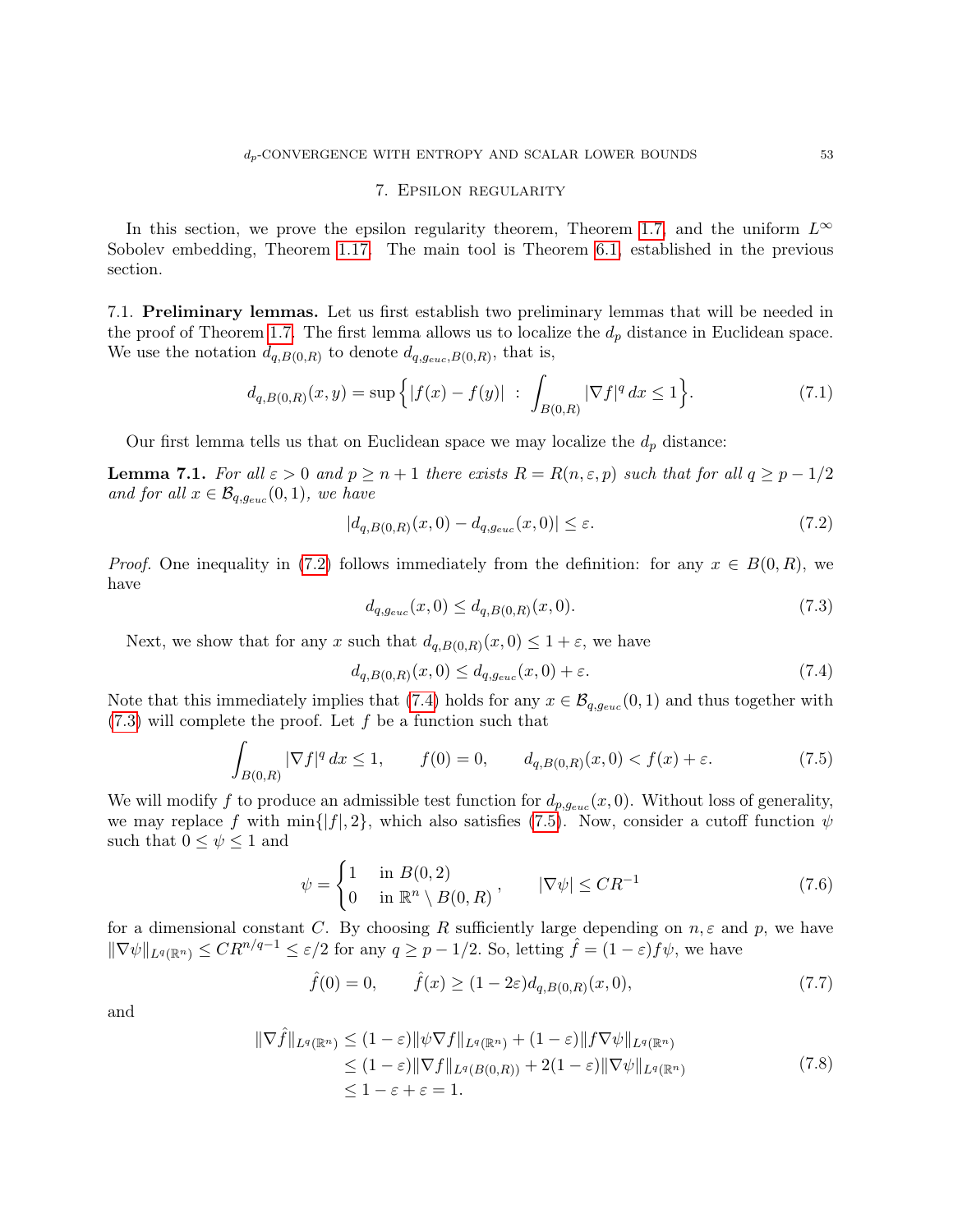In particular, f is an admissible test function for  $d_{q,q_{euc}}(x,0)$  and so

$$
d_{q, g_{euc}}(x, 0) \ge (1 - 2\varepsilon) d_{q, B(0, R)}(x, 0). \tag{7.9}
$$

After replacing  $\varepsilon$  with  $\varepsilon/2$ , this completes the proof of [\(7.4\)](#page-52-1) and thus of the lemma.

<span id="page-53-5"></span>Remark 7.2. In the course of proving of Lemma [7.1,](#page-52-4) we have established the following statement under the hypotheses of Lemma [7.1.](#page-52-4) For any  $x \in \mathbb{R}^n$  such that  $d_{q,B(0,R)}(x,0) \leq 2$ , we may find a function  $\hat{f} \in W_0^{1,q}$  $\int_0^{1,q}(B(0,R))$  such that  $\|\nabla f\|_{L^q(\mathbb{R}^n)} \leq 1$ ,  $\hat{f}(0) = 0$  and  $\hat{f}(x) \geq (1-2\varepsilon)d_{q,B(0,R)}(x,0)$ .

The next lemma also deals with the  $d_p$  distance on Euclidean space, and establishes uniform continuity of  $d_{q,U}$  with respect to q. Again, here the notation  $d_{q,U}$  is used to denote  $d_{q,g_{euc},U}$  for a set  $U \subset \mathbb{R}^n$ .

<span id="page-53-4"></span>**Lemma 7.3.** Fix  $p > n$  and let  $U \subset \mathbb{R}^n$  be a bounded open set with smooth boundary. Then  $d_{q,U}(x, y)$  converges to  $d_{p,U}(x, y)$  uniformly on precompact set V with  $\overline{V} \Subset U$  as  $q \to p$ .

*Proof.* We first consider the case  $q \to p^-$ . By definition, for  $q < p$ , we have

<span id="page-53-2"></span>
$$
d_{p,U}(x,y) \le |U|^{\frac{1}{q} - \frac{1}{p}} d_{q,U}(x,y). \tag{7.10}
$$

In particular, for any  $\varepsilon > 0$  we have  $d_{p,U}(x,y) \leq (1+\varepsilon)d_{q,U}(x,y)$  for  $q < p$  sufficiently close to p. Suppose by way of contradiction that there are  $\varepsilon_0 > 0$ ,  $x_i, y_i \in V$  and  $p_i \to p^-$  such that for all  $i >> 1$ ,

<span id="page-53-0"></span>
$$
d_{p,U}(x_i, y_i) + 2\varepsilon_0 \le d_{p_i,U}(x_i, y_i). \tag{7.11}
$$

For each i, let  $f_i \in W^{1,p}(U) \cap C^0_{loc}(U)$  be a function such that  $f_i(y_i) = 0$ ,  $\int_U |\nabla f_i|^{p_i} \leq 1$ , and

<span id="page-53-1"></span>
$$
d_{p_i, U}(x_i, y_i) < |f_i(x_i) - f_i(y_i)| + \varepsilon_0. \tag{7.12}
$$

After passing to a subsequence,  $x_i, y_i \to x_\infty, y_\infty \in \overline{V}$  by compactness. It is easily verified that  $d_{p,U}(x_i,y_i) \to d_{p,U}(x_\infty,y_\infty)$  as  $i \to \infty$ . For any fixed  $q < p$ , then for i sufficiently large we may apply Hölder's inequality to find

$$
\int_{U} |\nabla f_i|^q \, dx \le |U|^{1 - q/p_i}.\tag{7.13}
$$

In particular, we see that  $\|\nabla f_i\|_{L^q(U)}$  is bounded uniformly in i. Moreover, by the Morrey-Sobolev inequality,  $\{f_i\}$  is uniformly Hölder continuous. We therefore see that  $f_i \rightharpoonup f_\infty$  in  $W^{1,q}(U)$  with  $\int_U |\nabla f_\infty|^q dx \leq 1$  for all  $q < p$ , and  $f_i \to f_\infty$  uniformly. Letting q tend to p, we see that  $\int_U |\nabla f_\infty|^p \leq$ 1, and so  $f_{\infty}$  is an admissible test function for  $d_{p,U}(x_{\infty}, y_{\infty})$ . Thus, passing to the limit and using  $(7.11)$  and  $(7.12)$ , we reach a contradiction, since

$$
d_{p,U}(x_{\infty}, y_{\infty}) + \varepsilon_0 \le \lim_{i \to +\infty} |f_i(x_i) - f_i(y_i)| = |f_{\infty}(x_{\infty}) - f_{\infty}(y_{\infty})|
$$
  

$$
\le d_{p,U}(x_{\infty}, y_{\infty}).
$$
\n(7.14)

Now we consider the case when  $q \to p^+$ . Again by [\(7.10\)](#page-53-2), we see that for any  $\varepsilon > 0$ , we have  $d_{p,U}(x,y) \geq (1-\varepsilon)d_{q,U}(x,y)$  for  $q > p$  sufficiently close to p. Suppose by way of contradiction that there exist  $p_i > p, \epsilon_0 > 0$  and  $p_i \to p^+, x_i, y_i \in V$  such that for all i,

<span id="page-53-3"></span>
$$
d_{p_i,U}(x_i, y_i) + \varepsilon_0 < d_{p,U}(x_i, y_i). \tag{7.15}
$$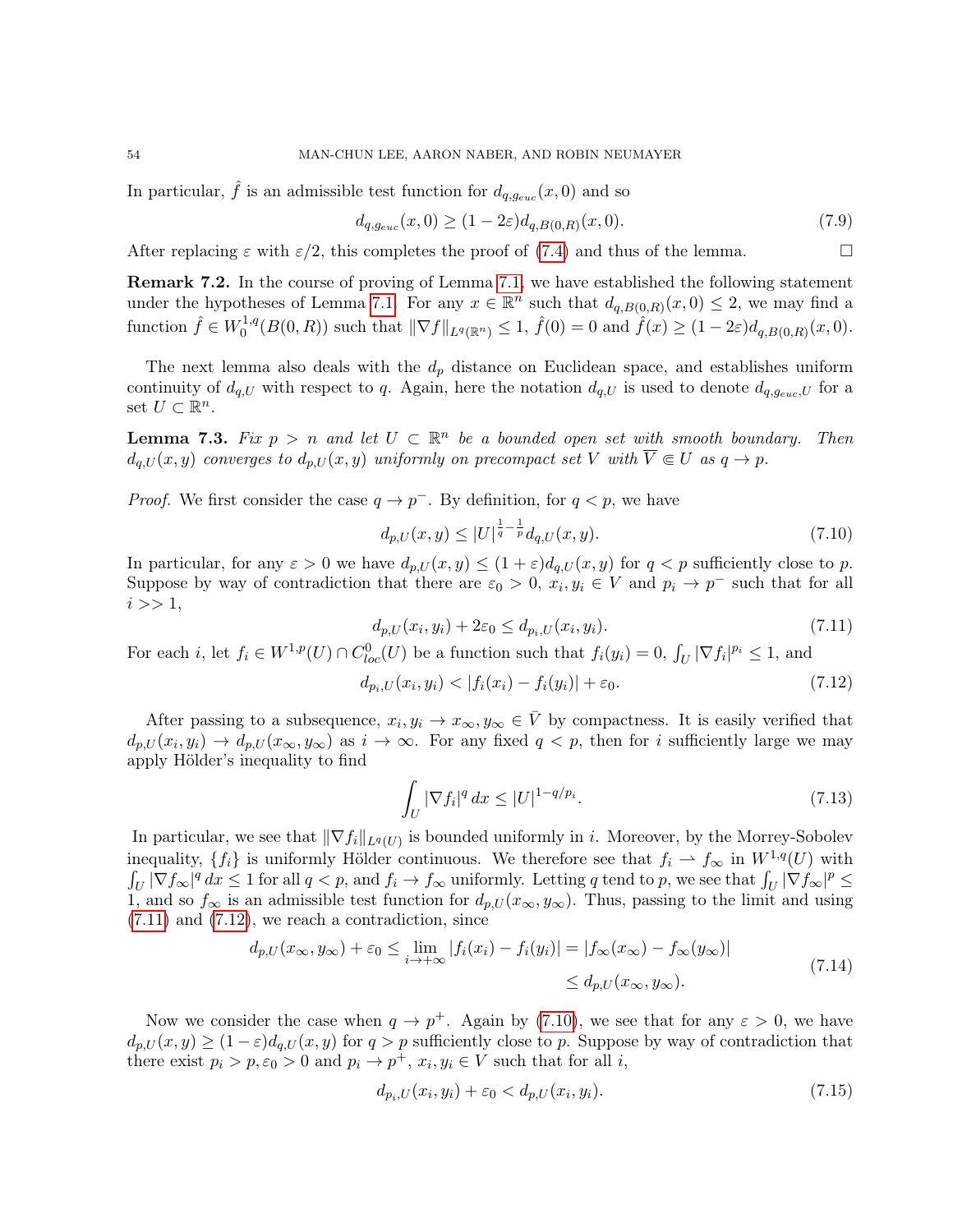We may assume  $x_i, y_i \to x_{\infty}, y_{\infty} \in \overline{V}$ . Let  $\sigma$  be a small constant to be determined later. By smooth approximation, let  $f \in C^1(\overline{U})$  function such that  $\int_U |\nabla f|^p \leq 1 + \sigma \varepsilon_0$  and

<span id="page-54-0"></span>
$$
d_{p,U}(x_{\infty}, y_{\infty}) \le |f(x_{\infty}) - f(y_{\infty})| + \sigma \varepsilon_0. \tag{7.16}
$$

We let  $\Lambda = \sup_{\bar{U}} |\nabla f|$ . For *i* sufficiently large, we have

$$
\left(\int_{U} |\nabla f|^{p_i} dx\right)^{1/p_i} \leq \Lambda^{(p_i - p)/p_i} \left(\int_{U} |\nabla f|^{p}\right)^{1/p_i} \leq (1 + \sigma \varepsilon_0). \tag{7.17}
$$

So,  $f/(1 + \sigma \varepsilon_0)$  is an admissible test function for  $d_{p_i,U}(x_i, y_i)$ . We thus see that

<span id="page-54-1"></span>
$$
|f(x_i) - f(y_i)| \le (1 + \sigma \varepsilon_0) d_{p_i, U}(x_i, y_i). \tag{7.18}
$$

So, by [\(7.15\)](#page-53-3), [\(7.16\)](#page-54-0), and [\(7.18\)](#page-54-1) respectively, we find

$$
\limsup_{i \to \infty} d_{p_i, U}(x_i, y_i) + \varepsilon_0 \le d_{p, U}(x_\infty, y_\infty)
$$
\n
$$
\le \lim_{i \to \infty} |f(x_i) - f(y_i)| + \sigma \varepsilon_0
$$
\n
$$
\le (1 + \sigma \varepsilon_0) \liminf_{i \to \infty} d_{p_i, U}(x_i, y_i) + \sigma \varepsilon_0.
$$
\n(7.19)

We reach a contradiction by choosing  $\sigma$  small enough.

7.2. Proof of Theorem [1.7.](#page-3-0) In this section, we prove Theorem [1.7,](#page-3-0) which we restate below as Theorem [7.4](#page-54-2) for the convenience of the reader.

<span id="page-54-2"></span>**Theorem 7.4** (Theorem [1.7](#page-3-0) Restated). Fix  $n \geq 2$ . For any  $\varepsilon > 0$  and  $p \geq n+1$ , there exists  $\delta = \delta(n, \varepsilon, p)$  such that the following holds. Let  $(M^n, g)$  be a complete Riemannian manifold with bounded curvature satisfying

$$
R \ge -\delta, \qquad \qquad \nu(g, 2) \ge -\delta. \tag{7.20}
$$

Then for all  $x \in M$ ,

<span id="page-54-5"></span>
$$
d_{GH}((\mathcal{B}_{p,g}(x,1), d_{p,g}), (\mathcal{B}_{p,g_{euc}}(0,1), d_{p,g_{euc}})) < \varepsilon.
$$
\n(7.21)

Moreover,

<span id="page-54-6"></span>
$$
(1 - \varepsilon)|\mathcal{B}_{p,g_{euc}}(0,r)| \le \text{vol}_g(\mathcal{B}_{p,g}(x_0,r)) \le (1 + \varepsilon)|\mathcal{B}_{p,g_{euc}}(0,r)| \tag{7.22}
$$

for all  $0 < r < 1$  where  $|\cdot|$  denotes the Euclidean volume. In particular, the measure dvol<sub>g</sub> on the metric measure space  $(M, d_{p,q}, dvol_q)$  is a doubling measure for all scales  $r \leq 1$ .

Proof of Theorem [7.4.](#page-54-2) Let  $\varepsilon' > 0$  be a fixed number to be specified later in the proof. To begin, notice that we may choose  $R = R(n, p/2, \varepsilon') \geq 2$  according to Lemma [7.1](#page-52-4) and  $\kappa = \kappa(n, p, \varepsilon', R) > 1$ sufficiently close to 1 according to Lemma [7.3](#page-53-4) so that for any  $z, y \in \mathcal{B}_{p,g_{euc}}(0,2)$ , we have

$$
|d_{p/\kappa,B(0,R)}(z,y) - d_{p,g_{euc}}(z,y)| < \varepsilon';
$$
  
\n
$$
|d_{\kappa p,B(0,R)}(z,y) - d_{p,g_{euc}}(z,y)| < \varepsilon'.
$$
\n(7.23)

<span id="page-54-3"></span>Up to possibly increasing R depending on p and n, we have  $\mathcal{B}_{p,g_{euc}}(0,2) \subset B(0,R/2)$  by [\(2.26\)](#page-18-0).

Now, choose  $\delta = \delta(n, p, \varepsilon', \kappa, R) = \delta(n, p, \varepsilon')$  sufficiently small such that we may apply Theo-rem [6.1](#page-48-0) with  $\varepsilon = \varepsilon'$  and with R as above (see Remark [6.3\)](#page-49-4), obtaining a diffeomorphism  $\psi : \Omega' \to$  $B(0, R)$  satisfying the properties of Theorem [6.1.](#page-48-0) We claim that for any  $z, y \in \mathcal{B}_{p,g_{euc}}(0, 2)$ , we have

<span id="page-54-4"></span>
$$
|d_{p,g}(\psi^{-1}(z), \psi^{-1}(y)) - d_{p,g_{euc}}(z, y)| < \varepsilon,\tag{7.24}
$$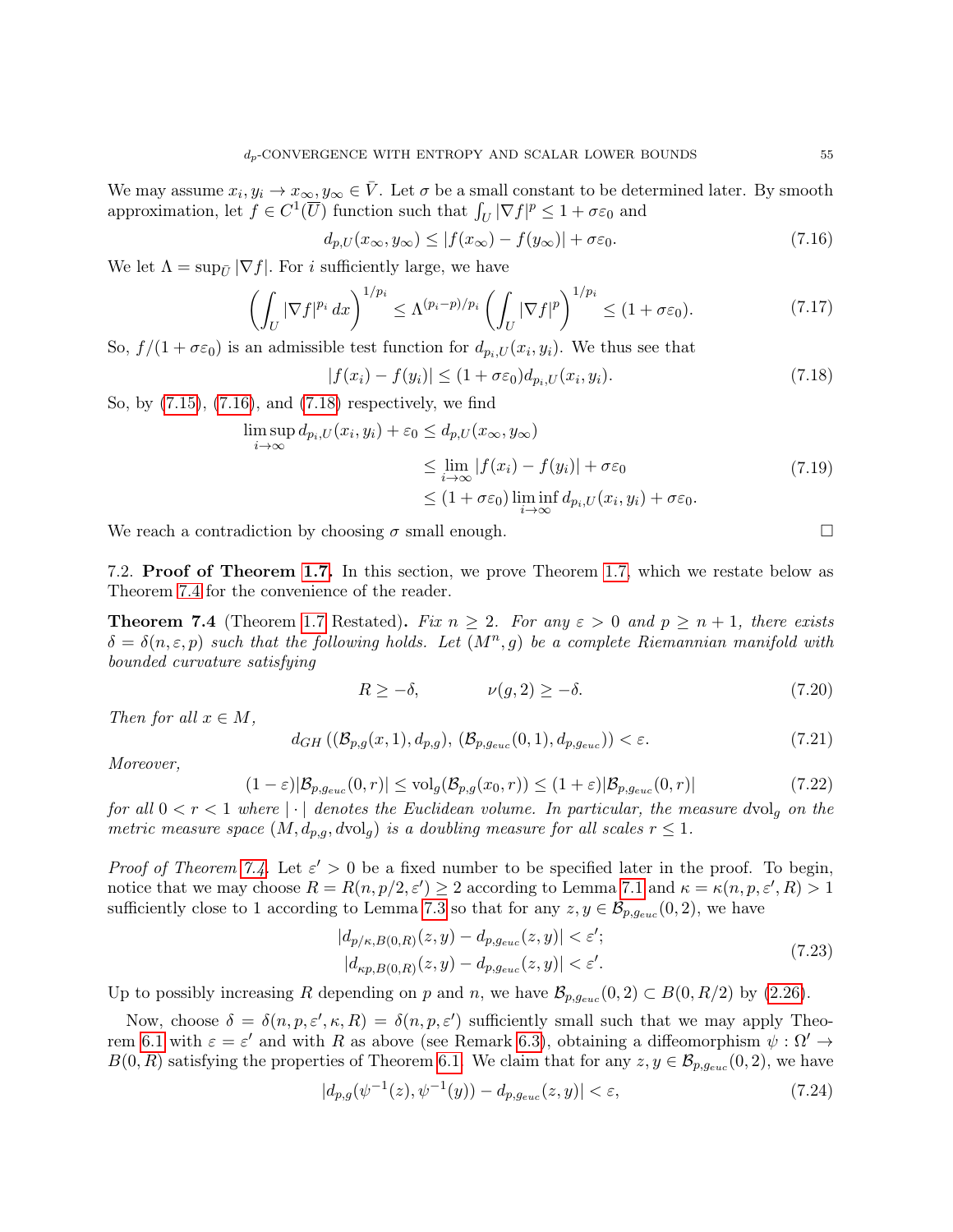and so in particular, the diffeomorphism  $\psi^{-1}$  is an  $\varepsilon$ -Gromov-Hausdorff approximation between  $(\mathcal{B}_{p,g_{euc}}(0,2), d_{p,euc})$  and  $(\Omega, d_{p,g})$ , where we define  $\Omega = \psi^{-1}(\mathcal{B}_{p,g_{euc}}(0,2)) \subset M$ .

Fix  $z, y \in \mathcal{B}_{p, geuc}(0, 2)$  and set  $y_0 = \psi^{-1}(y), z_0 = \psi^{-1}(z) \in \Omega$  for brevity of notation. Thanks to [\(7.23\)](#page-54-3), in order to prove [\(7.24\)](#page-54-4) it suffices to show that

<span id="page-55-1"></span><span id="page-55-0"></span>
$$
d_{p,g}(z_0, y_0) \le (1 + 3\varepsilon') d_{\kappa p, B(0,R)}(z, y), \tag{7.25}
$$

$$
d_{p,g}(z_0, y_0) \ge (1 - 3\varepsilon') d_{p/\kappa, B(0, R)}(z, y). \tag{7.26}
$$

We begin by showing [\(7.25\)](#page-55-0). Let  $f \in W^{1,p}(M) \cap C^{0}(M)$  be a function such that  $\int_M |\nabla f|^p dvol_g \leq 1$ and

$$
d_{p,g}(z_0, y_0) \le (1 + \varepsilon') |f(z_0) - f(y_0)|. \tag{7.27}
$$

Thanks to Theorem [6.1,](#page-48-0) we find that

$$
\|\nabla \psi^* f\|_{L^{\kappa p}(B(0,R))} \le (1+\varepsilon') \|\nabla f\|_{L^p(\Omega)}
$$
  
\n
$$
\le (1+\varepsilon') \|\nabla f\|_{L^p(M)} \le 1+\varepsilon'.
$$
\n(7.28)

So,  $h = \psi^* f/(1+\varepsilon')$  is an admissible test function for  $d_{\kappa p,B(0,R)}(y,z)$  and thus  $d_{\kappa p,B(0,R)}(y,z) \ge$  $|h(z) - h(y)|$ . Furthermore,

$$
|h(z) - h(y)| \ge (1 + \varepsilon')^{-1} |f(z_0) - f(y_0)| \ge (1 + \varepsilon')^{-2} d_{p,q}(z_0, y_0).
$$
 (7.29)

This establishes [\(7.25\)](#page-55-0).

The proof of [\(7.26\)](#page-55-1) is similar. Fix a function  $h \in W^{1,p/\kappa}(B(0,R)) \cap C^{0}(B(0,R))$  such that  $\int_{B(0,R)} |\nabla h|^{p/\kappa} dx \leq 1$  and

$$
d_{p/\kappa,B(0,R)}(z_0,y_0) < (1+\varepsilon')|h(z_0) - h(y_0)|.\tag{7.30}
$$

By Remark [7.2,](#page-53-5) we may assume h to be vanishing outside  $B(0, R)$  and hence  $f = \psi^* h$  can be extended to a function on  $M$ . By Theorem [6.1,](#page-48-0) we have

$$
\|\nabla f\|_{L^p(M)} \le (1+\varepsilon')\|\nabla h\|_{L^{p/\kappa}(B(0,R))} \le 1+\varepsilon'.\tag{7.31}
$$

Hence,  $f/(1+\varepsilon')$  is an admissible test function for  $d_{p,q}(y, z)$ , and so

$$
(1 + \varepsilon')d_{p,q}(y, z) \ge |f(y) - f(z)| = |h(y_0) - h(z_0)|. \tag{7.32}
$$

This establishes [\(7.26\)](#page-55-1), and hence [\(7.24\)](#page-54-4). From [\(7.24\)](#page-54-4), it follows immediately that

<span id="page-55-2"></span>
$$
\psi^{-1}(\mathcal{B}_{p,g_{euc}}(0,1-8\varepsilon')) \subseteq \mathcal{B}_{p,g}(x,1) \subseteq \psi^{-1}(\mathcal{B}_{p,g_{euc}}(0,1+8\varepsilon')) \tag{7.33}
$$

and hence [\(7.21\)](#page-54-5) holds taking  $\varepsilon' = \varepsilon/8$ . Finally, [\(7.22\)](#page-54-6) is now an immediate consequence of [\(7.33\)](#page-55-2), Theorem [5.1](#page-37-0) and rescaling argument. This completes the proof of Theorem [7.4.](#page-54-2)

7.3. Proof of Theorem [1.17.](#page-6-0) Now we prove the  $L^{\infty}$  Sobolev inequality on manifolds with small entropy and  $R_-.$  We restate Theorem [1.17](#page-6-0) below as Theorem [7.5](#page-55-3)

<span id="page-55-3"></span>**Theorem 7.5** ( $L^{\infty}$  Sobolev Embedding). Fix  $p, q_0 \geq n+1$ , then there exists  $\delta = \delta(n, p, q_0) > 0$  such that the following holds. Let  $(M^n, g)$  be a complete Riemannian manifold with bounded curvature satisfying

$$
R \ge -\delta, \qquad \qquad \nu(g, 2) \ge -\delta \,. \tag{7.34}
$$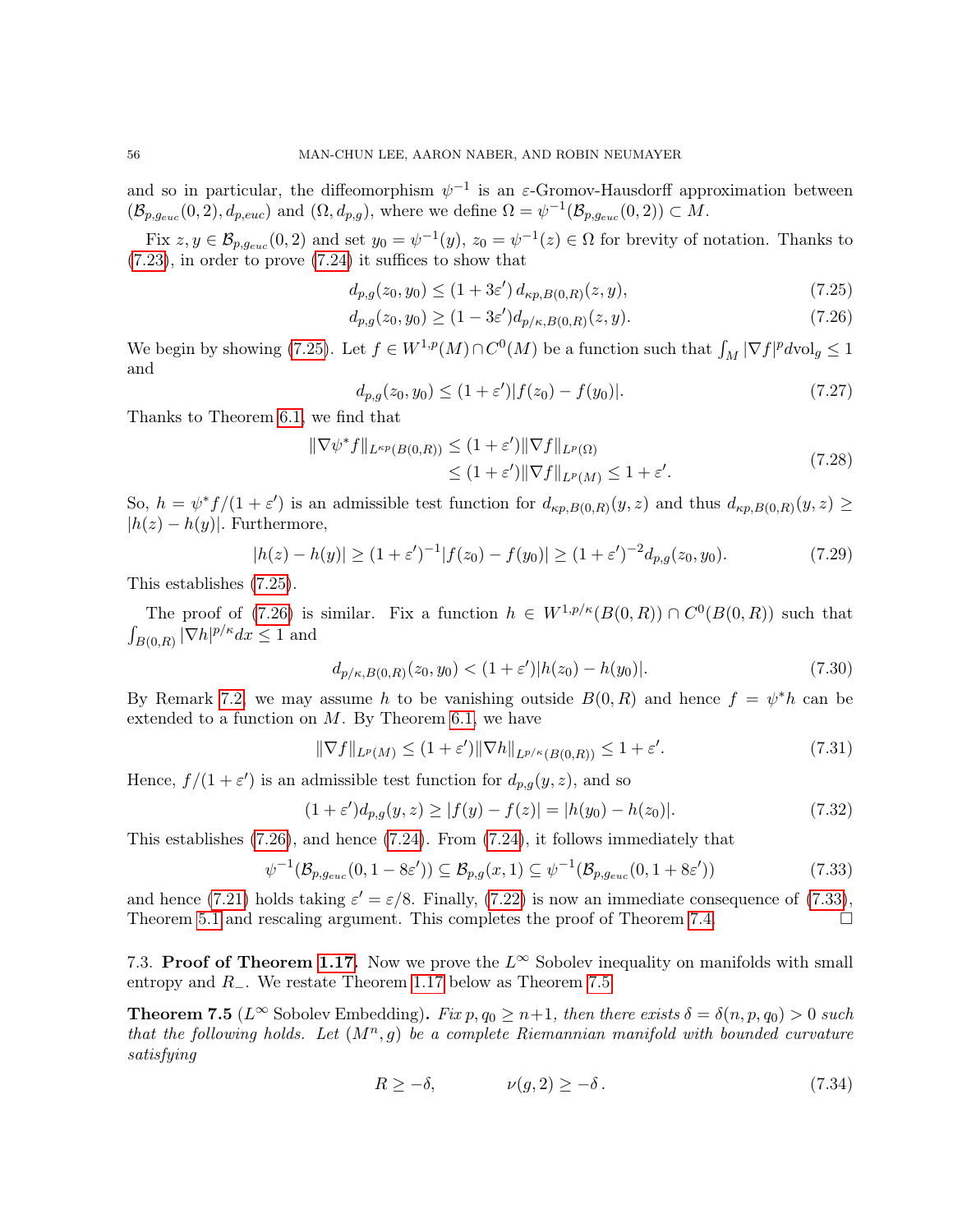Then for all  $x_0 \in M$  and  $q \in (n,q_0)$ , there exists  $C(n,q) > 0$  such that for all  $f \in W_0^{1,q}$  $\int_0^{1,q}(\mathcal{B}_{p,g}(x_0,1)),$ we have

<span id="page-56-2"></span>
$$
||f||_{L^{\infty}(\mathcal{B}_{p,g}(x_0,1))} \leq C_{n,q} ||\nabla f||_{L^q(\mathcal{B}_{p,g}(x_0,1))}.
$$
\n(7.35)

For all  $f \in W^{1,q}(\mathcal{B}_{p,q}(x_0, 1))$  and  $x, y \in \mathcal{B}_{p,q}(x_0, 1)$ , we have

<span id="page-56-0"></span>
$$
|f(x) - f(y)| \le C_{n,q} \|\nabla f\|_{L^q(B_{p,g}(x_0,1))}.\tag{7.36}
$$

For all  $f \in W^{1,q}(M)$ , we have

<span id="page-56-4"></span>
$$
||f||_{L^{\infty}(M)} \leq C_{n,q} \left( ||\nabla f||_{L^{q}(M)} + ||f||_{L^{q}(M)} \right).
$$
 (7.37)

In terms of the  $d_p$  distance we can upgrade [\(7.36\)](#page-56-0) to a Hölder embedding: there exists  $\alpha = \alpha(n,q) \in$  $(0, 1)$ 

$$
|f(x) - f(y)| \le C_{n,q,p} d_p(x,y)^{\alpha} \|\nabla f\|_{L^q(\mathcal{B}_{p,q}(x_0,1))}
$$
\n(7.38)

for all  $x, y \in \mathcal{B}_{p,q}(x_0, 1)$ .

*Proof of Theorem [7.5.](#page-55-3)* Fix any  $\varepsilon \leq 1/4$ , and fix  $\delta = \delta(n, p, \varepsilon)$  according to Theorem [7.4.](#page-54-2) As in the proof of Theorem [7.4,](#page-54-2) we obtain a diffeomorphism  $\psi : \mathcal{B}_{p,q}(x_0, 5 + \varepsilon) \to \Omega$  where  $\mathcal{B}_{p,euc}(0,5) \subset$  $\Omega \subset \mathcal{B}_{p,euc}(0, 5+2\varepsilon)$  satisfying the properties of Theorem [6.1.](#page-48-0) Recall from [\(2.26\)](#page-18-0) that there exists  $R = R(n)$  such that  $\mathcal{B}_{p, euc}(0, 6) \subset B(0, R)$  for all  $p \geq n + 1$ .

Let  $f \in W_0^{1,q}$  $\mathcal{O}_0^{1,q}(\mathcal{B}_{p,g}(x_0,1))$  and extend f by zero to be defined in all of  $\tilde{\Omega}$ . Let  $h=\psi_*f$  and then naturally extend h by zero to be defined on  $B(0, R)$ . By  $(6.4)$  of Theorem [6.1](#page-48-0) and Remark [6.3,](#page-49-4) for any  $q \in (\kappa n, q_0)$ , we have

<span id="page-56-1"></span>
$$
\|\nabla h\|_{L^{q/\kappa}(B(0,R))} \le (1+\varepsilon) \|\nabla f\|_{L^q(\mathcal{B}_{p,g}(x_0,1))}.\tag{7.39}
$$

So, applying the Morrey-Sobolev embedding on  $B(0, R)$  followed by [\(7.39\)](#page-56-1), we have

$$
||f||_{L^{\infty}(\mathcal{B}_{p,g}(x_0,1))} = ||h||_{L^{\infty}(B(0,R))} \leq \tilde{C}_{n,q} ||\nabla h||_{L^{q/\kappa}(B(0,R))}
$$
  
\$\leq C\_{n,q} ||\nabla f||\_{L^q(\mathcal{B}\_{p,g}(x\_0,1))}. \tag{7.40}

This completes the proof of [\(7.35\)](#page-56-2).

To prove [\(7.36\)](#page-56-0) consider any function  $f \in W^{1,q}(\mathcal{B}_{p,q}(x_0,1))$  and let  $h = \psi_* f$  be the function defined on  $\tilde{\Omega}' = \psi(\mathcal{B}_{p,g}(x_0, 1)).$  By the Morrey-Sobolev inequality on Euclidean space, for all  $x, y \in \mathcal{B}_{p,g}(x_0, 1),$ 

$$
|f(x) - f(y)| = |h(\psi(x)) - h(\psi(y))| \le C_{n,q} \|\nabla h\|_{L^{q/\kappa}(\tilde{\Omega}')}\n\le C_{n,q} \|\nabla f\|_{L^q(\mathcal{B}_{p,g}(x_0,1))}.\n\tag{7.41}
$$

<span id="page-56-3"></span>In fact, we may apply the Hölder Morrey-Sobolev embedding on  $\tilde{\Omega}'$  in [\(7.41\)](#page-56-3) above to see that

$$
|f(x) - f(y)| = |h(\psi(x)) - h(\psi(y))| \le C_{n,q} |\psi(x) - \psi(y)|^{1 - n\kappa/q} \|\nabla h\|_{L^{q/\kappa}(\tilde{\Omega}')}\n\n\le C_{n,q} |\psi(x) - \psi(y)|^{1 - n\kappa/q} \|\nabla f\|_{L^q(\mathcal{B}_{p,g}(x_0,1))}.\n
$$
\n(7.42)

Hence it suffices to show that  $|\psi(x)-\psi(y)| \leq C d_{p,q}(x,y)$  for some  $C(n,p) > 0$  for  $x, y \in \mathcal{B}_{p,q}(x_0,1)$ . Since  $\tilde{\Omega} \supset \mathcal{B}_{p,euc}(5)$  and by the proof of Theorem [7.4,](#page-54-2)  $\psi(x), \psi(y) \in \mathcal{B}_{p,euc}(2) = B(0,(2S^{-1})^{\frac{p}{p-p}})$ where  $S = S(n, p)$  is given by [\(2.25\)](#page-18-1). Consider the test function  $\varphi(z) = \min\{|\psi(x) - \psi(z)|, 2(2S^{-1})^{\frac{p}{p-n}}\}$ which is compactly supported on  $\tilde{\Omega}$ , by By [\(6.4\)](#page-48-3) of Theorem [6.1](#page-48-0) and Remark [6.3,](#page-49-4) we see that  $C\varphi$ is admissible function for  $d_{p,q}(x, y)$  for some  $C(n, p) > 0$ . The claim follows.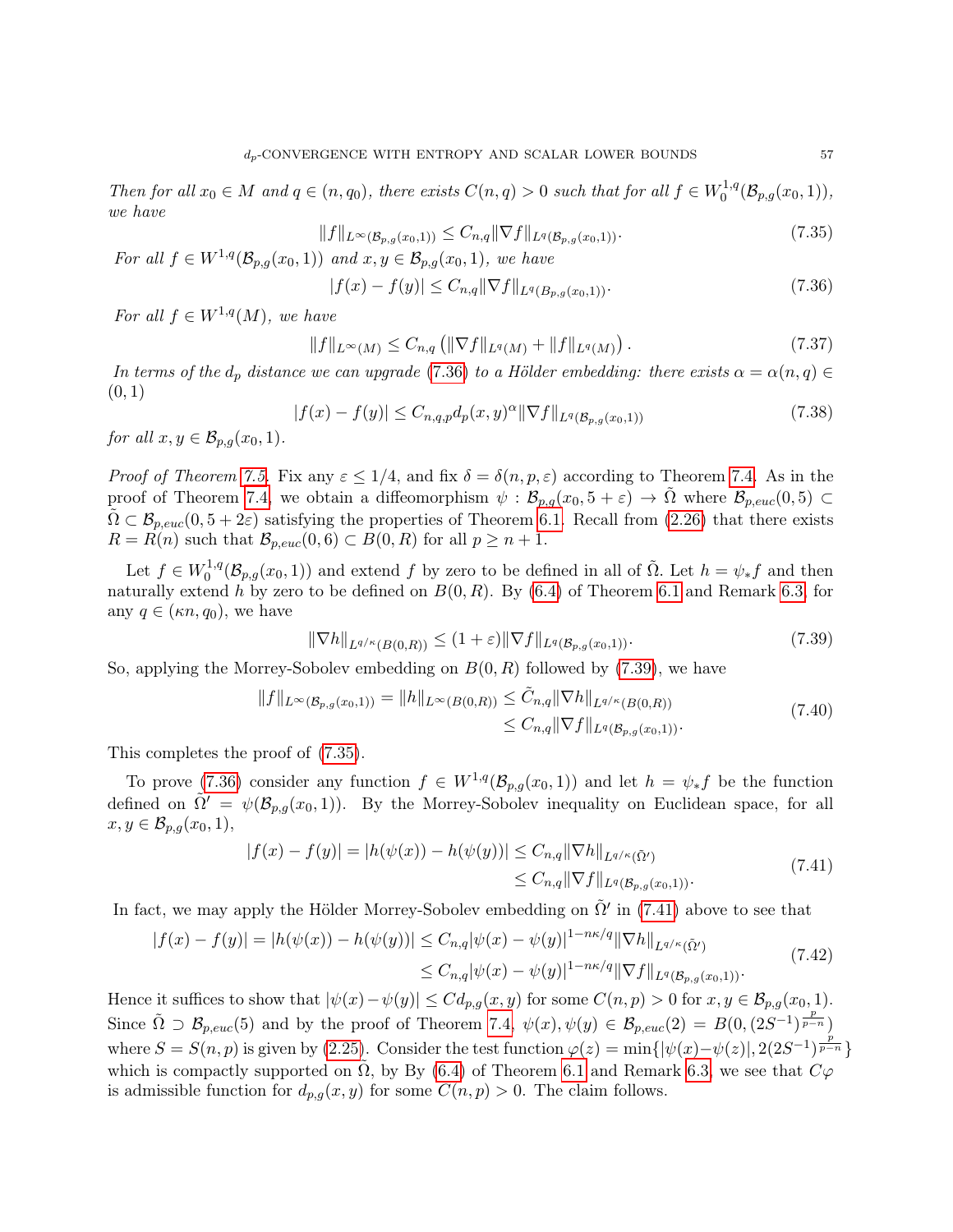To prove [\(7.37\)](#page-56-4), let  $f \in W^{1,q}(M)$ . Fix  $x_0 \in M$  and let  $\psi$  be the diffeomorphism obtained above such that  $\psi(x_0) = 0$ . Let  $h = \psi_* f$  be the push-forward of f, which is defined on  $\Omega$ . Let  $\varphi$  be a cutoff function so that  $\varphi \equiv 1$  on  $\mathcal{B}_{p,euc}(0, \frac{1}{2})$  $\frac{1}{2}$ ,  $\varphi$  vanishes outside  $\mathcal{B}_{p,euc}(0,1)$ , and  $|\partial \varphi| \leq C_n$  (recall [\(2.25\)](#page-18-1)). Then by the Morrey-Sobolev inequality on Euclidean space followed by Theorem [6.1,](#page-48-0) we have

$$
|f(x_0)| \leq ||h\varphi||_{L^{\infty}(\mathcal{B}_{p,euc}(0,1))} \leq C_{n,q} ||\nabla(h\varphi)||_{L^{q/\kappa}(\mathcal{B}_{p,euc}(0,1))}
$$
  
\n
$$
\leq C_{n,q} \left( ||\nabla h||_{L^{q/\kappa}(\mathcal{B}_{p,euc}(0,1))} + ||h||_{L^{q/\kappa}(\mathcal{B}_{p,euc}(0,1))} \right)
$$
  
\n
$$
\leq C_{n,q} \left( ||\nabla f||_{L^{q}(M)} + ||f||_{L^{q}(M)} \right).
$$
\n(7.43)

<span id="page-57-0"></span>Since  $x_0$  is arbitrarily chosen, this completes the proof.  $\square$ 

# 8. Global convergence theorem

In this section we prove Theorem [1.15,](#page-5-0) which we restate below as Theorem [8.1.](#page-57-1)

<span id="page-57-1"></span>**Theorem 8.1** (Theorem [1.15](#page-5-0) restated). For  $p \ge n+1$ , there exists  $\delta = \delta(n, p) > 0$  such that if  $\{(M_i, g_i, x_i)\}\$ is a sequence of complete pointed Riemannian manifolds with bounded curvature such that

$$
R_{g_i} \ge -\delta \quad and \quad \nu(g_i, 2) \ge -\delta,\tag{8.1}
$$

then there exists a pointed rectifiable Riemannian space  $(M_{\infty}, g_{\infty}, x_{\infty})$ , with  $M_{\infty}$  topologically a smooth manifold, such that the following holds.

- (1) We have  $d_p((M_i, g_i, x_i), (M_\infty, g_\infty, x_\infty)) \to 0$  in the sense of Definition [2.39.](#page-21-0)
- (2) The space  $(X_{\infty}, g_{\infty}, x_{\infty})$  is  $W^{1,p}$ -rectifiably complete and  $d_p$ -rectifiably complete in the sense of Definitions [2.24](#page-17-0) and [2.36](#page-20-0) respectively.

This section is organized in the following way. In Section [8.1,](#page-57-2) we construct the rectifiable Riemannian space that will ultimately be shown to be the pointed  $d_p$  limit in Theorem [8.1.](#page-57-1) Then, in Section [8.2,](#page-59-0) we show that this limit is  $W^{1,p}$ -rectifiably complete. In Section [8.3,](#page-64-0) we establish the pointed  $d_p$  convergence of the sequence, and finally in Section [8.4](#page-70-0) we put these pieces together to conclude the proof of Theorem [8.1.](#page-57-1)

<span id="page-57-2"></span>8.1. Constructing the limit space. We first obtain the rectifiable Riemannian space  $(M_{\infty}, g_{\infty}, x_{\infty})$ that will ultimately be the pointed  $d_p$  limit and establish the integral convergence of the metric tensors to this limit.

<span id="page-57-4"></span>**Proposition 8.2.** Fix  $P \ge n+1$ . There exists  $\delta = \delta(n, P) > 0$  such that the following holds. Suppose  $\{(M_i^n, g_i, x_i)\}\$ is a sequence of complete pointed Riemannian manifolds with bounded curvature satisfying

$$
R_{g_i} \ge -\delta, \qquad \nu(g_i, 2) \ge -\delta. \tag{8.2}
$$

Then there exists a pointed rectifiable Riemannian space  $(M_{\infty}, g_{\infty}, x_{\infty})$ , with  $M_{\infty}$  topologically a smooth manifold, such that up to a subsequence, the following holds. For any compact subset  $\Omega \in$  $M_{\infty}$ , we can find subsets  $\Omega_i \in M_i$  and diffeomorphisms  $\psi_{i,\Omega} : \Omega \to \Omega_i$  such that  $\psi_{i,\Omega}(x_{\infty}) = x_i$  and

<span id="page-57-3"></span>
$$
\|\psi_{i,\Omega}^* g_i - g\|_{L^q(\Omega)} \to 0 \tag{8.3}
$$

for any  $q \in [1, P]$ .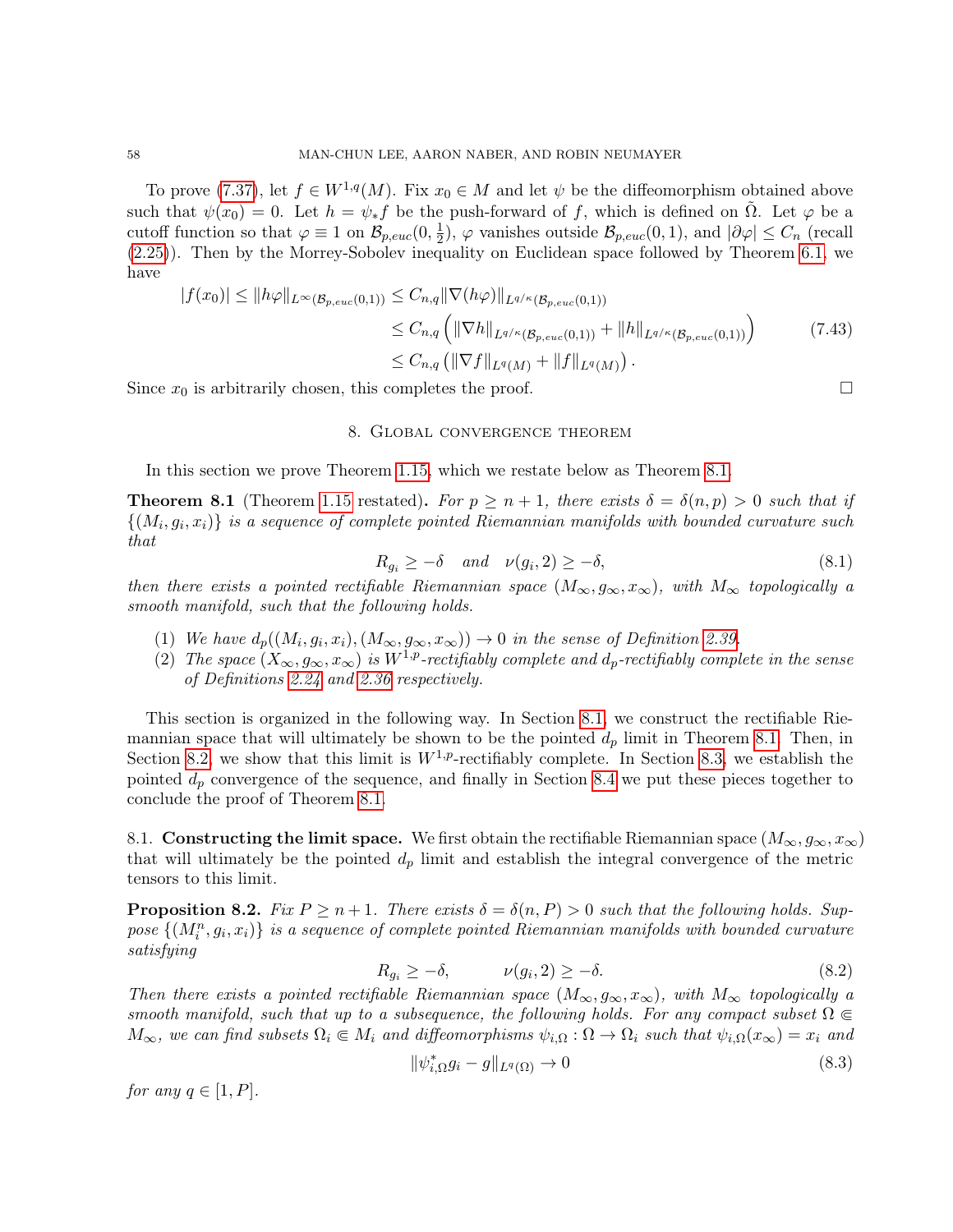Proof. We proceed in several steps. The first three steps involve constructing the pointed rectifiable Riemannian space  $(M_{\infty}, g_{\infty}, x_{\infty})$  that will later be shown to be the  $d_p$  limit of  $(M_i, g_i, x_i)$ , while in the fourth step we establish the convergence of the metric tensors [\(8.3\)](#page-57-3).

Step 1: Constructing the smooth pointed topological manifold  $(M_{\infty}, x_{\infty})$ . Fix  $\lambda > 0$  to be specified later in the proof. By Theorem [3.2](#page-27-0) and Perelman's no local collapsing theorem [\(3.23\)](#page-27-1), if  $\delta = \delta(n, \lambda)$ is taken sufficiently small, then there is a sequence of complete Ricci flow solutions  $\{(M_i, g_i(t))\}_{t\in[0,1]}$ such that  $g_i(0) = g_i$  and

<span id="page-58-0"></span>
$$
\begin{cases} |\text{Rm}(g_i(t))| \leq \lambda t^{-1};\\ \text{inj}(g_i(t)) \geq c_n \sqrt{t}. \end{cases}
$$
\n(8.4)

By Hamilton's compactness [\[Ham95\]](#page-90-2), after passing to subsequence,  $(M_i, g_i(t), x_i) \to (M_\infty, g_\infty(t), x_\infty)$ in the pointed  $C^{\infty}$ -Cheeger-Gromov sense so that  $g_{\infty}(t)$  is a solution to the Ricci flow on  $M_{\infty} \times (0, 1]$ also satisfying [\(8.4\)](#page-58-0).

Step 2: Constructing the rectifiable Riemannian metric  $g_{\infty}$ . We now construct a rectifiable Riemannian metric as an  $L^P$  limit of  $g_{\infty}(t)$  as t tends to zero.

From the previous step, for any pre-compact set  $\Omega \in M_\infty$  containing  $x_0$ , we can find a sequence of maps  $\psi_{i,\Omega} : \Omega \to M_i$ , each a diffeomorphism onto its image, such that  $\psi_{i,\Omega}(x_{\infty}) = x_i$  and  $\psi_i^* g_i(t) \to g_\infty(t)$  smoothly on any compact subsets of  $M_\infty \times (0,1]$ . For notational convenience, we will use  $g_i$  and  $g_i(t)$  to denote  $\psi_{i,\Omega}^* g_i$  and  $\psi_{i,\Omega}^* g_i(t)$  respectively. By way of a covering argument, it suffices to consider the case  $\Omega = B_{g_{\infty}(1)}(x_{\infty}, 1)$ .

Fix any  $\eta > 0$ . By [\(6.23\)](#page-51-1) of Corollary [6.4](#page-51-2) (taking  $\varepsilon = 1/10$ ,  $\kappa = 2$  and 2P in place of P), we may find  $t_{\eta} = t_{\eta}(n, P, \eta) \in (0, 1)$  such that for all  $s, t \in (0, t_{\eta})$ , we have

<span id="page-58-1"></span>
$$
\int_{\Omega} |g_i(s) - g_i(t)|_{g_i(1)}^P d\text{vol}_{g_i(1)} \le \eta.
$$
\n(8.5)

So, passing to the smooth limit as  $i \to \infty$ , we find that

$$
\int_{\Omega} |g_{\infty}(s) - g_{\infty}(t)|_{g_{\infty}(1)}^P d\text{vol}_{g_{\infty}(1)} \le \eta
$$
\n(8.6)

for all  $s, t \in (0, t_n)$ . Then, we see that  $g_{\infty}(t)$  is a Cauchy sequence and hence  $g_{\infty} = \lim_{t \to 0^+} g_{\infty}(t)$ exists in  $L^P(\Omega, g_\infty(1))$ . Next, by letting  $\Omega_j \in M_\infty$  be an exhaustion of  $M_\infty$ , we define  $g_\infty$  on all of  $M_{\infty}$ .

Step 3: Verifying that  $(M_{\infty}, g_{\infty}, x_{\infty})$  is a rectifiable Riemannian space. Now we claim that  $(M_{\infty}, g_{\infty}, x_{\infty})$  is a rectifiable Riemannian space. Let  $m = dvol_q$ . To construct a rectifiable atlas for  $(M_{\infty}, g_{\infty}, x_{\infty})$ , let  $\{x_j\} \subset M_{\infty}$  be a collection of points such that  $\{B_{g_{\infty}(1)}(x_j, 1/2)\}$  covers  $M_{\infty}$ and  ${B_{g_\infty(1)}(x_j, 1/4)}$  are pairwise disjoint. By taking  $\lambda > 0$  sufficiently small in Step 1, we may apply Lemma [3.6](#page-29-1) and [\(8.5\)](#page-58-1) to obtain charts  $\phi_j: U_j \to B_{g_\infty(1)}(x_j, 2)$  where  $U_j \subset \mathbb{R}^n$  such that

<span id="page-58-2"></span>
$$
\int_{U_j} |\phi_j^* g_{\infty} - g_{euc}|_{g_{euc}}^P dx \le C.
$$
\n(8.7)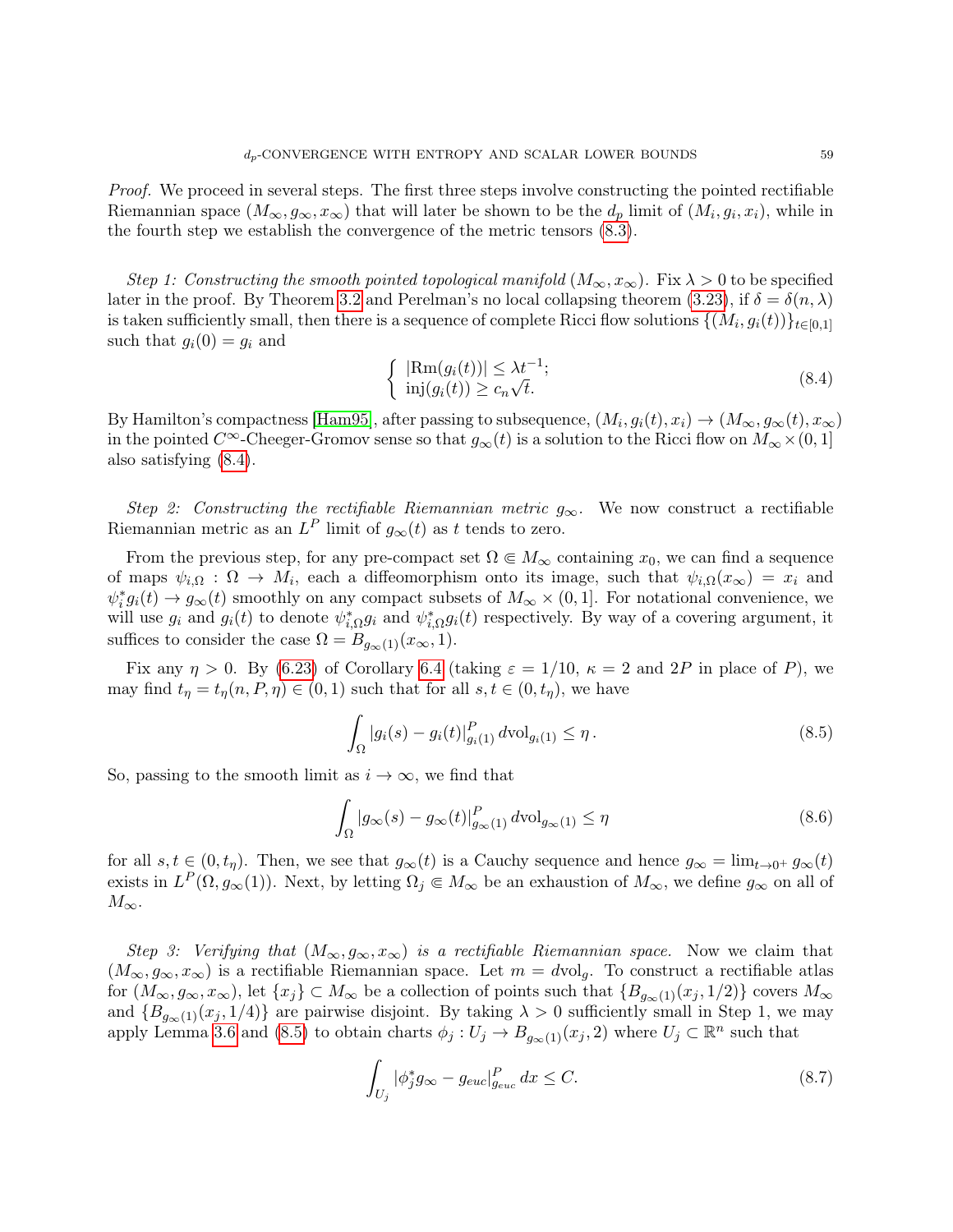Let  $U_{a,j} = \{x \in U_j : |\phi_j^* g_\infty - g_{euc}|_{g_{euc}} \le a\}$  and let  $\phi_{a,i} : U_{a,j} \to M_\infty$  be defined by  $\phi_j|_{U_{a,j}}$ . We easily check from [\(8.7\)](#page-58-2) that  $\{(U_{a,j}, \phi_{a,j})\}_{a,i\in\mathbb{N}}$  is a rectifiable atlas for  $(M_\infty, x_\infty, m)$  and that  $g_\infty$  is a rectifiable Riemannian metric with respect to this rectifiable atlas.

Step 4: Convergence. Finally, the L<sup>P</sup> convergence [\(8.3\)](#page-57-3) of  $g_i \to g_\infty$  follows from the L<sup>P</sup> convergence in [\(8.5\)](#page-58-1) and a diagonal subsequence argument. This completes the proof of the proposition.

<span id="page-59-3"></span>Remark 8.3. From the proofs of Proposition [8.2](#page-57-4) and Theorem [6.1,](#page-48-0) we may immediately deduce the following properties of the limit space  $(M_{\infty}, g_{\infty}, x_{\infty})$  constructed in Proposition [8.2.](#page-57-4) Given any  $x \in M_{\infty}$ , we may apply Lemma [3.6](#page-29-1) to obtain a diffeomorphism  $\phi : B(0, 2) \to \Omega' \subset M_{\infty}$  such that  $\phi(0) = x$  and  $\Omega := \phi(B(0,1))$  satisfies  $B_{g_{\infty}(1)}(x, 1-\varepsilon) \subset \Omega \subset B_{g_{\infty}(1)}(x, 1-\varepsilon)$ . In a slight abuse of notation, we identify  $\phi^*g$  and  $\phi^*g_k$  with g and  $g_k$  respectively. We have the following estimates:

$$
\int_{B} |g_{\infty} - g_{k}|_{euc}^{P} \to 0, \qquad \int_{B} |g_{\infty}^{-1} - g_{k}^{-1}|_{euc}^{P} \to 0,
$$
\n
$$
\int_{B} |g_{\infty}g_{k}^{-1} - \text{Id}|_{euc}^{P} \to 0, \qquad \int_{B} |g_{k}g^{-1} - \text{Id}|_{euc}^{P} \to 0.
$$
\n(8.8)

<span id="page-59-4"></span>Here the measure of integration can be taken to be  $dx, dvol_g$ , or  $dvol_{g_k}$ . Furthermore, for any fixed  $p \geq n+1$  and for  $\kappa^2 = (p+n)/2n > 1$ , we may choose  $\delta$  in Proposition [8.2](#page-57-4) additionally depending on p and  $\kappa$  such that

$$
(1 - \varepsilon) \|f\|_{L^{p/\kappa}(B(0,1),g_{euc})} \le \|f\|_{L^p(B(0,1),g_{\infty})} \le (1 + \varepsilon) \|f\|_{L^{\kappa p}(B(0,1),g_{euc})}.
$$
\n(8.9)

Similarly, we may replace  $g_{euc}$  with  $g_k$  above.

<span id="page-59-0"></span>8.2.  $W^{1,p}$ -rectifiable completeness of the limit space. In this section, we prove that the limiting rectifiable Riemannian space  $(M_{\infty}, g_{\infty}, x_{\infty})$  obtained in Proposition [8.2](#page-57-4) is  $W^{1,p}$ -rectifiably complete as in Definition [2.24.](#page-17-0) Given  $1 < p < \infty$  fixed, we let  $W^{1,p}(M_\infty, g_\infty)$  denote the Sobolev space as defined in Section [2.1.2.](#page-9-0) For any function  $u \in W^{1,p}(M_\infty, g_\infty)$ , we let  $G_{M_\infty, g_\infty, u}$  denote the least  $p$ -weak upper gradient of  $u$ , whose existence is guaranteed by Proposition [2.23.](#page-16-0) We will show that the function  $u_a = \phi_a^* u$  is differentiable a.e. in  $U_a$ , and thus we may let  $|\nabla_{g_\infty} u| : X \to \mathbb{R}$  be the function defined in charts by

<span id="page-59-1"></span>
$$
|\nabla_{g_{\infty}} u|(\phi_a(x)) = (g_{\infty}^{ij} \partial_i u_a(x) \partial_j u_a(x))^{1/2}
$$
\n(8.10)

for a.e.  $x \in U_a$ .

<span id="page-59-2"></span>**Proposition 8.4.** Fix  $p \ge n+1$ . By choosing  $P = P(p,n)$  sufficiently large and thus  $\delta =$  $\delta(n, p)$  sufficiently small in Proposition [8.2,](#page-57-4) the limiting rectifiable Riemannian space  $(M_{\infty}, g_{\infty}, x_{\infty})$ constructed in Proposition [8.2](#page-57-4) is  $W^{1,p}$ -rectifiably complete in the sense of Definition [2.24.](#page-17-0) That is,

- (a)  $W^{1,p}(M_{\infty}, g_{\infty})$  is dense in  $L^p(M_{\infty}, g_{\infty})$ ;
- (b) For any  $u \in W^{1,p}(M_\infty, g_\infty)$ , the function  $u_a = \phi_a^* u$  is weakly differentiable in  $U_a$ , and thus the function  $|\nabla_{q_\infty} u|$  in [\(8.10\)](#page-59-1) is defined for m-a.e.  $x \in M_\infty$ . Moreover, the least weak upper gradient satisfies  $G_{M_{\infty},g_{\infty},u} = |\nabla_{g_{\infty}}u|$  for m-a.e.  $x \in M_{\infty}$ .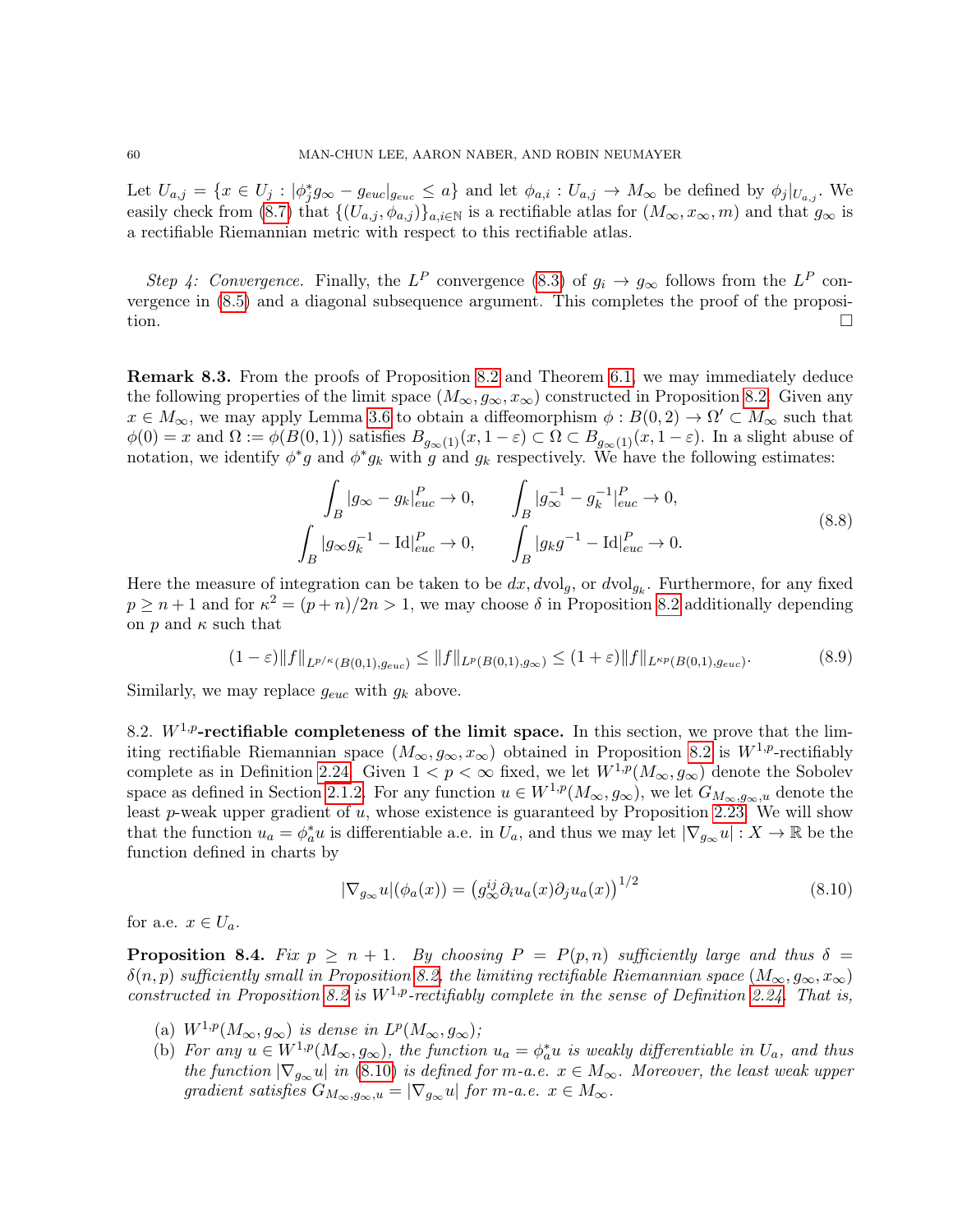In order to prove Proposition [8.4,](#page-59-2) we will first establish a localized version of Proposition [8.4\(](#page-59-2)b) in Section [8.2.1](#page-60-0) below (Proposition [8.5\)](#page-60-1). Using this proposition, we will then prove Proposition [8.4](#page-59-2) in Section [8.2.2.](#page-63-0)

<span id="page-60-0"></span>8.2.1. The local estimate. In this section, we will prove the following local version of Proposi-tion [8.4\(](#page-59-2)b). In order to alleviate notation, we let  $g = g_{\infty}$ . Fix  $x \in M_{\infty}$  and let  $\phi : B(0, 2) \to \Omega'$ with  $\phi(0) = x$  be as in Remark [8.3.](#page-59-3) As in Remark [8.3,](#page-59-3) we slightly abuse notation by identifying  $\phi^*g$  and  $\phi^*g_k$  with g and  $g_k$  respectively. We set  $B = B(0, 1)$  and denote by  $W^{1,p}(B, g)$  the  $W^{1,p}$ space as defined in Section [2.1.2](#page-9-0) with respect to the metric g on the space B. We let  $G_{B,q,u}$  denote the least p-weak upper gradient of u in  $W^{1,p}(B, g)$  and  $|\dot{\gamma}|_g = g(\dot{\gamma}, \dot{\gamma})^{1/2}$ . We will use the analogous notation for  $g_k$  and  $g_{euc}$ .

<span id="page-60-1"></span>**Proposition 8.5.** Fix  $p \ge n+1$ . By choosing  $P = P(n, p)$  sufficiently large and thus  $\delta = \delta(n, p)$ sufficiently small in Proposition [8.2,](#page-57-4) any  $u \in W^{1,p}(B,g)$  is differentiable m-a.e. and we have  $G_{B,q,u} = |\nabla_q u|$  for m-a.e.  $x \in B$ .

In preparation for the proof of Proposition [8.5,](#page-60-1) we first prove some preliminary lemmas. Let  $\mathfrak{M}_q$  and  $\mathfrak{M}_{euc}$  denote the collection of all absolutely continuous curves with respect to g and  $g_{euc}$ respectively in B. Note that  $\mathfrak{M}_{euc}$  is also the collection of  $g_k$  absolutely continuous curves in B for every  $k$ .

<span id="page-60-2"></span>**Lemma 8.6.** Fix P as in Proposition [8.2.](#page-57-4) For any  $1 \le p \le P/2$ , we have  $Mod_{q,p}(\mathfrak{M}_q \setminus \mathfrak{M}_{euc}) = 0$ and  $Mod_{g_{euc},p}(\mathfrak{M}_{euc} \setminus \mathfrak{M}_q) = 0.$ 

*Proof.* Consider the family  $\Gamma \subset \mathfrak{M}_g$  of curves  $\gamma : [a, b] \to B(0, 1)$  such that  $\int_a^b |g^{-1}(\gamma)|$ 1/2  $\int_{euc}^{1/2} |\dot{\gamma}|_g dt =$  $+\infty$ . Because  $|g^{-1}|_{euc}^{1/2} \in L^{P/2}(B,g)$  by [\(8.8\)](#page-59-4), it follows from the definition of Mod<sub>p</sub> that Mod<sub>g, P/2</sub>( $\Gamma$ ) = 0. Now, notice that  $\mathfrak{M}_g \setminus \mathfrak{M}_{euc} \subset \Gamma$ . Indeed, for any  $\gamma \in \mathfrak{M}_g \setminus \mathfrak{M}_{euc}$ , we apply the Cauchy-Schwarz inequality to find that  $\int_a^b |g^{-1}(\gamma)|_{euc}^{1/2} |\dot{\gamma}|_g dt \geq \int_a^b |\dot{\gamma}(t)|_{euc} dt = +\infty$ , and so  $\gamma \in \Gamma$ . It follows that  $\text{Mod}_{g,p}(\mathfrak{M}_g \setminus \mathfrak{M}_{euc}) = 0.$  The other claim is proven analogously.

In view of Lemma [8.6,](#page-60-2) we will henceforth let  $\mathfrak{M} = \mathfrak{M}_q \cap \mathfrak{M}_{euc}$  and will restrict our attention to curves in M.

**Lemma 8.7.** Fix  $p \ge n+1$  and let  $\kappa^2 = (p+n)/2n > 1$ . By choosing  $P = P(n, p)$  sufficiently large and thus  $\delta = \delta(n, p)$  sufficiently small in Proposition [9.3,](#page-71-0) for any family of curves  $\Gamma \subset \mathfrak{M}$  with  $Mod_{g,p}(\Gamma) = 0$ , we have  $Mod_{q_k, p/k}(\Gamma) = Mod_{q_{euc}, p/k}(\Gamma) = 0$ .

*Proof.* Let  $\Gamma \subset \mathfrak{M}$  be a family of curves with  $\text{Mod}_{q,p}(\Gamma) = 0$ . By definition, there exists  $F \geq 0$ such that  $F \in L^p(B, g)$  and  $\int_a^b F(\gamma) |\dot{\gamma}|_g dt = +\infty$  for all  $g \in \Gamma$ . For each k, consider the function  $F_k = F|g_k g^{-1}|_{euc}^{1/2}$ . By Remark [8.3,](#page-59-3) we have  $F_k \in L^{p/\kappa}(B, g_k)$  provided P is chosen sufficiently large depending on p and n. Then  $\int_a^b F_k(\gamma) |\dot{\gamma}|_{g_k} dt \geq \int_a^b F(\gamma) |\dot{\gamma}|_g dt = +\infty$ , and so  $\text{Mod}_{g_k, p/\kappa}(\Gamma) = 0$ . The same proof holds for  $g_{euc}$  letting  $F_{euc} = F|g^{-1}|_{euc}^{1/2}$  $\Box$   $\Box$ 

<span id="page-60-3"></span>**Lemma 8.8.** Fix  $p \ge n+1$  and let  $\kappa^2 = (p+n)/2n > 1$ . By choosing  $P = P(n, p)$  sufficiently large and thus  $\delta = \delta(n, p)$  sufficiently small in Proposition [9.3,](#page-71-0) we have  $W^{1, \kappa p}(B, g_{euc}) \subset W^{1, p}(B, g) \subset$  $W^{1,p/\kappa}(B, g_{euc}).$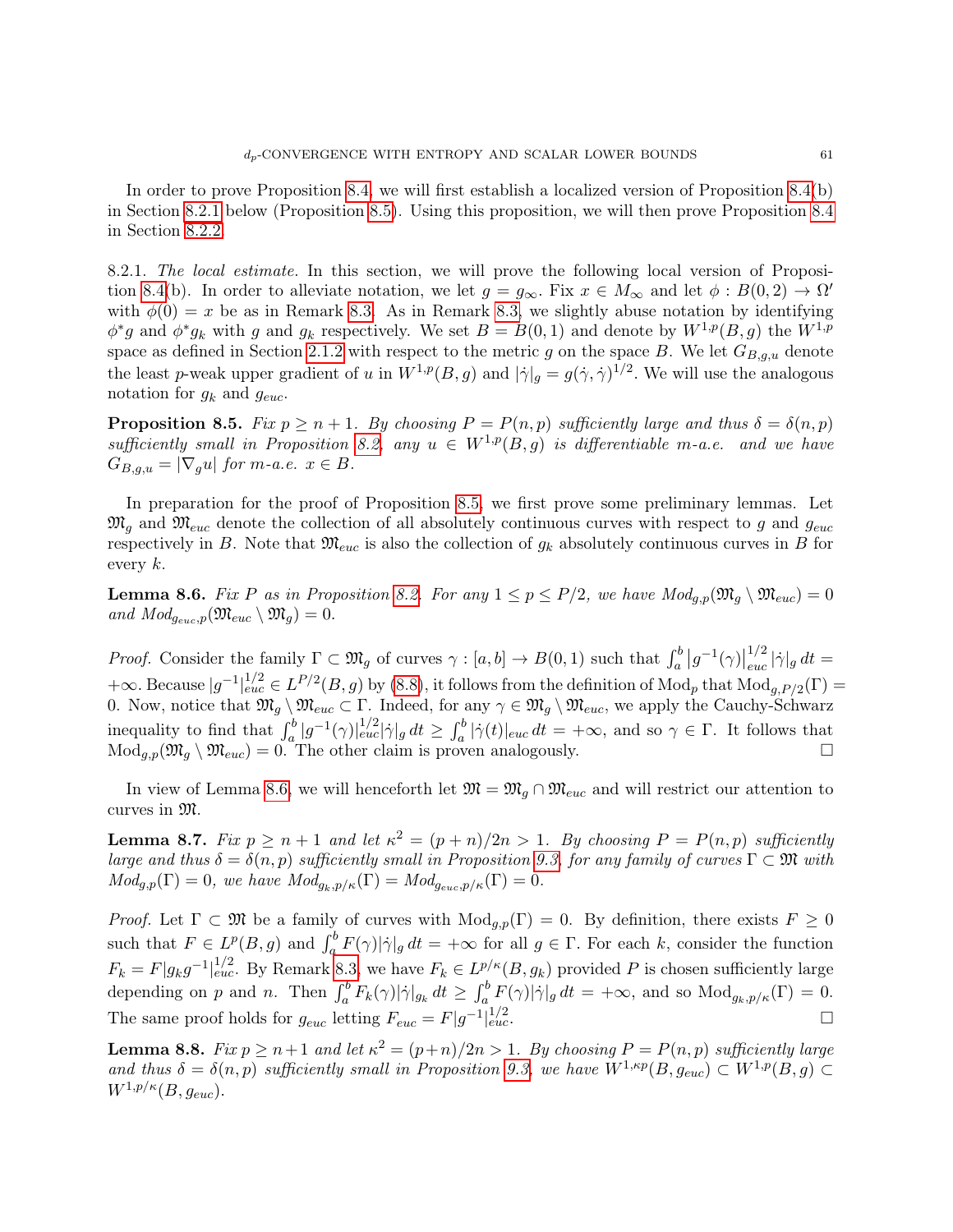*Proof.* We prove the second inclusion; the proof of the first inclusion is analogous. Fix  $u \in$  $W^{1,p}(B, q)$ , so by definition we have

$$
|u(\gamma(a)) - u(\gamma(b))| \le \int_a^b G_{B,g,u}(\gamma)|\dot{\gamma}|_g dt \le \int_a^b G_{B,g,u}(\gamma)|g|_{euc}^{1/2}|\dot{\gamma}|_{g_{euc}} dt \tag{8.11}
$$

for all  $\gamma \in \mathfrak{M} \setminus \Gamma$ , where  $\Gamma \subset \mathfrak{M}$  is a family of curves such that  $\text{Mod}_{q,p}(\Gamma) = 0$ . Letting  $H =$  $G_{B,g,u}[g]_{euc}^{1/2}$ , we directly see that H satisfies the weak upper gradient condition for u with respect to g<sub>euc</sub>. Moreover, by Lemma [8.6,](#page-60-2) we see that  $\text{Mod}_{g_{euc},p/\kappa}(\Gamma) = 0$ . This implies that H is a  $p/\kappa$ weak upper gradient for u with respect to  $g_{euc}$ . Furthermore, we deduce from Remark [8.3](#page-59-3) that  $H \in L^{p/\kappa}(B, g_{euc}),$  and so  $u \in W^{1,p/\kappa}(B, g_{euc}).$ 

Note that in Lemma [8.8,](#page-60-3) we have used the Newtonian space definition of  $W^{1,p/\kappa}(B, g_{euc})$ . It is known (see [\[Ha03,](#page-90-3) Theorem 7.13]) that this space agrees with the typical definitions of Sobolev spaces on Euclidean space.

<span id="page-61-1"></span>**Lemma 8.9.** Fix  $1 \le q \le p < \infty$ . Let  $u \in W^{1,p}(B, q)$  and let G be a q-weak upper gradient of u. Then G is a p-weak upper gradient of u.

*Proof.* As usual, let  $G_{B,g,u}$  denote the least p-weak upper gradient of u. We will show that  $G \geq$  $G_{B,q,u}$  for m-a.e.  $x \in B$ , which implies directly that G is a p-weak upper gradient. To this end, we employ a trick from [\[Ha03,](#page-90-3) Lemma 6.3]. Since G is a q-weak upper gradient for  $u$ , we know that the weak upper gradient condition is satisfied for G for all  $\gamma \in \mathfrak{M} \setminus \Gamma$ , where  $\text{Mod}_{g,q}(\Gamma) = 0$ . By definition, there exists a function  $F \in L^q(B, g)$  such that  $\int_a^b F(\gamma) |\dot{\gamma}|_g dt = +\infty$  for all  $g \in \Gamma$ . Therefore, the function  $G_k = G + F/k$  is an upper gradient of u, and in particular, a p-weak upper gradient for u. Therefore,  $G_k \geq G_{B,q,u}$  for m-a.e.  $x \in B$ . Now, since F is finite m-a.e., we have  $G_k \to G$  and thus  $G \geq G_{B,g,u}$  for m-a.e.  $x \in B$ .

We are now ready to prove Proposition [8.5.](#page-60-1)

*Proof of Proposition [8.5.](#page-60-1)* We consider two cases: first, the case when u is a smooth function in  $B$ , and then the general case when  $u \in W^{1,p}(B, g)$ . In each case, we proceed in two steps: first showing that  $|\nabla_q u|$  is a p-weak upper gradient of u with respect to g, and then showing that it is the least p-weak upper gradient of u with respect to  $q$ .

Case 1:  $u \in C^{\infty}(B, q_{euc}).$ 

Step 1:  $|\nabla_q u|$  is a p-weak upper gradient for u with respect to g. The main estimate toward showing Step 1 is the following. Up to passing to a subsequence, we have

<span id="page-61-0"></span>
$$
\int_{a}^{b} |\nabla_{g_k} u|(\gamma)|\dot{\gamma}|_{g_k} dt \to \int_{a}^{b} |\nabla_g u|(\gamma)|\dot{\gamma}|_g dt \tag{8.12}
$$

for every curve  $\gamma : [a, b] \to B$  in  $\mathfrak{M} \setminus \Gamma$ , where  $\Gamma$  is a family of curves with  $\text{Mod}_{q,p}(\Gamma) = 0$ . Once we establish this fact, it will easily follow that  $|\nabla_q u|$  is a p-weak upper gradient for u with respect to g. Indeed, since  $g_k$  is a smooth metric for each k, we know that  $|\nabla_{g_k} u|$  is the least upper gradient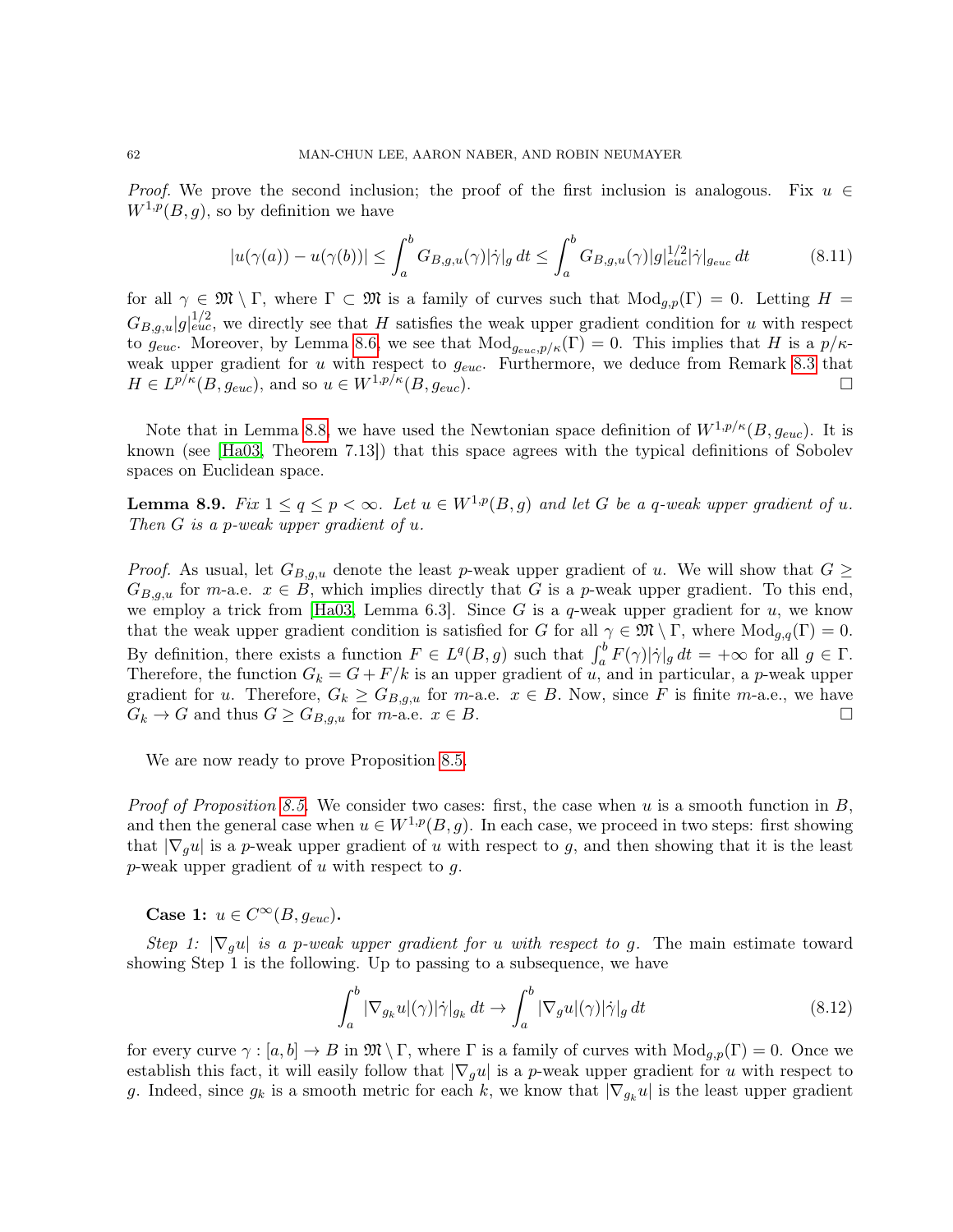for u with respect to  $g_k$ . So, for any  $\gamma \in \mathfrak{M} \setminus \Gamma$ , we have

$$
|u(\gamma(a)) - u(\gamma(b))| \le \int_a^b |\nabla_{g_k} u|(\gamma)|\dot{\gamma}|_{g_k} dt \to \int_a^b |\nabla_g u|(\gamma)|\dot{\gamma}|_g dt \tag{8.13}
$$

as  $k \to \infty$ . Since  $\text{Mod}_{g,p}(\Gamma) = 0$ , it follows that  $|\nabla_g u|$  is a p-weak upper gradient for u with respect to  $q$ .

We employ Lemma [2.17](#page-15-0) in order to prove [\(8.12\)](#page-61-0). More specifically, for any curve  $\gamma \in \mathfrak{M}$ , we have  $\int_a^b |\nabla_{g_k} u|(\gamma) |\dot{\gamma}|_{g_k} dt - \int_a^b |\nabla_g u|(\gamma) |\dot{\gamma}|_g dt \leq I + II$ , where

$$
I = \left| \int_{a}^{b} (|\nabla_{g_k} u| - |\nabla_g u|)(\gamma)| \dot{\gamma}|_{g_k} dt \right|, \qquad II = \left| \int_{a}^{b} |\nabla_g u|(\gamma) (|\dot{\gamma}|_{g_k} - |\dot{\gamma}|_g) dt \right|.
$$
 (8.14)

We claim that terms I and II tend to zero as  $k \to \infty$  for all  $\gamma \in \mathfrak{M} \setminus \Gamma$ , where  $\text{Mod}_{g,p}(\Gamma) =$ 0. Indeed, consider the sequence of functions  $F_k = ||\nabla_{g_k} u|| - |\nabla_g u|| ||g_k g^{-1}||_{euc}^{1/2}$ , and notice that  $I \leq \int_a^b F_k(\gamma) |\dot{\gamma}|_g dt$ . Thanks to [\(8.8\)](#page-59-4), we see that  $F_k \to 0$  in  $L^p(B, g)$ , provided P is large enough depending on p. Then, Lemma [2.17](#page-15-0) implies that, after passing to a subsequence,  $I \rightarrow 0$  for all  $\gamma \in \mathfrak{M} \setminus \Gamma_I$  where  $\Gamma_I \subset \mathfrak{M}$  is a family of curves with  $\text{Mod}_{q,p}(\Gamma_I) = 0$ .

We argue in a similar fashion for term II. Consider the sequences  $\tilde{F}_k = |\nabla_g u| (|g_k g^{-1}|_{euc}^{1/2} -$ 1) and  $\hat{F}_k = |\nabla_g u|(1 - |gg_k^{-1}|_{euc}^{-1/2})$ . Since  $|\nabla_g u| \geq 0$ , we have  $\int_a^b |\nabla_g u|(\gamma) (|\dot{\gamma}|_{g_k} - |\dot{\gamma}|_g) dt \leq$  $\int_a^b \tilde{F}_k(\gamma) |\dot{\gamma}|_g dt$  and  $\int_a^b |\nabla_g u|(\gamma) (|\dot{\gamma}|_g - |\dot{\gamma}|_{g_k}) dt \leq \int_a^b \hat{F}_k(\gamma) |\dot{\gamma}|_g dt$ . Furthermore, thanks to [\(8.8\)](#page-59-4), we see that  $\tilde{F}_k, \hat{F}_k \to 0$  in  $L^p(B, g)$  provided that P is chosen sufficiently large depending on p. So, by Lemma [2.17,](#page-15-0) we see that, after passing to a further subsequence, we have  $II \to 0$  for all  $\gamma \in \mathfrak{M} \backslash \Gamma_{II}$ where  $\text{Mod}_{g,p}(\Gamma_{II}) = 0$ . Letting  $\Gamma = \Gamma_I \cup \Gamma_{II}$ , we conclude that [\(8.12\)](#page-61-0) holds. This completes Step 1.

Step 2:  $|\nabla_g u|$  is the least p-weak upper gradient of u with respect to  $W^{1,p}(B,g)$ . Let  $H \in L^p(B,g)$ be any  $p$ -weak upper gradient of  $u$  with respect to  $g$ . By definition, we have

$$
|u(\gamma(a)) - u(\gamma(b))| \le \int_a^b H(\gamma)|\dot{\gamma}|_g dt \le \int_a^b H|g g_k^{-1}|_{euc}^{1/2} |\dot{\gamma}|_{g_k} dt \qquad (8.15)
$$

for all  $\gamma \in \mathfrak{M} \setminus \Gamma$  where  $\Gamma$  is a family of curves such that  $Mod_{g,p}(\Gamma) = 0$ , In particular, letting  $H_k = H|gg_k^{-1}|_{euc}^{1/2}$ , we see immediately that  $H_k$  satisfies the upper gradient condition for every  $\gamma \in \mathfrak{M} \backslash \Gamma$ . By Lemma [8.6,](#page-60-2) we see that  $\text{Mod}_{g_k, p/k}(\Gamma) = 0$ , and thus  $H_k$  is a  $p/k$ -weak upper gradient for u with respect to  $g_k$ . Moreover, it follows from Remark [8.3](#page-59-3) that  $H_k \in L^{p/\kappa}(B,g) \cap L^{p/\kappa}(B,g_k)$ and that  $H_k \to H$  in  $L^{p/\kappa}(B,g)$ . In particular,  $H_k \to H$  for m-a.e.  $x \in B$ .

Similarly, since  $u \in C^{\infty}(B, g_{euc})$ , we deduce from [\(8.8\)](#page-59-4) that  $|\nabla_{g_k} u| \to |\nabla_g u|$  in  $L^p(B, g)$ , and therefore m-a.e. Since  $|\nabla_{g_k} u|$  is the least q-weak upper gradient for u with respect to  $g_k$  for any q, we have that  $|\nabla_{q_k} u| \leq H_k$  m-a.e. Passing  $k \to \infty$ , it follows that  $|\nabla_q u| \leq H$ , and so  $|\nabla_q u|$  is the least p-weak upper gradient for  $u$  with respect to  $q$ .

Case 2:  $u \in W^{1,p}(B, q)$ .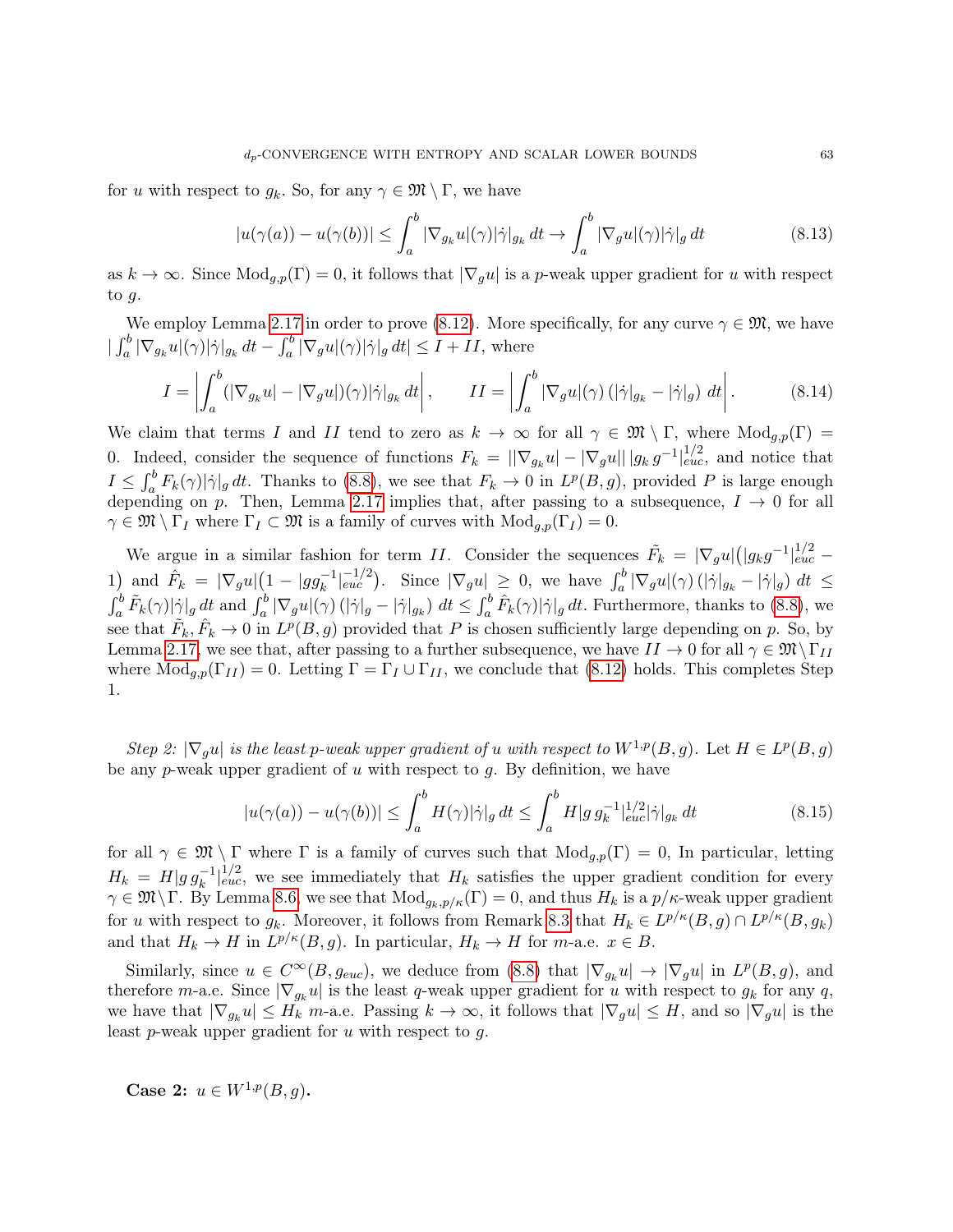Step 1:  $|\nabla_q u|$  is a p-weak upper gradient of u in  $W^{1,p}(B,g)$ . By Lemma [8.8,](#page-60-3) we know that  $u \in W^{1,p/\kappa}(B,g_{euc})$ , and thus we may find a sequence  $u_i \in C^{\infty}(B,g_{euc})$  such that  $u_i \to u$  in  $W^{1,p/\kappa}(B,g_{euc})$ . So, using Remark [8.3,](#page-59-3) we see that  $|\nabla_g u_i| \to |\nabla_g u|$  in  $L^q(B,g)$  for  $q = p/\kappa^2$ . Therefore, applying Lemma [2.17](#page-15-0) once again, after passing to a subsequence, we have

$$
\int_{a}^{b} |\nabla_{g} u_{i}|(\gamma)|\dot{\gamma}|_{g} dt \to \int_{a}^{b} |\nabla_{g} u|(\gamma)|\dot{\gamma}|_{g} dt \tag{8.16}
$$

as  $i \to \infty$  for all  $\gamma \in \mathfrak{M} \setminus \Gamma_0$ , where  $\text{Mod}_{q,q}(\Gamma_0) = 0$ . Moreover, applying Case 1 to each smooth function  $u_i$ , we know that  $|\nabla_g u_i|$  is a q-weak upper gradient for  $u_i$  and thus

<span id="page-63-1"></span>
$$
|u_i(\gamma(a)) - u_i(\gamma(b))| \le \int_a^b |\nabla_g u_i|(\gamma)| \dot{\gamma}|_g dt \qquad (8.17)
$$

for all  $\gamma \in \mathfrak{M} \setminus \Gamma_i$ , where  $\Gamma_i$  is a family of curves such that  $\text{Mod}_{g,q}(\Gamma_i) = 0$ . Now, since  $p/\kappa > n$ , we have that  $u_i \to u$  uniformly by the Morrey-Sobolev inequality on Euclidean space. So, letting  $\Gamma = \Gamma_0 \cup \bigcup \Gamma_i$ , we see that  $Mod_{g,q}(\Gamma) = 0$ , and letting  $i \to \infty$  in [\(8.17\)](#page-63-1), we find that  $|u(\gamma(a)) - u(\gamma(b))| \leq \int_a^b |\nabla_g u|(\gamma)|\dot{\gamma}|_g dt$  for all  $\gamma \in \mathfrak{M} \setminus \Gamma$ . This proves that  $|\nabla_g u|$  is a q-weak upper gradient of u with respect to g. Applying Lemma [8.9,](#page-61-1) we see that  $|\nabla_g u|$  is also p-weak upper gradient with respect to g, completing Step 1.

Step 2:  $|\nabla_g u|$  is the least p-weak upper gradient of u in  $W^{1,p}(B,g)$ . Let  $v_i \equiv u_i - u \in W^{1,p}(B,g)$ . As noted in the previous step,  $v_i \to 0$  in  $W^{1,p/\kappa}(B, g_{euc})$ , so in particular  $|\nabla_g v_i| \to 0$  m-a.e. Moreover, applying the previous step,  $|\nabla_g v_i|$  is a p-weak upper gradient of  $v_i$  in  $W^{1,p}(B,g)$ .

Now, consider any p-weak upper gradient  $H \in L^p(B,g)$  for u with respect to g and let  $H_i =$  $H + |\nabla_g v_i|$ , which converges pointwise m-a.e. to H. Applying the triangle inequality, we see that  $H_i$  is a p-weak upper gradient for  $u_i$ . Moreover, from Case 1, we know that  $|\nabla_g u_i|$  is the least p-weak upper gradient for  $u_i$  with respect to  $g$ , and hence

<span id="page-63-2"></span>
$$
H_i \ge |\nabla_g u_i| \tag{8.18}
$$

for m-a.e.  $x \in B(0,1)$ . Since  $|\nabla_g u_i| \to |\nabla_g u|$  in  $L^q(B, g_{euc})$ , after passing to further subsequences the sequence also converges pointwise a.e, and thus m-a.e. Thus sending  $i \to \infty$  in [\(8.18\)](#page-63-2), we see that  $|\nabla_g u|$  is the least p-weak upper gradient for u with respect to g. This concludes the proof of Step 2 and thus of the proposition.  $\Box$ 

# <span id="page-63-0"></span>8.2.2. Proof of Proposition [8.4.](#page-59-2) We are now ready to prove Proposition 8.4.

*Proof of Proposition [8.4.](#page-59-2)* We first prove part (b). Fix  $u \in W^{1,p}(M_{\infty}, g_{\infty})$ . By Proposition [8.5,](#page-60-1) we know that the pull-back of u is weakly differentiable in charts and that  $|\nabla_{q_\infty} u|$  is defined for a.e  $x \in M_\infty$ . To show that  $|\nabla_{g_\infty}| = G_{M_\infty, g_\infty, u}$ , we proceed in two steps, first showing that  $|\nabla_{g_\infty} u|$  is a  $p$ -weak upper gradient of  $u$  and then showing that it is the least  $p$ -weak upper gradient.

We claim that  $|\nabla_{g_{\infty}} u|$  is a p-weak upper gradient of u with respect to  $W^{1,p}(M_{\infty}, g_{\infty})$ . To this end, let  $\{x_j\} \subset M_\infty$  be a collection of points such that  $\{B_{g_\infty(1)}(x_j, 1/2)\}$  covers  $M_\infty$  and  ${B_{q_\infty(1)}(x_j, 1/4)}$  are pairwise disjoint. For each j, let  $\phi_j : B(0, 2) \to \Omega_j \subset B_{q_\infty(1)}(x_j, 1/2)$  be as in Remark [8.3.](#page-59-3)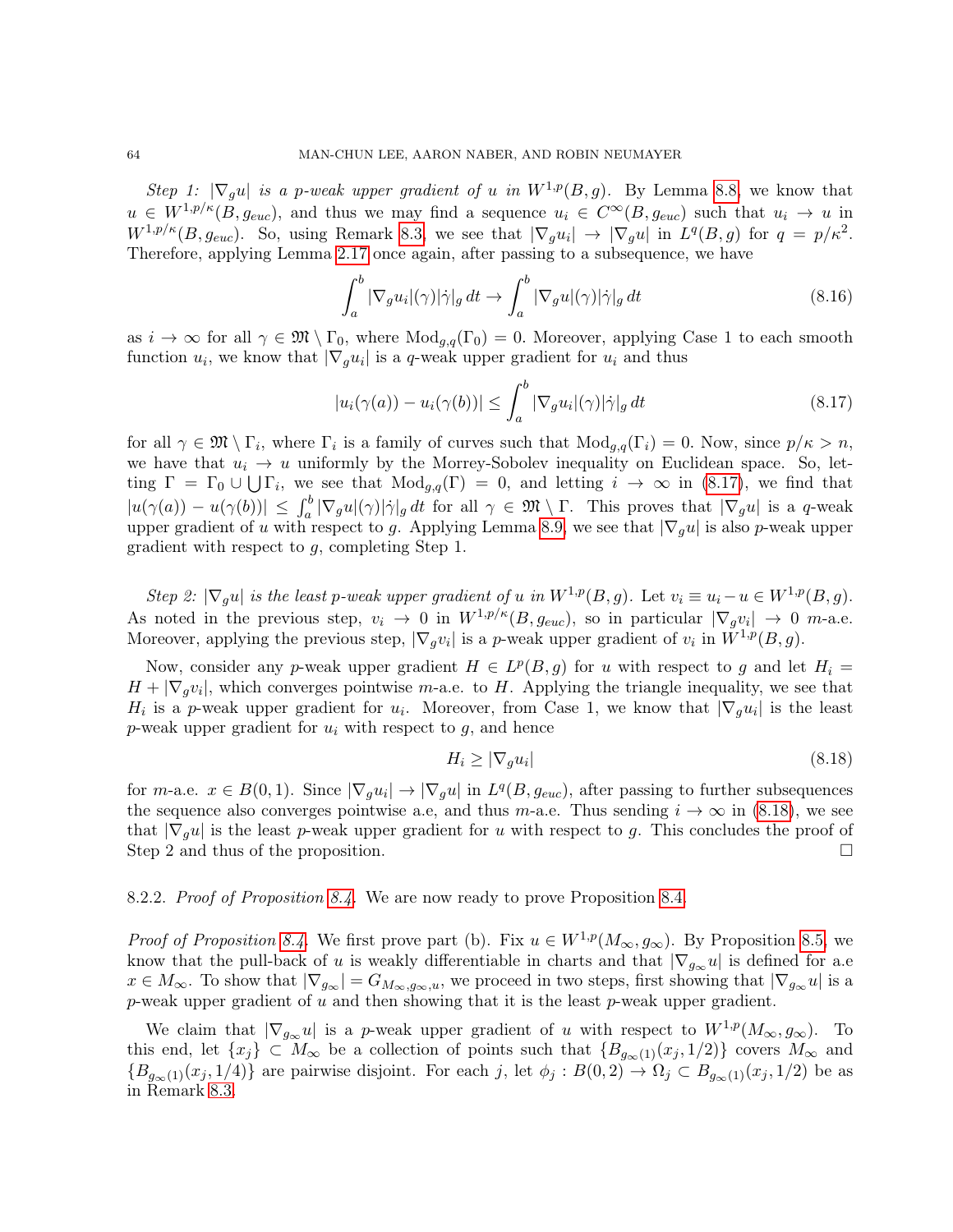Consider any absolutely continuous curve  $\gamma : [a, b] \to M_\infty$ . The continuous image under  $\gamma$  of the compact set [a, b] is compact, and thus the image of  $\gamma$  in  $M_{\infty}$  intersects finitely many of the  $\Omega_i$ . Take a finite partition  $a = a_0 < a_1 < \cdots < a_N = b$  of the interval  $[a, b]$  such that the image of  $[a_i, a_{i+1}]$ is contained entirely in  $\Omega_j$  for one j. Then, applying the triangle inequality and Proposition [8.5,](#page-60-1) we see that

$$
|u(\gamma(a)) - u(\gamma(b))| \le \sum_{i=1}^{N} |u(\gamma(a_{i-1})) - u(\gamma(a_i))|
$$
  

$$
\le \sum_{i=1}^{N} \int_{a_{i-1}}^{a_i} |\nabla_{g_{\infty}} u||\dot{\gamma}|_{g_{\infty}} dt = \int_a^b |\nabla_{g_{\infty}} u||\dot{\gamma}|_{g_{\infty}} dt.
$$
 (8.19)

It follows that  $|\nabla_{g_{\infty}} u|$  is a p-weak upper gradient for u with respect to  $W^{1,p}(M_{\infty}, g_{\infty})$ .

Now we show that  $|\nabla_{g_\infty} u|$  is the least p-weak upper gradient of u with respect to  $W^{1,p}(M_\infty, g_\infty)$ , thus proving (b). Notice that, for each j, the restriction of  $G_{M_{\infty},g_{\infty},u}$  to  $\Omega_j$  is a p-weak upper gradient for u with respect to  $W^{1,p}(\Omega_j, g_\infty)$ . So, since we know from Proposition [8.5](#page-60-1) that  $|\nabla_{g_\infty} u|$  is the least p-weak upper gradient of u with respect to  $W^{1,p}(\Omega_j, g_{\infty})$ , it follows that  $|\nabla_{g_{\infty}} u| \leq G_{M_{\infty},g_{\infty},u}$  for m-a.e.  $x \in \Omega_j$ . Since the collection  $\{\Omega_j\}$  covers  $M_\infty$ , we thus see that  $|\nabla_{g_\infty} u| \leq G_{M_\infty,g_\infty,u}$  for m-a.e.  $x \in M_{\infty}$ . This completes the proof of (b).

Finally, we prove (a). Fix any  $v \in L^p(M_\infty, g_\infty)$  and  $\varepsilon > 0$ . We wish to show that there exists  $u \in W^{1,p}(M_\infty, g_\infty)$  such that  $||v - u||_{L^p(M_\infty, g_\infty)} \leq \varepsilon$ . It is apparent that bounded and compactly supported functions are dense in  $L^p(M_\infty, g_\infty)$ , and thus we may assume without loss of generality that v is bounded and compactly supported. Let  ${x_j}_{j=1}^N \subset M_\infty$  be a finite collection such that the support of v is contained in  $\cup_{j=1}^{N} \Omega_j$ , where the  $\Omega_j$  are defined as in the previous step. Let  $\{\psi_j\}$  be a partition of unity subordinate to  $\{\Omega_j\}_{j=1}^N$  such that  $\phi_j^*\psi_j$  is a smooth function in  $B(0,1)$ . Since u is bounded, for each j we have  $\phi_j^*u \in L^{\kappa p}(B(0,1), g_{euc})$ . So, we may find a smooth function  $\tilde{v}_j$  such that  $\|\phi_j^*u - \tilde{v}_j\|_{L^{\kappa p}(B,g_{euc})} \leq \varepsilon/2N$ . Thus, by Remark [8.3,](#page-59-3) we have  $||u - v_j||_{L^p(\Omega_j, g_\infty)} = ||\phi_j^* u - \tilde{v}_j||_{L^p(B,g)} \le \varepsilon/N$ . Here we let  $v_j = \phi_*\tilde{v}_j$ . Finally, we let  $v = \sum_{j=1}^N \psi_j v_j$ . Thanks to Lemma [8.8](#page-60-3) and part (b) above, we see that  $v \in W^{1,p}(M_\infty, g_\infty)$ . Finally,

$$
||u - v||_{L^{p}(M_{\infty}, g_{\infty})} \leq \sum_{j=1}^{N} ||u - v_{j}||_{L^{p}(\Omega_{j}, g_{\infty})} \leq \varepsilon.
$$
\n(8.20)

This completes the proof of (a) and thus of the proposition.

<span id="page-64-0"></span>8.3. Convergence in  $d_p$ . In this section, we establish the following proposition, which is Proposition [8.1\(](#page-57-1)1).

<span id="page-64-1"></span>**Proposition 8.10.** Fix  $p \ge n + 1$ . We may choose  $P = P(n, p)$  sufficiently large and thus  $\delta =$  $\delta(n,p)$  sufficiently small in Proposition [8.2](#page-57-4) such that if  $(M_i,g_i,x_i)$  and  $(M_\infty,g_\infty,x_\infty)$  are as in Proposition [8.2,](#page-57-4) then, after passing to subsequence,

$$
d_p((M_i, g_i, x_i), (M_\infty, g_\infty, x_\infty)) \to 0. \tag{8.21}
$$

In order to prove Proposition [8.10,](#page-64-1) we will first show the following local version.

$$
\Box
$$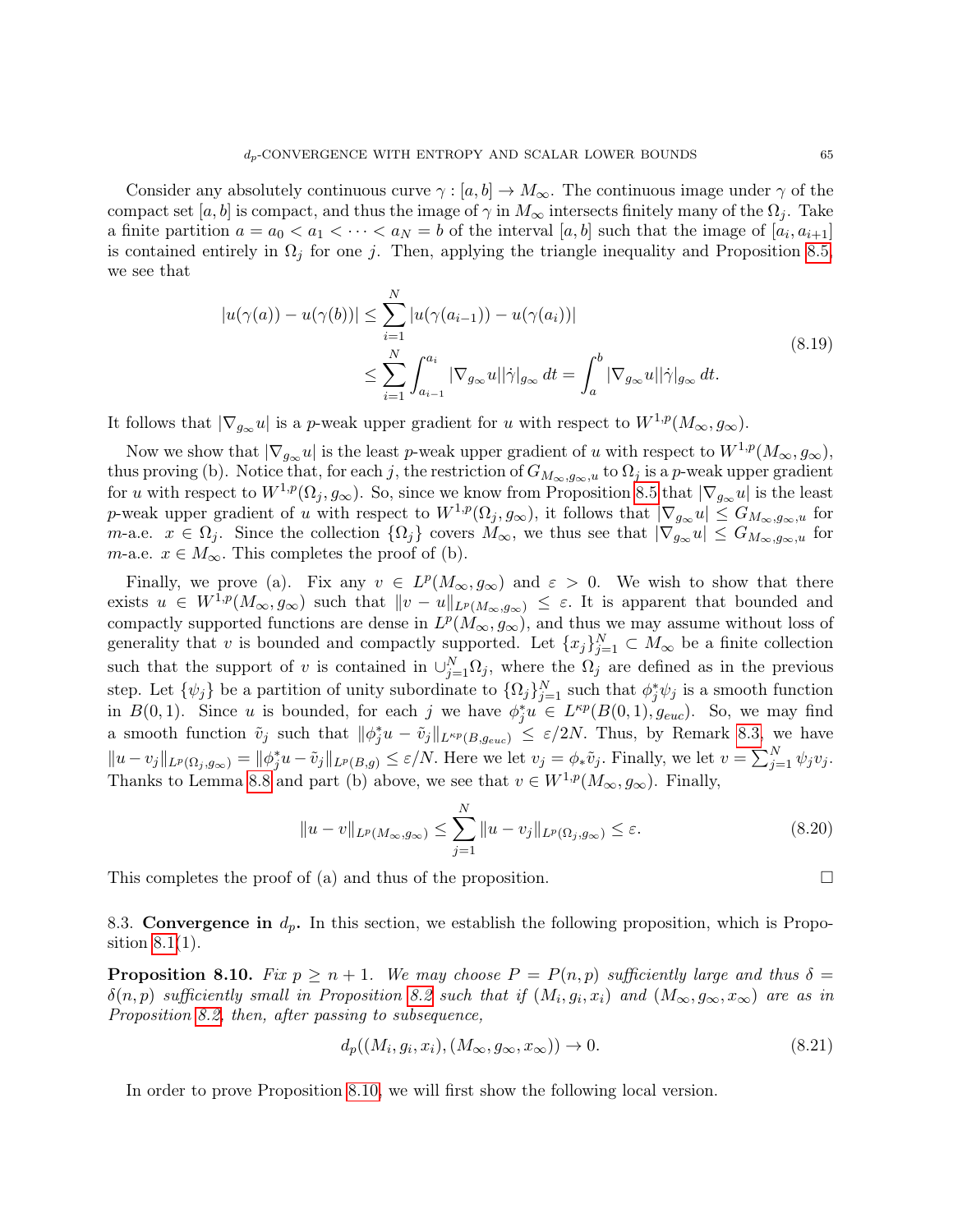<span id="page-65-3"></span>**Proposition 8.11.** Fix  $p \ge n+1$ . We may choose  $P = P(n, p)$  sufficiently large and thus  $\delta =$  $\delta(n,p)$  sufficiently small in Proposition [8.2](#page-57-4) such that if  $(M_i,g_i,x_i)$  and  $(M_\infty,g_\infty,x_\infty)$  are as in Proposition [8.2,](#page-57-4) the following holds. For any compact set  $\Omega \in M_{\infty}$ , after passing to subsequence, we can find  $\Omega_i \in M_i$  such that

$$
d_p\left((\Omega_i, g_i), (\Omega, g_\infty)\right) \to 0\tag{8.22}
$$

as  $i \rightarrow +\infty$  in the sense of Definition [2.39.](#page-21-0)

Before proving the propositions, we establish two lemmas that will be needed in the proofs. First, we show that the supremum in the definition of  $d_{p,q,\Omega}(x,y)$  is achieved.

<span id="page-65-1"></span>**Lemma 8.12.** For  $p \ge n+1$ , there exists  $\delta(n, p) > 0$  such that the following holds. Let  $(M^n, g)$  be a complete Riemannian manifold with bounded curvature such that

$$
R_g \ge -\delta, \qquad \nu(g, 2) \ge -\delta.
$$

Then for any bounded subset  $\Omega \in M$  and  $x, y \in \Omega$ , there exists a function  $f \in W^{1,p}(\Omega)$  such that  $d_{p,g,\Omega}(x,y) = |f(x) - f(y)|$  and  $\int_{\Omega} |\nabla f|^p dvol_g = 1$ .

*Proof.* Consider a maximizing sequence  $f_i \in W^{1,p}(\Omega)$  with  $\int_{\Omega} |\nabla f_i|^p dvol_g \leq 1$ ,  $f_i(x) = 0$ , and  $f_i(y) \to d_{p,q,\Omega}(x,y)$ . Choosing  $\delta = \delta(n,p)$  according to Theorem [7.5,](#page-55-3) we may apply the Theorem [7.5](#page-55-3) to see that  $|f_i| \leq C = C(n, p, g, \Omega)$  on  $\Omega$ . In particular, the sequence  $f_i$  is uniformly bounded in  $W^{1,p}(\Omega)$ . Hence after passing to a subsequence,  $f_i$  converges weakly in  $W^{1,p}(\Omega)$  to a function  $f \in W^{1,p}(\Omega)$  with  $\int_{\Omega} |\nabla f|^p dvol_g \leq 1$ . Moreover, by applying Theorem [7.5](#page-55-3) to rescalings of the metric, we see that each  $f_i$  is continuous with a modulus of continuity that is uniform in i. So, by the Arzelà-Ascoli theorem,  $f_i$  converges uniformly to f. In particular,  $f(x) = 0$  and  $f(y) = d_{p,q,\Omega}(x, y)$ . Finally, note that  $\int_{\Omega} |\nabla f|^p dvol_g = 1$ , otherwise a multiple  $\kappa f$  for  $\kappa > 1$  would be an admissible test function for  $d_{p,g,\Omega}(x,y)$ . This completes the proof.

Next, we use Gehring's lemma and the doubling property of the  $d_p$  metrics to show that a function  $f \in W^{1,p}(\Omega)$  achieving the supremum in  $d_{p,q,\Omega}(x,y)$  enjoys higher integrability properties.

<span id="page-65-2"></span>**Lemma 8.13.** Fix  $p \ge n+1$ . There exist constants  $\delta(n, p) > 0$ ,  $\kappa(n, p) > 1$ , and  $C_0(n, p) > 0$  such that the following holds. Let  $(M, q)$  be a complete Riemannian manifold with bounded curvature and

$$
R_g \geq -\delta, \qquad \nu(g, 2) \geq -\delta.
$$

 $Fix \Omega \in M$  and  $x, y \in \Omega$ , and let  $f \in W^{1,p}(\Omega)$  be a function achieving the supremum in  $d_{p,q,\Omega}(x,y)$ . Then for all  $\mathcal{B}_{p,q}(z,4r) \subset \Omega$  such that  $r < \frac{1}{10} \min\{d_{p,q}(x,y),1\}$ , we have

$$
\left(\int_{\mathcal{B}_{p,g}(z,r)} |\nabla f|^{p\kappa} d\mathrm{vol}_g\right)^{\frac{1}{p\kappa}} \le C_0 \left(\int_{\mathcal{B}_{p,g}(z,4r)} |\nabla f|^p d\mathrm{vol}_g\right)^{\frac{1}{p}}.\tag{8.23}
$$

*Proof.* Let  $x, y \in \Omega \in M$  and  $f \in W^{1,p}(\Omega)$  be a function such that  $\int_{\Omega} |\nabla f|^p dvol_g = 1$  and  $d_{p,q,\Omega}(x,y) = |f(x) - f(y)|$ . We may assume without loss of generality that  $f(x) = 0$ . Fix  $r <$  $\frac{1}{10} \min\{d_{p,g}(x,y), 1\}$  and  $z \in M$  such that  $\mathcal{B}_{p,g}(z, 4r) \subset \Omega$ .

Step 1: Fix any  $q \in (n, p)$ . We claim that there exists  $C_{n,p,q} > 0$  such that

<span id="page-65-0"></span>
$$
\left(\int_{B_{p,g}(z,r)} |\nabla f|^p d\mathrm{vol}_g\right)^{1/p} \le C_{n,p,q} \left(\int_{B_{p,g}(z,4r)} |\nabla f|^q d\mathrm{vol}_g\right)^{1/q}.\tag{8.24}
$$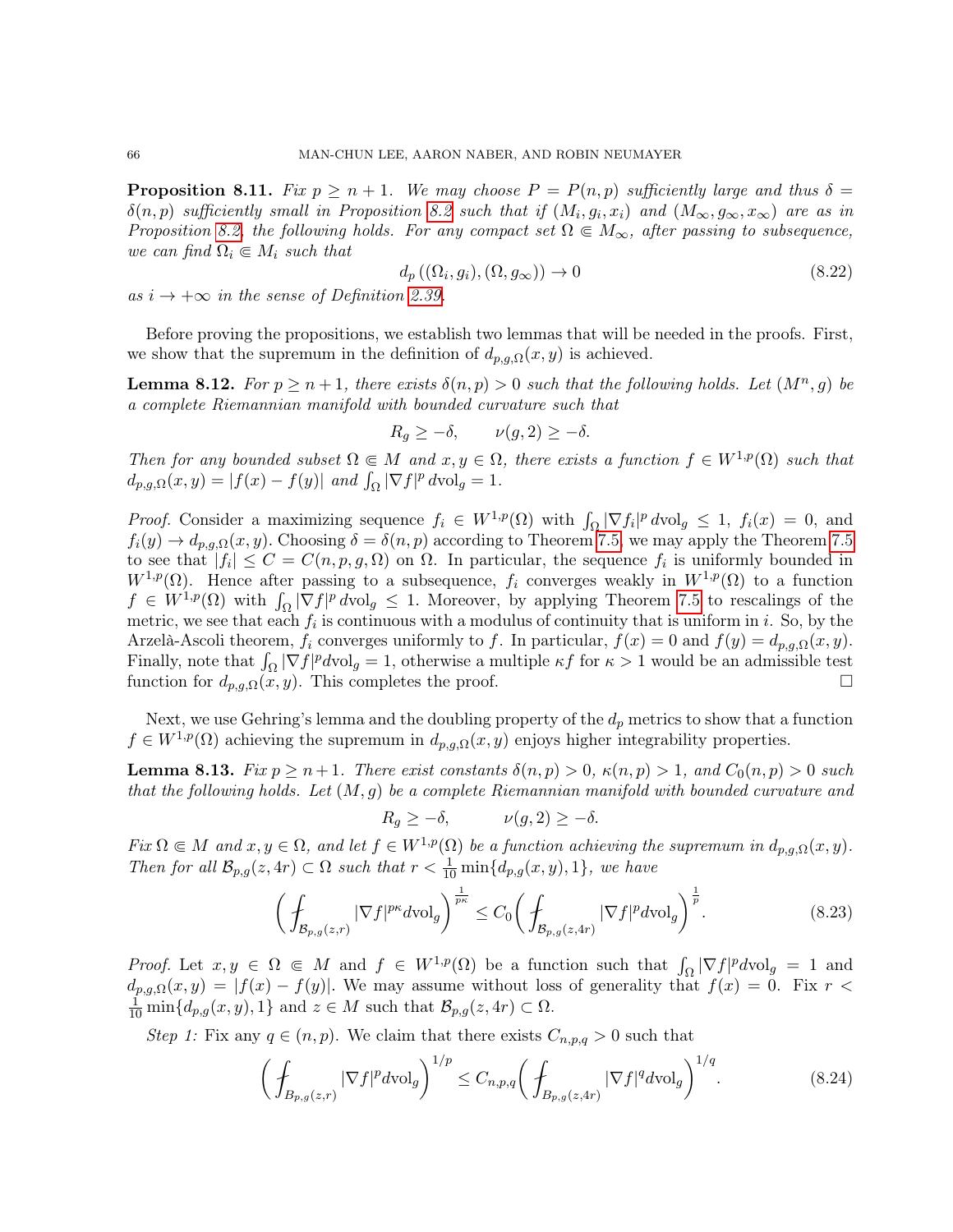To see this, notice that by the definition of  $d_{p,q,\Omega}$ , the function f satisfies

<span id="page-66-0"></span>
$$
\int_{\Omega} |\nabla f|^p d\mathrm{vol}_g = \inf \left\{ \int_{\Omega} |\nabla h|^p d\mathrm{vol}_g \ : \ h \in W^{1,p}(\Omega), \ |h(x) - h(y)| = d_{p,g,\Omega}(x,y) \right\}.
$$
 (8.25)

So, computing the Euler-Lagrange equation associated to [\(8.25\)](#page-66-0), we see that for any  $h \in W^{1,p}(\Omega)$ satisfying  $h(x) = h(y)$ , we have

<span id="page-66-1"></span>
$$
\int_{\Omega} |\nabla f|^{p-2} \langle \nabla f, \nabla h \rangle d\text{vol}_g = 0.
$$
\n(8.26)

We first consider the case when  $x \in \mathcal{B}_{p,g}(z, 2r)$  and  $y \notin \mathcal{B}_{p,g}(z, 2r)$ . Let  $\phi$  be a cutoff function on M such that  $\phi \equiv 1$  on  $\mathcal{B}_{p,q}(z,r)$  and vanishes outside  $\mathcal{B}_{p,q}(z,2r)$ . We will make the construction more precise below. Since  $f(x) = 0$ , the function  $h = f\phi^p$  satisfies  $h(x) = h(y) = 0$ . Therefore, choosing  $h = f\phi^p$  as a test function in [\(8.26\)](#page-66-1) and applying Young's inequality, we find that

<span id="page-66-2"></span>
$$
\int_{\Omega} |\nabla f|^p \phi^p d\mathrm{vol}_g \leq p \int_{\Omega} |\nabla f|^{p-1} \phi^{p-1} |\nabla \phi| f d\mathrm{vol}_g
$$
\n
$$
\leq \varepsilon \int_{\Omega} |\nabla f|^p \phi^p d\mathrm{vol}_g + \frac{p-1}{\varepsilon} ||f||_{L^{\infty}(\mathcal{B}_{p,g}(z,2r))}^p \int_{\Omega} |\nabla \phi|^p d\mathrm{vol}_g.
$$
\n(8.27)

Consequently, absorbing the first term on the right-hand side of [\(8.27\)](#page-66-2) and using the volume estimate [\(7.22\)](#page-54-6), we find that

<span id="page-66-3"></span>
$$
\left(\int_{\mathcal{B}_{p,g}(z,r)} |\nabla f|^p d\mathrm{vol}_g\right)^{1/p} \le C \|f\|_{L^{\infty}(\mathcal{B}_{p,g}(z,2r))} \left(\int_{\mathcal{B}_{p,g}(z,2r)} |\nabla \phi|^p d\mathrm{vol}_g\right)^{1/p} \tag{8.28}
$$

where  $C = C(n, p)$ . By applying the Sobolev inequality of Lemma [7.5](#page-55-3) and the volume estimate [\(7.22\)](#page-54-6) to the rescaled metric  $\tilde{g} = \lambda^2 g$  where  $4r\lambda^{1-\frac{n}{p}} = 1$  so that  $\mathcal{B}_{p,\tilde{g}}(z,1) = \mathcal{B}_{p,g}(z,4r)$ , we find that

$$
||f||_{L^{\infty}(\mathcal{B}_{p,g}(z,2r))} \leq C_{n,p,q} r^{\frac{p}{p-n}} \bigg(\int_{\mathcal{B}_{p,g}(z,4r)} |\nabla f|^{q} d\mathrm{vol}_{g}\bigg)^{1/q}.
$$
 (8.29)

<span id="page-66-4"></span>On the other hand, let us now construct a good cutoff function  $\phi$ . Begin by constructing a cutoff function  $\Phi$  on Euclidean space such that  $\Phi = 1$  on  $\mathcal{B}_{p, euc}(0, \frac{2}{3})$  $(\frac{2}{3})$ , vanishes outside  $\mathcal{B}_{p,euc}(0,\frac{4}{5})$  $(\frac{4}{5})$  and  $|\partial \Phi|^{10p} \leq C_{n,p} \Phi^{10p-1}$ . Let  $\phi$  be its pull-back along the diffeomorphism obtained from  $\tilde{g}$ . A similar argument as in Theorem [7.5](#page-55-3) using Theorem [5.1](#page-37-0) shows that

<span id="page-66-5"></span>
$$
\left(\int_{\mathcal{B}_{p,g}(z,2r)}|\nabla\phi|^p d\mathrm{vol}_g\right)^{1/p} \leq C_{n,p}r^{\frac{-p}{p-n}}.\tag{8.30}
$$

By combining  $(8.28)$ ,  $(8.29)$ , and  $(8.30)$ , we conclude that  $(8.24)$  holds in this case.

Next, consider the case when  $y \in \mathcal{B}_{p,q}(z, 2r)$ , and so  $x \notin \mathcal{B}_{p,q}(z, 2r)$ . Applying the same argument to the function  $\tilde{f} = d_{p,g,\Omega}(x,y) - f$ , we deduce the same inequality [\(8.24\)](#page-65-0) because  $|\nabla f| = |\nabla \tilde{f}|$ . Finally, if  $x, y \notin \mathcal{B}_{p,q}(z, 2r)$ , we consider  $\tilde{f} = f - \bar{f}$  where  $\bar{f} \in \mathbb{R}$  so that  $\int_{\mathcal{B}_{p,q}(z, 2r)} \tilde{f} dvol_g = 0$ . Hence, we still have [\(8.29\)](#page-66-4) and thus the proof above can be carried over without any change. We thus have [\(8.24\)](#page-65-0) in this case as well.

Step 2: Since  $(M, d_{p,q}, dvol_q)$  is a metric measure space and the measure  $dvol_q$  is a doubling measure with respect to  $d_{p,q}$  for scales  $r \leq 1$ , by choosing  $q = (n+p)/2$  we may apply the form of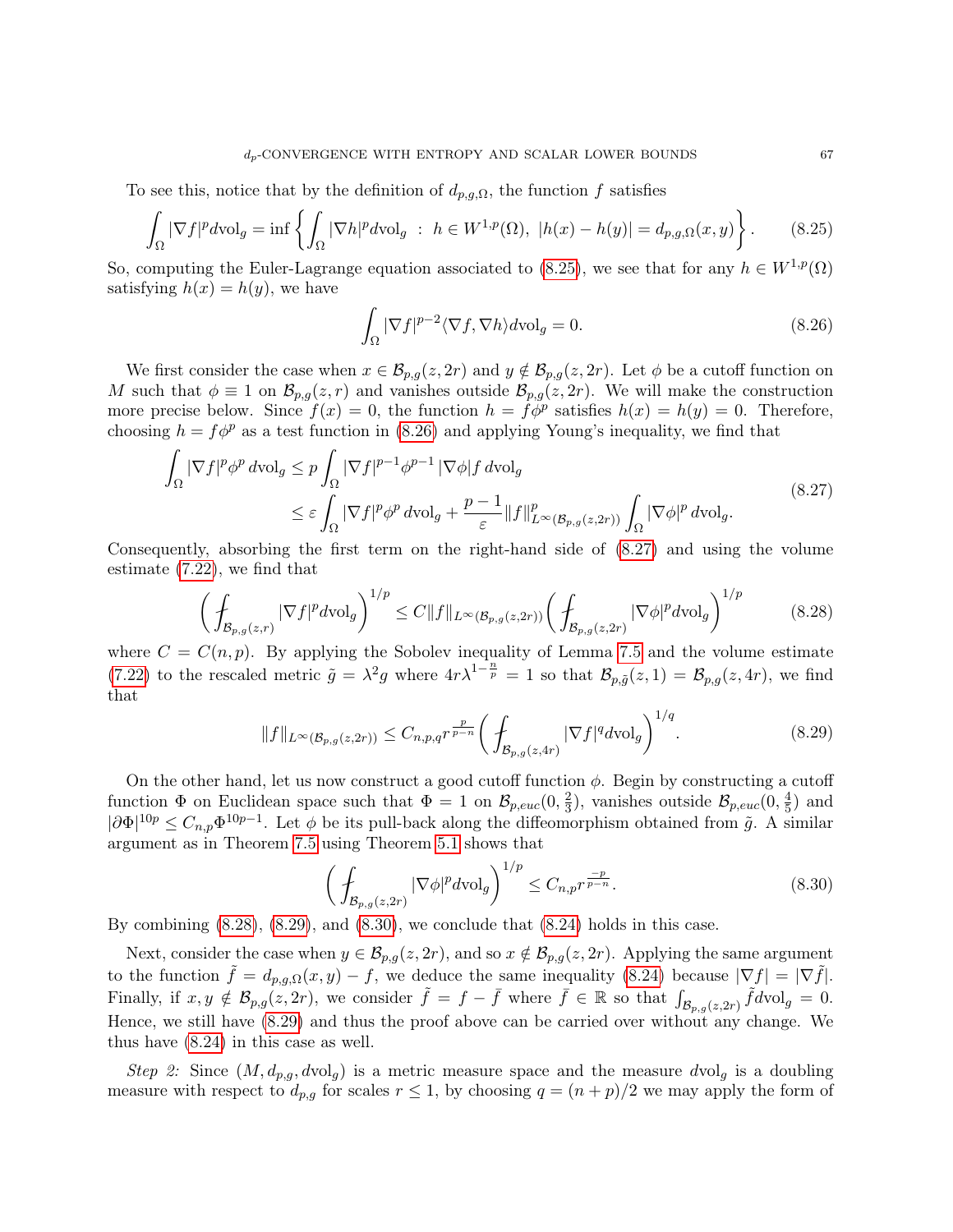Gehring's lemma in [\[Maa07,](#page-90-4) Theorem 3.1] to see that there is  $\tilde{p} > p$  and  $C_0 > 1$  depending only on  $n, p$  such that for all  $\mathcal{B}_{p,g}(z, 4r) \subset \Omega$  where  $r < \frac{1}{10} \min\{d_{p,g}(x,y), 1\}$ , we have

$$
\left(\oint_{\mathcal{B}_{p,g}(z,r)}|\nabla f|^{\tilde{p}}d\mathrm{vol}\right)^{\frac{1}{\tilde{p}}}\leq C_{0}\left(\oint_{\mathcal{B}_{p,g}(z,4r)}|\nabla f|^{p}d\mathrm{vol}\right)^{\frac{1}{p}}.\tag{8.31}
$$

Note that the reverse Hölder inequality assumption on [\[Maa07,](#page-90-4) Theorem 3.1] is stated on balls of same radius. It is clear from the proof that [\(8.24\)](#page-65-0) suffices, see also the classical Gehring's Lemma [\[Geh73\]](#page-90-5) on Euclidean space. Letting  $\kappa = \tilde{p}/p$  completes the proof.

<span id="page-67-0"></span>**Remark 8.14.** Assume that  $P = P(n, p)$  is taken sufficiently large and thus  $\delta = \delta(n, p)$  is taken sufficiently small in Proposition [8.2](#page-57-4) so that we may apply Proposition [8.4](#page-59-2) to the limit space  $(M_{\infty}, g_{\infty}, x_{\infty})$  constructed in Proposition [8.2.](#page-57-4) Since  $(M_{\infty}, g_{\infty}, x_{\infty})$  is  $W^{1,p}$ -rectifiably complete, we see from the proof of Proposition [8.2](#page-57-4) that the  $\varepsilon$ -regularity theorem, Theorem [7.4,](#page-54-2) and Sobolev inequalities of Theorem [7.5](#page-55-3) pass to the limit  $(M_{\infty}, g_{\infty}, x_{\infty})$ . In particular, the proofs and conclu-sions of Lemmas [8.12](#page-65-1) and [8.13](#page-65-2) also hold for  $(M_{\infty}, g_{\infty}, x_{\infty})$ .

We are now ready to prove Proposition [8.11.](#page-65-3)

*Proof of Proposition [8.11.](#page-65-3)* Assume that  $P = P(n, p)$  in Proposition [8.2](#page-57-4) is taken large enough to apply Proposition [8.4](#page-59-2) and thus Remark [8.14.](#page-67-0) Fix  $\Omega \in M_{\infty}$  and choose  $\overline{\Omega} \subsetneq \Omega \subsetneq \overline{\Omega} \in M_{\infty}$ . From the Cheeger-Gromov convergence established in as in Step 1 of the proof of Proposition [8.2,](#page-57-4) we may assume that  $g_i$  are all defined on  $\tilde{\Omega}$  via the diffeomorphisms  $\psi_i : \tilde{\Omega} \to \tilde{\Omega}_i \subset M_i$ .

Step 1: We claim that  $d_{p,q_i,\Omega}(x,y) \to d_{p,q_\infty,\Omega}(x,y)$  for every  $x, y \in \Omega$ .

Fix  $x, y \in \Omega$ . By Lemma [8.12](#page-65-1) and Remark [8.14,](#page-67-0) we may find  $f \in W^{1,p}(\tilde{\Omega}, g_{\infty})$  such that  $d_{p,g_\infty,\tilde{\Omega}}(x,y) = |f(x) - f(y)|$  and  $\int_{\tilde{\Omega}} |\nabla^{g_\infty} f|^p dvol_{g_\infty} = 1$ . Furthermore, applying Lemma [8.13](#page-65-2) (see Remark [8.14\)](#page-67-0) to a covering of  $\Omega$  by  $g_{\infty}$ , p-balls, we find that

<span id="page-67-1"></span>
$$
\left(\int_{\Omega} |\nabla^{g_{\infty}} f|^{op} \, d\mathrm{vol}_{g_{\infty}}\right)^{1/\kappa p} \le C_1,\tag{8.32}
$$

where  $C_1$  depends on  $n, p, \Omega, \tilde{\Omega}$ , and  $d_{p,g_\infty}(x, y)$ , and where  $\kappa = \kappa(n, p) > 1$  is the constant obtained in Lemma [8.13.](#page-65-2) Here we have used the fact that the topologies induced by  $d_{g_{\infty}(1)}$  and  $d_{p,g_{\infty}}$  are equivalent. This can be seen by taking a multiple of  $d_{g_{\infty}(1)}$  as a test function for  $d_{p,g_{\infty}}$  together with [\(8.7\)](#page-58-2) and Morrey-Sobolev inequality.

Fix  $\varepsilon > 0$ . We aim to show that  $f/(1 + \varepsilon)$  is an admissible test function for  $d_{p,q_i,\Omega}(x, y)$  for i sufficiently large. By Proposition [8.2](#page-57-4) and the  $W^{1,p}$ -rectifiable completeness of the limit space, we see that  $|\nabla^{g_i} f|^p = (1 + \mathcal{E}_{1,i}) |\nabla^{g_{\infty}} f|^p$  and  $dvol_{g_i} = (1 + \mathcal{E}_{2,i}) dvol_{g_{\infty}},$  where  $\mathcal{E}_{1,i}, \mathcal{E}_{2,i} : \Omega \to \mathbb{R}$  are errors such that  $\mathcal{E}_{1,i}, \mathcal{E}_{2,i} \to 0$  in  $L^q(\Omega, g_{\infty})$  for any  $q \leq P/(n+p)$ . Therefore, provided we choose  $P = P(n, p)$  large enough so that the Hölder conjugate  $\kappa'$  of  $\kappa$  is less than  $P/2(n + p)$ , we use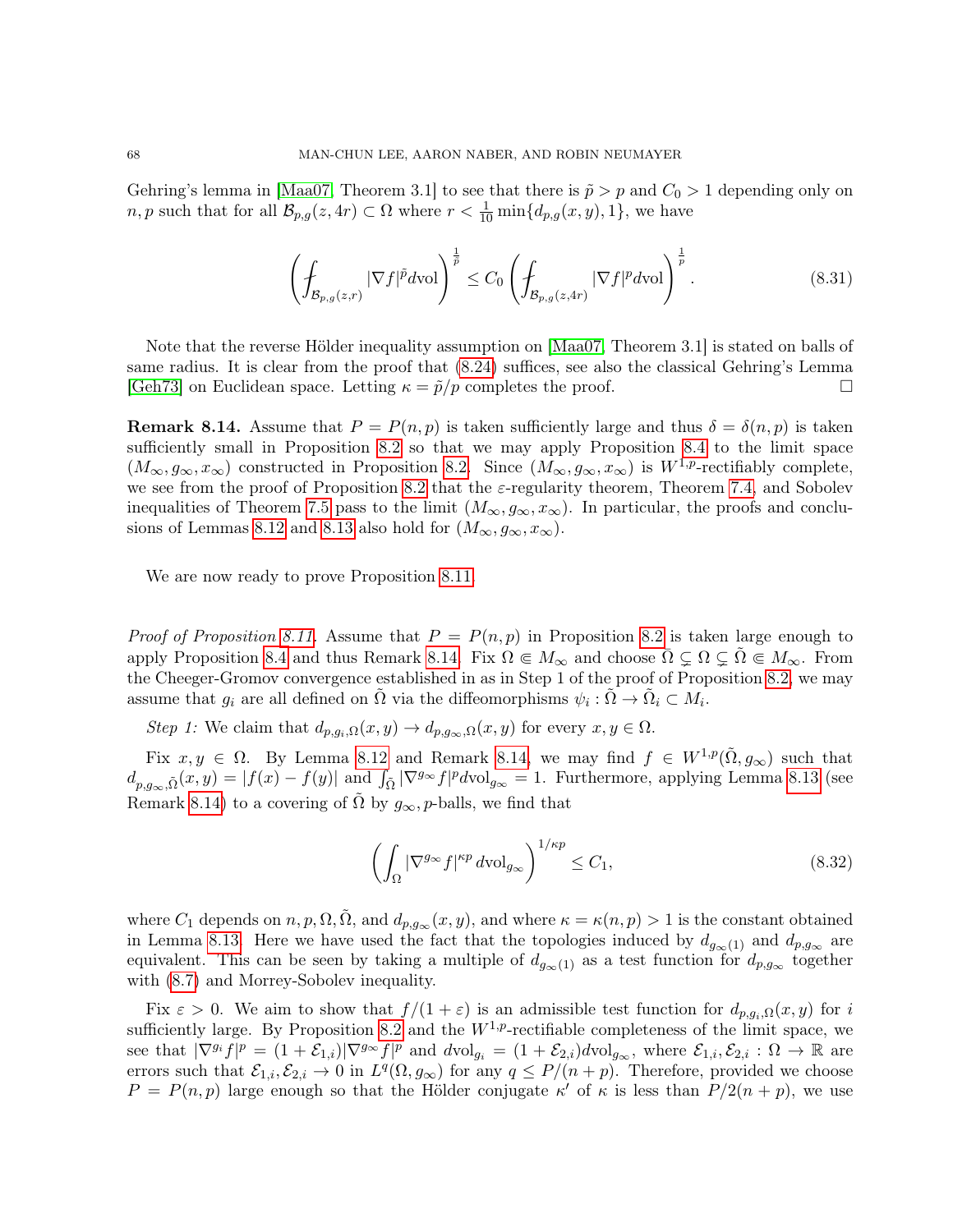Hölder's inequality and [\(8.32\)](#page-67-1) to see that

$$
\left(\int_{\Omega} |\nabla^{g_i} f|^p \, d\text{vol}_{g_i}\right)^{1/p} = \left(\int_{\Omega} |\nabla^{g_{\infty}} f|^p (1 + \mathcal{E}_{1,i} + \mathcal{E}_{2,i} + \mathcal{E}_{1,i} \mathcal{E}_{2,i}) \, d\text{vol}_{g_{\infty}}\right)^{1/p}
$$
\n
$$
\leq 1 + \left(\int_{\Omega} |\nabla^{g_{\infty}} f|^p (\mathcal{E}_{1,i} + \mathcal{E}_{2,i} + \mathcal{E}_{1,i} \mathcal{E}_{2,i}) \, d\text{vol}_{g_{\infty}}\right)^{1/p}
$$
\n
$$
\leq 1 + \|\nabla^{g_{\infty}} f\|_{L^{\kappa p}(\Omega)} \|\mathcal{E}_{1,i} + \mathcal{E}_{2,i} + \mathcal{E}_{1,i} \mathcal{E}_{2,i}\|_{L^{\kappa'}(\Omega)} \leq 1 + \varepsilon,
$$
\n(8.33)

where the final inequality holds for i sufficiently large and makes use of [\(8.32\)](#page-67-1). Therefore,  $f/(1+\varepsilon)$ is an admissible test function for  $d_{p,q_i,\Omega}(x,y)$  and consequently

$$
d_{p,g_{\infty},\tilde{\Omega}}(x,y) \le (1+\varepsilon)d_{p,g_i,\Omega}(x,y) \tag{8.34}
$$

for i sufficiently large. Letting  $i \to +\infty$  and then  $\varepsilon \to 0$ , we find that

$$
d_{p,g_{\infty},\tilde{\Omega}}(x,y) \le \liminf_{i \to +\infty} d_{p,g_i,\Omega}(x,y). \tag{8.35}
$$

Then, an argument analogous to the proof of Lemma [7.3](#page-53-4) shows that  $d_{p,q,\Omega}$  is continuous with respect to domain and hence we may let  $\tilde{\Omega}$  tend to  $\Omega$  to conclude that

$$
d_{p,g_{\infty},\Omega}(x,y) \le \liminf_{i \to +\infty} d_{p,g_i,\Omega}(x,y). \tag{8.36}
$$

We now apply the analogous argument to  $x, y \in \overline{\Omega}$  with the roles of  $g_{\infty}$  and  $g_i$  swapped, making use of the crucial fact that the upper bound in Lemma [8.13](#page-65-2) and thus  $(8.32)$  are uniform in i. We find that for any  $\varepsilon > 0$ ,  $d_{p,g_i,\Omega}(x,y) \leq (1+\varepsilon)d_{p,g_\infty,\overline{\Omega}}(x,y)$  for i sufficiently large and hence

$$
\limsup_{i \to +\infty} d_{p,g_i,\Omega}(x,y) \le d_{p,g_\infty,\Omega}(x,y). \tag{8.37}
$$

This completes the proof of Step 1.

Step 2: We claim that

$$
d_{GH}((\Omega, d_{p,g_i,\Omega}), (\Omega, d_{p,g_\infty,\Omega})) \to 0
$$
\n(8.38)

and that the volumes of  $p$ -balls converge, thereby establishing the proposition. Indeed, fix any  $\varepsilon > 0$ . Letting  $g_i(t)$  and  $g_{\infty}(t)$  be the Ricci flows as in the proof of Proposition [8.2.](#page-57-4) From the smooth convergence of  $g_i(1)$  to  $g_\infty(1)$ , we see that there exists  $N \in \mathbb{N}$  such that  $\Omega$  can be covered by  $\{B_{g_i(1)}(z_j,\varepsilon)\}_{j=1}^N$  for i sufficiently large. For each i and  $z, w \in \Omega$ , let  $f \in W^{1,p}(\Omega)$  be a maximizer of  $d_{p,q_i,\Omega}(z,w)$ , whose existence is guaranteed by Lemma [8.12.](#page-65-1) Since  $g_i(1)$  has uniformly bounded geometry, we apply Morrey-Sobolev inequality and estimate  $(1.13)$  of Theorem [6.1](#page-48-0) to f to see that

$$
d_{p,g_i,\Omega}(z,w) \le C_0(n,p,\Omega) d_{g_i(1)}(z,w)^{1-\frac{p}{n}} \tag{8.39}
$$

for all  $z, w \in \Omega$  and i sufficiently large.

In particular,  $\Omega$  can be covered by  $\{\mathcal{B}_{i,\Omega}(z_j, C_0\varepsilon^{1-\frac{p}{n}})\}_{j=1}^N$  where  $\mathcal{B}_{i,\Omega}$  is the ball with respect to  $d_{p,g_i,\Omega}$  and N is independent of  $i \to +\infty$ . Together with  $d_{p,g_i,\Omega}(z_j, z_k) \to d_{p,g_\infty,\Omega}(z_j, z_k)$  for each pair of  $z_i, z_k$ , this proves the Gromov-Hausdorff convergence. The volume convergence in Definiton [2.39](#page-21-0) follows from this Gromov-Hausdorff convergence together with the  $L^P$  convergence of the metric coefficients on Proposition [8.2.](#page-57-4) This completes the proof of the proposition.  $\Box$ 

Finally, we use Proposition [8.11](#page-65-3) to establish Proposition [8.10.](#page-64-1)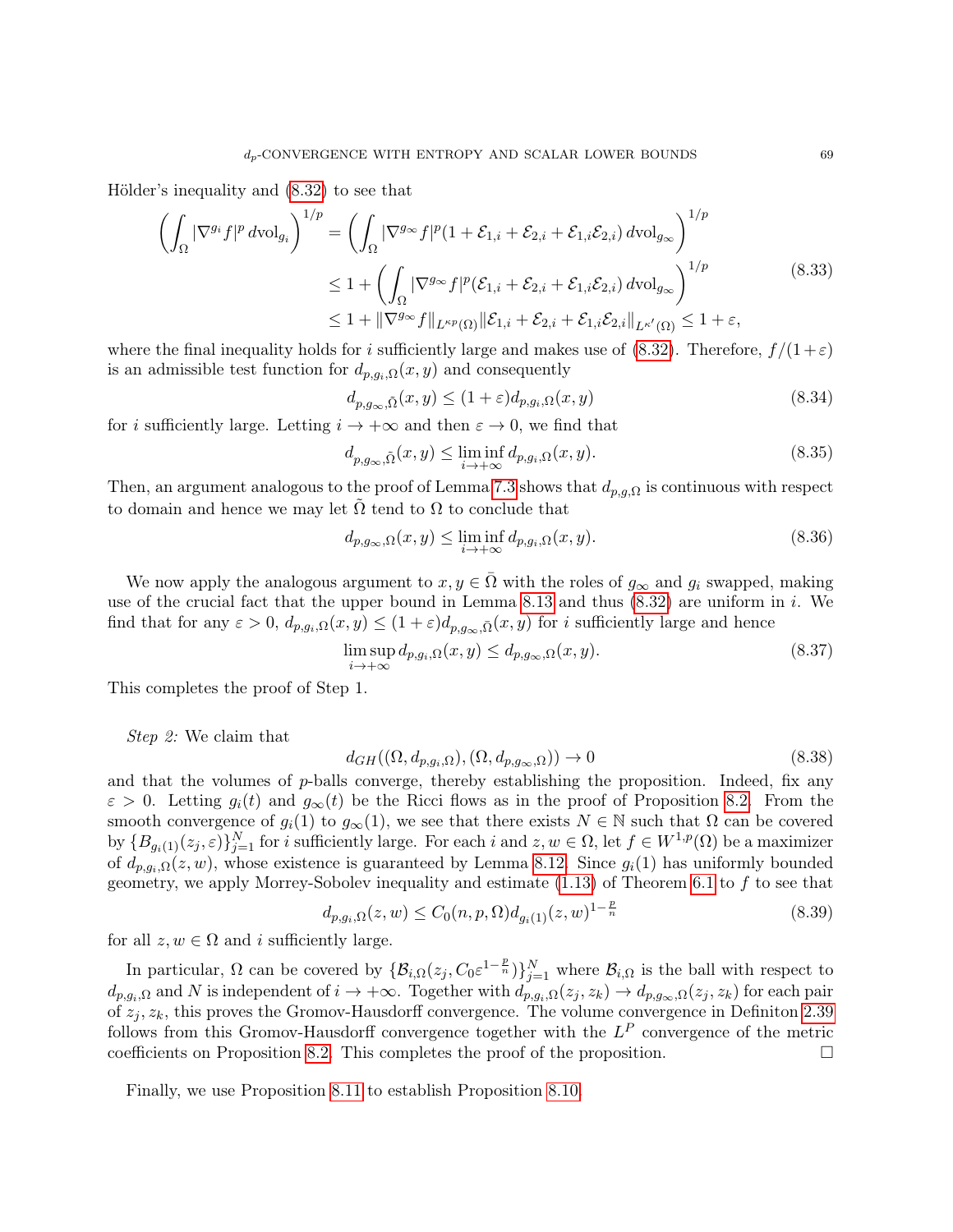*Proof of Proposition [8.10.](#page-64-1)* Let  $P(n, p)$  and thus  $\delta(n, p)$  be as in Proposition [8.11.](#page-65-3) Note that the largest radii less than or equal to 1 such that  $\mathcal{B}_{p,g_\infty}(y,4r) \in M_\infty$  for  $y \in M_\infty$  and  $\mathcal{B}_{p,g_i}(y,4r) \in M_i$ for  $y \in M_i$  respectively, are both equal to 1 thanks to the  $\varepsilon$ -regularity Theorem [1.7](#page-3-0) and Remark [8.14.](#page-67-0) Moreover, again by Theorem [1.7](#page-3-0) and Remark [8.14](#page-67-0) and [\(2.25\)](#page-18-1), there exist  $r < R$  depending on  $n, p$ such that for any  $y \in M_{\infty}$  and  $y_i \in M_i$ , we have

$$
B_{g_{\infty}(1)}(y,r) \subset \mathcal{B}_{p,g_{\infty}}(y,1) \subset B_{g_{\infty}(1)}(y,R)
$$
  
\n
$$
B_{g_i(1)}(y_i,r) \subset \mathcal{B}_{p,g_i}(y_i,1) \subset B_{g_i(1)}(y_i,R),
$$
\n(8.40)

<span id="page-69-0"></span>where  $g_{\infty}(t)$  and  $g_i(t)$  are the Ricci flows as in the proof of Proposition [8.2.](#page-57-4) Consequently, from the second containments in [\(8.40\)](#page-69-0), we see that for any  $N \in \mathbb{N}$ 

$$
Cov_{g_{\infty}}(x_{\infty}, N) \subset B_{g_{\infty}(1)}(x_{\infty}, 2NR),
$$
  
\n
$$
Cov_{g_i}(x_i, N) \subset B_{g_i(1)}(x_i, 2NR).
$$
\n(8.41)

<span id="page-69-1"></span>So, for any  $N \in \mathbb{N}$ , choose  $\Omega \subset M_{\infty}$  to be a compact set such that

<span id="page-69-2"></span>
$$
B_{g_{\infty}(1)}(x_{\infty}, 2NR+1) \subset \Omega \subset B_{g_{\infty}(1)}(x_{\infty}, 2NR+2). \tag{8.42}
$$

By the Cheeger-Gromov convergence used in Proposition [8.2](#page-57-4) to obtain the map  $\psi : \Omega \to M_i$  and the set  $\Omega_i := \psi(\Omega) \subset M_i$ , we see that

<span id="page-69-3"></span>
$$
B_{g_i(1)}(x_i, 2NR) \subset \Omega_i \subset B_{g_i(1)}(x_i, 2NR+3)
$$
\n(8.43)

for i sufficiently large. Therefore, combining  $(8.41)$ ,  $(8.42)$ , and  $(8.43)$ , we find that

$$
Cov_{g_{\infty}}(x_{\infty}, N) \subset \Omega,
$$
  
\n
$$
Cov_{g_i}(x_i, N) \subset \Omega_i.
$$
\n(8.44)

Now, recall that the metrics  $g_{\infty}(1)$  and  $g_i(1)$  satisfy a uniform curvature bound. Therefore, by volume comparison, there exists  $N' \in \mathbb{N}$  depending only on  $N, n$ , and p such that

$$
B_{g_{\infty}(1)}(x_{\infty}, 2NR + 2) \subset \bigcup_{a=1}^{N'} B_{g_{\infty}(1)}(y_a, r),
$$
  
\n
$$
B_{g_i(1)}(x_i, 2NR + 3) \subset \bigcup_{a=1}^{N'} B_{g_i(1)}(y_{a,i}, r)
$$
\n(8.45)

for some  $\{y_a\}_{a=1}^{N'} \subset M_\infty$  and  $\{y_{a,i}\}_{a=1}^{N'} \subset M_i$ , where r, R are as in [\(8.40\)](#page-69-0) and depend only on n, p. So, applying the first containment of [\(8.40\)](#page-69-0) to each ball above, we find that

$$
B_{g_{\infty}(1)}(x_{\infty}, 2NR+2) \subset Cov_{g_{\infty}}(x_{\infty}, N'),
$$
  
\n
$$
B_{g_i(1)}(x_i, 2NR+3) \subset Cov_{g_i}(x_i, N').
$$
\n(8.46)

Together with [\(8.42\)](#page-69-2) and [\(8.43\)](#page-69-3), this shows that

$$
\Omega \subset Cov_{g_{\infty}}(x_{\infty}, N'),
$$
  
\n
$$
\Omega_i \subset Cov_{g_i}(x_i, N').
$$
\n(8.47)

Now, having obtained the appropriate sets  $\Omega$ ,  $\Omega_i$  for each  $N \in \mathbb{N}$ , we may applying Proposi-tion [8.11](#page-65-3) to complete the proof.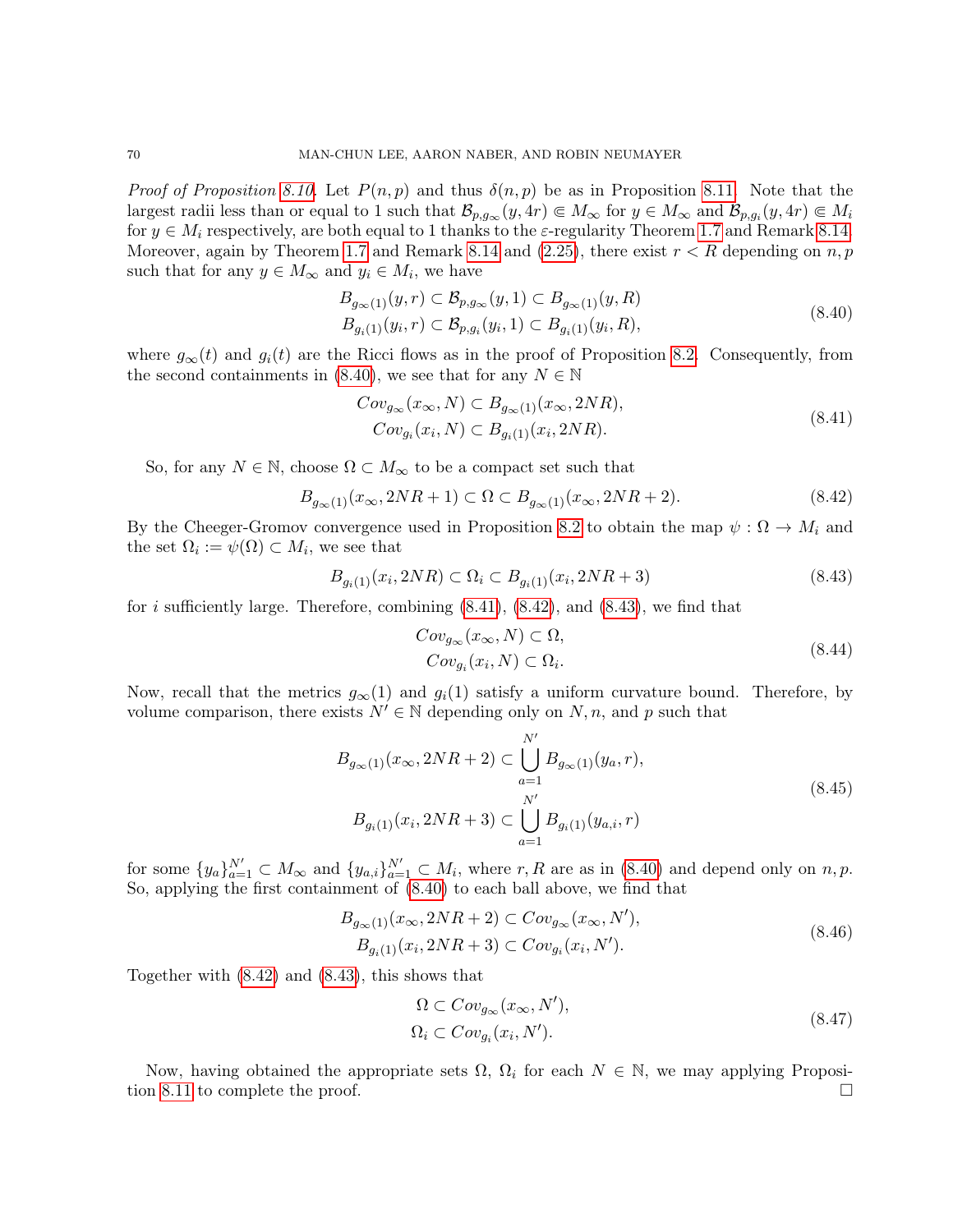# <span id="page-70-0"></span>8.4. Proof of Theorem [8.1.](#page-57-1) We finally prove Theorem 8.1.

*Proof of Theorem [8.1.](#page-57-1)* Fix  $p \ge n + 1$ . Choose  $P = P(n, p)$  sufficiently large according to Proposi-ton [8.5](#page-60-1) and Proposition [8.10.](#page-64-1) Now let  $\delta = \delta(n, P) = \delta(n, p)$  sufficiently small to apply Propostion [8.2.](#page-57-4)

By Proposition [8.2,](#page-57-4) we establish we obtain the space  $(M_{\infty}, g_{\infty}, x_{\infty})$ , and applying Proposi-tion [8.10](#page-64-1) implies the pointed  $d_p$  convergence of Theorem [1.15\(](#page-5-0)1). Proposition [8.5](#page-60-1) yields the first claim in (2), that is, that the limit space  $(M_{\infty}, g_{\infty}, x_{\infty})$  is  $W^{1,p}$ -rectifiably complete. Finally, we show that  $(M_{\infty}, g_{\infty}, x_{\infty})$  is  $d_p$ -rectifiably complete, that is, that the topology generated by  $d_{p,q_{\infty}}$ agrees with the topology of  $M_{\infty}$ . Indeed, this follows from the observation that Propositions [8.2](#page-57-4) and [8.5](#page-60-1) imply that the topology generated by  $d_{p,M_{\infty},g_{\infty}}$  agrees with the topology generated by  $d_{p,M_{\infty},q_{\infty}(1)}$ , which in turn agrees with the topology of a smooth manifold  $M_{\infty}$ .

**Remark 8.15.** Let  $(M_{\infty}, g_{\infty}, x_{\infty})$  be the limit rectifiable Riemannian space obtained in Theo-rem [8.1.](#page-57-1) We have shown that for any suitable compact set  $\Omega \subset M_{\infty}$ , we have the convergence along the sequence of the relative  $d_p$  distances on  $M_i$  to  $d_{p,g_\infty,\Omega}$ . It is worth noting that, for any  $x, y \in M_{\infty}$  and for any exhasution  $\{\Omega_a\}$  of  $M_{\infty}$  by compact sets, we have

<span id="page-70-1"></span>
$$
\lim_{a \to \infty} d_{p,g_{\infty},\Omega_a}(x,y) = d_{p,g_{\infty},M}(x,y). \tag{8.48}
$$

To see this, we first see directly from the definition that the relative  $d_p$  distance is monotone decreasing with respect to set inclusion, so the limit on the left-hand side of [\(8.48\)](#page-70-1) exists and

$$
\lim_{a \to \infty} d_{p,g_{\infty},\Omega_a}(x,y) \ge d_{p,g_{\infty},M}(x,y). \tag{8.49}
$$

On the other hand, for each  $a \in \mathbb{N}$  consider a function  $f_a \in W^{1,p}(\Omega_a)$  achieving the supremum in  $d_{p,g_\infty,\Omega_a}(x,y)$  (recall Lemma [8.12](#page-65-1) and Remark [8.14\)](#page-67-0). Then there exists  $f \in W^{1,p}(M_\infty)$  such that on every compact set  $\Omega \subset M_\infty$ ,  $f_a \to f$  weakly in  $W^{1,p}(\Omega)$  and uniformly. Thus,  $\int_{M_\infty} |\nabla f|^p dvol_g \leq 1$ and so f is an admissible test function for  $d_{p,q_\infty,M}(x,y)$ . Moreover,

$$
|f(x) - f(y)| = \lim_{a \to \infty} |f_a(x) - f_a(y)| = \lim_{a \to \infty} d_{p, g_{\infty}, \Omega_a}(x, y).
$$
 (8.50)

We therefore establish the opposite inequality in [\(8.48\)](#page-70-1) and conclude.

#### 9. Examples

In this section, we will construct various examples of sequences of complete Riemannian manifolds  $(M_i, g_i)$  with bounded curvature that satisfy the almost non-negative entropy and scalar curvature assumptions of our main theorems. In each example, the  $d_p$  limits of our spaces will be either Euclidean space or a flat torus, and these limits do not agree with their Gromov-Hausdorff and Intrinsic Flat limits.

9.1. The basic building block: a two-parameter family of metrics. We begin by constructing a two-parameter family of metrics on  $\mathbb{R}^{n+1}$  for  $n \geq 3$  that serve as the basic building block for constructing all of our examples. Let h denote the standard metric on  $\mathbb{S}^{n-1}$ . We define the two-parameter family of metrics  $g_{\delta,\varepsilon}$  on  $M = \mathbb{R}_+ \times \mathbb{S}^{n-1} \times \mathbb{R}$  by

$$
g_{\delta,\varepsilon} = dr^2 + f_{\delta,\varepsilon}^2(r)h + \varphi_{\delta,\varepsilon}^2(r)dx^2.
$$
\n(9.1)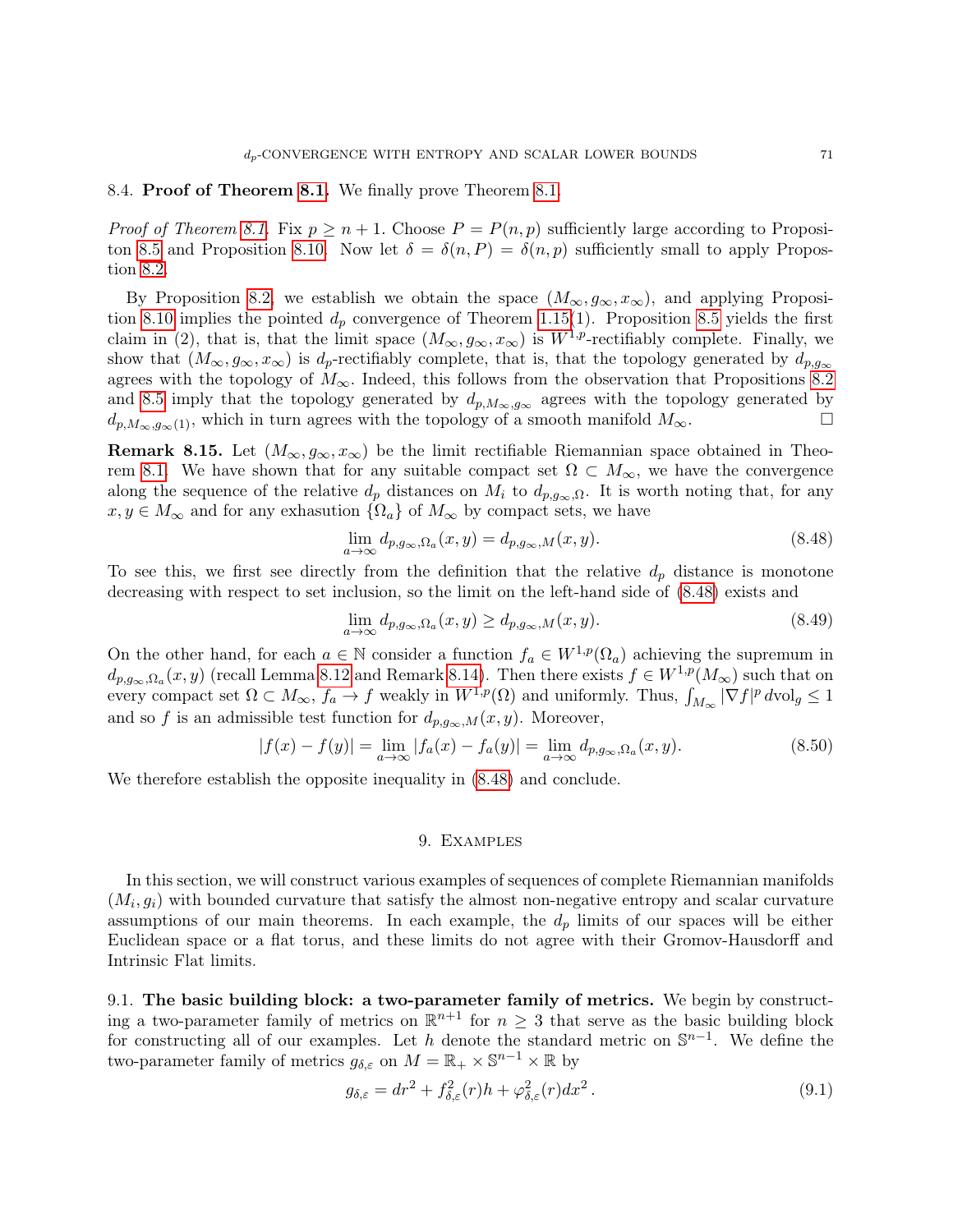The warping factor f will be used to identify  $\mathbb{R}^+ \times \mathbb{S}^{n-1}$  topologically with  $\mathbb{R}^n$ , however geometrically this will be done in a way to add a large amount of positive curvature to the space. The warping factor  $\varphi$  will be constructed so that it will *slowly* degenerate as  $r \to 0$ . If this degeneration is sufficiently slow we will see that we can preserve the positive scalar curvature, and, much more challenging, the lower entropy as well. If  $\varphi(0) = 0$ , then this would imply that the line  $\{0^n\} \times \mathbb{R}$  has a fully degenerate metric g along it, in particular  $d_g((0^n, s), (0^n, t)) = 0$  for any two points along the line  $\{0^n\} \times \mathbb{R}$ . The parameters  $\epsilon, \delta > 0$  are built so that we may approach such a degenerate limit smoothly and in different ways, depending on our end goal.

The functions  $f_{\delta,\varepsilon}$  and  $\varphi_{\delta,\varepsilon}$  are now precisely defined in the following way.

Definition of  $\varphi_{\delta,\varepsilon}$ : For  $\varepsilon > 0$ , let  $\phi_{\varepsilon} : \mathbb{R}_+ \to \mathbb{R}_+$  be the function such that

$$
\phi_{\varepsilon}(r) = \begin{cases}\n\varepsilon & \text{for } r \leq \frac{1}{2}\varepsilon; \\
\psi_1 & \text{for } \frac{1}{2}\varepsilon \leq r \leq 2\varepsilon; \\
r & \text{for } 2\varepsilon \leq r \leq \frac{1}{2}; \\
\psi_2 & \text{for } \frac{1}{2} \leq r \leq 2; \\
1 & \text{for } r \geq 2;\n\end{cases}
$$
\n(9.2)

where  $\psi_i(r)$  are smooth non-decreasing functions with  $\psi_2'' \leq 0$ ,

$$
|\psi_1^{(k)}| \le 8\varepsilon^{-k+1}
$$
 and  $|\psi_2^{(k)}| \le 4^k$ . (9.3)

We then let  $\varphi_{\delta,\varepsilon} : \mathbb{R}_+ \to \mathbb{R}_+$  be defined by

<span id="page-71-0"></span>
$$
\varphi_{\delta,\varepsilon}(r) = \phi_{\varepsilon}(r)^{\delta}.\tag{9.4}
$$

Observe that  $\varphi_{\delta,\varepsilon}$  satisfies the properties

$$
\left|\frac{\varphi_{\delta,\varepsilon}'(r)}{\varphi_{\delta,\varepsilon}(r)}\right| \le \frac{50\delta}{r}, \qquad \left|\frac{\varphi_{\delta,\varepsilon}''(r)}{\varphi_{\delta,\varepsilon}(r)}\right| \le \frac{50\delta}{r^2}, \qquad \left|\frac{\varphi_{\delta,\varepsilon}^{(k)}(r)}{\varphi_{\delta,\varepsilon}(r)}\right| \le \frac{C_k\delta}{r^k}.
$$
\n(9.5)

**Remark 9.1.** As we have defined the two parameter family of metrics, when  $\varepsilon = 0$ , then the corresponding metric  $g_{\delta,\varepsilon}$  vanishes at  $r = 0$ . In fact, we can modify the construction so that  $g_{\delta,\varepsilon}|_{r=0}$  agrees with any prescribed singular metric  $l(x)dx^2$  along  $r=0$ . More precisely, given fixed  $\delta, \varepsilon > 0$  and a smooth function  $l : \mathbb{R} \to [0, +\infty)$ , we could replace  $\varphi_{\delta,\varepsilon}$  by the function  $\varphi_{\delta,\varepsilon}(r,x) = \left[1-\phi_{\varepsilon}(r)^{\delta}\right]l(x) + \phi_{\varepsilon}(r)^{\delta}$  so that  $\varphi_{\delta,\varepsilon}(r_0,x_0) \to 1$  when  $r_0 > 0$  and  $\varphi_{\delta,\varepsilon}(0,x_0) \to l(x_0)$ point-wise as  $\delta \to 0$ .

Definition of  $f_{\delta,\varepsilon}$ . Let  $\zeta : \mathbb{R}_+ \to \mathbb{R}_+$  be a smooth non-increasing cutoff function such that  $\zeta(x) \equiv 1$ on [0, 1/2], vanishes on  $[1, \infty)$  and satisfies  $|\zeta'|^2 + |\zeta''| \le 100$ .

Define  $f_{\delta,\varepsilon}$  to be the solution of the following ODE:

$$
\begin{cases}\n\tilde{f}'_{\delta,\varepsilon} = \left[1 - 10^4 n \delta (1 - \zeta(\frac{r}{100\varepsilon}))\right] r; \n\tilde{f}_{\delta,\varepsilon}(0) = 0.\n\end{cases}
$$
\n(9.6)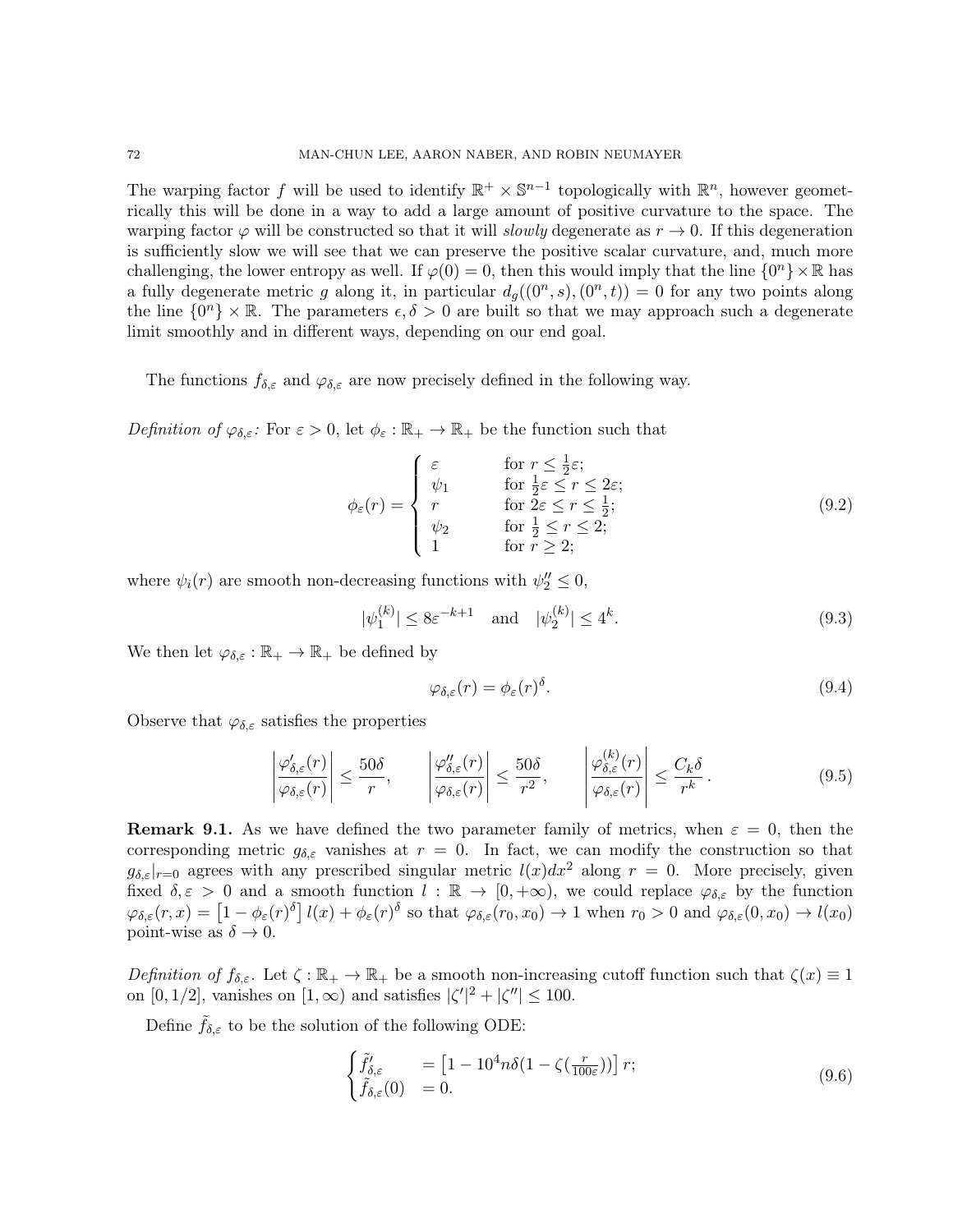In this way, the corresponding metric  $dr^2 + f_{\delta,\varepsilon}^2 h$  coincides with the Euclidean metric on  $\mathbb{R}^n$  for r sufficiently small. Finally, we define

<span id="page-72-2"></span>
$$
f_{\delta,\varepsilon}(r) = \zeta(r/4)\tilde{f}_{\delta,\varepsilon}(r) + (1 - \zeta(r/4))r,\tag{9.7}
$$

so that  $f_{\delta,\varepsilon}$  is equal to the solution to the ODE for  $r \leq 2$ , the function r for  $r \geq 4$ , and interpolates smoothly in between.

Crucially, this two-parameter family of metrics satisfies a lower bound on entropy and scalar curvature that is uniform for all  $\varepsilon$  and  $\delta$  sufficiently small. Geometrically, what is happening is that the warping factor is changing so slowly that even though the actual metric geometry may be behaving very poorly, in some weaker sense  $(d_p \text{ sense}!$  though we will not directly appeal to this) the geometry looks very Euclidean at all points and scales. This sense of closeness to Euclidean space will be good enough to force the small lower entropy bound on the example.

<span id="page-72-0"></span>**Theorem 9.2.** Fix  $n \geq 3$ ,  $\eta > 0$  and  $L > 0$ . There exist  $\varepsilon_0 > 0$  and  $\delta_0 > 0$  depending on  $n, \eta$  and L such that the following holds. For all  $\varepsilon \leq \varepsilon_0$  and  $\delta \leq \delta_0$ , the metric  $g_{\delta,\varepsilon}$  defined in [\(9.1\)](#page-70-0) satisfies

<span id="page-72-1"></span>
$$
R_{g_{\delta,\varepsilon}} \ge -\eta,\tag{9.8}
$$

$$
\nu(g_{\delta,\varepsilon},L) \ge -\eta. \tag{9.9}
$$

The scalar curvature lower bound and entropy lower bound of Theorem [9.2](#page-72-0) will be established in Sections [9.3](#page-76-0) and [9.4](#page-80-0) respectively.

**Remark 9.3.** Note that the metrics  $g_{\delta,\varepsilon}$  are defined on an  $n+1$  dimensional space, so fixing  $n \geq 3$ means that our examples are of dimension 4 or higher.

Let us again discuss the examples geometrically, this time with more of a focus on how each parameter behaves in the construction. One can think of the metric  $g_{\delta,\varepsilon}$  defined in [\(9.1\)](#page-70-0) in the following way. The portion  $dr^2 + f_{\delta,\varepsilon}^2(r)h$  of the metric  $g_{\delta,\varepsilon}$  agrees with the Euclidean metric on  $\mathbb{R}^n$  far from  $0 \in \mathbb{R}^n$ , while in a neighborhood of  $0 \in \mathbb{R}^n$ , it is a smoothed-out cone metric on  $\mathbb{R}^n$ with cone angle proportional to  $\delta$ . The parameter  $\varepsilon$  governs the scale at which this cone metric is smoothed out. This component can roughly be thought of as Euclidean  $\mathbb{R}^n$ , although taking the smoothed cone in place of  $\mathbb{R}^n$  provides a crucial positive scalar curvature contribution in order to guarantee that [\(9.8\)](#page-72-1) holds as long as  $n \geq 3$ . The component  $\varphi_{\delta,\varepsilon}^2(r) dx^2$  adds a fiber at each point on  $(\mathbb{R}^n, dr^2 + f_{\delta,\varepsilon}^2(r)h)$ . Away from  $0 \in \mathbb{R}^n$ , these fibers are Euclidean, but for r small, the fibers become increasingly degenerate.

If we choose  $\varepsilon = \delta$  and let  $\varepsilon \to 0$ , then the metric tensors converge smoothly to the Euclidean metric  $g_{\infty} = \lim_{\varepsilon \to 0} g_{\varepsilon,\varepsilon} = \sum_{i=1}^{n+1} (dx^i)^2$ . However, if  $\varepsilon$  is relatively small compared to  $\delta$ , then the limiting metric will be Euclidean away from a ray  $\ell = \{x : x_i = 0 \text{ for } i = 1, \ldots, n\}$  in  $\mathbb{R}^{n+1}$  and  $\ell$ will be collapsed to a point along the sequence. For instance, if we choose  $\delta = (-\log \varepsilon)^{-1/2}$  and let  $\varepsilon \to 0$ , then in a pointwise sense,  $\lim_{\varepsilon \to 0} g_{\delta(\varepsilon),\varepsilon} = \sum_{i=1}^n (dx^i)^2 + (1 - \chi_{r=0})(dx^{n+1})^2$ . In both of these two examples, the constructed sequence converges to the Euclidean metric in  $L_{loc}^p$  for all  $p > 1$ , while in the latter case the Gromov-Hausdorff limit is very different; see Example [9.4](#page-73-0) below. This will correspond to our general  $d_p \varepsilon$ -regularity theorem when the entropy and scalar curvature have lower bound converging to 0.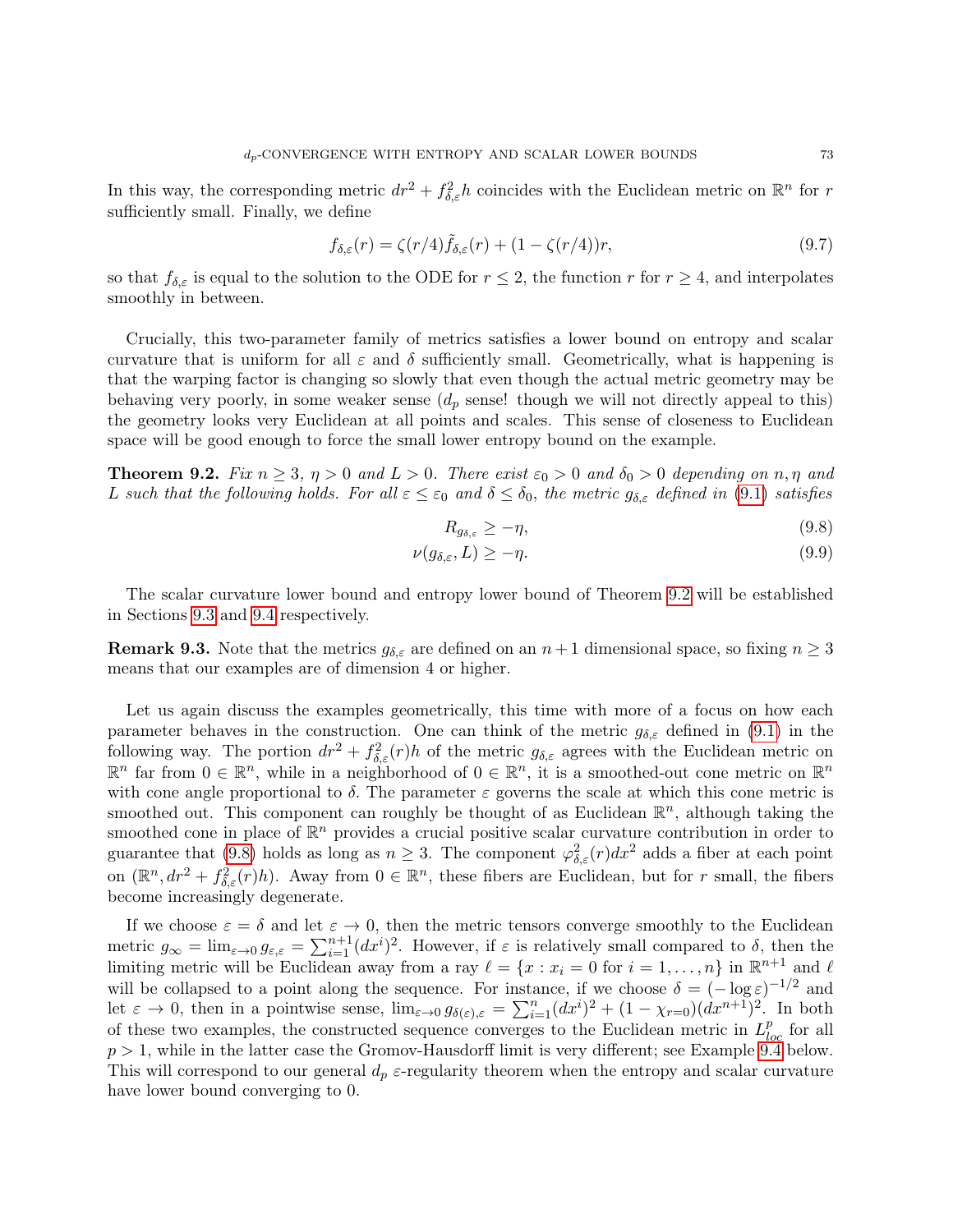9.2. Examples constructed from the main building block. In the following, we will make use of the metrics  $g_{\delta,\varepsilon}$  with  $\delta = (-\log \varepsilon)^{-1/2}$  to produce sequences of metrics whose  $d_p$  limits and Gromov-Hausdorff limits are entirely different. First, we go into greater depth concerning the basic metric  $g_{\delta,\varepsilon}$  with  $\delta = (-\log \varepsilon)^{-1/2}$ . We will take  $n=3$  since this is the borderline case. The case of  $n \geq 3$  can be constructed similarly.

<span id="page-73-0"></span>**Example 9.4** (Collapsing along a line in Euclidean space). Let  $n \geq 3$ . By choosing  $\delta = (-\log \varepsilon)^{-1/2}$ in [\(9.1\)](#page-70-0), we obtain a sequence of metrics which degenerate along a ray in  $\mathbb{R}^{n+1}$  and remain the flat metric away from it. In the Gromov-Hausdorff limit, the ray collapses to a point. On the other hand, from construction, it is easy to see that  $g_{\varepsilon}$  converges to the Euclidean metric in  $L_{loc}^p(\mathbb{R}^{n+1})$  for all  $p > 1$ . Theorem [1.15](#page-5-0) (and the proof of Proposition [8.2\)](#page-57-0), the pointed  $d_p$  limit is the flat Euclidean space. In particular, notice that Theorem [1.7](#page-3-0) implies that  $\mathrm{vol}_{g_{\varepsilon}}(\mathcal{B}_{p,g_{\varepsilon}}(0,1)) \to \mathrm{vol}_{g_{euc}}(\mathcal{B}_{p,euc}(0,1))$ as  $\varepsilon \to 0$ , while the volumes of metric balls are tending to infinity:

<span id="page-73-1"></span>
$$
\mathrm{vol}_{g_{\varepsilon}}\left(B_{g_{\varepsilon}}(0,1)\right) \to +\infty. \tag{9.10}
$$

Indeed, for  $\varepsilon$  sufficiently small,  $B_{g_{\varepsilon}}(0,1)$  contains the Euclidean strip  $\{(x,y)\in\mathbb{R}^n\times\mathbb{R}:\frac{1}{4}\leq|x|\leq$ 1  $\frac{1}{2}$ ,  $|y| \leq \frac{1}{2\varepsilon}$ . Since  $g_{\varepsilon}$  converges smoothly uniformly to the Euclidean metric away from  $|x| = 0$ , we see that  $(9.10)$  holds.

We see from the above example that the metric degeneration which causes the metric collapse occurs along a line in  $\mathbb{R}^4$ . More generally, we conjecture that this metric collapsing can occur only along co-dimension 3 subsets along converging sequences

**Example 9.5** ( $d_p$  convergence does not hold for all p). In contrast to Example [9.4,](#page-73-0) in this example we only pass  $\varepsilon \to 0$  but fix  $\delta > 0$  small in the construction of [\(9.1\)](#page-70-0). The corresponding sequence of metrics converges pointwise, and in  $L_{loc}^p$  for p less than some  $p_1(\delta)$ , to  $g_{\infty} = g_{cone} + r^{\delta} dx^2$ , which degenerates at  $r = 0$ . By Theorem [1.15](#page-5-0) (and the proof of Proposition [8.2\)](#page-57-0), the sequence converges in the pointed  $d_p$  sense to  $(\mathbb{R}^{n+1}, g_{\infty}, 0^n)$  for  $p \in [n+2, p_0(\delta)]$ . However, this  $d_p$  convergence to  $(\mathbb{R}^{n+1}, g_{\infty}, 0^n)$  does not hold for all  $p \in [n+2, \infty)$ . Indeed, for p sufficiently large, the metric space  $(\mathbb{R}^{n+1}, d_{p,g_\infty}, 0^n)$  is topologically distinct from the underlying topology on  $\mathbb{R}^{n+1}$ , and in particular is not  $d_p$ -complete. This illustrates that  $\delta$  must be taken to depend on p in our  $\varepsilon$ -regularity theorems, and if we only assume a lower bound on the entropy lower bound and scalar curvature along the sequence, then the limiting rectifiable Riemannian metric  $g_{\infty}$  may have an inverse that is only bounded in  $L^{p_0}_{loc}$  for some  $p_0(\delta) > 1$  but not all  $p > 1$ .

<span id="page-73-2"></span>Example 9.6 (Collapsing lines in Euclidean space). In this example, we use the building block of Example [9.4](#page-73-0) to construct a sequence of metrics on  $\mathbb{R}^{n+1}$  for  $n \geq 3$  whose Gromov-Hausdorff limit is the taxicab metric, while the  $d_p$  limit is the flat metric on  $\mathbb{R}^{n+1}$ . The basic idea of the construction is to cut off the building block of Example [9.4](#page-73-0) to obtain a degenerating metric on a tubular neighborhood of a line in Euclidean space, and to glue this metric into tubular neighborhoods of an increasing dense collection of lines in  $\mathbb{R}^{n+1}$ .

Let us now go into the details of this construction. Let  $n \geq 3$ . First, we obtain a collection of disjoint strips (i.e. tubular neighborhoods around lines)  $\{\mathcal{S}_{i,j}(r_0)\}\$  for  $i \in \mathbb{N}$  and  $j \in \{1, \ldots, n+1\}$ in the following way. Define the projection  $\pi_1 : \mathbb{R}^{n+1} \to \mathbb{R}^n$  by  $\pi_1(x) = (x_2, \ldots, x_{n+1})$ , and let  $\pi_j$  be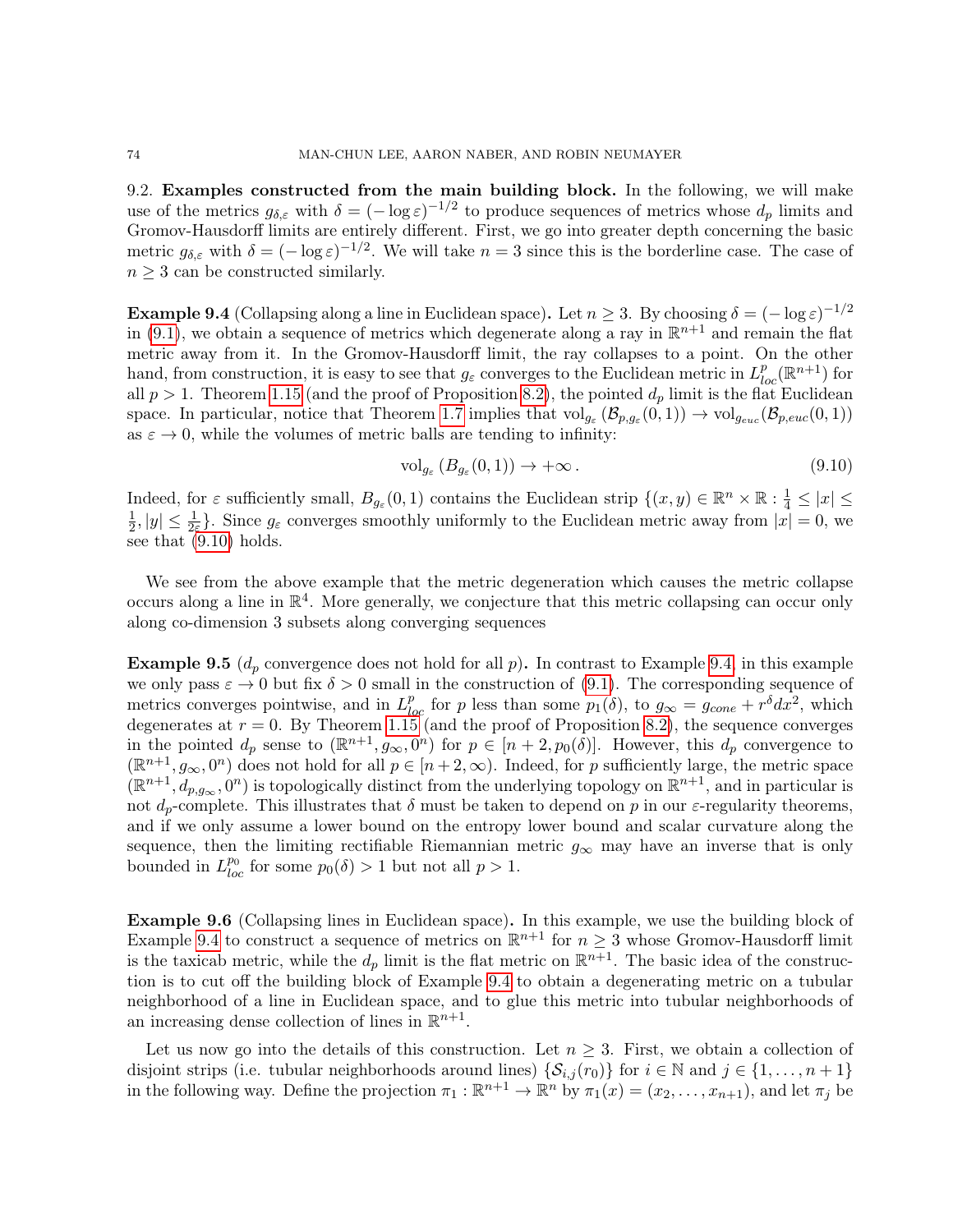defined analogously for each  $j = 1, ..., n + 1$ . Next, for each  $j = 1, ..., n + 1$  and  $(k_1, ..., k_n) \in \mathbb{Z}^n$ , we consider the collection of points  $\{z_{k_1,\dots,k_n,j}\}\subset\mathbb{R}^n=\pi_j(\mathbb{R}^{n+1})$  with coordinates given by

$$
z_{k_1,\dots,k_n,j} = ((100n+10j)r_0k_1,\dots,(100n+10j)r_0k_n). \tag{9.11}
$$

Up to re-indexing the countable set of  $(k_1, \ldots, k_n) \in \mathbb{Z}^n$  by  $i \in \mathbb{N}$ , we let  $\{z_{i,j}\} = \{z_{k_1,\ldots,k_n,j}\}$ . Now, let  $B_{\mathbb{R}^n}(z,r)$  denote the Euclidean ball in  $\mathbb{R}^n$  and define the strip  $S_{i,j}(r_0)$  of radius  $r_0$  around the line  $\{\pi_i(x) = z_{i,j}\}\$ by

$$
S_{i,j}(r_0) = \pi_j^{-1} \left( B_{\mathbb{R}^n}(z_{i,j}, r_0) \right). \tag{9.12}
$$

It is easy to check that the collection of strips  $\{\mathcal{S}_{i,j}(r_0)\}\$  are 200 $nr_0$  dense, in the sense that for any  $x \in \mathbb{R}^{n+1}$ , there exists  $\mathcal{S}_{i,j}$  such that  $dist_{g_{euc}}(x, S_{i,j}) \leq 200nr_0$ , and that these strips are pairwise disjoint.

Now, with the collection  $\{S_{i,j}(r_0)\}\$  of disjoint strips in hand, and for any  $r_0 > 0$  fixed, we use [\(9.1\)](#page-70-0) to define a metric  $g_{r_0}$  on each strip in the following way. Up to a rigid motion of  $\mathbb{R}^{n+1}$ , it suffices to define  $g_{r_0}$  on the strip  $S = \pi_{n+1}^{-1}(B_{\mathbb{R}^n}(0,r_0))$ . Let  $\delta = (-\log \varepsilon)^{-1/2}$ , and take  $\varepsilon$  depending on  $r_0$  to be sufficiently small so that  $R_{g_{\delta,\varepsilon}} \geq -r_0^3$  and  $\nu(g_{\delta,\varepsilon}, 2r_0^{-2}) \geq -r_0$  by Theorem [9.2.](#page-72-0) Then, consider the rescaled metric

<span id="page-74-0"></span>
$$
g_{r_0} = dr^2 + (r_0/5)^2 f_\varepsilon^2 (5r/r_0) h + \varphi_\varepsilon^2 (5r/r_0) dx_{n+1}^2,
$$
\n(9.13)

where  $\varepsilon = \varepsilon(r_0)$ , which satisfies  $R \ge -r_0$ . and  $\nu(g_{r_0}, 2) \ge -r_0$ . Note that after this rescaling, the metric  $g_{r_0}$  agrees with the Euclidean metric outside of the strip  $B_{g_{euc}}(\ell, r_0)$ . Finally, by restricting this metric to the set  $|z| < r_0$ , we define the metric  $g_{r_0}$  on the strip  $S$ .

Finally, let  $\tilde{g}_{r_0}$  be the metric on  $\mathbb{R}^{n+1}$  be defined by

$$
\tilde{g}_{r_0} = \begin{cases}\ng_{euc} & \text{if } x \in \mathbb{R}^{n+1} \setminus \bigcup \mathcal{S}_{i,j}(r_0), \\
g_{r_0} & \text{if } x \in \mathcal{S}_{i,j}(r_0).\n\end{cases}
$$
\n(9.14)

Direct computation shows that  $\tilde{g}_{r_0}$  converges to  $g_{\mathbb{R}^{n+1}}$  in  $L_{loc}^p(\mathbb{R}^{n+1})$  for all  $p \geq 1$ . In particular, this implies that  $\mathrm{vol}_{\tilde{g}_{r_0}}(\Omega) \to \mathrm{vol}_{euc}(\Omega)$  for any compact set  $\Omega \subset \mathbb{R}^{n+1}$ . By Theorem [1.15](#page-5-0) (and the proof of Proposition [8.2\)](#page-57-0), the sequence converges to  $(\mathbb{R}^n, g_{euc}, 0^n)$  in the pointed  $d_p$  sense for all  $p \in [n+1,\infty)$ . However, in the pointed Gromov-Hausdorff topology, this sequence converges to the taxicab metric.

To roughly explain this, consider the metrics  $(\mathbb{R}^{n+1}, \hat{g}_{\epsilon}) \equiv (\mathbb{R}^{n+1}, \epsilon^{-2} \tilde{g}_{r_0})$ . Here,  $\varepsilon = \varepsilon(r)$  is the parameter chosen above. Clearly the metrics  $(\mathbb{R}^{n+1}, \hat{g}_{\epsilon})$  are isometric to  $(\mathbb{R}^{n+1}, \tilde{g}_{r_0})$  by a Euclidean dilation. Let  $\ell_{ij} \equiv \pi_j^{-1}(z_{ij})$  denote the lines we have glued around. Then, roughly, we have on each such line  $\ell_{ij}$  that  $\hat{g}_{\epsilon} = 1$  in the direction of this line, and that  $\hat{g}_{\epsilon} \approx \epsilon^{-2}$  in all other directions and at all other points. We also have, in coordinates, that these lines are  $o(\epsilon)$  dense. Clearly, a path of minimal length from  $x$  to  $y$  is now one which stays on these lines as long as possible, and moving from one line to another now causes an error which is approximately  $\epsilon^{-1} o(\epsilon) = o(1)$ . In particular, we see that  $d_{\hat{g}_{\epsilon}}(x,y) = \sum |x_i - y_i| + o(1)$ . Further, as  $\epsilon \to 0$  we see a minimal path is any path which is always moving in coordinate directions (specifically, along our increasing dense collection of lines  $\ell_{ij}$ ). Hence,  $(\mathbb{R}^n, \hat{g}_{\epsilon})$  is limiting to the taxi-cab metric.

Next, we construct some examples in the compact setting.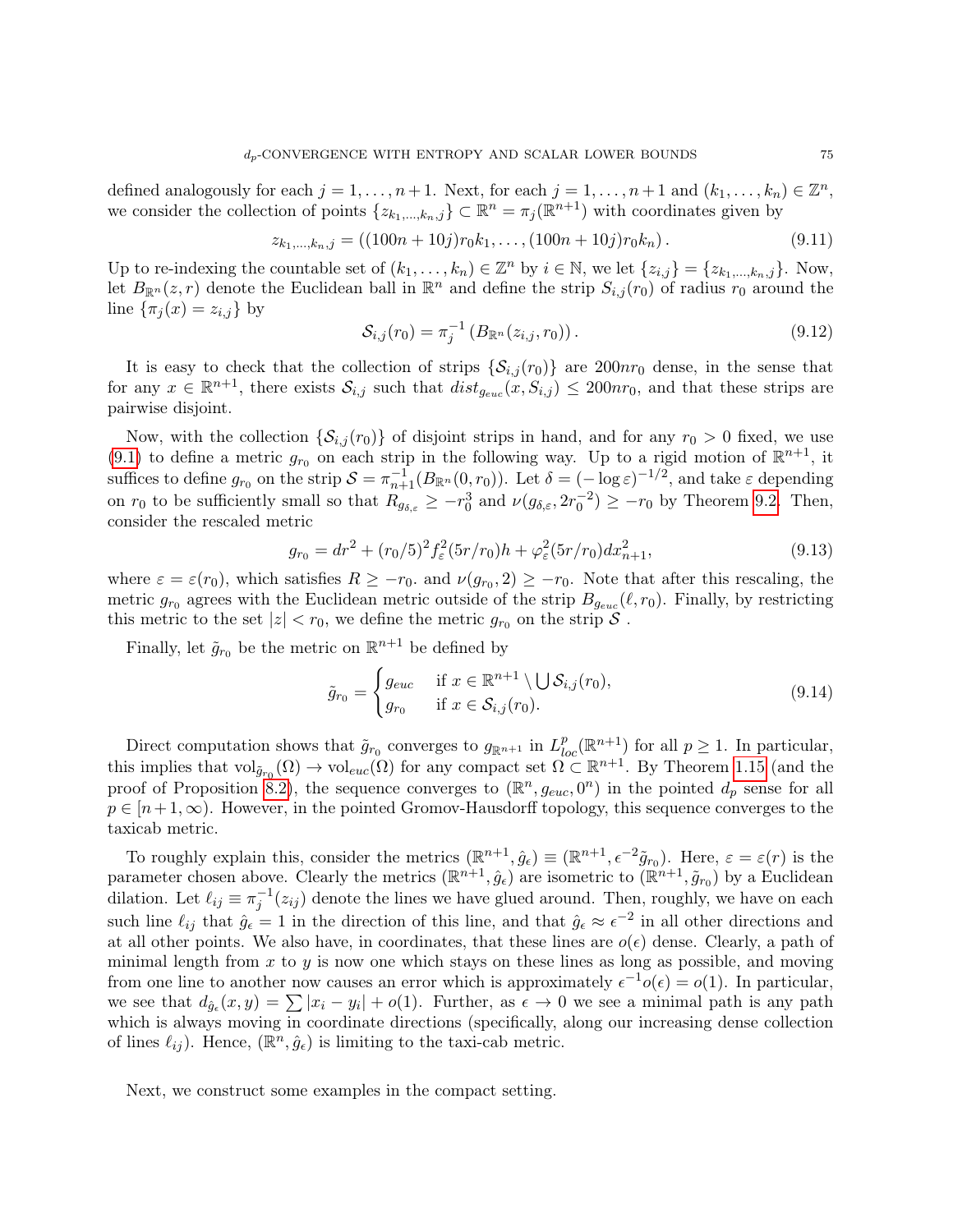<span id="page-75-0"></span>Example 9.7 (Collapsing circle in torus). In this example, we construct a sequence of metrics  ${g_i}_{i\in\mathbb{N}}$  on the torus  $\mathbb{T}^{n+1}$  for  $n\geq 3$  such that each  $g_i$  coincides with the flat metric away from a shrinking tubular neighborhood of a fixed  $S^1 \subset \mathbb{T}^{n+1}$ . The sequence  $g_i$  becomes degenerate along this  $S^1$ , and in the Gromov-Hausdorff limit, the  $S^1$  collapses to a point. In particular, the metric space arising as the Gromov-Hausdorff limit is not topologically a torus. The  $d_p$  limit will be the flat torus for any  $p \geq n+2$ .

We begin the construction. Fix  $n \geq 3$  and  $r_0 > 0$ . Let  $g_{r_0}$  be the metric on Euclidean space  $\mathbb{R}^{n+1}$  defined in [\(9.13\)](#page-74-0) in the previous example, which we recall agrees with the Euclidean metric outside the strip  $B_{g_{euc}}(\ell, r_0)$  and is translation invariant in the  $x_{n+1}$  direction. Now, consider the torus  $\mathbb{T}^{n+1} = \mathbb{R}^{n+1}/\mathbb{Z}^{n+1}$ , equipped with the metric  $\tilde{g}_{r_0}$  given by descending  $g_{r_0}$  to the quotient.

We now let  $r_0 \to 0$ . For every  $r_0$ , the smooth Riemannian manifold  $(\mathbb{T}^{n+1}, \tilde{g}_{r_0})$  satisfies  $R_{\tilde{g}_{r_0}} \geq$  $-r_0$ . Moreover, for any  $\delta > 0$ , there exists  $\tau_0 = \tau_0(\delta)$  such that  $\nu(g_{flat}, \tau_0) \geq -\delta/2$ . So, arguing as in the proof of Theorem [9.12](#page-80-1) below, we find that for  $r_0 \leq \bar{r}_0(\delta)$ , we have  $\nu(\tilde{g}_{r_0}, \tau_0) \geq -\delta$ . We directly see that the metrics  $\tilde{g}_{r_0}$  converge in  $L^p$  for every p to the flat metric on  $\mathbb{T}^{n+1}$ . Applying the proof of Theorem [1.7](#page-3-0) we see that  $(\mathbb{T}^{n+1}, \tilde{g}_{r_0})$  converges to  $(\mathbb{T}^{n+1}, g_{flat})$  in the  $d_p$  sense for all  $p \in [n+2,\infty)$ . On the other hand, in the Gromov-Hausdorff topology, the  $S^1$  factor corresponding to the projection of the degenerating line  $\ell$  collapses to a point in the limit. In particular, the metric space arising in the Gromov-Hausdorff limit is not topologically a torus.

By replicating the construction of the degeneracy, we can construct examples so that the sequence of metrics on the torus  $\mathbb{T}^{n+1}$  converges to a metric space  $Y^k$  with  $k < n+1$  or even  $k = 0$  (a point) in the Gromov-Hausdorff topology.

<span id="page-75-1"></span>**Example 9.8** (Collapsing of  $\mathbb{T}^{n+1}$  to  $\mathbb{T}^n$ ). In the previous example, Example [9.7,](#page-75-0) we constructed sequence of metrics on  $\mathbb{T}^{n+1}$  which degenerate along a single  $S^1$  inside. In this example, we will modify the construction to obtain a sequence of metrics  $g_i$  on the torus that degenerate along increasing dense sequences of parallel copies of  $S^1$  and remain flat away from them. In the Gromov-Hausdorff topology, the  $(\mathbb{T}^{n+1}, g_i)$  collapses to the *n*-dimensional flat torus  $\mathbb{T}^n$ . In particular the Gromov-Hausdorff limit is one dimension lower than the dimension of each manifold in the sequence. On the other hand, the limit respect to  $d_p$  is the flat torus  $\mathbb{T}^{n+1}$  for  $p \geq n+2$ .

More precisely, we again fix an n+1-dimensional flat torus for  $n \geq 3$ , identified with  $[0, 1]^{n+1} / \sim$ and with coordinates  $(x_1, \ldots, x_{n+1})$ . Now, consider a maximal  $100r_0$  dense set  $\{z_i\}$  in  $[0, 1]^{n+1}/\sim$ . Let  $S_i^1 = \{(x_1, \ldots, x_n) = z_i\} \subset \mathbb{T}^{n+1}$ , and let  $S_i$  be the strip around  $S_i^1$  of radius  $r_0$  as in the previous example. We let

$$
\tilde{g}_{r_0} = \begin{cases} g_{euc} & \text{for } x \in \mathbb{T}^{n+1} \setminus \bigcup \mathcal{S}_i(r_0), \\ g_{r_0} & \text{for } x \in \mathcal{S}_i. \end{cases}
$$
\n(9.15)

Here,  $g_{r_0}$  is the same metric on a strip around  $S^1$  as defined in Example [9.7](#page-75-0) above. For every  $r_0$ , the smooth Riemannian manifold  $(T^{n+1}, \tilde{g}_{r_0})$  satisfies  $R_{\tilde{g}_{r_0}} \geq -r_0$ , and for every  $\delta > 0$ , there exist  $\tau_0 = \tau_0(\delta)$  and  $\bar{r}_0 = \bar{r}_0(\delta)$  such that for  $r_0 \leq \bar{r}_0$ , we have  $\nu(\tilde{g}_{r_0}, \tau_0) \geq -\delta$ . In the Gromov-Hausdorff topology,  $(\mathbb{T}^{n+1}, \tilde{g}_{r_0})$  converges to the *n*-dimensional flat torus  $\mathbb{T}^n$  with the usual distance as  $r_0 \to 0$ . On the other hand,  $(\mathbb{T}^{n+1}, \tilde{g}_{r_0})$  converges to the  $n+1$ -dimensional flat torus with respect to  $d_p$  convergence for each  $p \ge n+2$  by (the proof of) Theorem [1.7.](#page-3-0)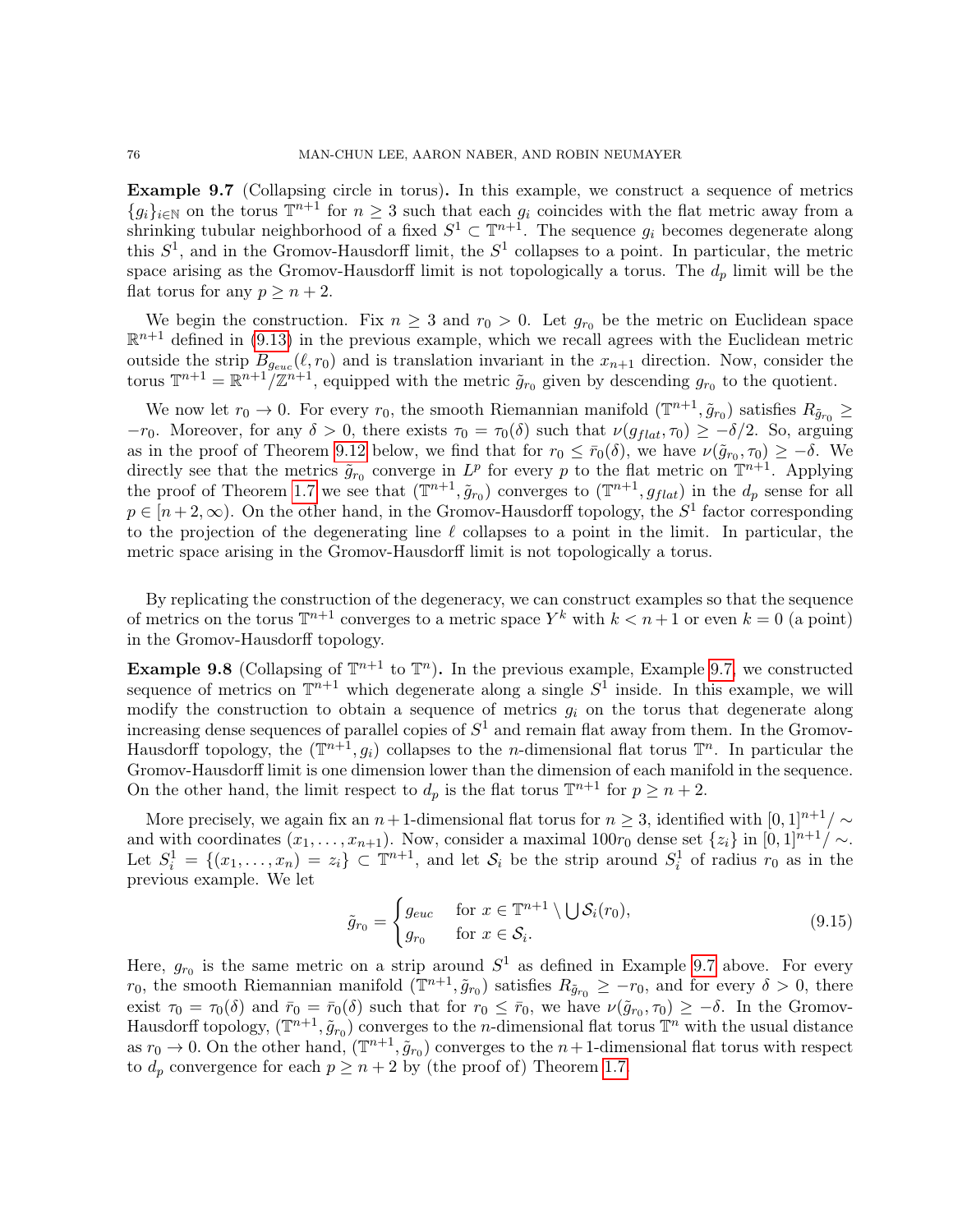**Example 9.9** (Collapsing  $\mathbb{T}^{n+1}$  to a point). In this example, we further modify the construction in Examples [9.7](#page-75-0) and [9.8](#page-75-1) to produce a sequence of metrics on  $\mathbb{T}^{n+1}$  such that the sequence collapses to a point in the Gromov-Hausdorff and Intrinsic Flat topologies. Once again, the  $d_p$  limit will still be the flat torus  $\mathbb{T}^{n+1}$  for  $p \geq n+2$ . The basic idea of the construction is to choose an increasingly dense collection of strips around copies of  $S^1 \subset \mathbb{T}^{n+1}$  with all different orientations, in a similar fashion to Example [9.6,](#page-73-2) and then to paste the degenerating metrics of Examples [9.7](#page-75-0) and [9.8](#page-75-1) into each of these strips.

More specifically, we begin with the sequence of metrics  $\tilde{g}_{r_0}$  on  $\mathbb{R}^{n+1}$  constructed in Example [9.6.](#page-73-2) Without loss of generality, we may assume that  $r_0$  is always chosen so that for each  $j = 1, \ldots, n+1$ , we have that  $1/(100n+10j)r_0$  is an integer. With this assumption, the metrics  $\tilde{g}_{r_0}$  are invariant under the  $\mathbb{Z}^{n+1}$  action on  $\mathbb{R}^{n+1}$ , so we may consider the quotient  $\mathbb{T}^{n+1} = \mathbb{R}^{n+1}/\mathbb{Z}^{n+1}$  equipped with the metric descending from  $\tilde{g}_{r_0}$  under the quotient, which we again denote by  $\tilde{g}_{r_0}$ .

The smooth Riemannian manifolds  $(\mathbb{T}^{n+1}, \tilde{g}_{r_0})$  satisfy  $R_{\tilde{r_0}} \geq -r_0$ , and for any  $\delta > 0$ , there exist  $\tau_0 = \tau_0(\delta)$  and  $\bar{r}_0 = \bar{r}_0(\delta)$  such that for  $r_0 \leq \bar{r}_0$ , we have  $\nu(\tilde{g}_{r_0}, \tau_0) \geq -\delta$ , provided  $\varepsilon(r_0)$ is taken to be sufficiently small depending on  $r_0$ . Sending  $r_0 \rightarrow 0$ , the metrics converge in the Gromov-Hausdorff topology to a point. To see this, we claim that for any  $x, y \in (\mathbb{T}^{n+1}, \tilde{g}_{r_0}),$ 

$$
dist_{\tilde{g}_{r_0}}(x, y) \le 10 \times 200n^2 r_0 + n\varepsilon(r_0). \tag{9.16}
$$

Indeed, let  $S_{ij}^1$  denote the  $S^1$  factor in  $\mathbb{T}^{n+1}$  that is the projection of the line  $\pi_j^{-1}(z_{ij}) \in \mathbb{R}^{n+1}$  in the construction of Example [9.6.](#page-73-2) Then, we have  $dist_{\tilde{g}_{r_0}}(y, \cup S^1_{ij}) \leq 200nr_0$  and  $dist_{\tilde{g}_{r_0}}(x, \cup S^1_{ij}) \leq 200nr_0$ because the collection  $\{S_{ij}^1\}$  is  $200nr_0$  dense. Furthermore, for any two points  $\tilde{x}, \tilde{y} \in \cup S_{ij}^1$ , we have  $dist_{\tilde{g}_{r_0}}(\tilde{x}, \tilde{y}) \leq n\varepsilon(r_0) + \times 200n^2r_0$ . Furthermore by [\[SW11,](#page-90-0) Corollary 2.1], we have  $(T^{n+1}, \tilde{g}_{r_0})$ converging to the zero current in the Intrinsic Flat sense. However, we directly see that the metric tensors converge to the the flat metric on  $\mathbb{T}^{n+1}$  in  $L^p$  for all  $p < \infty$ . Using this fact and appealing to the proof of Theorem [1.7,](#page-3-0) we see that  $(\mathbb{T}^{n+1}, \tilde{g}_{r_0})$  converges to the flat  $n+1$ -dimensional torus in the  $d_p$  sense for each  $p \in [n+2,\infty)$ .

<span id="page-76-0"></span>9.3. Scalar curvature of the metrics  $g_{\delta,\varepsilon}$ . In this subsection, we show that negative part of the scalar curvature of  $g_{\delta,\varepsilon}$  can be made arbitrarily small if  $\delta,\varepsilon$  are small enough. More precisely, we have the following.

<span id="page-76-3"></span>**Proposition 9.10.** For any  $n \geq 3$  and  $\eta > 0$ , there exist  $\varepsilon_0 > 0$  and  $\delta_0 > 0$  depending on  $\eta$  such that for all  $\varepsilon \leq \varepsilon_0$  and  $\delta \leq \delta_0$ , the metric  $g_{\delta,\varepsilon}$  defined in [\(9.1\)](#page-70-0) satisfies  $R_{g_{\delta,\varepsilon}} \geq -\eta$ .

To begin with, we need the following expression for the scalar curvature of a metric g taking the general form of [\(9.1\)](#page-70-0).

<span id="page-76-2"></span>**Lemma 9.11.** Let  $M = \mathbb{R}_+ \times \mathbb{S}^{n-1} \times \mathbb{R}$  and let h denote the standard metric on  $\mathbb{S}^{n-1}$ . For any metric g on M taking the form

$$
g = dr^{2} + f^{2}(r)h + \varphi^{2}(x, r)dx^{2}, \qquad (9.17)
$$

the scalar curvature  $R_g$  of g is given by

<span id="page-76-1"></span>
$$
R_g = \frac{(n-1)}{f^2} [2 - (f^2)''] + \frac{(n-4)(n-1)}{f^2} [1 - (f')^2] - \frac{2\varphi''}{\varphi} - \frac{2(n-1)\varphi'f'}{\varphi f}.
$$
(9.18)

Here, the prime denotes a derivative with respect to r.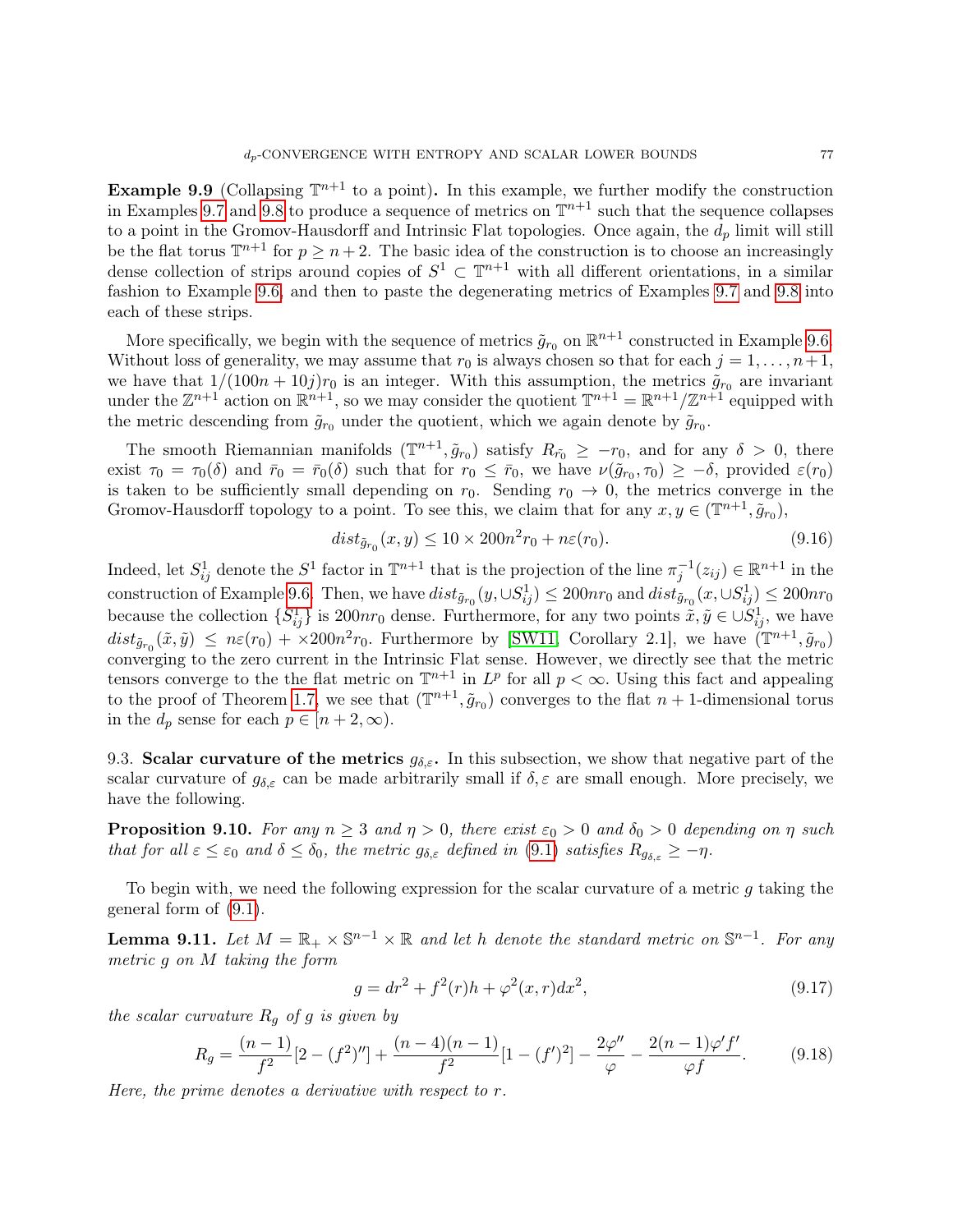*Proof.* Let  $i, j, k, ...$  be the coordinates on  $\mathbb{S}^{n-1}$ . As noted in the statement of the lemma, for a function F, we will use F' to denote  $\partial_r F$ . We let  $F_x$  denote  $\partial_x F$ . We first compute the Christoffel symbols that will be needed in our computation. First, we have

$$
\Gamma_{rA}^{B} = \frac{1}{2} g^{BC} \left( \partial_r g_{AC} + \partial_{A} g_{rC} - \partial_{C} g_{rA} \right) = \frac{1}{2} g^{BC} \partial_r g_{AC} = \begin{cases} \frac{f'}{f} \delta_j^i & \text{if } A = j, B = i; \\ \frac{\varphi'}{\varphi} & \text{if } A = x, B = x; \\ 0 & \text{otherwise.} \end{cases}
$$
(9.19)

Next, note that

$$
\Gamma_{ij}^k = \frac{1}{2} g^{kl} \left( \partial_i g_{jl} + \partial_j g_{il} - \partial_l g_{ij} \right) = \frac{1}{2} h^{kl} \left( \partial_i h_{jl} + \partial_j h_{il} - \partial_l h_{ij} \right) = \tilde{\Gamma}_{ij}^k,
$$
\n(9.20)

where  $\tilde{\Gamma}_{ij}^k$  denotes the Christoffel symbol for the standard metric h. Next, we compute

$$
\Gamma_{ij}^r = -\frac{1}{2} g^{rr} \partial_r g_{ij} = -f f' h_{ij};
$$
\n
$$
\Gamma_{xx}^r = -\frac{1}{2} \partial_r \varphi^2 = -\varphi \varphi';
$$
\n
$$
\Gamma_{xx}^x = \frac{1}{2} g^{xx} \left( \partial_x g_{xx} + \partial_x g_{xx} - \partial_x g_{xx} \right) = \frac{\varphi_x}{\varphi}.
$$
\n(9.21)

The remaining Christoffel symbols vanish:  $\Gamma_{ij}^x = \Gamma_{ix}^{\bullet} = \Gamma_{xx}^i = 0$ .

With these Christoffel symbols in hand, we compute the Ricci curvatures  $R_{rr}, R_{ij}$  and  $R_{xx}$ . We have

$$
R_{rr} = \partial_A \Gamma_{rr}^A - \partial_r \Gamma_{rA}^A + \Gamma_{AB}^A \Gamma_{rr}^B - \Gamma_{rA}^B \Gamma_{Br}^A
$$
  
= 0 -  $(\partial_r \Gamma_{ri}^i + \partial_r \Gamma_{rx}^x) + 0 - (\Gamma_{ri}^j \Gamma_{ri}^j + \Gamma_{rx}^x \Gamma_{rx}^x)$   
=  $-\sum_{i=1}^{n-1} \partial_r \left(\frac{f'}{f}\right) - \partial_r \left(\frac{\varphi'}{\varphi}\right) - \sum_{i=1}^{n-1} \left(\frac{f'}{f}\right)^2 - \frac{(\varphi')^2}{\varphi^2} = -(n-1)\frac{f''}{f} - \frac{\varphi''}{\varphi}.$  (9.22)

For  $R_{ij}$ , we have

$$
R_{ij} = \partial_A \Gamma_{ij}^A - \partial_j \Gamma_{iA}^A + \Gamma_{AB}^A \Gamma_{ij}^B - \Gamma_{jA}^B \Gamma_{Bi}^A
$$
  
\n
$$
= \tilde{R}_{ij} + (\partial_r \Gamma_{ij}^r + \partial_x \Gamma_{ij}^x) - (\partial_j \Gamma_{ir}^r + \partial_j \Gamma_{ix}^x) + (\Gamma_{rk}^r \Gamma_{ij}^k + \Gamma_{xk}^x \Gamma_{ij}^k + \Gamma_{Ar}^A \Gamma_{ij}^r + \Gamma_{Ax}^A \Gamma_{ij}^x)
$$
  
\n
$$
- (\Gamma_{jk}^r \Gamma_{ri}^k + \Gamma_{jk}^x \Gamma_{xi}^k + \Gamma_{jr}^B \Gamma_{iB}^r + \Gamma_{jx}^B \Gamma_{iB}^x)
$$
  
\n
$$
= \tilde{R}_{ij} + \partial_r \Gamma_{ij}^r + \Gamma_{ij}^k (\Gamma_{rk}^r + \Gamma_{xk}^x) + \Gamma_{ij}^r (\Gamma_{kr}^k + \Gamma_{xr}^x) - (\Gamma_{jk}^r \Gamma_{ri}^k + \Gamma_{jr}^k \Gamma_{ik}^r)
$$
  
\n
$$
= \tilde{R}_{ij} - (f')^2 h_{ij} - f f'' h_{i\bar{j}} + (-f f' h_{ij}) \left[ (n-1) \frac{f'}{f} + \frac{\varphi'}{\varphi} \right] + 2(f')^2 h_{ij}
$$
  
\n
$$
= \tilde{R}_{ij} - h_{ij} \left( f f'' + (n-2)(f')^2 + \frac{\varphi' f f'}{\varphi} \right).
$$
 (9.23)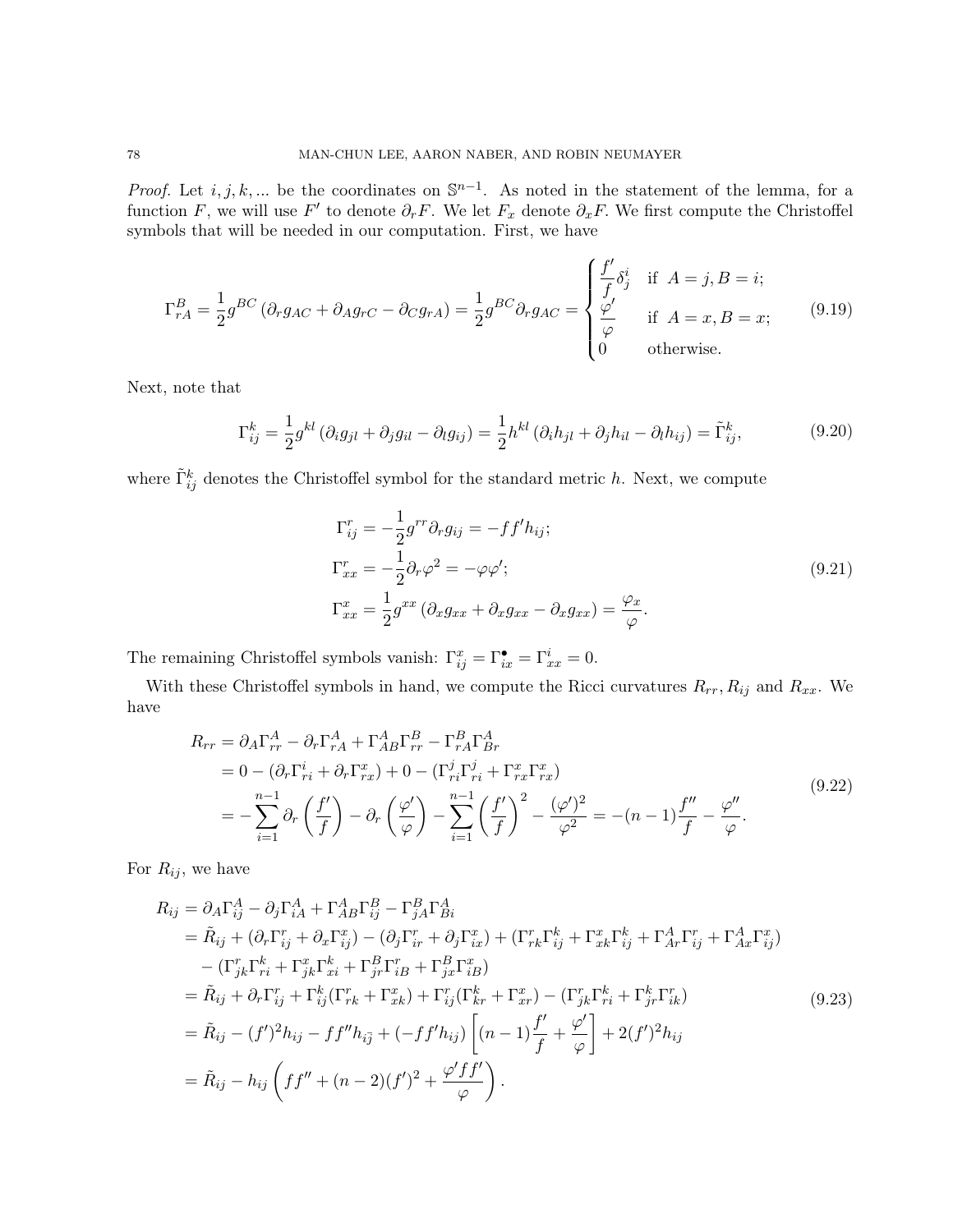Here,  $\tilde{R}_{ij}$  denotes the Ricci curvature of h. Finally, for  $R_{xx}$ , we have

$$
R_{xx} = \partial_A \Gamma_{xx}^A - \partial_x \Gamma_{xA}^A + \Gamma_{AB}^A \Gamma_{xx}^B - \Gamma_{xA}^B \Gamma_{Bx}^A
$$
  
\n
$$
= (\partial_r \Gamma_{xx}^r + \partial_x \Gamma_{xx}^x) - (\partial_x \Gamma_{xx}^x) + (\Gamma_{xx}^r \Gamma_{Ax}^A + \Gamma_{xx}^x \Gamma_{Ax}^A) - (\Gamma_{xx}^B \Gamma_{Bx}^r + \Gamma_{xx}^B \Gamma_{Bx}^x)
$$
  
\n
$$
= (-\varphi \varphi'' - (\varphi')^2) + \Gamma_{xx}^r (\Gamma_{ir}^i + \Gamma_{rx}^r) + \Gamma_{xx}^x \Gamma_{xx}^x - (\Gamma_{xx}^x \Gamma_{xx}^r + \Gamma_{xx}^r \Gamma_{xx}^x + \Gamma_{xx}^x \Gamma_{xx}^x)
$$
  
\n
$$
= (-\varphi \varphi'' - (\varphi')^2) + \Gamma_{xx}^r \Gamma_{ir}^i - \Gamma_{xr}^x \Gamma_{xx}^r
$$
  
\n
$$
= (-\varphi \varphi'' - (\varphi')^2) + (n - 1)(-\varphi \varphi')(\frac{f'}{f}) + (\varphi')^2
$$
  
\n
$$
= -\varphi \varphi'' - (n - 1)\frac{\varphi \varphi' f'}{f}.
$$
  
\n(9.24)

Therefore, using the fact that  $\tilde{R}_{ij} = (n-2)h_{ij}$ , we have

$$
R = g^{rr} R_{rr} + g^{ij} R_{ij} + g^{xx} R_{xx}
$$
  
\n
$$
= -(n-1) \frac{f''}{f} - \frac{\varphi''}{\varphi} + \frac{1}{f^2} h^{ij} \left( \tilde{R}_{ij} - h_{ij} \left( f f'' + (n-2)(f')^2 + \frac{\varphi' f f'}{\varphi} \right) \right)
$$
  
\n
$$
- \frac{1}{\varphi^2} \left( \varphi \varphi'' + (n-1) \frac{\varphi \varphi' f'}{f} \right)
$$
  
\n
$$
= -(n-1) \frac{f''}{f} - \frac{2\varphi''}{\varphi} - \frac{(n-1)\varphi' f'}{\varphi f} + (n-1) \left[ \frac{n-2}{f^2} - \frac{f''}{f} - (n-2) \frac{(f')^2}{f^2} - \frac{\varphi' f'}{\varphi f} \right] \tag{9.25}
$$
  
\n
$$
= -\frac{2(n-1)f''}{f} - \frac{2\varphi''}{\varphi} + \frac{(n-2)(n-1)}{f^2} - \frac{(n-2)(n-1)(f')^2}{f^2} - \frac{2(n-1)\varphi' f'}{\varphi f}
$$
  
\n
$$
= -\frac{2(n-1)f''}{f} + \frac{(n-2)(n-1)}{f^2} [1 - (f')^2] - \frac{2(n-1)\varphi' f'}{\varphi f} - \frac{2\varphi''}{\varphi}
$$

Finally, to arrive at [\(9.18\)](#page-76-1), we note that  $2f''/f = (f^2)''/f^2 - 2(f')^2/f^2$ , and so

$$
-\frac{2(n-1)f''}{f} = -\frac{(n-1)(f^2)''}{f^2} + \frac{2(n-1)(f')^2}{f^2} = \frac{n-1}{f^2}[2 - (f^2)''] - \frac{2(n-1)}{f^2}[1 - (f')^2].
$$
 (9.26)

Rearranging this expression, we arrive at  $(9.18)$ , completing the proof.

With Lemma [9.11](#page-76-2) in hand, we are now ready to prove Proposition [9.10.](#page-76-3)

Proof of Proposition [9.10.](#page-76-3) For notational convenience, we will omit the indices  $\delta$  and  $\varepsilon$ , letting g, f, and  $\varphi$  denote  $g_{\delta,\varepsilon}$ ,  $f_{\delta,\varepsilon}$ , and  $\varphi_{\delta,\varepsilon}$  respectively. We will assume that  $\varepsilon \leq \varepsilon_0$  and  $\delta \leq \delta_0$ , where  $\varepsilon_0$ ,  $\delta_0 < \frac{1}{4}$  will be fixed within the proof. By Lemma [9.11,](#page-76-2) the scalar curvature of g takes the form

<span id="page-78-0"></span>
$$
R = \frac{(n-1)}{f^2} \left(2 - (f^2)''\right) + \frac{(n-4)(n-1)}{f^2} \left[1 - (f')^2\right] - \frac{2\varphi''}{\varphi} - \frac{2(n-1)\varphi'f'}{\varphi f}
$$
  
= **I** + **II** + **III** + **IV**. (9.27)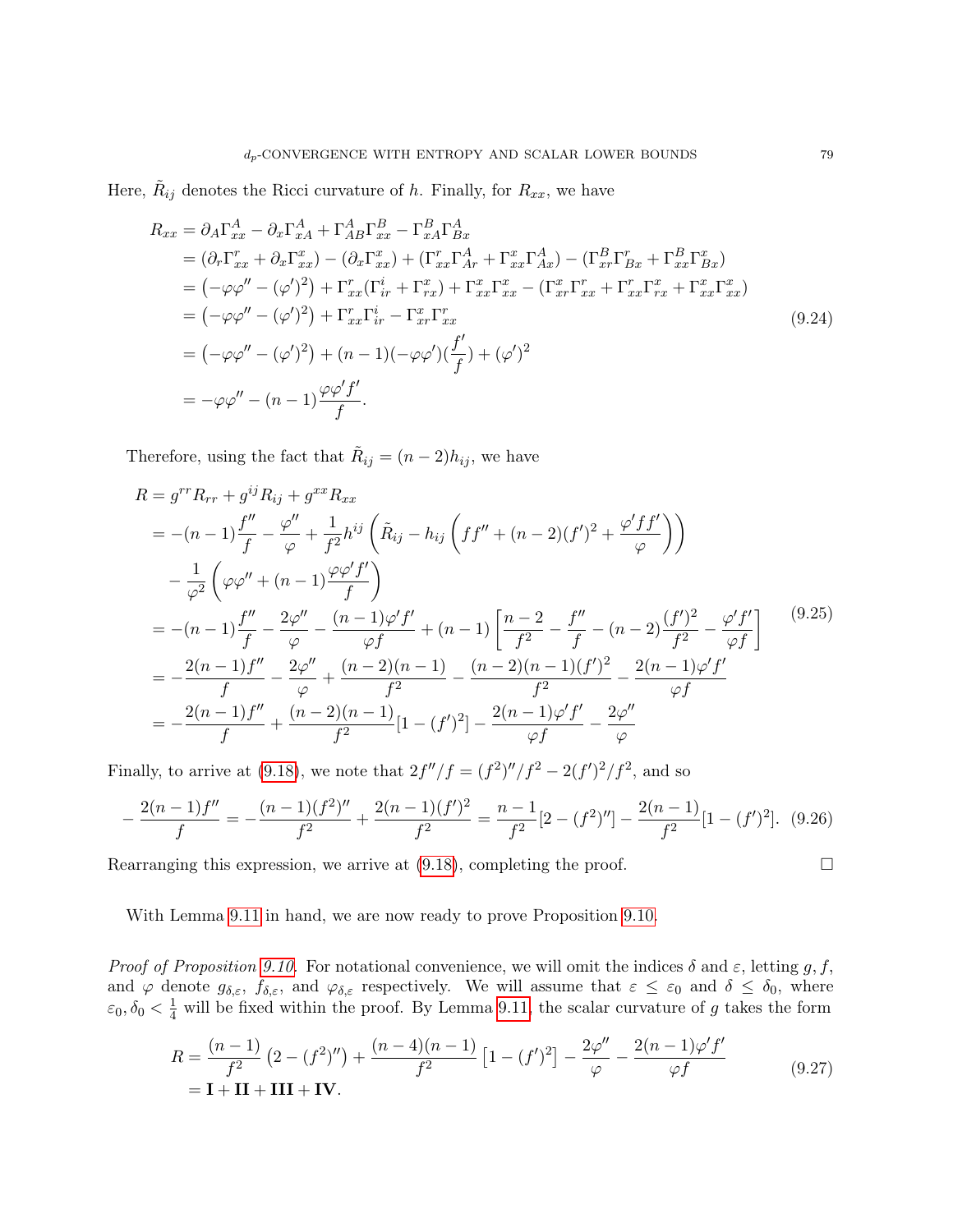We estimate the scalar curvature from below in three different intervals of r in the cases below. First, recall from the definition  $(9.7)$  of f that

<span id="page-79-0"></span>
$$
\begin{cases}\nf(r) = \tilde{f}(r) & \text{for } r \le 2, \\
f(r) = r & \text{for } r \ge 4,\n\end{cases}
$$
\n(9.28)

where  $\tilde{f}$  is the solution of the ODE [\(9.6\)](#page-71-0). We first collect some useful estimates for  $\tilde{f}$ . For notational convenience, we denote  $\sigma = 10^4 n \delta(1-\zeta)$  and  $\sigma_0 = 10^4 n \delta$  in the definition of [\(9.6\)](#page-71-0) so that  $\tilde{f}' = 1-\sigma$ where  $\sigma$  increases from 0 to  $\sigma_0 = 10^4 n\delta$ . We will assume  $\delta_0$  is small enough so that  $\sigma_0 < \frac{1}{4}$  $\frac{1}{4}$ . Since  $\tilde{f}(0) = 0$ , by integrating, we therefore find that

<span id="page-79-1"></span>
$$
\begin{cases} \frac{3}{4}r < (1 - \sigma_0)r \le \tilde{f}(r) \le r; \\ (1 - \sigma_0) \le \tilde{f}'(r) \le 1. \end{cases} \tag{9.29}
$$

Case 1.  $r \leq \frac{1}{2}$  $\frac{1}{2}\varepsilon$ . In this case,  $\varphi(r) \equiv \varepsilon$ , so that terms **III** and **IV** in [\(9.27\)](#page-78-0) vanish, and  $f = \tilde{f}$ thanks to [\(9.28\)](#page-79-0). We first consider the case when  $n \geq 4$  since **II** is clearly nonnegative by [\(9.6\)](#page-71-0). By [\(9.6\)](#page-71-0) and [\(9.29\)](#page-79-1), if  $\delta_0$  is sufficiently small so that  $\sigma < 1$  then

$$
\mathbf{I} + \mathbf{II} \ge \frac{n-1}{f^2} \left( 2 - (f^2)'' \right) = \frac{2(n-1)}{f^2} \left( 1 - ff'' - (f')^2 \right)
$$
  

$$
\ge \frac{2(n-1)(2-\sigma)\sigma}{f^2}
$$
  

$$
> \frac{2(n-1)\sigma}{f^2}.
$$
 (9.30)

Here we have used  $\sigma' \geq 0$  and hence  $R > 0$  when  $n \geq 4$ . It remains to consider  $n = 3$ . In this case, we have

$$
\mathbf{I} + \mathbf{II} = \frac{2}{f^2} \left( 1 - (f^2)'' + (f')^2 \right)
$$
  
=  $\frac{2}{f^2} \left( 1 - 2ff'' - (f')^2 \right)$   
 $\geq \frac{2}{f^2} \left( 1 - (1 - \sigma)^2 \right) \geq \frac{2\sigma}{f^2}.$  (9.31)

And hence we also have  $R > 0$  when  $n = 3$  as long as  $\delta_0$  is small enough.

Case 2.  $r \in \left[\frac{1}{2}\right]$  $\frac{1}{2}\varepsilon$ , 2. In this case, we still have  $f = \tilde{f}$  by [\(9.28\)](#page-79-0) and  $\sigma \equiv 10^4 n\delta$  in this range. Therefore by [\(9.29\)](#page-79-1) and the computation in **Case 1**, for  $n \geq 3$  and sufficiently small  $\delta_0$ ,

$$
\mathbf{I} + \mathbf{II} \ge \frac{\sigma}{f^2} \ge \frac{10^4 n\delta}{r^2}.
$$
\n(9.32)

On the other hand, by [\(9.5\)](#page-71-1), we see that

$$
\mathbf{III} = -\frac{2\varphi''}{\varphi} \ge -\frac{100\delta}{r^2} \tag{9.33}
$$

Similarly, using [\(9.5\)](#page-71-1) and [\(9.29\)](#page-79-1) we find that

$$
IV = -\frac{2(n-1)f'\varphi'}{f\varphi} \ge -\frac{1200n\delta}{r^2}.
$$
\n(9.34)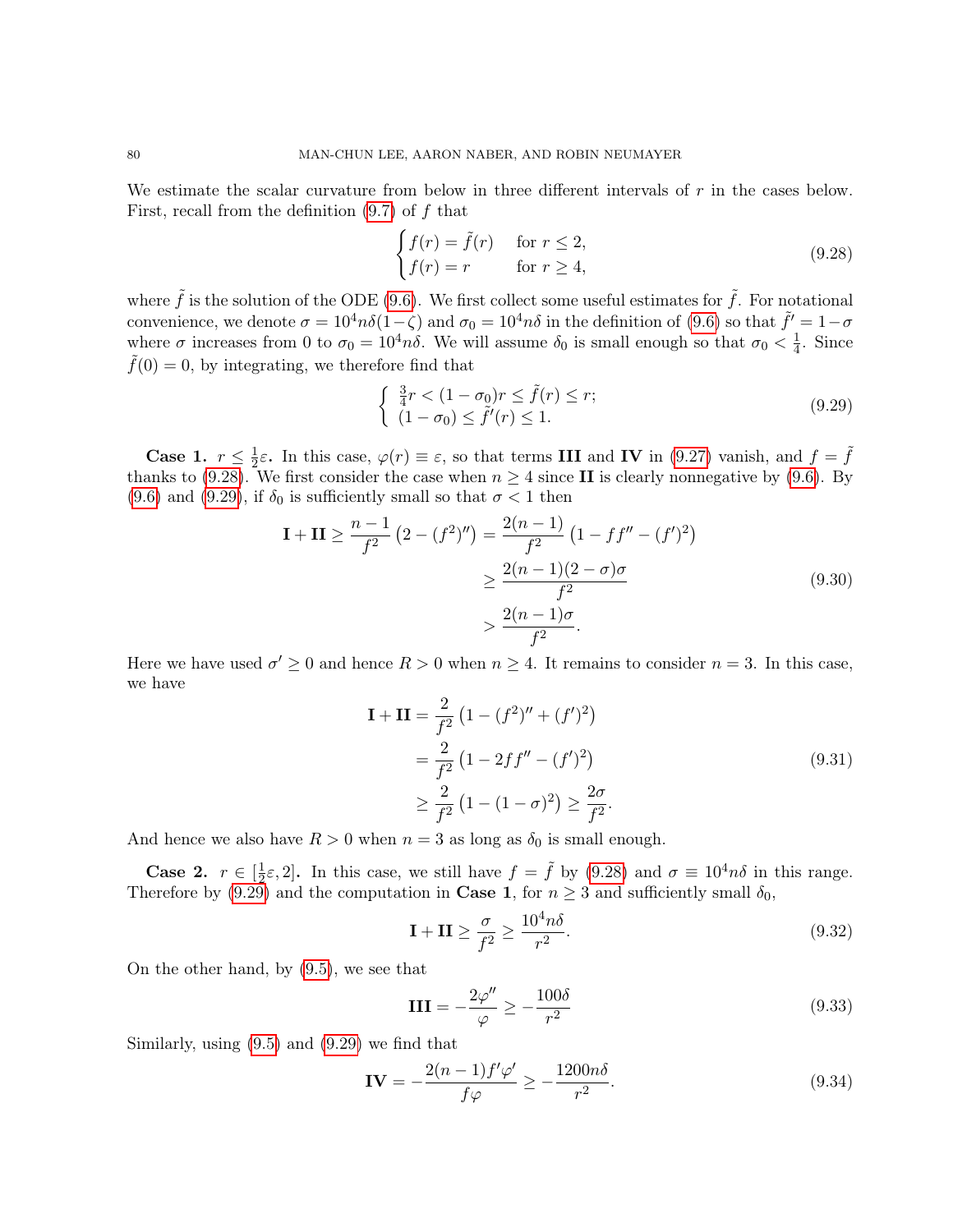Hence,  $R = I + II + III + IV > 0$ .

**Case 3.**  $r > 2$ . In this case,  $\varphi \equiv 1$ , and so terms III and IV in [\(9.27\)](#page-78-0) vanish. Furthermore, we directly see that  $I = II = 0$  when  $r \geq 4$  since  $f(r) = r$  there. So, it remains to show that  $\mathbf{I} + \mathbf{II} \ge -\eta$  in the case when  $r \in (2, 4)$ . Note that for r in this interval, we have from [\(9.29\)](#page-79-1) that

$$
f(r) = \zeta(r/4)\tilde{f}(r) + (1 - \zeta(r/4))r \ge \frac{1}{2}r \ge 1.
$$
\n(9.35)

Therefore, it remains to estimate  $|2-(f^2)''|$  and  $|1-(f')^2|$  for  $r \in (2,4)$ . By rewriting  $2-(f^2)''=$  $(r^2 - f^2)''$  and  $1 - (f')^2 = (r')^2 - (f')^2$ , it suffices to estimate  $(r - f)''$ . By the construction of  $\zeta$ and  $(9.29)$  for  $r \in (2, 4)$ ,

$$
|(f - r)''| \le |\zeta''(r/4)(\tilde{f} - r)| + |\zeta'(r/4)(\tilde{f} - r)'| + |\zeta(r/4)(\tilde{f} - r)''|
$$
  
\n
$$
\le 10|\tilde{f} - r| + 10|\tilde{f}' - 1|
$$
  
\n
$$
\le 100\sigma_0.
$$
\n(9.36)

By combinning with [\(9.29\)](#page-79-1), we conclude that  $||f - r||_{C^{2}((2,4))} \leq C_n \delta_0$ . And hence for  $r \in (2,4)$ ,

$$
R = \mathbf{I} + \mathbf{II} + \mathbf{III} + \mathbf{IV}
$$
  
\n
$$
\ge -(n-1)| (r^2 - f^2)''| - (n-4)(n-1)|1 - (f')^2|
$$
  
\n
$$
\ge -C_n \delta_0.
$$
\n(9.37)

Therefore, if  $\delta_0$  is sufficiently small, then the right hand side will be larger than  $-\eta$ . This completes the proof.  $\Box$ 

<span id="page-80-0"></span>9.4. Entropy lower bound for the metrics  $g_{\delta,\varepsilon}$ . In this section, we will show that the entropy of the metric  $g_{\delta,\varepsilon}$  on  $\mathbb{R}^{n+1}$  can be made arbitrarily small by taking  $\varepsilon,\delta$  to be sufficiently small for  $n \geq 3$ .

<span id="page-80-1"></span>**Proposition 9.12.** For any  $n \geq 3, \eta, L > 0$ , there exists  $\varepsilon_0 > 0$  such that for any  $\varepsilon, \delta \leq \varepsilon_0$ , the metric  $g_{\delta,\varepsilon}$  defined in [\(9.1\)](#page-70-0) satisfies

$$
\nu(g_{\delta,\varepsilon},L) \ge -\eta. \tag{9.38}
$$

Before we give the proof of Proposition [9.12,](#page-80-1) we start with some basic notation and preliminaries. Throughout this section, it will be convenient to rescale the metric by  $\tau^{-1}$  so that we only need to estimate  $\mu(g,\tau) = \mu(\tau^{-1}g,1)$ . Given a minimizer  $f_{\tau}$  of  $\mu(\tau^{-1}g,1)$ , we define the associated function

$$
u_{\tau} = (4\pi)^{-n/4} \exp\{-f_{\tau}/2\}
$$

which satisfies  $\int_M u_\tau^2 dv$   $\bigg|_{\tau^{-1}g} = 1$ . In a slight abuse of terminology, we will refer to this function  $u_\tau$ as a minimizer of  $\mu(\tau^{-1}g, 1)$ . A minimizer  $u_{\tau}$  of  $\mu(\tau^{-1}g, 1)$  is a positive smooth function satisfying the Euler-Lagrange equation

<span id="page-80-2"></span>
$$
-4\Delta u_{\tau} + Ru_{\tau} - 2u_{\tau}\ln u_{\tau} - \left(\frac{n+1}{2}\log(4\pi) + (n+1) + \mu(\tau^{-1}g, 1)\right)u_{\tau} = 0, \tag{9.39}
$$

where the Laplacian and scalar curvature are with respect to  $\tau^{-1}g$ . On Euclidean space  $\mathbb{R}^{n+1}$ , it is well-known that the minimizers u of  $\mu(g_{euc}, 1)$  are uniquely given by the Gaussian functions

<span id="page-80-3"></span>
$$
u^{2} = (4\pi)^{-(n+1)/2} \exp\{-|x-y|^{2}/4\},\tag{9.40}
$$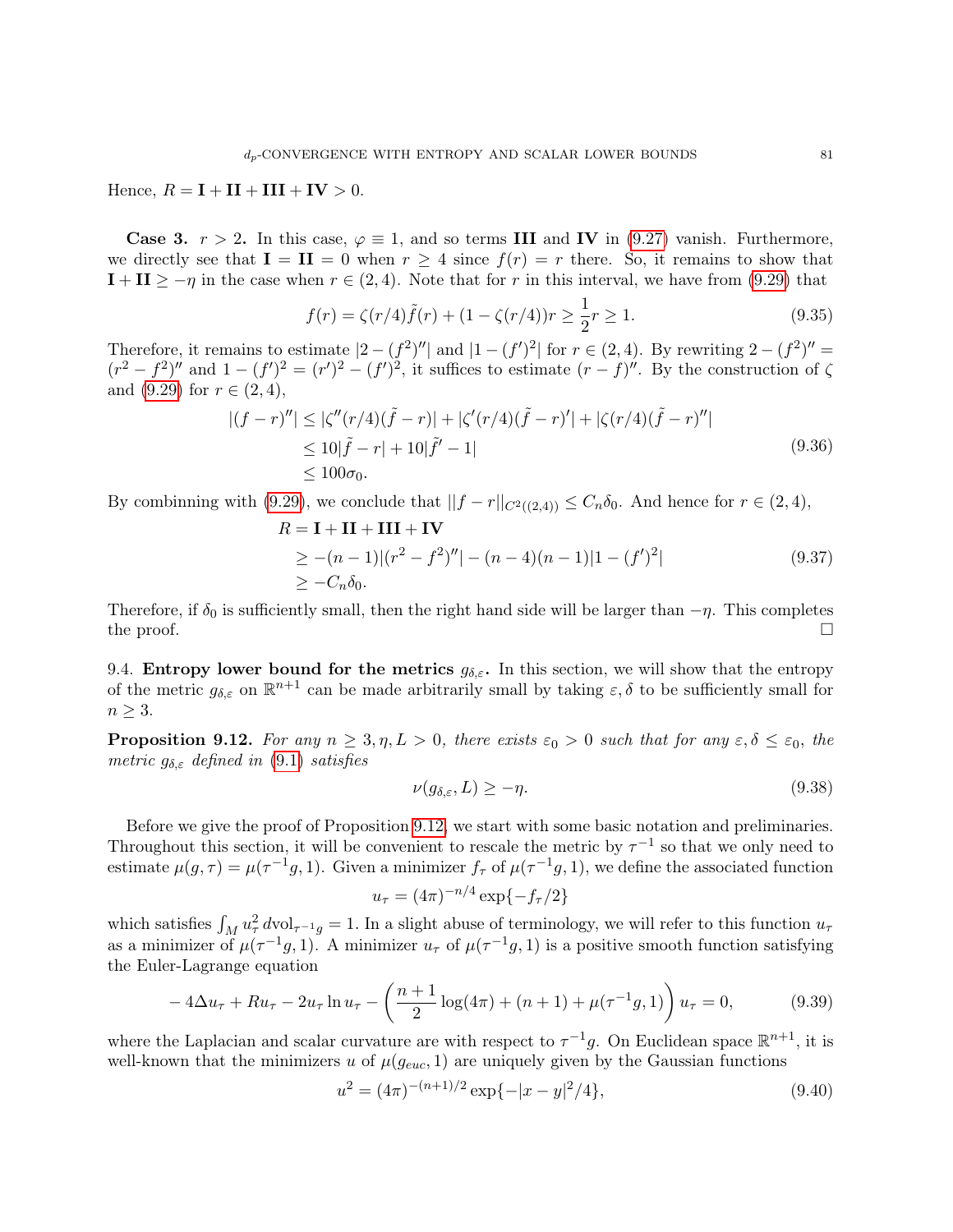where  $|\cdot|$  is the Euclidean metric and y is a fixed point on  $\mathbb{R}^{n+1}$ . Indeed, this is precisely the log-Sobolev inequality on Euclidean space. The following lemma shows that these functions are in fact the only bounded  $W^{1,2}$  sub-solutions of [\(9.39\)](#page-80-2) on Euclidean space.

<span id="page-81-3"></span>**Lemma 9.13** (Characterization of solutions on Euclidean space). Fix  $\mu \leq 0$  and let  $u \in W^{1,2}(\mathbb{R}^{n+1})$ be a bounded solution to

<span id="page-81-0"></span>
$$
4\Delta u + u\log u^{2} + \left(\frac{n+1}{2}\log(4\pi) + (n+1) + \mu\right)u \ge 0
$$
\n(9.41)

in  $\mathbb{R}^{n+1}$  with

<span id="page-81-2"></span>
$$
\int_{\mathbb{R}^n} u^2 dx \le 1. \tag{9.42}
$$

Then  $\mu = 0$  and u takes the form [\(9.40\)](#page-80-3) for some  $y \in \mathbb{R}^{n+1}$ .

*Proof.* By [\[Zha12b,](#page-91-0) Lemma 2.3], a bounded solution u of [\(9.41\)](#page-81-0) with  $||u||_{L^2(\mathbb{R}^{n+1})} \leq 1$  has Gaussian decay in the sense that for any  $y \in \mathbb{R}^{n+1}$ , there exist positive numbers  $r_0$ , a and A depending on y such that

$$
u(y) \le A \exp{-a|x-y|^2}
$$
 when  $|x-y| \ge r_0$ .

In particular, multiplying the equation [\(9.41\)](#page-81-0) by u and integrating over  $\mathbb{R}^{n+1}$ , we are justified in integrating by parts to find

$$
0 \ge \int_{\mathbb{R}^{n+1}} -4u\Delta u - u^2 \log u^2 - ((n+1) + \frac{n+1}{2}\log(4\pi) + \mu)u^2 dx
$$
  
= 
$$
\int_{\mathbb{R}^{n+1}} 4|\nabla u|^2 - u^2 \log u^2 - ((n+1) + \frac{n+1}{2}\log(4\pi) + \mu)u^2 dx.
$$
 (9.43)

<span id="page-81-1"></span>Now, set  $w = u/||u||_{L^2(\mathbb{R}^{n+1})}$  so that  $||w||_{L^2(\mathbb{R}^{n+1})} = 1$ . Dividing [\(9.43\)](#page-81-1) by  $||u||^2_{L^2(\mathbb{R}^{n+1})}$ , we see that

$$
0 \ge \int_{\mathbb{R}^{n+1}} 4|\nabla w|^2 - w^2 \log w^2 - w^2 \log ||u||_{L^2(\mathbb{R}^{n+1})}^2 - ((n+1) + \frac{n+1}{2}\log(4\pi) + \mu)w^2 dx
$$
  
= 
$$
\int_{\mathbb{R}^{n+1}} 4|\nabla w|^2 - w^2 \log w^2 - ((n+1) + \frac{n+1}{2}\log(4\pi))w^2 dx - \log ||u||_{L^2(\mathbb{R}^{n+1})}^2 - \mu
$$
 (9.44)  

$$
\ge -\log ||u||_{L^2(\mathbb{R}^{n+1})}^2 - \mu,
$$

where the final inequality is obtained by applying the Euclidean log-Sobolev inequality to  $w$ . By [\(9.42\)](#page-81-2) and  $\mu \leq 0$ , we conclude that  $\mu = 0$  and  $||u||_{L^2(\mathbb{R}^{n+1})} = 1$ . Then from [\(9.43\)](#page-81-1), we see that u is a minimizer of the Euclidean log-Sobolev inequality and so  $u^2$  is a Gaussian as in [\(9.42\)](#page-81-2). This concludes the proof.

The following lemma ensures the existence of the minimizer of the entropy for  $(M, g_{\delta,\varepsilon})$  with exponential decay at infinity.

<span id="page-81-4"></span>**Lemma 9.14** (Existence and estimates for extremals). Fix  $\varepsilon, \delta, L > 0$  and  $\tau \in (0, L)$  and let  $g_{\delta, \varepsilon}$  be the metric defined in [\(9.1\)](#page-70-0). A minimizer  $u_{\tau}$  of the entropy  $\mu(\tau^{-1}g_{\delta,\varepsilon},1)$  exists. Furthermore there exist constants a,  $A > 0$  and a point  $y \in M$  depending on  $\delta, \varepsilon$  and  $\tau$  such that  $u_{\tau}$  satisfies

$$
u_{\tau}(x) \le A \exp\{-ad^2(x, y)\}.
$$
\n
$$
(9.45)
$$

Here  $d(\cdot, \cdot)$  denotes the geodesic distance with respect to  $\tau^{-1}g_{\delta,\varepsilon}$ .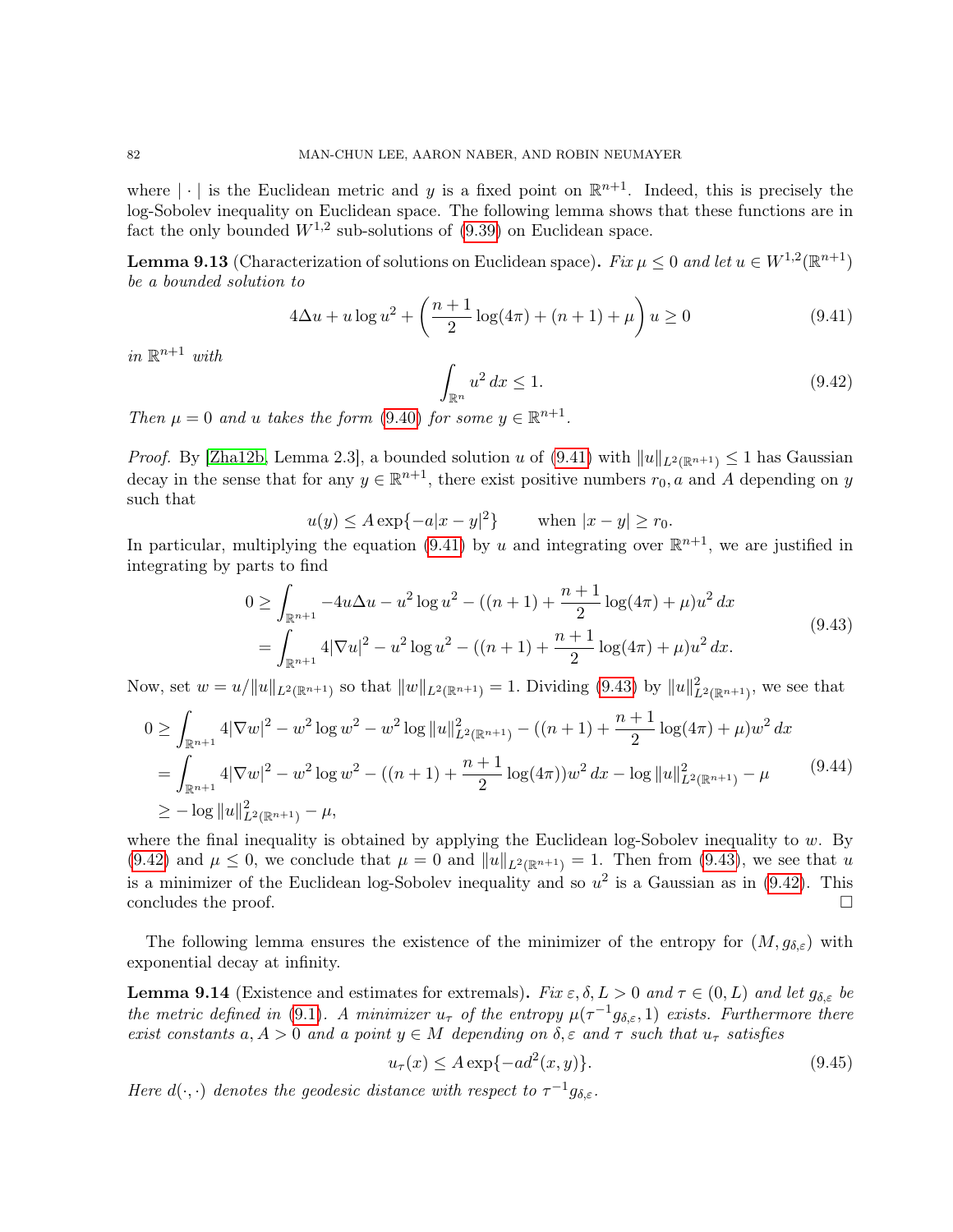Proof. The existence of minimizers follows from minor modifications of the existence proof of  $[Zha12b, Theorem 1.1(a)]$  $[Zha12b, Theorem 1.1(a)]$ ; we therefore only outline these modifications. As in the proof of  $[Zha12b,$ Theorem 1.1(a)], we let  $v_k$  denote a minimizer of the entropy restricted to the ball  $B_q(0, k)$  (here we let  $g = \tau^{-1} g_{\delta,\varepsilon}$  and let  $x_k$  be a point where  $v_k$  achieves its maximum. Viewing g as a metric on  $\mathbb{R}^n \times \mathbb{R}$  with coordinates  $(z, y) \in \mathbb{R}^n \times \mathbb{R}$ , the metric is translation invariant with respect to the y component. Hence we may assume without loss of generality that  $x_k = (z_k, 0)$  for all k. There are then two cases to consider: either the sequence  $\{z_k\}$  is bounded in  $\mathbb{R}^n$ , or it is not. In the case that the sequence is bounded, the existence of a minimizer follows just as in [\[Zha12b,](#page-91-0) Theorem 1.1(a)]. The case that  $\{z_k\}$  is unbounded is even simpler than the corresponding case in [\[Zha12b\]](#page-91-0): since  $\mu(\tau^{-1}g_{\delta,\varepsilon},1)$  < 0, then arguing as in [\[Zha12b,](#page-91-0) Theorem 1.1(a)] we obtain a bounded  $W^{1,2}$ solution to [\(9.41\)](#page-81-0) with  $\mu < 0$  on  $\mathbb{R}^{n+1}$ , a contradiction to Lemma [9.13.](#page-81-3) Finally, the Gaussian decay is established in [\[Zha12b,](#page-91-0) Lemma 2.3].

As usual, let  $g_{\delta,\varepsilon}$  be the metric defined in [\(9.1\)](#page-70-0). In the next lemma, we show that the rescaled metric  $\tau^{-1}g_{\delta,\varepsilon}$  is uniformly close to the Euclidean metric in any compact subset centered at  $\bar{x}$  after appropriate change of coordinate. To do this, we define an explicit diffeomorphism centered at  $\bar{x}$ that takes into account how and in which direction the metric is degenerating.

In the application, we will take  $\bar{x}$  be a point such that  $u_{\tau}$ , the minimizer of  $\mu(\tau^{-1}g_{\delta,\varepsilon},1)$ , achieves its maximum at  $\bar{x}$ . Thanks to the symmetry of  $g_{\delta,\varepsilon}$ , we can and will assume without loss of generality that  $\bar{y} = 0$  and that  $\bar{z} = \bar{r}\bar{e}$  for a fixed unit vector  $\bar{e} \in \mathbb{S}^{n-1} \subset \mathbb{R}^n$ . For this reason, in what follows we will always assume  $\bar{x}$  as above. Before giving the precise statement, we would like to introduce some notation. Consider  $\delta, \varepsilon > 0$  and  $\tau > 0$  fixed. Let  $\ell \in \mathbb{R}^n \times \mathbb{R}$  be the line defined by

$$
\ell = \{(0^n, y) : y \in \mathbb{R}\}.
$$
\n(9.46)

For  $\bar{x} = (\bar{r}\bar{e}, 0) \in M = \mathbb{R}^n \times \mathbb{R}$  where  $\bar{e} \in \mathbb{S}^{n-1} \subset \mathbb{R}^n$ , we define an associated diffeomorphism  $\Phi_{\tau,\bar{r},\delta,\varepsilon}:\mathbb{R}^n\times\mathbb{R}\to M$  by

<span id="page-82-0"></span>
$$
\Phi_{\tau,\bar{r},\delta,\varepsilon}(x) = \left(\tau^{1/2}z + \bar{r}\bar{e}, \ \frac{\tau^{1/2}}{\varphi_{\delta,\varepsilon}(\bar{r} + \tau^{1/2})}y\right). \tag{9.47}
$$

Notice that  $\Phi_{\tau,\bar{r},\delta,\varepsilon}(0) = \bar{x}$ . In principle, there are two rescalings performed by  $\Phi_{\tau,\bar{r},\delta,\varepsilon}$ . Firstly, we rescale the coordinates centered at  $\bar{x}$  by  $\tau$  to compensate the scaling of metric by  $\tau^{-1}$ . Secondly, we additionally rescale the y coordinate to account for the degeneracy of  $\varphi_{\delta,\varepsilon}$ . Under the diffeomorphism, the image of  $\ell$  where the metric degenerates will play a key role. Let  $\bar{\rho} = \tau^{-1/2} \bar{r}$  and denote the pullback of  $\ell$  as

$$
\tilde{\ell} := \Phi_{\tau,\bar{r},\delta,\varepsilon}^*(\ell) = \{(-\bar{\rho}\bar{e}, y) : y \in \mathbb{R}\}.
$$
\n(9.48)

In particular, if  $\bar{\rho}$  tends to infinity along the sequence, then the degeneracy  $\ell$  is pushed off to infinity and becomes invisible in the limit. On the other hand, if  $\bar{\rho}$  stays bounded, we will show that the singularity of the sequence of rescaled pull-back metric is still mild and close to Euclidean metric away from  $\ell$ .

The next lemma shows that the pull-back of  $\tau^{-1}g_{\delta,\varepsilon}$  under  $\Phi_{\tau,\bar{r},\delta,\varepsilon}$  converges to Euclidean metric away from  $\tilde{\ell}$  as  $\delta, \varepsilon \to 0$ .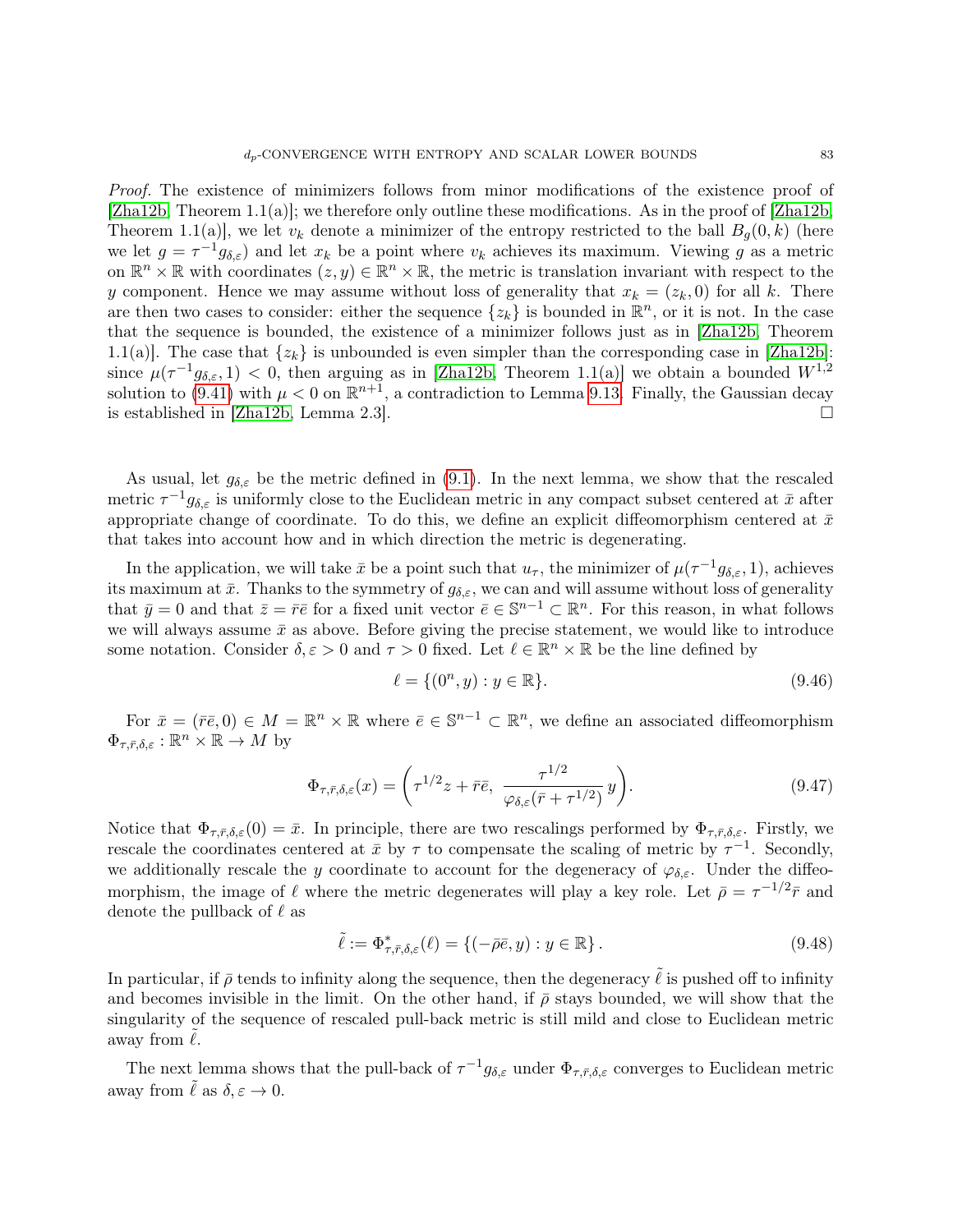<span id="page-83-3"></span>**Lemma 9.15** (Good charts). Fix  $n \geq 3, L > 0$  and consider sequences  $\varepsilon_i, \delta_i \to 0, \tau_i \in (0, L]$  and  $\bar{r}_i \in (0,\infty)$ . Let  $\bar{\rho}_i = \tau_i^{-1/2}$  $\tilde{r}_i^{-1/2} \bar{r}_i$  and assume  $\bar{\rho}_i \to \bar{\rho}_{\infty} \in [0, \infty]$ . Define  $\tilde{\ell}_{\infty} = \{(-\bar{\rho}_{\infty}\bar{e}, y) : y \in \mathbb{R}\}\$ if  $\bar{\rho}_{\infty} < \infty$  and  $\tilde{\ell}_{\infty} = \emptyset$  if  $\bar{\rho} = \infty$ .

Then the metrics  $g_i := \Phi^*_{\tau_i, \bar{\tau}_i, \varepsilon_i}(\tau_i^{-1} g_{\delta_i, \varepsilon_i})$  converge to the Euclidean metric  $g_{\mathbb{R}^{n+1}}$  in  $C^{\infty}_{loc}(\mathbb{R}^{n+1} \setminus$  $\ell_{\infty}$ ). Furthermore, in the case when  $\bar{\rho}_{\infty}<\infty$ , we have

<span id="page-83-2"></span>
$$
\min\left\{\frac{1}{2}, \left(\frac{|z+\bar{\rho}_i\bar{e}_i|}{1+\bar{\rho}_i}\right)^{\delta_i}\right\}g_{euc}\leq g_i(z,y)\leq g_{euc}.
$$
\n(9.49)

Here  $|\cdot|$  denotes the Euclidean norm on  $\mathbb{R}^n$ .

*Proof.* For notational convenience, we omit the index i and let  $\varphi = \varphi_{\delta,\varepsilon}$ . Let  $g = \Phi^*_{\tau,\bar{r},\delta,\varepsilon}(\tau^{-1}g_{\delta,\varepsilon})$ . Then at a point  $(z, y) \in \mathbb{R}^n \times \mathbb{R}$ , we have

$$
g|_{(z,y)} = g_{cone,f,\tau} \left( z + \bar{\rho} \bar{e} \right) + \tilde{\varphi}^2 (|z + \bar{\rho} \bar{e}|) dy^2, \tag{9.50}
$$

where  $g_{cone,f,\tau}$  denotes the pull-back of the cone metric on the  $\mathbb{R}^n$  component and we set

$$
\tilde{\varphi}(s) = \frac{\varphi(\tau^{1/2}s)}{\varphi(\tau^{1/2}(1+\bar{\rho}))}.\tag{9.51}
$$

It is clear that the cone metrics  $g_{cone,f,\tau}$  converge smoothly to the standard Euclidean metric on  $\mathbb{R}^n$ on any compact set as  $i \to +\infty$ . Therefore, to show the desired smooth convergence of the metrics away from  $\ell_{\infty}$ , it remains to show that

<span id="page-83-0"></span>
$$
\tilde{\varphi}(|\cdot + \bar{\rho}\bar{e}|) \to 1 \tag{9.52}
$$

smoothly on compact subsets of  $\mathbb{R}^n \setminus \{-\bar{\rho}_{\infty} \bar{e}\}$ , To this end, note that  $\tilde{\varphi}$  satisfies  $|\tilde{\varphi}'(s)/\tilde{\varphi}(s)| \leq 50\delta/s$ by [\(9.5\)](#page-71-1) and that  $\tilde{\varphi}(1+\bar{\rho})=1$  by definition. In this way, we have

<span id="page-83-1"></span>
$$
|\log \tilde{\varphi}(|z+\bar{\rho}\bar{e}|)| = \left| \int_{1+\bar{\rho}}^{|z+\bar{\rho}\bar{e}|} \frac{\tilde{\varphi}'(s)}{\tilde{\varphi}(s)} ds \right| \le \left| \int_{1+\bar{\rho}}^{|z+\bar{\rho}\bar{e}|} \frac{50\delta}{s} ds \right| = 50\delta \left| \log \left( \frac{|z+\bar{\rho}\bar{e}|}{1+\bar{\rho}} \right) \right|.
$$
 (9.53)

To establish [\(9.52\)](#page-83-0), and hence the desired convergence, we consider two cases.

**Case 1.**  $\bar{\rho}_{\infty} = \infty$ : When  $\bar{\rho} = \infty$ , it is clear that  $\frac{|+\bar{\rho}_i \bar{e}|}{1+\bar{\rho}_i} \to 1$  uniformly on compact subsets as  $i \to \infty$ , and hence  $\tilde{\varphi}(|\cdot + \bar{\rho}_i \bar{e}|) \to 1$  uniformly on compact subsets by [\(9.53\)](#page-83-1). The higher order convergence follows analogously by using [\(9.5\)](#page-71-1), and thus we establish [\(9.52\)](#page-83-0) in this case.

**Case 2.**  $\bar{\rho}_{\infty} < \infty$ : Fix  $\gamma \in (0, 1]$ . For any  $z \in \mathbb{R}^n$  in the annular region defined by

$$
\gamma(1 + \bar{\rho}_{\infty}) \le |z + \bar{\rho}_{\infty}\bar{e}| \le \gamma^{-1}(1 + \bar{\rho}_{\infty}),\tag{9.54}
$$

we see from [\(9.53\)](#page-83-1) that  $|\log \tilde{\varphi}(|z+\bar{\rho}\bar{e}|)| \leq 2\delta |\log \gamma|$  for *i* sufficiently large. Exponentiating both sides, we discover that

$$
\gamma^{2\delta} \le \tilde{\varphi}(|z + \bar{\rho}\bar{e}|) \le \gamma^{-2\delta}.\tag{9.55}
$$

So, as  $\varepsilon, \delta$  tend to zero, we see that  $\tilde{\varphi}(|z + \bar{\rho}\bar{e}|)$  converges uniformly to 1 for all z in this set. The convergence of the higher derivatives of  $\varphi$  follows in the same way thanks to [\(9.5\)](#page-71-1) and we see that [\(9.52\)](#page-83-0) holds in this case as well.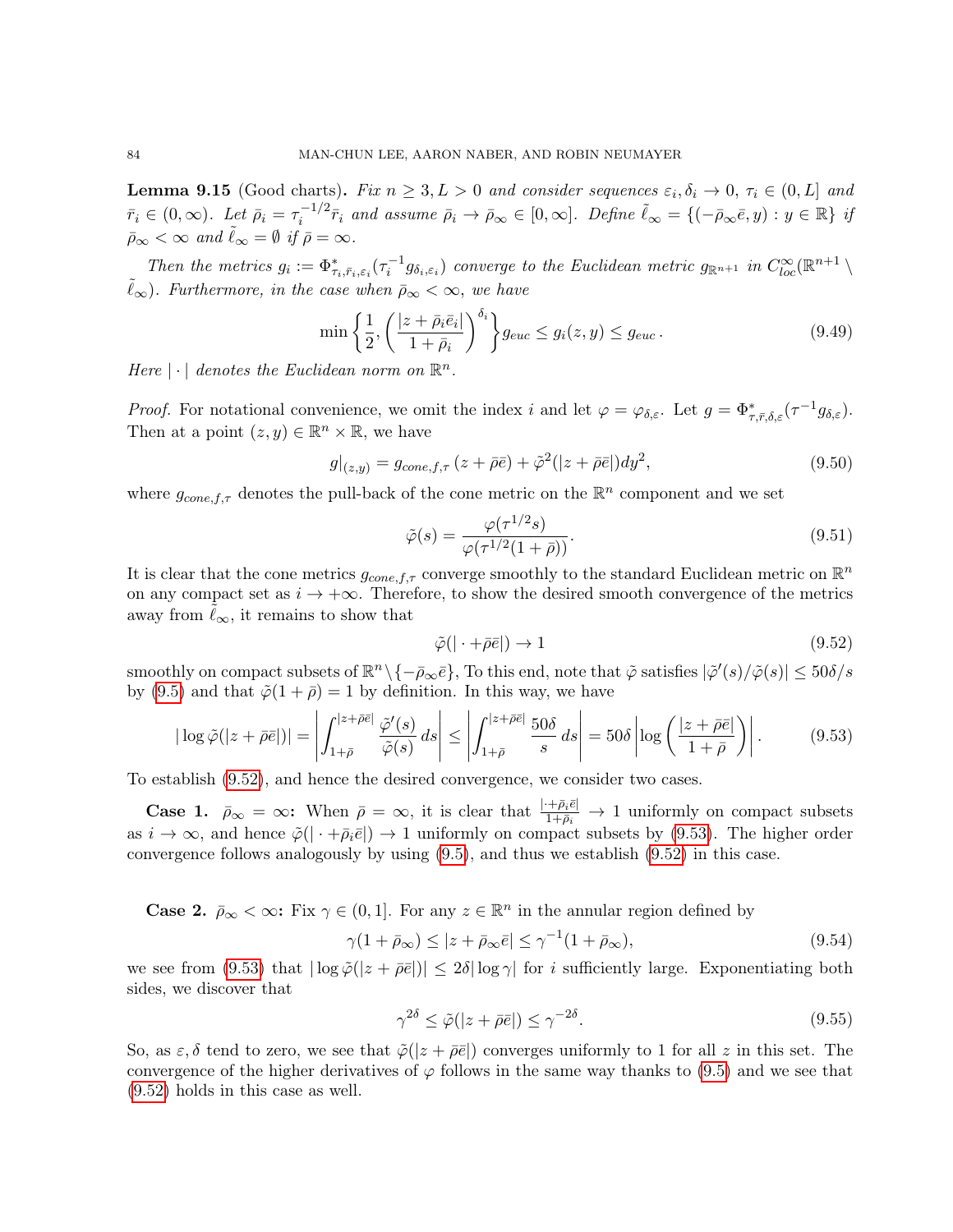Finally, we show [\(9.49\)](#page-83-2). The upper bound is immediate from the construction of the metrics. To establish the lower bound in [\(9.49\)](#page-83-2), we note that

<span id="page-84-0"></span>
$$
g_{cone,f,\tau} \ge \frac{1}{2} g_{\mathbb{R}^n} \tag{9.56}
$$

by construction. Next, notice that for any z such that  $|z+\overline{\rho}\overline{e}|\geq 1+\overline{\rho}$ , we have  $\widetilde{\varphi}(|z+\overline{\rho}\overline{e}|)\geq 1$ because  $\varphi$  is a monotone increasing function. On the other hand, for any z with  $0 < |z+\rho\bar{\varepsilon}| \leq 1+\bar{\rho}$ , we exponentiate the left- and right-hand sides of [\(9.53\)](#page-83-1) to find that

<span id="page-84-1"></span>
$$
\tilde{\varphi}(|z + \bar{\rho}\bar{e}|) \ge \left(\frac{|z + \bar{\rho}\bar{e}|}{1 + \bar{\rho}}\right)^{\delta}.\tag{9.57}
$$

Together  $(9.56)$  and  $(9.57)$ , we establish  $(9.49)$ . This concludes the proof of the lemma.

In the proof of Proposition [9.12,](#page-80-1) we would like to show that the entropy  $\mu(\tau^{-1}g_{\delta,\varepsilon},1)$  converges to 0 for any  $\tau \in (0, L]$  as  $\varepsilon, \delta \to 0$  by analyzing the limit of the corresponding sequence of minimizers. A key point will be to show that the limit is non-trivial, for which we need the following uniform mean value inequality.

<span id="page-84-2"></span>**Lemma 9.16** (Mean value inequality). Fix  $n \geq 3, L > 0$  and consider sequences  $\delta_i, \varepsilon_i \to 0, \tau_i \in$  $(0,L]$ , and  $\bar{r}_i \in (0,\infty)$ . Let  $u_i$  be a minimizer of  $\mu(\tau_i^{-1}g_{\delta_i,\varepsilon_i},1)$ , let  $\Phi_{\tau_i,\bar{r}_i,\delta_i,\varepsilon_i}$  be the diffeomorphism defined in [\(9.47\)](#page-82-0), and let  $v_i = \Phi^*_{\tau_i, \bar{r}_i, \delta_i, \varepsilon_i} u_i$ .

Suppose that  $\bar{\rho}_i = \bar{r}_i / \tau_i^{1/2} \to \bar{\rho}_{\infty}$  for some  $\bar{\rho}_{\infty} \in [0, +\infty)$ . Then there is  $N(n, \bar{\rho}_{\infty}) \in \mathbb{N}$  and  $C(n) > 0$  such that if  $i > N$ , then for all  $x \in \mathbb{R}^{n+1}$ , we have

$$
||v_i||_{L^{\infty}(B_{euc}(x,1/4))} \le C(n) \left( \int_{B_{euc}(x,1)} v_i^2 dv \, d\mu_j \right)^{1/2} \tag{9.58}
$$

for i sufficiently large. Here, the balls are taken with respect to the Euclidean metric on  $\mathbb{R}^{n+1}$ . In particular,  $||v_i||_{L^{\infty}(\mathbb{R}^{n+1})} \leq C(n)$ .

If  $\bar{\rho}_i \to +\infty$ , then the L<sup>∞</sup>-estimate holds in the following sense: for all  $\Omega \in \mathbb{R}^{n+1}$ , there is  $N(\Omega) \in \mathbb{N}$  such that if  $i > N$ ,  $||v_i||_{L^{\infty}(\Omega)} \leq C(n)$ .

*Proof.* We let  $g_i = \Phi^*_{\tau_i, \bar{\tau}_i, \delta_i, \varepsilon_i} \tau_i^{-1} g_{\delta_i, \varepsilon_i}$ . For notational convenience, we will omit the index i when no confusion can arise. Moreover, each ball is taken with respect to the Euclidean metric.

If  $\bar{\rho}_i \to +\infty$ , then by Lemma [9.15,](#page-83-3)  $g_i \to g_{euc}$  in  $C^k_{loc}(\mathbb{R}^{n+1})$  for all  $k \in \mathbb{N}$ , and the result follows from standard Moser iteration; see for example [\[Li18\]](#page-90-1) or [\[Zha12b\]](#page-91-0). It therefore suffices to consider the case where  $\bar{\rho}_{\infty} < \infty$ . In this case, we modify the Moser iteration argument to account for the mild singularity of q near  $\ell$ .

Keeping in mind the lower bound for the metric [\(9.49\)](#page-83-2) established in Lemma [9.15,](#page-83-3) we define the function  $\Lambda(x) = \max\left\{2, \left(\frac{|z+\bar{\rho}\bar{e}|}{1+\bar{\rho}}\right)^{-\delta}\right\}$  (where  $x = (z, y) \in \mathbb{R}^n \times \mathbb{R}$ ) so that  $g_{euc} \leq \Lambda(x)g$ . We will make repeated use of the upper bound in [\(9.49\)](#page-83-2), which implies that  $dvol_g \leq dx$  and  $|\partial u| \leq |\nabla_g u|$ for any function u, where  $|\partial u|$  denotes the Euclidean norm of the Euclidean gradient.

As a first step, fix any  $p > 1$  and  $\Omega \in \mathbb{R}^{n+1}$ . Provided  $\delta < \delta_0(n, p)$ , we note that  $||v||_{L^{2/p}(\Omega, g_{euc})}$  is uniformly bounded for any *i*. Indeed, apply Hölder's inequality and use the fact that  $\int_{\mathbb{R}^n} v^2 dv \, \mathrm{d}y = 1$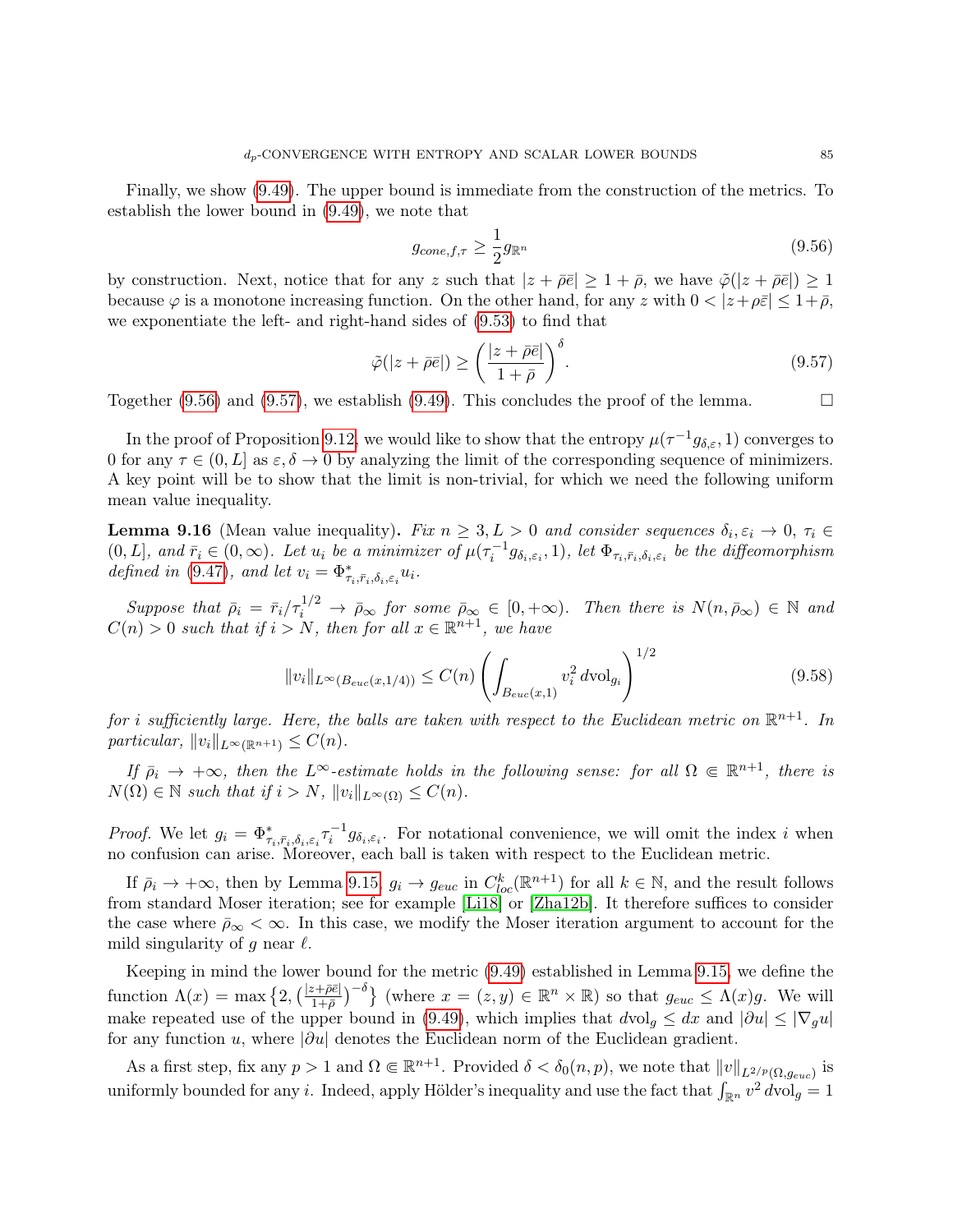<span id="page-85-3"></span>to see that

$$
\int_{\Omega} v^{2/p} dx \le \int_{\Omega} \Lambda^{(n+1)/2} v^{2/p} dv \, \mathrm{d}y \le \left( \int_{\Omega} v^2 dv \, \mathrm{d}y \right)^{1/p} \left( \int_{\Omega} \Lambda^{(n+1)p'/2} dx \right)^{1/p'} \le C,\tag{9.59}
$$

where  $C = C(diam(\Omega), p, n)$ , provided that  $\delta$  is small enough so that  $\Lambda^{(n+1)p'/2}$  is integrable. Here  $p'$  denotes the Hölder conjugate of  $p$ .

Next, let  $\bar{x} = (-\bar{\rho}\bar{e}, \bar{y})$  for some  $\bar{y} \in \mathbb{R}$ . Let  $1 \geq r_1 > r_0 > 1/4$  and  $\phi$  be a Lipschitz cutoff on  $\mathbb{R}^{n+1}$  defined by

$$
\phi(x) = \begin{cases} \n\frac{1}{r_1 - |x - \bar{x}|} & \text{on} \quad B(\bar{x}, r_0); \\
\frac{r_1 - r_0}{r_1 - r_0} & \text{on} \quad B(\bar{x}, r_1); \\
0 & \text{outside} \quad B(\bar{x}, r_1). \n\end{cases} \tag{9.60}
$$

We will henceforth use  $B_r$  to denote  $B(\bar{x}, r)$  for simplicity. We now establish an energy estimate. On one hand, since v satisfies [\(9.39\)](#page-80-2), we multiply the equation by  $v^{p-1}\phi^2$  and integrate to find that for  $p > 1$ ,

<span id="page-85-0"></span>
$$
\int_{B_{r_1}} \phi^2 u^{p-1} (-4\Delta u) d\text{vol}_g = \int_{B_{r_1}} \phi^2 v^p (-R + 2 \log v + ((n+1) + \mu + \log(4\pi)^{(n+1)/2}) d\text{vol}_g
$$
  

$$
\leq \int_{B_{r_1}} C_n \phi^2 v^p + 2\phi^2 v^p \log v \ d\text{vol}_g.
$$
\n(9.61)

In the second line, we have used the fact that  $R \ge -1$  thanks to Proposition [9.10,](#page-76-3) provided we choose  $\varepsilon$  and  $\delta$  sufficiently small (thus i sufficiently large), and that  $\mu = \mu(g_i, 1) \leq 0$ . Here the connection is with respect to  $g$ . On the other hand, we integrate by parts and apply the Cauchy-Schwarz inequality to find

<span id="page-85-1"></span>
$$
\int_{B_{r_1}} \phi^2 v^{p-1} (-4\Delta v) d\text{vol}_g = \int_{B_{r_1}} 4\nabla v \cdot \nabla (\phi^2 v^{p-1}) d\text{vol}_g
$$
\n
$$
\geq \int_{B_{r_1}} 4(p-1)\phi^2 v^{p-2} |\nabla v|^2 - 8v^{p-1}\phi |\nabla v| |\nabla \phi| d\text{vol}_g
$$
\n
$$
\geq \int_{B_{r_1}} 2(p-1)\phi^2 v^{p-2} |\nabla v|^2 - \frac{8}{p-1} v^p |\nabla \phi|^2 d\text{vol}_g.
$$
\n(9.62)

Combining [\(9.61\)](#page-85-0) and [\(9.62\)](#page-85-1), we see that

<span id="page-85-2"></span>
$$
2(p-1)\int_{B_{r_1}} \phi^2 v^{p-2} |\nabla v|^2 \, d\text{vol}_g \le \int_{B_{r_1}} C_n \phi^2 v^p + 2\phi^2 v^p \log v + \frac{8}{p-1} v^p |\nabla \phi|^2 \, d\text{vol}_g \tag{9.63}
$$

Now, let us use the shorthand  $\bar{\mu} = (n+2)/(n+1) > 1$  and  $\nu = (n+2)/(n+3) < 1$ . Noticing that  $(2\nu)^* = 2(n+2)\nu/(n+2-2\nu) = 2\overline{\mu}$ , we apply the Euclidean Sobolev inequality, followed by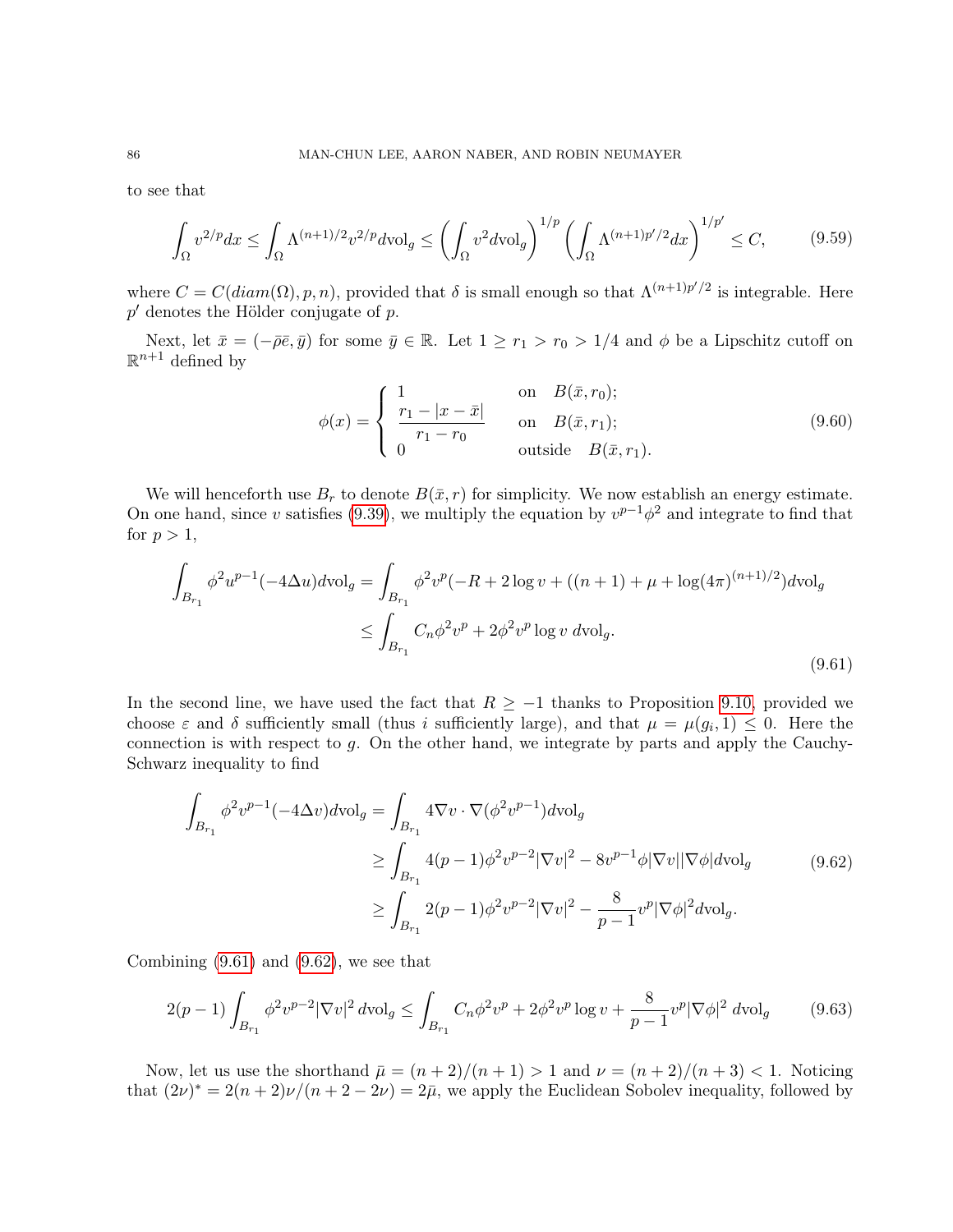[\(9.49\)](#page-83-2) and then Hölder's inequality to see that

<span id="page-86-0"></span>
$$
\left(\int_{B_{r_1}} |\phi v^{p/2}|^{2\bar{\mu}} dx\right)^{1/2\bar{\mu}} \leq C_n \left(\int_{B_{r_1}} |\partial (\phi v^{p/2})|^{2\nu} dx\right)^{1/2\nu}
$$
\n
$$
\leq C_n \left(\int_{B_{r_1}} \Lambda^{(n+1)/2} |\nabla (\phi v^{p/2})|^{2\nu} d\mathrm{vol}_g\right)^{1/2\nu}
$$
\n
$$
\leq C_n \left(\int_{B_{r_1}} \Lambda^{(n+2)(n+1)/2} dx\right)^{1/2(n+1)} \left(\int_{B_r} |\nabla (\phi v^{p/2})|^2 d\mathrm{vol}_g\right)^{1/2} \tag{9.64}
$$
\n
$$
\leq C_n (1+\bar{\rho}^2)^{c_n\delta} \left(\int_{B_r} |\nabla (\phi v^{p/2})|^2 d\mathrm{vol}_g\right)^{1/2}.
$$

Using the same trick of interchanging g and  $g_{euc}$ , [\(9.63\)](#page-85-2) and Hölder's inequality imply that

$$
\int_{B_{r_1}} |\nabla(\phi v^{p/2})|^2 dv \, d\mathbf{y} \le \int_{B_{r_1}} p^2 \phi^2 v^{p-2} |\nabla v|^2 + 2v^p |\nabla \phi|^2 dv \, d\mathbf{y}
$$
\n
$$
\le \int_{B_{r_1}} C_n p \phi^2 v^p + C_n p v^p |\nabla \phi|^2 + C_n p \phi^2 v^p \log v \, d\mathbf{y} \, d\mathbf{y}
$$
\n
$$
\le \int_{B_{r_1}} C_n p \phi^2 v^p + C_n \Lambda v^p |\partial \phi|^2 + C_n p \phi^2 v^p \log v \, dx
$$
\n
$$
\le \frac{C_n p (1 + \bar{\rho}^2)^{c_n \delta}}{(r_1 - r_0)^2} \left( \int_{B_{r_1}} v^{p\lambda} dx \right)^{1/\lambda}.
$$
\n(9.65)

Here we let  $\lambda = 2(n+2)/(2n+3) \in (1,\bar{\mu})$ , and we have assumed that p is bounded uniformly away from 1 so that  $p/(p-1)$  is bounded above by a universal constant. We have used the fact that  $\int_{\mathbb{R}^{n+1}} v^2 dv \circ d\mathbf{y} = 1$  to control the term arising from  $\log v$ . By combining this with [\(9.64\)](#page-86-0) and replacing p by  $p\lambda$ , we conclude that for all  $p > \frac{2n+4}{2n+3}$ ,

<span id="page-86-1"></span>
$$
||v||_{L^{p\sigma}(B_{r_0}, g_{euc})} \leq \left[\frac{C_n p(1+\bar{\rho}^2)^{c_n \delta}}{(r_1 - r_0)^2}\right]^{1/p} ||v||_{L^p(B_{r_1}, g_{euc})}
$$
(9.66)

where  $\sigma = \frac{2n+3}{2n+2} > 1$ . Let  $R_0 = 1$  and  $R_k = 1 - \sum_{i=1}^k 2^{-i-1}$  so that  $\lim_{k \to +\infty} R_k = 1/2$ . Applying [\(9.66\)](#page-86-1) inductively with  $r_1 = R_k$ ,  $r_0 = R_{k+1}$  and  $p = p_0 \sigma^k$  for  $p_0 \in (\frac{2n+4}{2n+3}, 2)$ , we have if  $\delta$  is small depending only on n,  $p_0$  and  $\bar{\rho}_{\infty}$ , then

$$
\log ||v||_{L^{p_0\sigma^{k+1}}(B_{R_{k+1}}, g_{euc})} \le \log ||v||_{L^{p_0}(B_1, g_{euc})} + \sum_{i=1}^k \frac{C_n}{\sigma^i} \log \left( C_n (1 + \bar{\rho}^2)^{c_n \delta} \sigma^i 2^i \right)
$$
  

$$
\le C(n) + \log ||v||_{L^{p_0}(B_1, g_{euc})}.
$$
 (9.67)

Here we have used the fact that  $\bar{\rho}_i \to \bar{\rho}_{\infty}$ . By letting  $k \to +\infty$ , we conclude that

$$
||v_i||_{L^{\infty}(B_{1/2}(\bar{x}))} \le C(n) \left( \int_{B_1(\bar{x})} v_i^{p_0} dx \right)^{1/p_0}
$$
\n(9.68)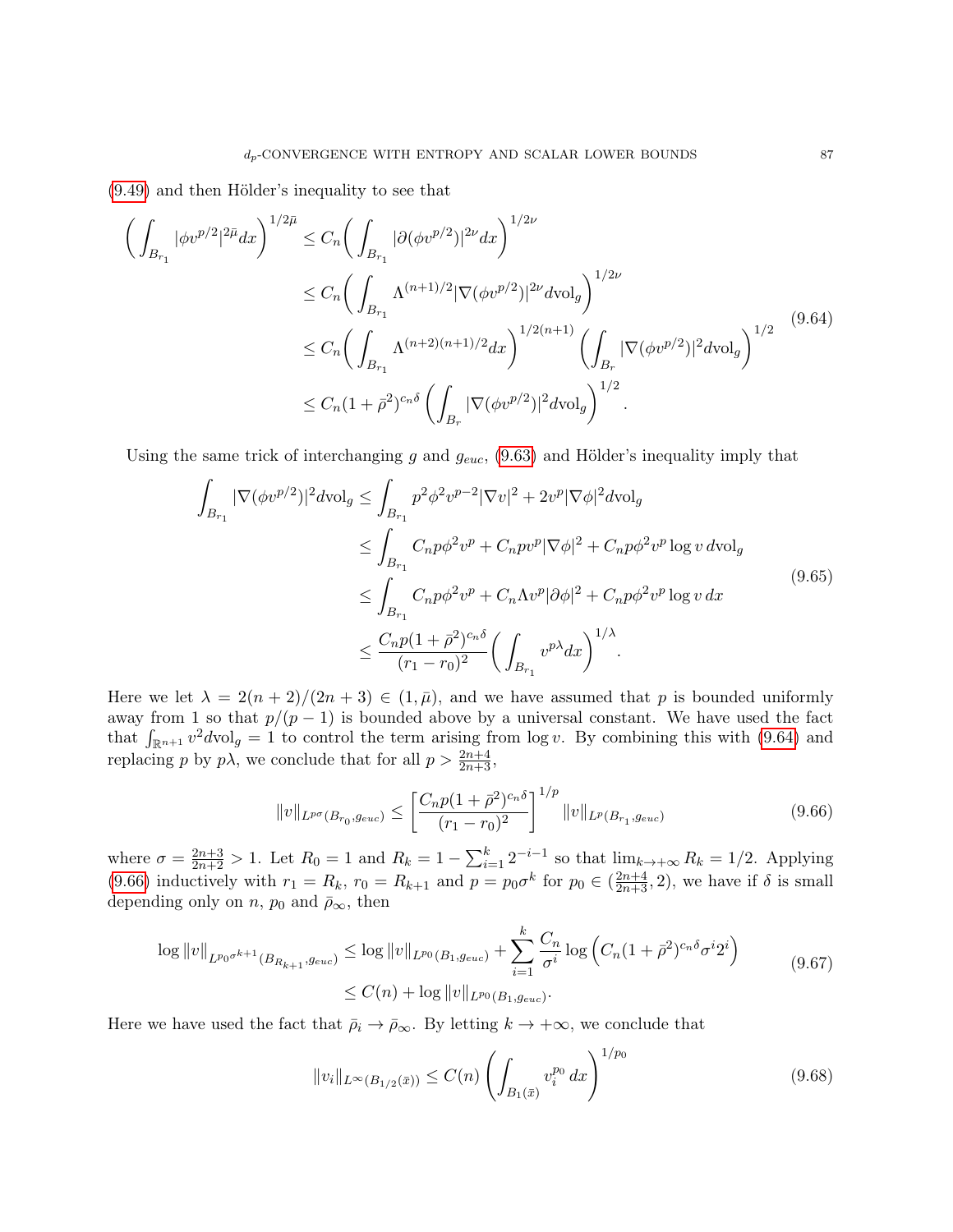for some  $p_0 \in (\frac{2n+4}{2n+3}, 2)$ . Together with [\(9.59\)](#page-85-3), we have the upper bound of  $v_i$  on  $B_{1/2}(\bar{x})$ . The result follows by choosing  $p_0 < 2$  and apply Hölder's inequality once more using the integrability of  $\Lambda$  when we replace the volume form from dx to dvol<sub>g</sub>. For  $\bar{x}=(\bar{z},\bar{y})$  where  $|\bar{z}+\bar{\rho}_i\bar{e}|\geq 1/2$ , we can repeat the argument but apply the iteration on a small ball  $B_{1/4}(\bar{x})$  so that g is uniformly equivalent to  $g_{euc}$ .

Now we are ready to prove Proposition [9.12](#page-80-1)

*Proof of Proposition [9.12.](#page-80-1)* Let  $\eta > 0$  and for a complete Riemannian metric g, we define

$$
\tau_0(g) = \sup\{s > 0 : \mu(g, \tau) > -\eta \text{ for all } \tau \in (0, s)\}.
$$
\n(9.69)

Note that since  $g_{\delta,\varepsilon}$  has bounded curvature and is not isometric to Euclidean space, we have  $\mu(g_{\delta,\varepsilon},\tau)$  < 0; see Lemma [3.1](#page-26-0) or the proof of  $[CCG^+10, \text{ Lemma 17.19}],$  $[CCG^+10, \text{ Lemma 17.19}],$  replacing Perelman's differential Harnack estimate with its noncompact generalization established in [\[CTY11\]](#page-90-2).

**Claim 1:** For  $\delta, \varepsilon \in (0, 1)$  fixed, we have  $\tau_0(g_{\delta, \varepsilon}) > 0$ .

*Proof of Claim 1.* Since it is standard and similar to the proof in the compact case, see  $[CCG+10,$  $[CCG+10,$ Proposition 17.20], we sketch the proof only. It suffices to show that  $\lim_{\tau \to 0^+} \mu(g_{\delta,\epsilon}, \tau) = 0$ . Since the constants  $\varepsilon$  and  $\delta$  are fixed, we will omit the subscripts  $\delta, \varepsilon$  for notational convenience. Suppose the claim is not true, we can find a sequence of  $\tau_i \to 0^+$  such that  $\lim_{i \to +\infty} \mu(g, \tau_i) < -\eta$  for some  $\eta > 0$ . Consider the rescaled metric  $g_i = \tau_i^{-1}g$  so that  $\mu(g_i, 1) < -\eta$  for i sufficiently large. By Lemma [9.14,](#page-81-4) we can find a sequence of minimizers  $u_i$  of  $\mu(g_i, 1)$  such that

<span id="page-87-0"></span>
$$
-4\Delta u_i + R_i u_i - 2u_i \log u_i - \left(\frac{n+1}{2}\log(4\pi) + (n+1) + \mu(\tau_i^{-1}g, 1)\right)u_i = 0.
$$
 (9.70)

Since  $u_i$  has exponential decay at infinity by Lemma [9.14,](#page-81-4) we can find  $p_i \in \mathbb{R}^{n+1}$  such that  $u_i(p_i) = \max u_i$ . Moreover,  $u_i(p_i) \ge C(n, \eta)$  by applying the maximum principle to [\(9.70\)](#page-87-0). On the other hand, since g is a smooth metric, it is easy to show that  $(\mathbb{R}^{n+1}, g_i, p_i)$  converges to  $(\mathbb{R}^{n+1}, g_{euc}, 0)$  as  $i \to +\infty$  in the  $C^{\infty}$ -Cheeger-Gromov sense. Hence  $u_i$  will converge to  $u_{\infty} > 0$ (modulo diffeomorphism) in  $C^{\infty}_{loc}(\mathbb{R}^{n+1})$  which has  $\int_{\mathbb{R}^{n+1}} u_{\infty}^2 dx \leq 1$  and solves the equation

$$
4\Delta u_{\infty} + 2u_{\infty}\log u_{\infty} + \left(\frac{n+1}{2}\log(4\pi) + (n+1) + \mu_{\infty}\right)u_{\infty} = 0
$$
\n(9.71)

where  $\mu_{\infty} = \lim_{i \to \infty} \mu(\tau_i^{-1}g, 1) \leq -\eta$ . Moreover, a standard Moser iteration argument shows that  $u_i$  are uniformly bounded and hence  $u_{\infty}$  is bounded as well. This can be proved using the argument in the work of [\[Li18\]](#page-90-1) or [\[Zha12b\]](#page-91-0), or by modifying the proof of Lemma [9.16.](#page-84-2) Therefore, using the equation we see that  $u_{\infty} \in W^{1,2}(\mathbb{R}^{n+1})$  and hence  $\mu_{\infty} = 0$  by Lemma [9.13,](#page-81-3) which contradicts  $\mu(\tau_i^{-1}g, 1) < -\eta$  for *i* sufficiently large.

We now prove that there is  $\varepsilon_0$  small enough such that for all  $\varepsilon, \delta < \varepsilon_0$ , we have  $\tau_0(g_{\delta,\varepsilon}) \geq L$ . The proof is similar to that of Claim 1 above, but additional care must be taken with respect to the convergence of the metrics and their corresponding minimizers. Suppose the conclusion is not true, and thus we can find a sequence of  $\delta_i, \varepsilon_i \to 0^+$  such that  $\tau_i = \tau_0(g_{\delta_i, \varepsilon_i}) < L$  for all i. By definition, we have  $\mu_i = \mu(g_{\delta_i, \varepsilon_i}, \tau_i) = \mu(\tau_i^{-1} g_{\delta_i, \varepsilon_i}, 1) = -\eta$ . By Lemma [9.14,](#page-81-4) we can find a minimizer  $u_i$  of  $\mu(\tau_i^{-1}g_{\delta_i,\varepsilon_i},1)$  which attains its maximum at some  $\bar{x}_i = (\bar{z}_i,\bar{y}_i) \in \mathbb{R}^n \times \mathbb{R}$ . We may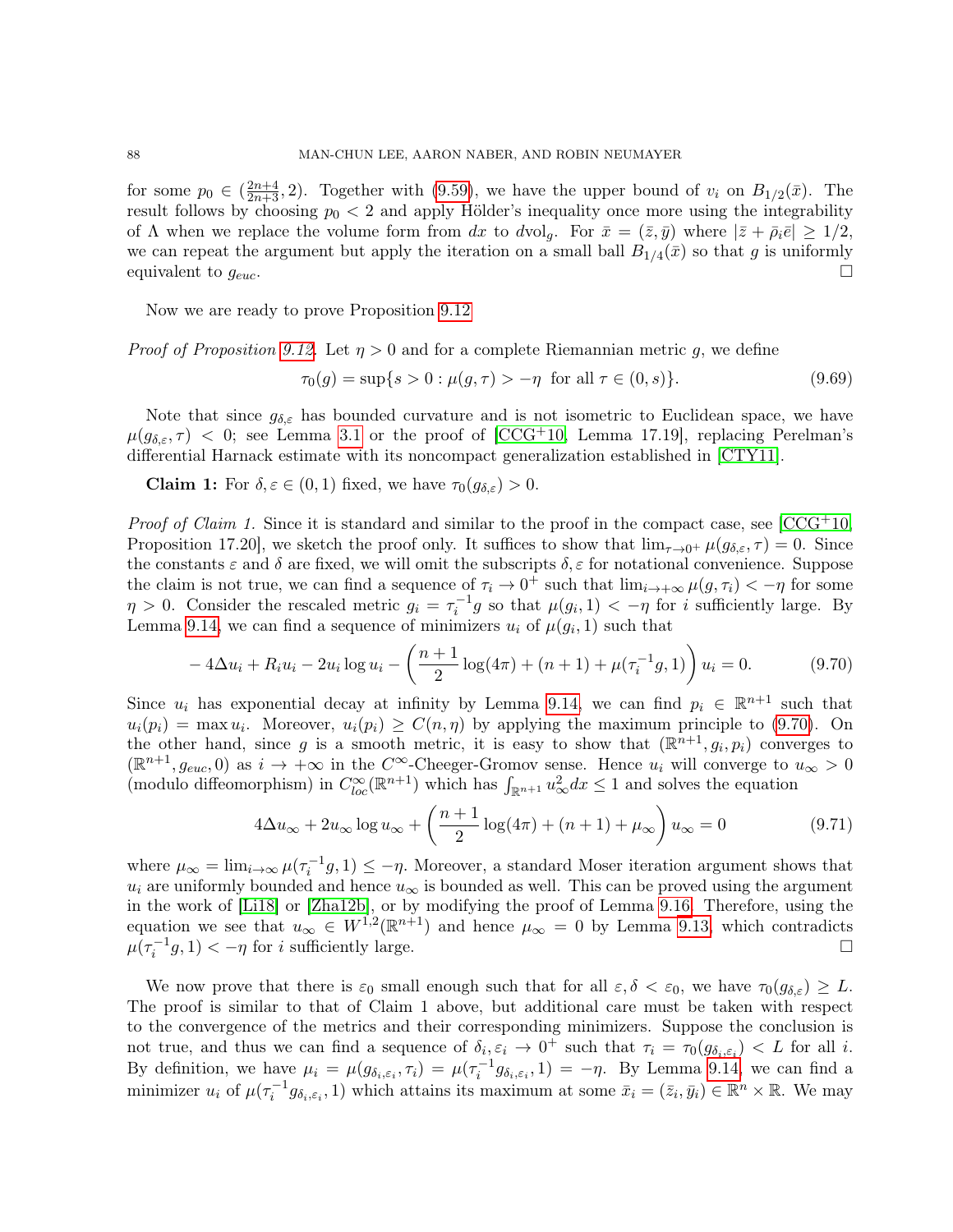assume without loss of generality that  $\bar{y}_i = 0$  and  $\bar{z}_i = \bar{r}_i \bar{e}$  for some fixed  $\bar{e} \in \mathbb{S}^{n-1} \subset \mathbb{R}^n$  by the symmetry of  $g_{\delta_i, \varepsilon_i}$ . We again let  $\bar{\rho}_i = \tau_i^{1/2}$  $i^{1/2}/\bar{r}_i$ . Up to a subsequence, which we will not relabel, we have  $\bar{\rho}_i \to \bar{\rho}_{\infty} \in [0, \infty]$ .

Let  $\Phi_{\tau_i,\bar{r}_i,\delta_i,\varepsilon_i}$  be the diffeomorphism defined in [\(9.47\)](#page-82-0) using  $\bar{x}_i$  above and let  $g_i = \Phi_{\tau_i,\bar{r}_i,\delta_i,\varepsilon_i}(\tau_i^{-1}g_{\delta_i,\varepsilon_i})$ . If  $\bar{\rho}_{\infty} = +\infty$ , then by Lemma [9.15,](#page-83-3) we have  $(\mathbb{R}^{n+1}, \tau_i^{-1} g_{\delta_i, \varepsilon_i}, \bar{x}_i) \to (\mathbb{R}^{n+1}, g_{euc}, 0)$  in the  $C^{\infty}$ -Cheeger-Gromov sense. Then the proof of Claim 1 carries over and we reach a contradiction to the assumption that  $\mu_i = -\eta$ . It therefore suffices to consider the case when  $\bar{p}_{\infty} < +\infty$ .

As in Lemma [9.15,](#page-83-3) we let  $\ell_{\infty} = \{(-\bar{\rho}_{\infty}\bar{e}, y) : y \in \mathbb{R}\}.$  By Lemma 9.15,  $g_i$  converges to  $g_{euc}$  in  $C^k_{loc}(\mathbb{R}^{n+1}\setminus \tilde{\ell}_{\infty})$ . Together with the  $L^{\infty}$  estimate of  $v_i = \Phi^*_{\tau_i,\bar{\tau}_i,\delta_i,\varepsilon_i}u_i$  from Lemma [9.16,](#page-84-2) we have  $v_i \to v_\infty$  in  $C_{loc}^\infty(\mathbb{R}^{n+1} \setminus \tilde{\ell}_\infty)$  and  $L_{loc}^p(\mathbb{R}^{n+1})$  for  $p > 0$  by the Dominated Convergence Theorem. Therefore,  $\int_{\mathbb{R}^{n+1}} v_{\infty}^2 dx \leq 1$  by Fatou's lemma and  $v_{\infty}$  solves

$$
4\Delta v_{\infty} + 2v_{\infty} \log v_{\infty} + \left(\frac{n+1}{2}\log(4\pi) + (n+1) - \eta\right) v_{\infty} = 0
$$
\n(9.72)

on  $\mathbb{R}^{n+1} \setminus \tilde{\ell}_{\infty}$ . It remains to establish the following claim.

**Claim 2:** The limit  $v_{\infty}$  is non-trivial and  $v_{\infty} \in W^{1,2}(\mathbb{R}^{n+1})$ .

*Proof of claim.* We first show that  $v_{\infty}$  is non-trivial. By Lemma [9.16,](#page-84-2) we have

$$
v_i(0) \le C \bigg( \int_{B_1(0)} v_i^2 d\text{vol}_{g_i} \bigg)^{1/2} \tag{9.73}
$$

for some universal constant C independent of i. On the other hand, by the decay rate of  $v_i$  from Lemma [9.14,](#page-81-4) we may apply maximum principle to the Euler-Lagrange equation at its maximum point, which by our selection of  $\bar{x}_i$  is the origin to show that at  $x = 0$ ,

$$
2v_i \log v_i \ge R_{g_i} v_i - \left(\frac{n+1}{2}\log(4\pi) + (n+1) - \eta\right) v_i \tag{9.74}
$$

and hence

$$
\int_{B_1(0)} v_i^2 d\text{vol}_{g_i} \ge c(n, \eta). \tag{9.75}
$$

This shows that  $v_{\infty} \neq 0$  as  $v_i \to v_{\infty}$  in  $L_{loc}^p(\mathbb{R}^{n+1})$  and  $g_i \to g_{\mathbb{R}^{n+1}}$  in  $L_{loc}^p(\mathbb{R}^{n+1})$  by construction for all  $p > 0$ .

It remains to show that  $v_{\infty} \in W^{1,2}(\mathbb{R}^{n+1})$ . Since  $\int_{\mathbb{R}^{n+1}} v_{\infty}^2 dx \leq 1$ , it remains to consider  $||\partial v_\infty||_{L^2(\mathbb{R}^{n+1})}$ . We first point out that for each  $g_i$ ,  $||\nabla v_i||_{L^2(\mathbb{R}^{n+1},g_i)}$  is uniformly bounded. This can be seen by integrating the Euler-Lagrange equation with a cutoff function  $\phi$  with respect to  $g_i$ ,

$$
0 = \int_{\mathbb{R}^{n+1}} \phi v_i \left( -4\Delta_{g_i} v_i + R_{g_i} v_i - \left( \frac{n+1}{2} \log(4\pi) + (n+1) - \eta \right) v_i - 2v_i \log v_i \right) d\text{vol}_{g_i} \tag{9.76}
$$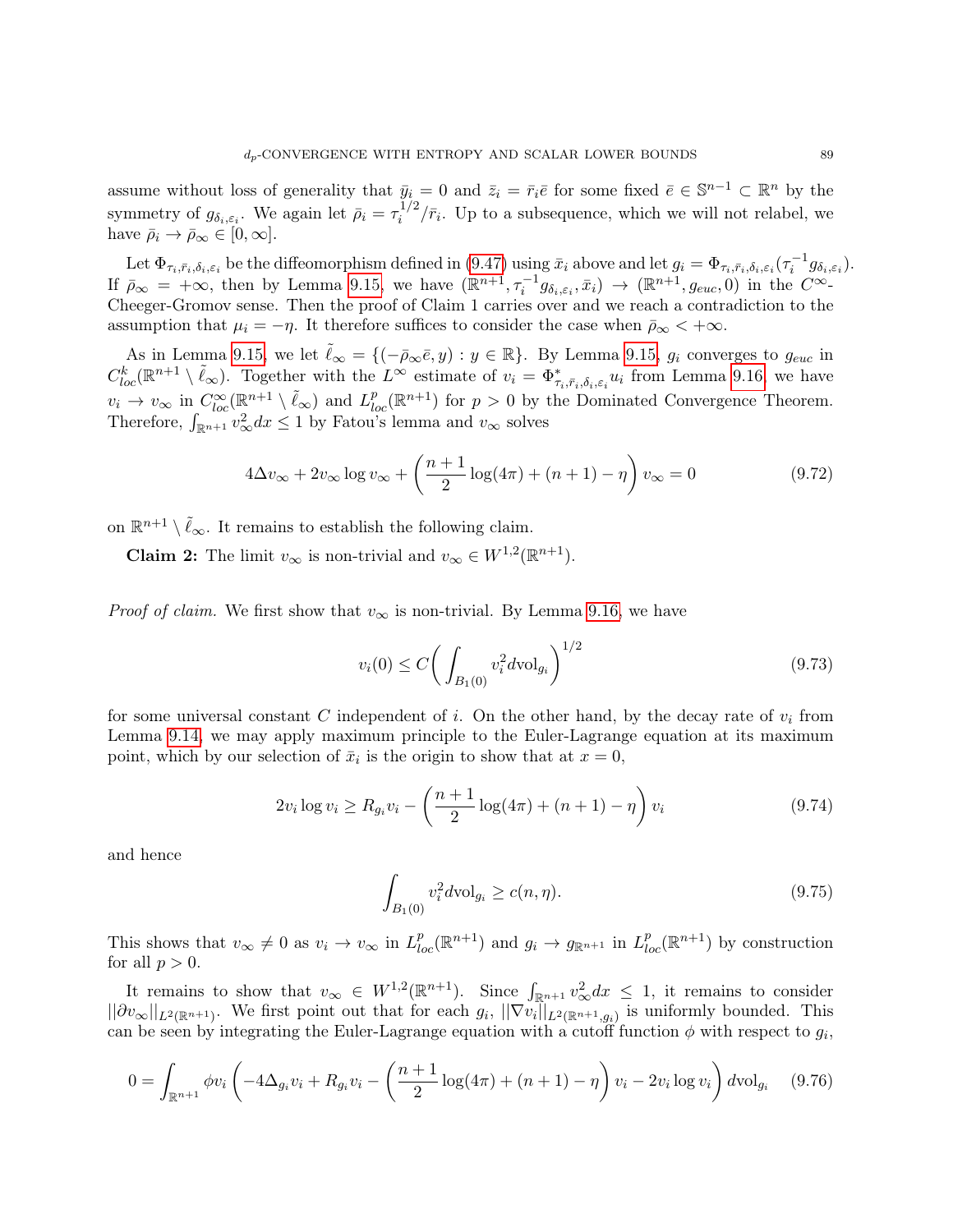Since the scalar curvature of  $g_i$  is uniformly bounded from below and  $v_i$  is uniformly bounded by Lemma [9.16](#page-84-2) for i sufficiently large, we have for suitable cutoff function  $\phi$ ,

$$
C(n,\eta) \int_{\mathbb{R}^{n+1}} v_i^2 d\mathrm{vol}_{g_i} \ge \int_{\mathbb{R}^{n+1}} \phi v_i \left( -\Delta_{g_i} v_i \right) d\mathrm{vol}_{g_i} + 8 \int_{\mathbb{R}^{n+1}} v_i^2 \frac{|\nabla \phi|^2}{\phi} d\mathrm{vol}_{g_i}
$$
  
= 
$$
\int_{\mathbb{R}^{n+1}} \nabla v_i \cdot \nabla(\phi v_i) d\mathrm{vol}_{g_i} + 8 \int_{\mathbb{R}^{n+1}} v_i^2 \frac{|\nabla \phi|^2}{\phi} d\mathrm{vol}_{g_i}
$$
(9.77)  

$$
\ge \frac{1}{2} \int_{\mathbb{R}^{n+1}} \phi |\nabla v_i|^2 d\mathrm{vol}_{g_i} .
$$

By letting  $\phi \to 1$ , this gives the uniform boundedness of  $\|\nabla v_i\|_{L^2(\mathbb{R}^{n+1},g_i)}$ . Now let  $B_{\mathbb{R}^n}(-\bar{\rho}_{\infty}\bar{e},r)$ be the ball of radius r in  $\mathbb{R}^n$  and  $p > 1$ . By the metric equivalence from Lemma [9.15,](#page-83-3)  $\Lambda^{-1} g_{euc} \leq$  $g_i \le g_{euc}$  for some  $\Lambda(z, y) \le \max\{|z + \bar{\rho}_{\infty}\bar{e}|^{-\delta}, 2\},\$ 

$$
\int_{B_{\mathbb{R}^n}(-\bar{\rho}_{\infty}\bar{e},r)\times[-r,r]} |\partial v_i|^{2/p} dx \le \int_{B_{\mathbb{R}^n}(-\bar{\rho}_{\infty}\bar{e},r)\times[-r,r]} \Lambda^{n/2} |\nabla v_i|^{2/p} d\mathrm{vol}_{g_i}
$$
\n
$$
\le \left( \int_{\mathbb{R}^{n+1}} |\nabla v_i|^2 d\mathrm{vol}_{g_i} \right)^{1/p} \left( \int_{B_{\mathbb{R}^n}(-\bar{\rho}_{\infty}\bar{e},r)\times[-r,r]} \Lambda^{np^*/2} dx \right)^{1/p^*}
$$
\n
$$
\le C^{1/p} \left[ \frac{Cr^{n+1}}{1 - c_n \delta_i p^*} \right]^{1/p^*} .
$$
\n(9.78)

Hence if we let  $i \to +\infty$  followed by  $p \to 1$  and  $r \to +\infty$ , we have  $v_{\infty} \in W^{1,2}(\mathbb{R}^{n+1})$ .

By the claim and the proof of Lemma [9.13,](#page-81-3) we can deduce that  $\lim_{i\to+\infty}\mu(\tau_i^{-1}g_{\delta_i,\varepsilon_i},1)=\mu_\infty=0$ which contradicts with the fact that  $\mu(\tau_i^{-1}g_{\delta_i,\varepsilon_i},1) = -\eta$ . This completes the proof.

## **REFERENCES**

- [AB50] L. Ahlfors and A. Beurling. Conformal invariants and function-theoretic null-sets. Acta Math., 83:101–129, 1950.
- [AGS13] L. Ambrosio, N. Gigli, and G. Savare. Heat flow and calculus on metric measure spaces with Ricci curvature bounded below—the compact case. In Analysis and numerics of partial differential equations, volume 4 of Springer INdAM Ser., pages 63–115. Springer, Milan, 2013.
- [AS19] B. Allen and C. Sormani. Contrasting various notions of convergence in geometric analysis. Pacific J. Math., 303(1):1-46, 2019.
- [AS20] B. Allen and C. Sormani. Relating notions of convergence in geometric analysis. Nonlinear Anal., 200:111993, 33, 2020.
- [BE84] D. Bakry and M. Émery. Hypercontractivité de semi-groupes de diffusion. C. R. Acad. Sci. Paris Sér. I Math., 299(15):775–778, 1984.
- <span id="page-89-0"></span>[CCG<sup>+</sup>10] B. Chow, S.-C. Chu, D. Glickenstein, C. Guenther, J. Isenberg, T. Ivey, D. Knopf, P. Lu, F. Luo, and L. Ni. The Ricci flow: techniques and applications. Part III. Geometric-analytic aspects, volume 163 of Mathematical Surveys and Monographs. American Mathematical Society, Providence, RI, 2010.
- [Che67] J. Cheeger. Comparison and finiteness theorems for Riemannian manifolds. ProQuest LLC, Ann Arbor, MI, 1967. Thesis (Ph.D.)–Princeton University.
- [Che70] J. Cheeger. Finiteness theorems for Riemannian manifolds. Amer. J. Math., 92:61–74, 1970.
- [Che99] J. Cheeger. Differentiability of Lipschitz functions on metric measure spaces. Geom. Funct. Anal., 9(3):428–517, 1999.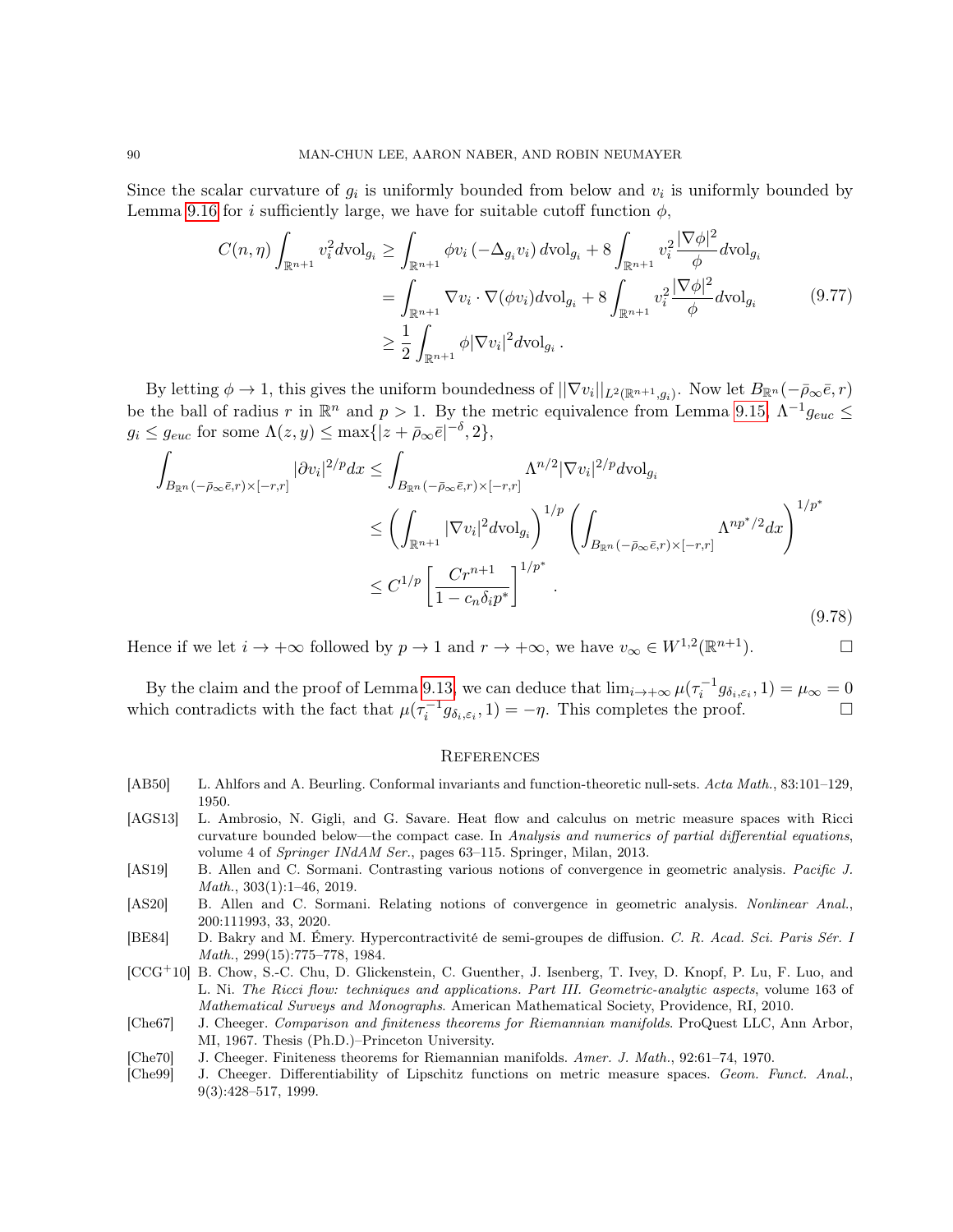- [CK04] B. Chow and D. Knopf. The Ricci flow: an introduction, volume 110 of Mathematical Surveys and Monographs. American Mathematical Society, Providence, RI, 2004.
- [CLN06] B. Chow, P. Lu, and L. Ni. Hamilton's Ricci flow, volume 77 of Graduate Studies in Mathematics. American Mathematical Society, Providence, RI; Science Press Beijing, New York, 2006.
- <span id="page-90-2"></span>[CTY11] A. Chau, L.-F. Tam, and C. Yu. Pseudolocality for the Ricci flow and applications. *Canad. J. Math.*,  $63(1):55-85, 2011.$
- [DeT83] D. M. DeTurck. Deforming metrics in the direction of their Ricci tensors. J. Differential Geom., 18(1):157– 162, 1983.
- [Fug57] B. Fuglede. Extremal length and functional completion. Acta Math., 98:171–219, 1957.
- $[Geh73]$  F. W. Gehring. The  $L^p$ -integrability of the partial derivatives of a quasiconformal mapping. Acta Mathematica, 130:265–277, 1973.
- [Gro07] M. Gromov. Metric structures for Riemannian and non-Riemannian spaces. Modern Birkhäuser Classics. Birkhäuser Boston, Inc., Boston, MA, english edition, 2007. Based on the 1981 French original, With appendices by M. Katz, P. Pansu and S. Semmes, Translated from the French by Sean Michael Bates.
- [Ha03] P. Hajł asz. Sobolev spaces on metric-measure spaces. In Heat kernels and analysis on manifolds, graphs, and metric spaces (Paris, 2002), volume 338 of Contemp. Math., pages 173–218. Amer. Math. Soc., Providence, RI, 2003.
- [Ham82] R. S. Hamilton. Three-manifolds with positive Ricci curvature. J. Differential Geom., 17(2):255–306, 1982.
- [Ham95] R. S. Hamilton. A compactness property for solutions of the Ricci flow. Amer. J. Math., 117(3):545–572, 1995.
- [HK98] J. Heinonen and P. Koskela. Quasiconformal maps in metric spaces with controlled geometry. Acta Math., 181(1):1–61, 1998.
- [HN14] H.-J. Hein and A. Naber. New logarithmic Sobolev inequalities and an  $\epsilon$ -regularity theorem for the Ricci flow. Comm. Pure Appl. Math., 67(9):1543–1561, 2014.
- [KL08] B. Kleiner and J. Lott. Notes on Perelman's papers. Geom. Topol., 12(5):2587–2855, 2008.
- <span id="page-90-1"></span>[Li18] Y. Li. Ricci flow on asymptotically euclidean manifolds. Geom. Topol., 22(3):1837–1891, 2018.
- [LS84] P. Li and R. Schoen.  $L^p$  and mean value properties of subharmonic functions on Riemannian manifolds. Acta Math., 153(3-4):279–301, 1984.
- [LV09] J. Lott and C. Villani. Ricci curvature for metric-measure spaces via optimal transport. Ann. of Math.  $(2), 169(3):903-991, 2009.$
- [Maa07] O. E. Maasalo. The Gehring lemma in metric spaces. arXiv preprint arXiv: 0704.3916, 2007.
- [MN19] A. Mondino and A. Naber. Structure theory of metric measure spaces with lower Ricci curvature bounds. J. Eur. Math. Soc. (JEMS), 21(6):1809–1854, 2019.
- [MT98] F. Mugelli and G. Talenti. Sobolev inequalities in 2-D hyperbolic space: a borderline case. J. Inequal. Appl., 2(3):195–228, 1998.
- [Ngu18] V. H. Nguyen. The sharp Poincaré-Sobolev type inequalities in the hyperbolic spaces  $\mathbb{H}^n$ . J. Math. Anal. Appl., 462(2):1570–1584, 2018.
- [Per02] G. Perelman. The entropy formula for the ricci flow and its geometric applications. arXiv preprint math/0211159, 2002.
- [Pet98] P. Petersen. Riemannian geometry, volume 171 of Graduate Texts in Mathematics. Springer-Verlag, New York, 1998.
- [Sha00] N. Shanmugalingam. Newtonian spaces: an extension of Sobolev spaces to metric measure spaces. Rev. Mat. Iberoamericana, 16(2):243–279, 2000.
- [Shi89] W.-X. Shi. Deforming the metric on complete Riemannian manifolds. J. Differential Geom., 30(1):223– 301, 1989.
- [Sor17] C. Sormani. Scalar curvature and intrinsic flat convergence. In Measure theory in non-smooth spaces, Partial Differ. Equ. Meas. Theory, pages 288–338. De Gruyter Open, Warsaw, 2017.
- [Stu05] K.-T. Sturm. Generalized Ricci bounds and convergence of metric measure spaces. C. R. Math. Acad. Sci. Paris, 340(3):235–238, 2005.
- <span id="page-90-0"></span>[SW11] C. Sormani and S. Wenger. The intrinsic flat distance between riemannian manifolds and integral current spaces. J. Differential Geom, 87(1):117–199, 2011.
- [Wan18] B. Wang. The local entropy along Ricci flow Part A: the no-local-collapsing theorems. Camb. J. Math., 6(3):267–346, 2018.